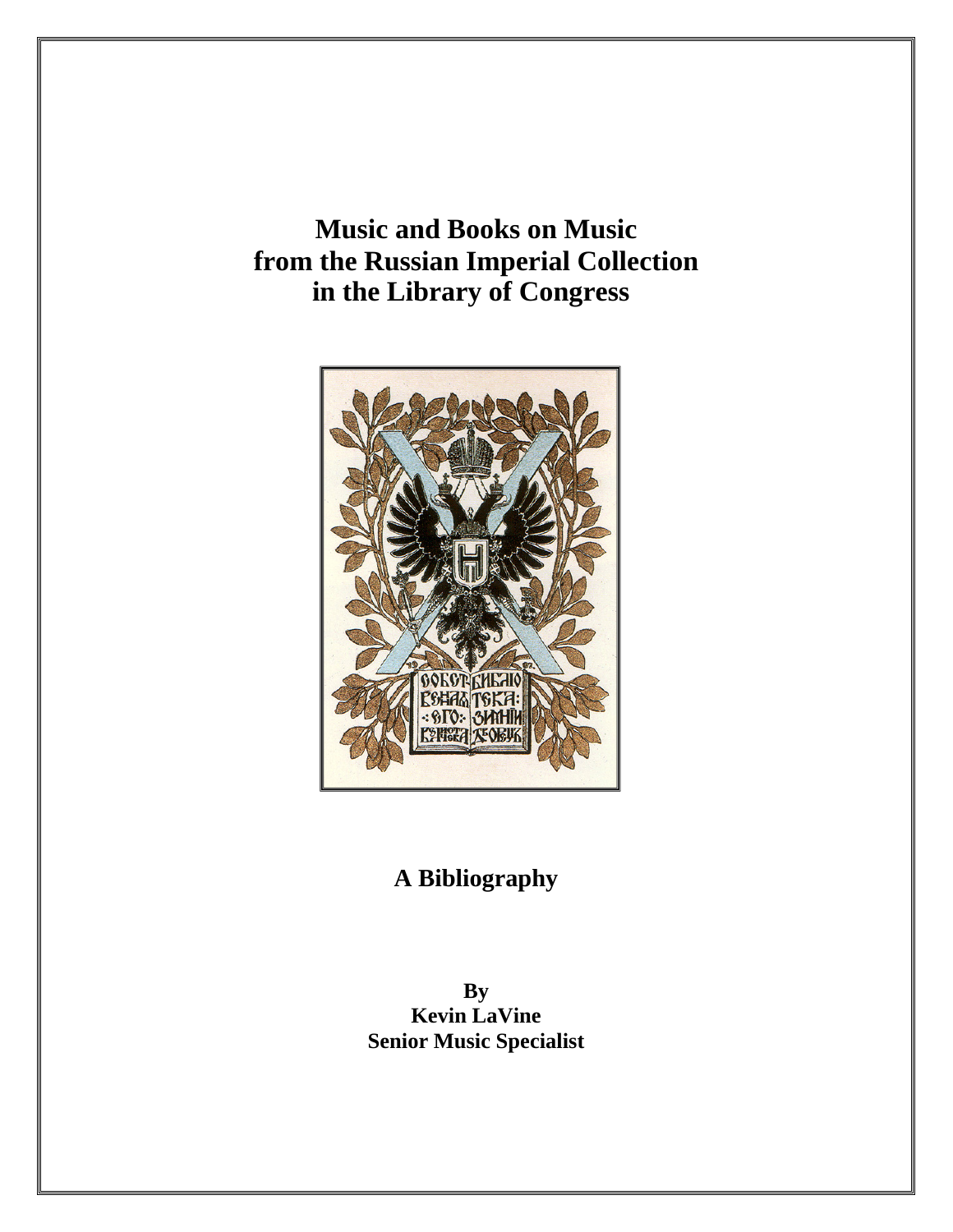# **I. Introduction**

The Library of Congress's Russian Imperial Collection is comprised of approximately 2800 volumes which were originally held within the personal libraries of the Russian Imperial family. This Collection contains publications and manuscript material on a diverse range of subjects, including Russian history, military and naval history, law, religion, geography, Russian and foreign (largely French) literature, children's books, as well as musical scores and books on music-related subjects, all of which are housed in their respective subject area divisions within the Library.

The Library purchased this Collection from Russian-born New York book dealer Israel Perlstein (1897-1975) in several installments throughout the 1930s. The acquisition of this material by the Library coincided with the particular moment in history when the recently formed Soviet government was liquidating Tsarist property – the same moment when, as fortune would have it, then Librarian of Congress Herbert Putnam was devoting significant effort and resources towards shaping the Library into a world-class research institution. Putnam's recognition of the value of this material, and his immediate efforts to acquire it, secured for the Library at a stroke a unique and substantial addition to its remarkable collections of Russian material, today regarded as the largest such collection beyond Russia itself.

The music material contained within the Russian Imperial Collection, numbering approximately 150 titles, is primarily held within the collections of the Library's Music Division, with a handful of titles held in the Library's Rare Book and Special Collections Division. This material is diverse in nature, ranging from smaller scale works of chamber music to full scores of operas, and encompassing liturgical music, folk song and military music.

Not surprisingly, nearly one-third of these volumes consist of musical scores of works for piano solo (39 titles) and for voice and piano (31 titles, encompassing over 600 separate songs), which by their intimate nature may have conceivably been performed by members of the Imperial family (several of whom possessed considerable musical talents) and/or their entourage for their own enjoyment. (Significantly, several of the songs mentioned above are scored or arranged for contralto, reflecting Empress Alexandra's vocal range.) Twenty-two volumes consist of Russian Orthodox Church hymnals and books about the history and practice of the Church's liturgical music; 22 additional titles consist of collections of folk music, primarily of Russia and other Slavic cultures. The remaining material in this Collection consists of orchestral and operatic scores, large choral works, compilations of military music, instrumental method books, and musical biography. Twenty-two original music manuscripts (both holograph and copyists' manuscripts) are represented within this material. In all, the music-related component of the Russian Imperial Collection consists of 155 distinct titles, in 174 volumes, and containing over 1000 separate works, publications or arrangements.

Predictably, most of the music and music-related works held within this Collection were created by Russian composers and authors, although the creative product of several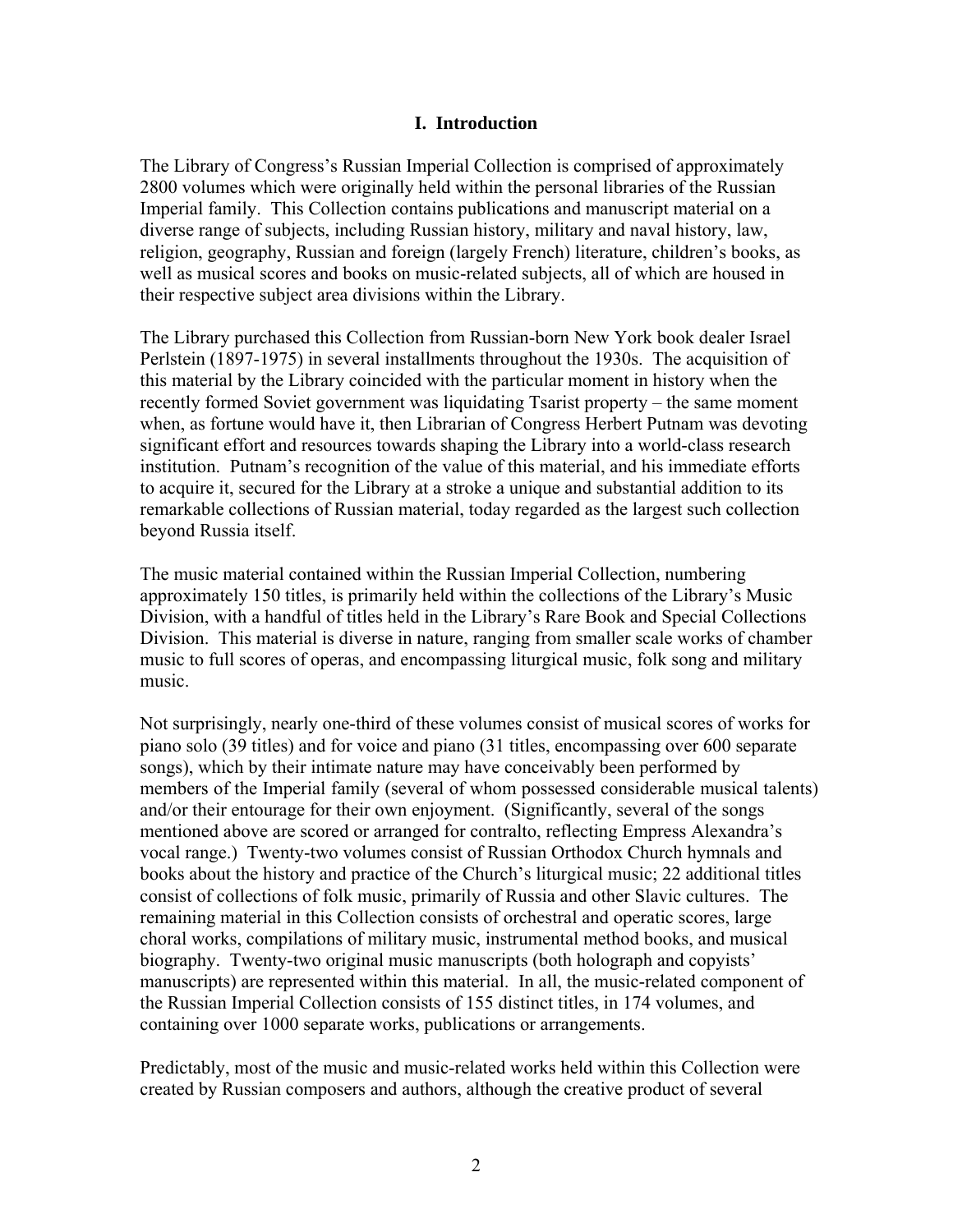nationalities and cultures is also included. The most surprising statistic encountered on examining this material, however, is that the works of at least 20 women composers, compilers and editors, and another 20 women as librettists, lyricists and/or translators, are represented within it – a fact that is even more unexpected considering that music education in mid-nineteenth-century Russia was in its infancy, and that even in Western Europe at that time, women composers had only barely achieved recognition, much less encouragement.

Most of the music-related scores and books that are held within the Russian Imperial Collection consist of elegantly bound presentation copies which were evidently produced, in many instances, by those seeking favor with the Imperial family. These scores abound in lithographs and graphic material; several even include original watercolor or pencil drawings. Nevertheless, the degree of skill and invention applied to the creation of these volumes, where influences from traditional Russian motifs to that era's emerging Art Nouveau style are easily discerned, may in itself be appreciated as a reflection of the development of Russian decorative arts in the latter half of the nineteenth century.

In the current absence of comprehensive holdings records for the original Imperial libraries, it is impossible to determine with any accuracy the extent of their contents during the reigns of their owners, and consequently also the degree to which the Imperial libraries' integrity has been maintained in comparison with the Library of Congress's Russian Imperial Collection. We do know, however, that volumes from the original Imperial libraries were also acquired by various American libraries (Harvard University, New York Public Library, Stanford University, etc.); other scores and volumes by more significant Russian composers and authors (who also dedicated works to the Imperial family) were undoubtedly retained in Russia out of respect for its cultural patrimony (the establishment of the Soviet State notwithstanding). Nevertheless, the breadth of subject matter represented within the Library's Russian Imperial Collection as a whole would appear to lend support to the idea that the Collection has retained at least some degree of integrity from its source libraries. Assembled over the course of three generations by members of the Imperial family, the musical scores and music-related books retained within this collection likely reflect, through the sheer diversity of its content, the varied musical interests of the last Tsars of Russia.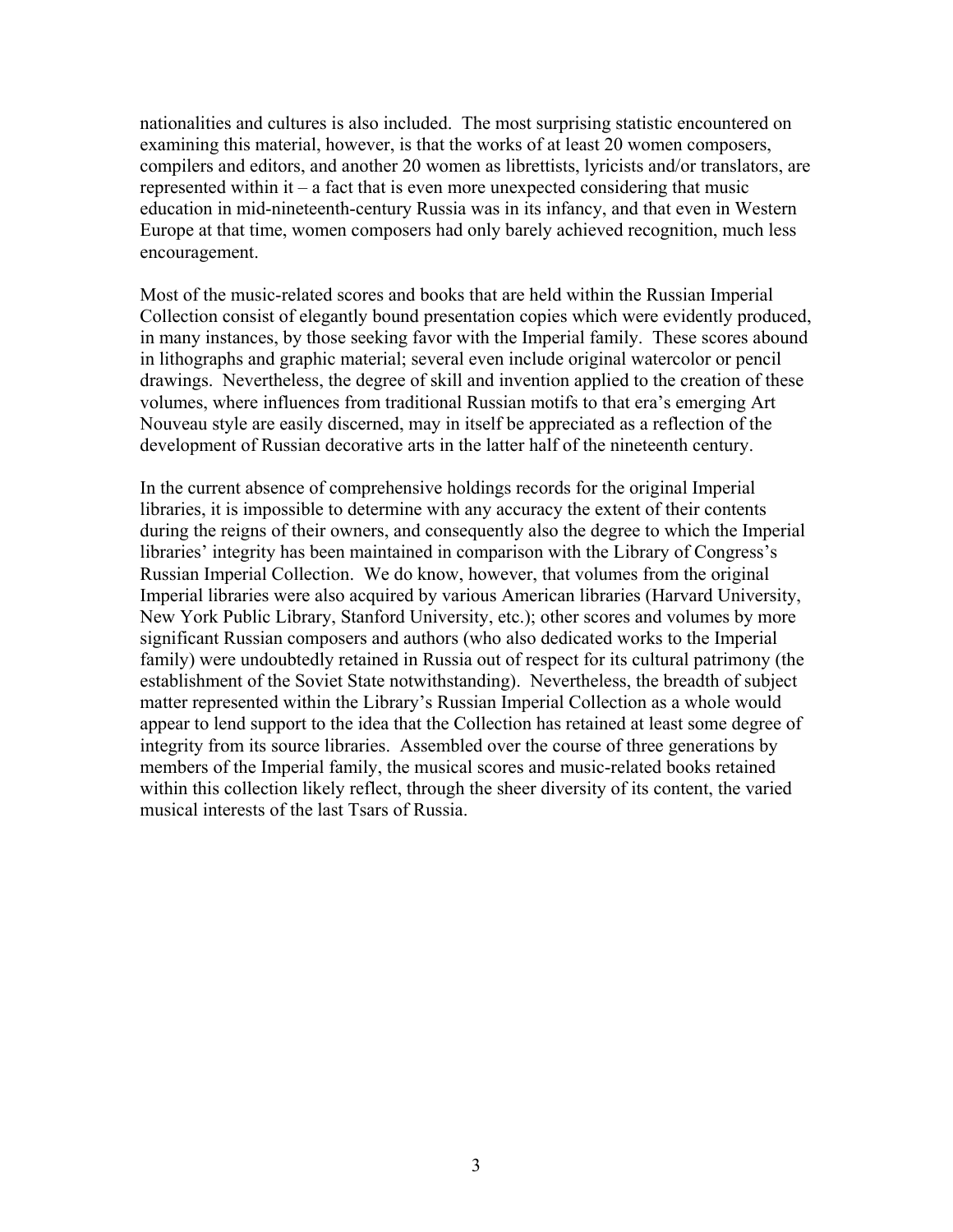# **II. Notes on this bibliography**

Card catalog records for individual titles of works acquired by the Library as part of its Russian Imperial Collection have been created and collected within card record drawer number 188, found in the Library's Rare Books and Special Collections Division. Representing the most comprehensive list available for the contents of the Library's Russian Imperial Collection (the individual titles that comprise the Collection did not appear in the original purchase orders for this material), this card record drawer, henceforth referred to here as "drawer 188," was closely consulted in compiling this bibliography.

The card catalog records held within "drawer 188," have, however, proven to contain discrepancies and inaccuracies, as searches for each title in the Library's collections have verified. A few titles represented in these card records have not been found at all; conversely, other titles exist in the Music Division's collections for Russian Imperial Collection material which are not otherwise represented in these card records—likely the result of simple clerical error at the time that this material was acquired and/or their corresponding card records created. The absence of certain titles within "drawer 188" or on the shelves of the Library's Music and/or Rare Books and Special Collections Divisions is, in any case, indicated within the appropriate entries in this bibliography.

Identifying the Russian Imperial Collection material held within the Music Division's collections also required a reliance on the Music Division's own card catalogs (at the time of this writing, these catalogs are still in daily use in the Division's public Performing Arts Reading Room), which provided unique information that allowed the identification of additional titles from the Collection which may have otherwise escaped detection. Finally, despite twenty years of experience in working with the Division's Russian collections, a few titles were even identified by sheer coincidence, both on my part and on that of eagle-eyed colleagues—proving that librarianship is often a humbling and gloriously inexact profession.

#### \*\*\*\*\*\*\*\*

Each entry contains the following information: bibliographic data (see numbers 1 through 9, below), content data (where appropriate; see number 10, below), and descriptive information (see number 11, below).

1. Entry number within this bibliography, in bold.

2. Name(s) of composer(s), author(s) and/or arranger(s) of each volume (where available).

3. Title of work (where available), or brief description of its contents. Titles originally indicated in Cyrillic characters (in Russian, Ukrainian or Serbian language) have been transliterated into the Roman alphabet, following a modified Library of Congress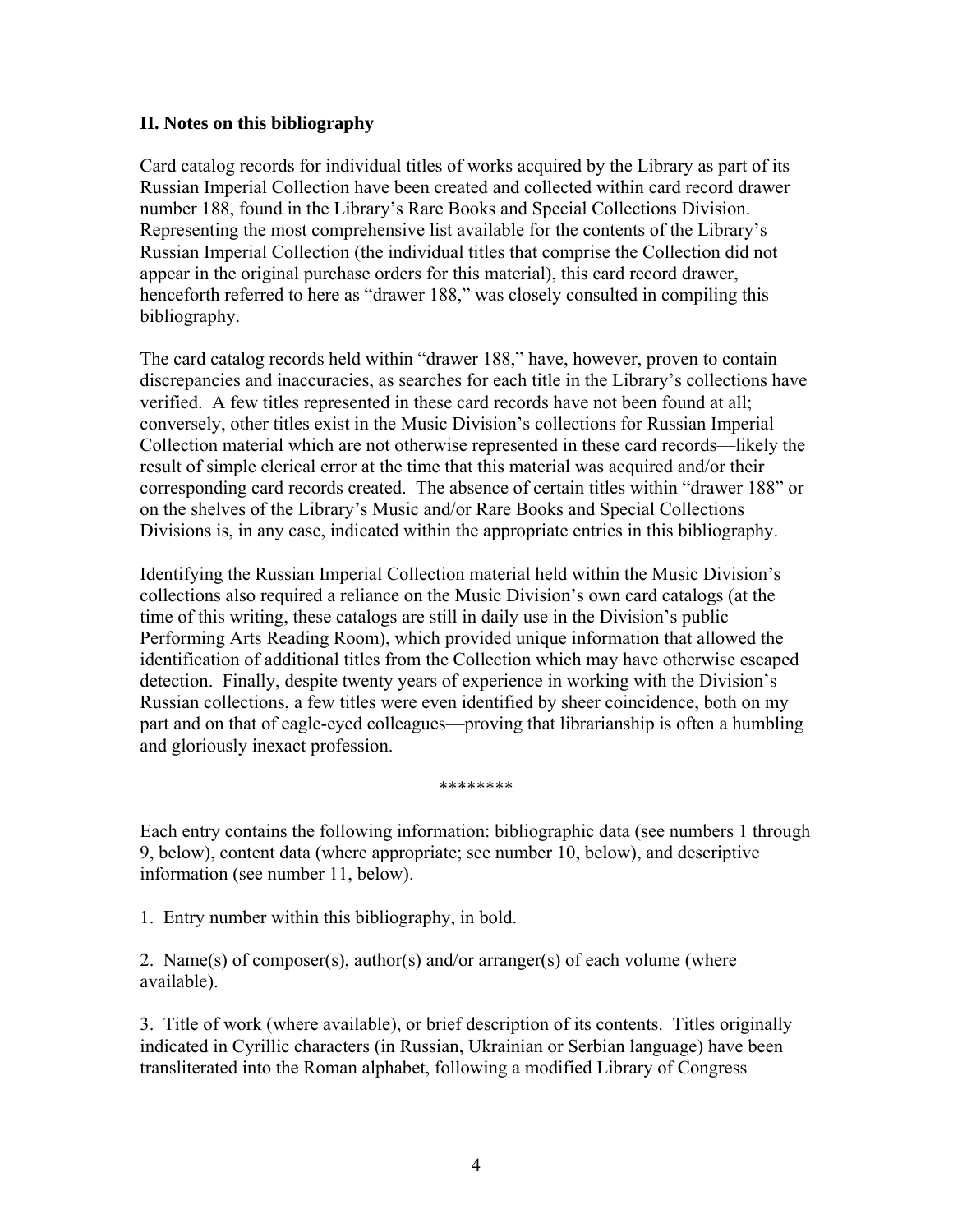transliteration system for these languages. Transliterations appear within square brackets; translations (occasionally provided) appear within parentheses.

4. Scoring or genre of each work (where available).

5. Primary language(s) of the text of each work (where available).

6. Publication information (place of publication, name of publisher, date of publication, number of pages, dimensions, plate numbers; all included where available).

7. Library of Congress call number (where available).

8. Accession number (which reflects the order number of each volume as assigned by Library of Congress staff at the time of the volume's acquisition). The first two digits of each accession number indicate the year that each volume was acquired (i.e., "31" indicates "1931"). Each volume of music material in the Russian Imperial Collection was acquired from book dealer Israel Perlstein as a part of several distinct orders: in 1931 (accession number 409629), in 1932 (accession number 426451 [seven titles]), in 1934 (accession numbers 450333 and 450334 [one title each], 455515 [six titles], 455516 [one title], 455517 [two titles]), and in 1935 (accession numbers 470287, 470288, and 470291 [one title each]).

9. Item stamps or handwritten item numbers, applied to individual volumes or to individual titles within a collection by Library of Congress staff at the time of the volume's/volumes' acquisition.

10. Contents of each volume, when it contains more than one work. Publication information for individual works within a collection has been indicated.

11. Descriptive information about each volume, including its binding and bookplates, as well as any dedications or annotations (again, any translations of these appear within parentheses) that it may contain.

\*\*\*\*\*\*\*\*

Russian and Church Slavonic titles and inscriptions have been transliterated according to the Library of Congress's transliteration system for these languages. Transliterations appear within square brackets.

Translations, appearing in parentheses following their original versions (or transliterations of their original versions), have been provided for most titles and inscriptions appearing in this bibliography.

The musical notation used in the scores listed here generally appears in Western (modern) notation, unless otherwise noted; several volumes otherwise exhibit the neume or modified neume notation traditionally used in Russian Orthodox Church chant.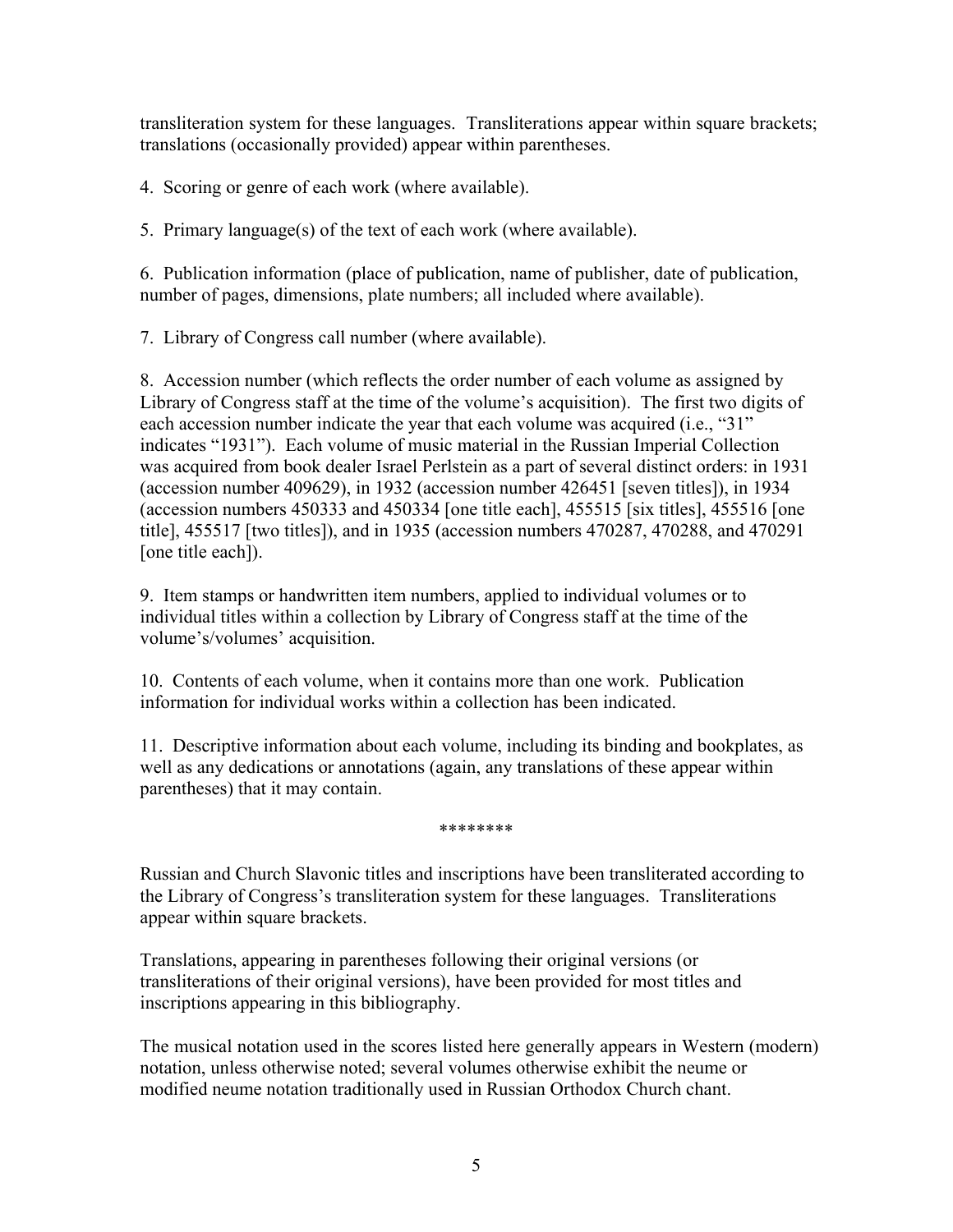Most of the individual items held within the musical scores and music-related books in the Library of Congress's Russian Imperial Collection contain a code, inscribed in pencil, and usually appearing on the verso side of the cover or on the first recto page of the item, which apparently represented the shelf location of the individual item within the various Imperial libraries. This code, usually handwritten, is in three parts, placed vertically in relation to each other. Some items even bear small pre-printed stamps with space allotted for the three elements of this code. The three elements of this code designate an item's shelf location by its *shkaf* (bookcase) number (in Arabic numerals), its *polka* (shelf) number (in Roman numerals), and its "*No.*" (item number within a specific shelf, designated in Arabic numerals). These original shelf location codes for this material have not been reproduced in this bibliography.

# **III. Acknowledgements**

I would like to acknowledge the generous contributions to the compilation of this bibliography offered by Harold Leich (Russian Area Specialist, European Division, Library of Congress), whose thoroughly researched articles ("The Czar's Library," *Canadian American Slavic Studies*, v. 43, n. 1/4, 2009, p. 387-418; or "The Tsar's Library: Books from the Russian Imperial Palaces at the Library of Congress," in Anne Odom and Wendy Salmond, eds., *Treasures into Tractors: the Selling of Russia's Cultural Heritage, 1918-1938* (Washington, D.C.: Hillwood Estate, Museums and gardens, 2009, p. 341-367) documents the history of the Library's acquisition of the Russian Imperial Collection; as well as by Library of Congress colleagues Michael L. Chyet, who assisted with verifying Danish translations as well as identifying certain eastern European place names that appear in this bibliography; Susan Clermont, for offering her kind advice and encouragement in pursuing this project, and for sharing information about the Collection itself; Eric P. Frazier, for bringing to my attention a number of Russian Imperial Collection titles within the Library's Rare Books and Special Collections Division; and Robin Rausch, who patiently proofread and prepared this bibliography for addition to the Library's website.

Kevin LaVine Senior Music Specialist Library of Congress, Music Division

August 2011

*Cover illustration: Bookplate designed by the Baron Arminius von Voelkersahm (1864- 1918), a Baltic nobleman who designed approximately fifty bookplates for the Russian Imperial family.*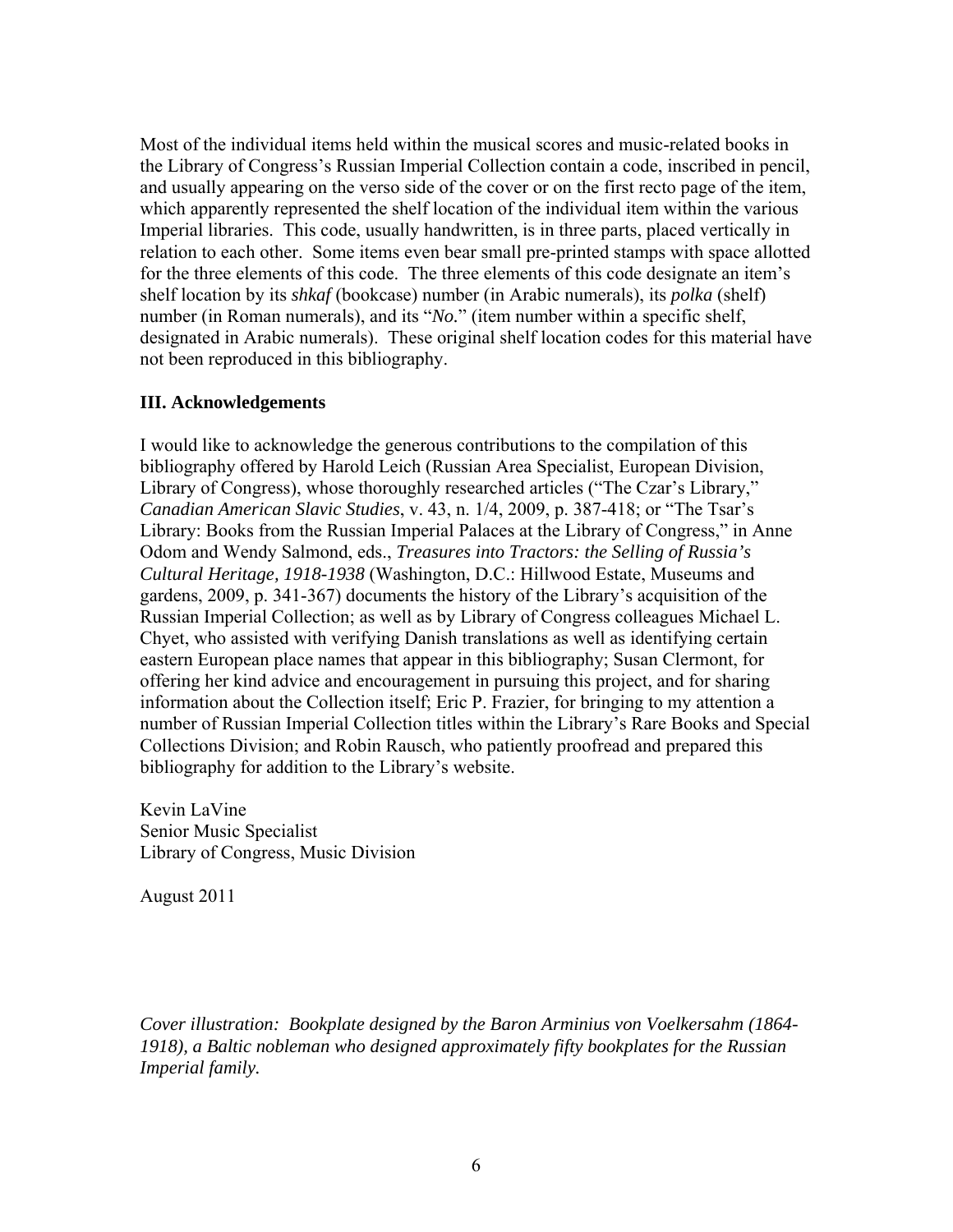# **Music and Books on Music from The Russian Imperial Collection In the Library of Congress**

**\*\*\*\*\*** 

**1.** *Album pour piano*. [Collection of 14 works for solo piano by Russian composers.] St. Petersbourg: W. Bessel et Cie., undated (unless otherwise indicated); 97 pages (numbered consecutively); 35.7 x 27.7 cm; various plate numbers (listed below). LC call number: M21.A33 B3 Case. Accession number: 31-409629; item stamp: 669487.

 Contents: *Petite Suite* (music by A. Borodin; 20 pages; plate numbers: 1860-1866); *Marionettes espagnoles,* op. 39, no. 1 (music by C. Cui; 2 pages; plate number: 2213); *Feuille d'album*, op. 39, no. 2 (music by C. Cui; 2 pages; plate number: 2214); *Bagatelle italienne* (music by C. Cui; 2 pages; plate number: 1591); *Trois valses: Valse sentimentale*, op. 31, no. 2 (music by C. Cui; 3 pages; plate number: 1978); *Causerie. Étude*, op. 40, no. 6 (music by C. Cui; 7 pages; plate number: 2209); *Valse*, op. 19, no. 5 (music by A. Korestchenko; 7 pages; plate number: 3770); *Biriul'ki* (music by A. Liadov; 22 pages; dated 1876; plate number: 694); *Khovanshchina. Dieistvie pervoe. Vstuplenie* [Prelude, Act II], arranged for piano solo (music by M. Musorgsky; 4 pages; plate number: 1507a); *Romance*, op. 15, no. 2 (music by N. Rimsky-Korsakov; 2 pages; plate number: 685); *Valse*, op. 15, no. 1 (music by N. Rimsky-Korsakov; 4 pages; plate number: 684); *Sérénade* (music by A. Rubinstein; 5 pages; plate number: 79); *Valse-Caprice* (music by A. Rubinstein; 10 pages; plate number: 48); *Kolybel'naia piesnia* (music by P. I. Tchaikovsky, arranged for piano by P. A. Pabst; 5 pages; plate number: 3383).

Description: Score is bound in dark purple velvet and lined with ivory satin; gold tooling is used on its cover to indicate the collection's title. Pages are edged in gold. Its bookplate (located on verso of cover) consists of the blue and white Imperial seal (the intertwined, embossed letters "N," "A," and "V," in blue, above which appears a crown, also in blue, contained within a blue bordered circle).

**2.** *Album 100 srpskih narodnih najnovijih igara*. [Album cent danses nationales serbes. Compositions de divers auteurs.] (Album of 100 Serbian folk dances by various composers.) Piano solo. Belgrade: Mite Stajić [Stayitch], undated [1897]; 49 pages; 33.5 x 27.1 cm; no plate number. LC call number: M1720.A345 Case. Accession number: 31-409629; item stamp: 669486.

Description: Score is covered in green fabric with gold, red and blue tooling; gold tooling also appears on its cover to indicate the volume's title, in Serbian. The score is lined in white paper. Pages are edged in gold. Its second recto page bears the printed dedication, "A Sa Majesté Impériale / Alexandra Feodorovna, / Impératrice de Russie. / Belgrade, le 1er Janvier 1897. / En témoignage d'humble hommage et du / respect le plus profond, offre / l'Editeur." ("To Her Imperial Majesty Aleksandra Fëdorovna, Empress of Russia. Belgrade, 1 January 1897. In witness of humble homage and of deepest respect offered by the publisher.") The score's second recto page bears a multi-color engraving of Serbian dancers in national costume as well as the Serbian and French titles of this volume, and its publication information.

**3.** Aliab'ev, Aleksander Aleksandrovich. [*Romansy i piesni*.] (Romances and songs.) [Collection of 70 works for one voice and piano (unless indicated otherwise), in two separate parts, bound together: *Pervoe sobranie: Sievernyi pievets* (First collection: Northern singer); *Vtoroe sobranie: Kavkazskii pievets* (Second collection: Caucasian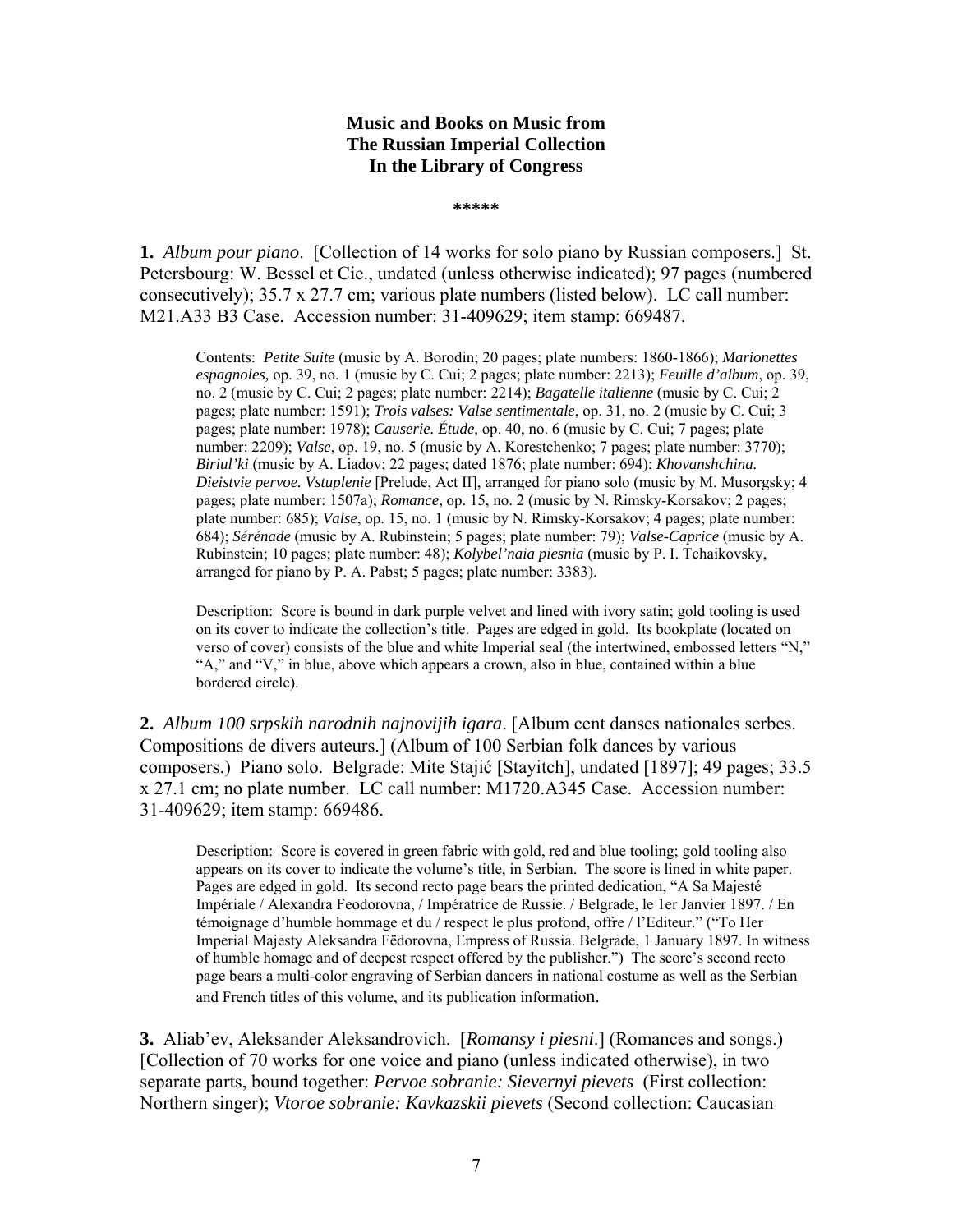singer).] Piano-vocal score. Russian lyrics. Moskva: Iu. Gresser, undated [ca. 1867?] (unless indicated otherwise); 175 pages (page numbers appear individually within each score, at the top corners of each page, as well as successively, at the bottom corners of each page, throughout the volume's two separate parts); 34.8 x 26.6 cm; various plate numbers. LC call number: M1620.A28 Case. Accession number: 31-409629; item stamp: 669488.

Contents: *Vecherkom rumianu zoriu* (no lyricist indicated; dated 1858; 5 pages [pages [1]-5]; plate number: A. No 1.); *Solovei* (lyrics by Baron Del'vig; 2 pages [pages 6-7]; plate number: A. No 2.); *Trubadur* (lyrics by Kn. S. Davydov; 2 pages [pages 8-9]; plate number: A. No 3.); *Zhelanie* (lyrics by N. N.; 2 pages [pages 10-11]; plate number: A. No 4.); *Sirotka* (lyrics by Vasil. Zhukovskii; 3 pages [pages 12-14]; plate number: A. No 5.); *Ne govori liubov'proidet. Romans*  (lyrics by Baron Del'vig; 1 page [page 15]; plate number: A. No 6.); *Plamennye ochi* (lyrics by Gorchakov; 2 pages [pages 16-17]; plate number: A. No 7.); *Proshchan'e s solov'em* (lyrics by N. Kashintsov; 2 pages [pages 18-19]; plate number: A. No 8.); *Ochi. Romans* (lyrics by A. D. Nikitin; dated 1859; 2 pages [pages 20-21]; plate number: A. No 9.); *Unynie* (lyrics by A. Gliebov [Glebov]; 2 pages [pages 22-23]; plate number: A. No 10.); *Razluka s miloi* (lyrics by I. A. Shepelev; 2 pages [pages 24-25]; plate number: A. No 11.); *Baiu shki baiu* (no lyricist indicated; 2 pages [pages 26-27]; plate number: A. No 12.); *Vechernii zvon* (lyrics by I. Kozlov; 2 pages [pages 28-29]; plate number: A. No 13.); *Irtysh* (lyrics by I. Vetter; 2 pages [pages 30-31]; plate number: A. No 14.); *Razluka* (lyrics by A. Naidenov; 2 pages [pages 32-33]; plate number: A. No 15.); *Zatmilas' zarnitsa, krasa nashikh dnei. Pechal'naia piesn'* (bears a dedication reading "Na konchinu / Gosudaruni Imperatritsy / Marii Feodorovny" ["On the passing of the Sovereign Empress Mariia Fëdorovna" (i.e., Sophie Dorothea of Württemberg, died 1828)]; lyrics by A. Naidenov; 5 pages [pages 34-38]; plate number: A. No 16.); *Esli zhizn' tebia obmanet. Romance*  ("dediée [sic] à l'aimable contralto"; lyrics by A. Pushkin; 2 pages [pages 39-40]; plate number: A. No 17.); *Nedoumenie. Romance* ("dediée [sic] à l'aimable contralto"; lyricist not identified; 2 pages [pages 41-42]; plate number: A. No 18.); *Terpienie* (lyricist not identified; 2 pages [pages 43-44]; plate number: A. No 19.); *Dva vorona* (lyrics by A. Pushkin; 2 pages [pages 45-46]; plate number: A. No 20.); *Soviet* (lyrics by V. Aliab'ev; 2 pages [pages 47-48]; plate number: A. No 21.); *Grob* (lyrics by P. Obodovskii; 3 pages [pages 49-51]; plate number: A. No 22.); *Nezabudochka. Romans* (lyrics by Kn. Viazemskii; 2 pages [pages 52-53]; plate number: A. No 23.); *Kanareichka* (lyricist not identified; 2 pages [pages 54-55]; plate number: A. No 24.); *Rusyi lokon*, for two voices (soprano, alto) and piano (lyrics by Goldinskii; 2 pages [pages 56-57]; plate number: A. No 25.); *Probuzhdenie. Elegiia* (lyrics by A. Pushkin; 6 pages [pp. 58-63]; plate number: A. No 26.); *Kudri* (lyrics by Baron Del'vig; dated 1859; 2 pages [pages 64-65]; plate number: A. No 27.); *Diedushka* (lyrics by Baron Del'vig; 2 pages [pages 66-67]; plate number: A. No 28.); *Zimniaia doroga* (lyrics by A. Pushkin; 2 pages [pages 68-69]; plate number: A. No 29.); *Zhivoi mertvets* (lyrics by D. Raevskii; 2 pages [pages 70-71]; plate number: A. No 30.); *Uedinenie* (lyricist not identified; 2 pages [pages 72-73]; plate number: A. No 31.); *Proshchanie s solov'em na sieverie*, for treble voice soloist and four part (SATB) chorus and piano (lyricist not identified; 2 pages [pages 74-75]; plate number: A. No 32.); *Kogda-b ia prezhde znala*, for treble voice soloist and four part (SATB) chorus and piano (lyrics by I. Dmitriev; 3 pages [pages 76-78]; plate number: A. No 33.); *Soloma* (lyricist not identified; 3 pages [pages 79-81]; plate number: A. No 34.); *Sasha, ia stradaiu* (lyrics by A. Pushkin; 2 pages [pages 82-83]; plate number: A. No 35.); *Piesn' neshchastnago* (lyricist not identified; 2 pages [pages 84-85]; plate number: A. No 36.); *Chto s toboiu, angel, stalo? Piesnia Pastushki* (lyrics by I. Dmitriev; 2 pages [pages 86-87]; plate number: A. No 37.); *Ia vizhu obraz tvoi* (lyricist not identified; 2 pages [pages 88-89]; plate number: A. No 38.); *Pechal'no na kol'tso zavietnoe gliazhu* (lyrics by Bestuzhev-Riumin; 2 pages [pages 90-91]; plate number: A. No 39.); *Taina. Dva romansa*: [I.] "Ia ne skazhu ne priznaius'"; [2.] "Gde ty, gdie ty drug moi miloi" (lyrics by A. Vel'tman and S. Stepanov, respectively; 2 pages [pages 92-93]; plate number: A. No 40.); *Do svidan'ia. Prosti! - Kak grustno eto slovo* (lyrics by Kn. Viazemskii; 2 pages [pages 94-95]; plate number: A. No 41.); *Sashie. Liubliu, kogda ptashka moia* (lyrics by Iu. Poznanskii, after Mitskevich [Mickiewicz]; 2 pages [pages 96-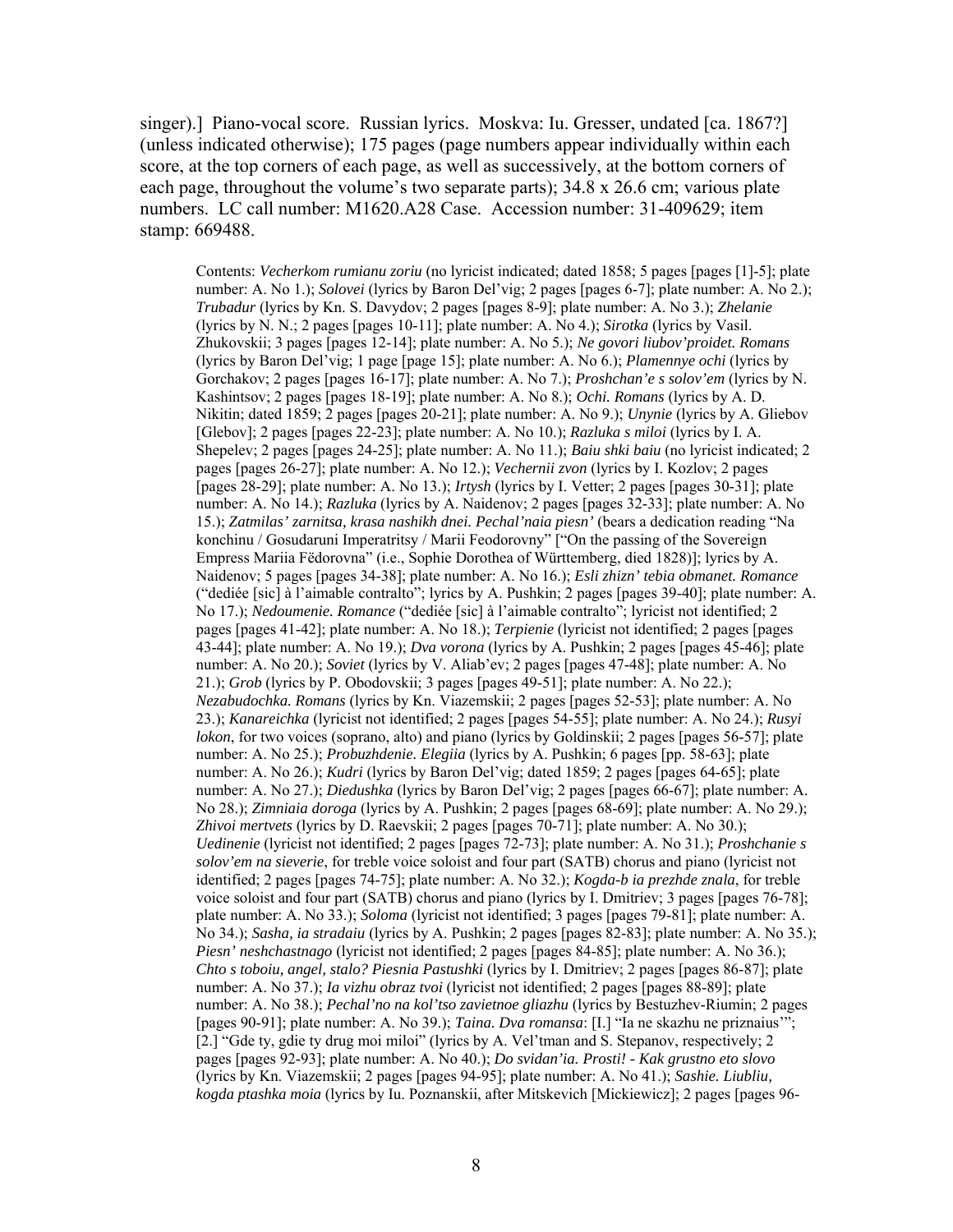97]; plate number: A. No 42.); *Dievichii son. Mimo doma vse khozhu* (lyrics by Kn. Viazemskii; 2 pages [pages 98-99]; plate number: A. No 43.); *Tainaia skorb' . Tumanen obraz tvoi kak dal'*  (lyrics by A. Vel'tman; 2 pages [pages 100-101]; plate number: A. No 44.); *Uvy! Zachiem ona blistaet* (lyrics by A. Pushkin; 2 pages [pages 102-103]; plate number: A. No 45.); *Taina. Skazhi drug neschastnyi* (lyrics by I. Kozlov; 5 pages [pages 104-108]; plate number: A. No 46.); *Toshno, grustno mnie na svietie* (lyrics by M. Dorgomyzhskaia; 2 pages [pages 109-110]; plate number: A. No 47.); *Chto v imiani tebie moem* (lyrics by A. Pushkin; 2 pages [pages 111-112]; plate number: A. No 48.); *Mechta. Serdtsem vpervye dni* (lyrics by M. Maksimovich; 3 pages [pages 113-115]; plate number: A. No 49.); *Sizhu na beregie potoka* (lyrics by D. Davydov, after Parni [Parny]; 2 pages [pages 116-117]; plate number: A. No 50.); *Piesn' baiana. O noch', o noch', leti strieloi*  (lyrics by N. Iazykov; 3 pages [pages 118-120]; plate number: A. No 51.); *Piesnia (iz Abidosskoi neviesty). Liubovnik rozy, solovei* (lyrics by I. Kozlov; 3 pages [pages 121-123]; plate number: A. No 52.); *Sladko piel dusha solovushko* (lyricist not identified; 2 pages [pages 124-125]; plate number: A. No 53.); *Otvoriai, Baron, voroty* (lyricist not identified; 2 pages [pages 126-127]; plate number: A. No 54.); *Eë uzh niet, i zhizni sladost'* (lyrics by P. Burtsov; 2 pages [pages 128- 129]; plate number: A. No 55.); *Ochi, moi ochi, s utra do polnochi* (lyrics by I. Cherkasov; 4 pages [pages 130-133]; plate number: A. No 56.); *Nishchaia (iz Beranzhe)* (lyrics by Lenskii; 3 pages [pages 134-136]; plate number: A. No 57.); *Prosti, prosti!... Ty mnie skazala* (lyrics by P. Burtsov; 2 pages [pages 137-138]; plate number: A. No 58.); *Moliu sviatoe providien'e* (lyrics by N. Iazykov; 2 pages [pages 139-140]; plate number: А.К.П. No 1.); *Elegiia. Ia zhizn' liubil* (lyrics by A. Pushkin; 5 pages [pages 141-145]; plate number: А.К.П. No 2.); *Iasny ochi, cherny ochi*  (lyrics by Oznobishin; 2 pages [pages 146-147]; plate number: А.К.П. No 3.); *Ruskaia piesnia. Kak za riechin'koi slobodushka stoit* (lyrics by B. Del'vig; 6 pages [pages 148-153]; plate number: А.К.П. No 4.); *Kabardinskaia piesnia* (lyrics by A. Bestuzhev; 2 pages [pages 154-155]; plate number: А.К.П. No 5.); *Chto poesh krasa dievitsa* (lyrics by V. Domontovich; 2 pages [pages 156-157]; plate number: А.К.П. No 6.); *Gruzinskaia piesnia. Plachet dieva gor* (lyrics by Iakubovich; 2 pages [pages 158-159]; plate number: А.К.П. No 7.); *Piesn' baiana. Voina* (lyrics by N. Iazykov; 2 pages [pages 160-161]; plate number: А.К.П. No 8.); *Ia vas liubil* (lyrics by A. Pushkin; 2 pages [pages 162-163]; plate number: А.К.П. No 9.); *Vliublen ia, dieva krasota* (lyrics by N. Iazykov; 2 pages [pages 164-165]; plate number: А.К.П. No 10.); *Piesn' baiana. Boitsy sadiatsia*, for treble voice soloist and four part (SATB) chorus and piano (lyrics by N. Iazykov; 4 pages [pages 166-169]; plate number: А.К.П. No 11.); *Chto otumanilas', zorin'ka* (lyricist not identified; 6 pages [pages 170-175]; plate number: А.К.П. No 12.).

Description: Score is bound in black cloth and red leather, and lined in white paper; gold tooling is used to indicate a large number "33." on its spine, and on its cover to indicate an Imperial crown, the title of the collection and name of its composer. This copy apparently lacks the portrait of the composer that appears in other copies of this same edition (according to the card record for this volume which is held in drawer 188 ("Russian Imperial Collection: Czar's Library") of the Library's Rare Book and Special Collections Division. The second recto page of the volume contains a handwritten inscription, in brown ink, reading "V pamiat' prebyvaniia nashego v Moskvie s 21-go Aprelia po 1-go Maia 1867g." ("In remembrance of our stay in Moscow from April 21 to May 1 1867.")

**4.** Arban, J. B. [Joseph Jean Baptiste] *Grande méthode complète de cornet à pistons et de saxhorn composée pour le Conservatoire et l'Armée*. (Grand complete method for the valve trumpet and the saxhorn, compiled for the Conservatory and for the Army.) Paris: Léon Escudier, undated [185-?]; 243, [1] pages; 37.3 x 29.8 cm; plate number: J.B.A.1. LC call number: MT442.A29 Case (Folio). Accession number: 31-409629; item number (indicated in pencil): 26915.

Description: Volume is bound in red leather with gold tooling depicting the Russian Imperial coat of arms (the two-headed crowned eagle), as well as the work's title and author on its spine. Pages are edged in gold. The volume is lined in white textured (moiré) paper. Gold tooling also appears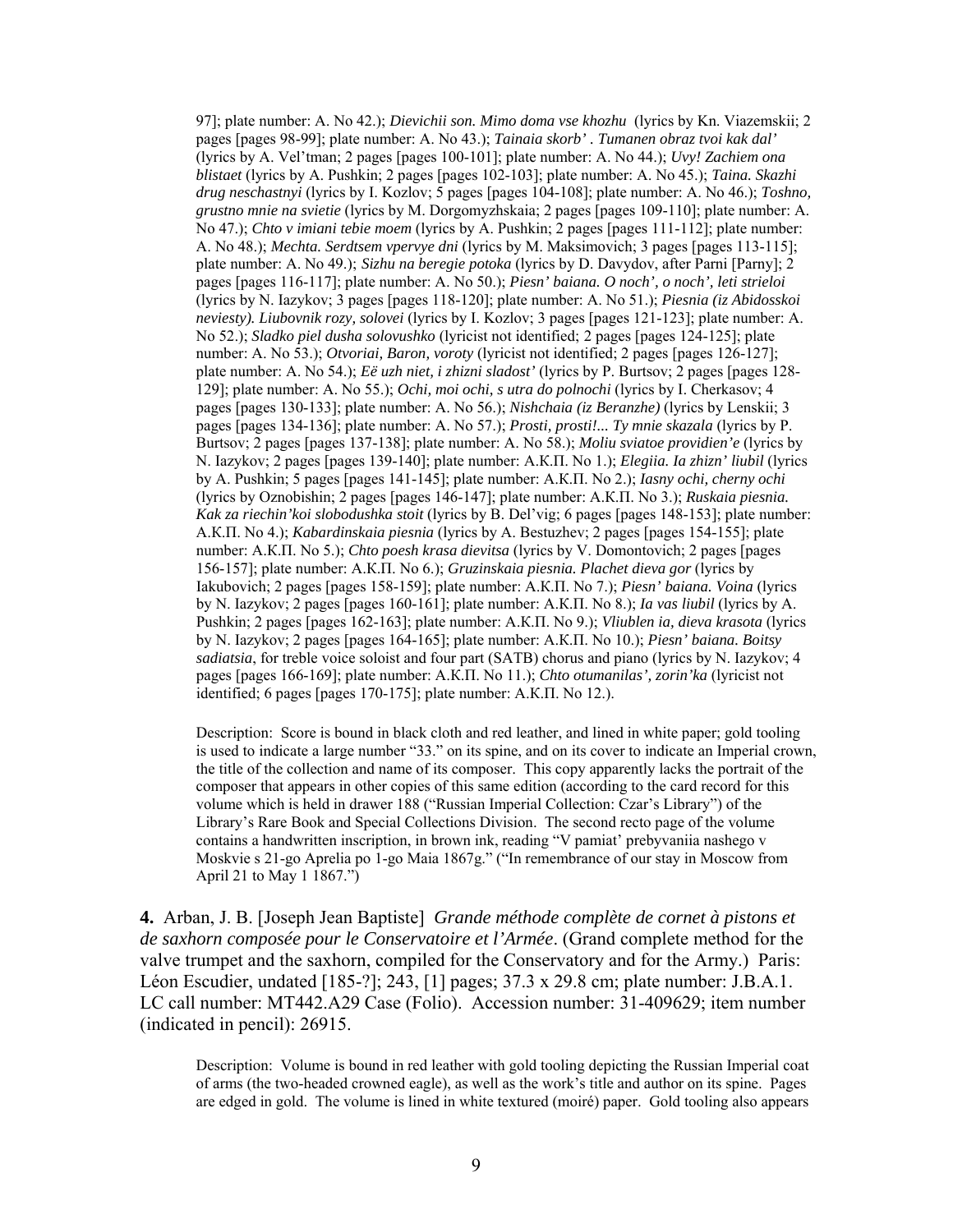along the edges of the verso sides of the volume's front and back covers. The first recto page bears a dedication, printed in gold, reading "Hommage / à son Altesse Impériale / Le Grand Duc Czarewitch / Alexandre de Russie / hommage respectueux / de l'auteur" ("Homage to His Imperial Highness, the Grand Duke Aleksander of Russia... [with] the respectful homage of the author"). The title page bears a round circular stamp, in blue ink, reading "Sobstvennaia Ego Imperat. Velich. Biblioteka / Anichkova Dvortsa." ("His Majesty's Own Library, Anichkov Palace").

**5.** Arnol'd, Iurii [Karlovich]. *Slaven Russkii Bielyi Tsar'. Gimn*. (Glory to the Russian White Tsar. Hymn.) Contains versions for unaccompanied four-part men's (TTBB) chorus, and for four-part mixed (SATB) chorus and piano. Piano-vocal scores. Russian lyrics. Moskva: V. Grosse, 1888; 5 pages; 34.0 x 26.5 cm; plate number: A. 1. LC call number: M1757.A Case. Accession number: 31-409629; item stamp: 669490.

Description: Score is bound in blue satin and lined in white textured (moiré) paper; gold tooling is used on its cover to indicate the work's title as well as for an elaborate border design. The volume's title page (third recto page) bears its publication information as well as a dedication, reading "Posviashchennyi / Studentam / Imperatorskago / Moskovskago Universiteta" ("Dedicated to the students of the Imperial Moscow University").

**6.** Arnoldi, Joseph. *Chant slave*. (Slavic song.) Mixed chorus (SATB) and piano. Piano-vocal score. French lyrics. [Paris?]: Imprimerie Fouquet ("rue Rochechouart, 84"), undated; 7 pages; 35.8 x 27.9 cm; no plate number. LC call number: M1757.A Case. Accession number: 31-409629; item stamp: 669489.

Description: Score is laid within a presentation folder covered in red leather and lined in deep red satin; gold tooling is used on its cover to indicate its dedication, reading " $\hat{A}$  / Son Altesse Impériale / Le Grand Duc Héritier / Alexandre Alexandrowitch" ("To His Imperial Highness, the Grand Duke, Heir Apparent Aleksandr Aleksandrovich") as well as for a border design featuring small gold crowns in each of the cover's four corners. The score's title page consists of a large oval-shaped engraving of the Grand Duke Aleksandr Aleksandrovich.

**7.** d'Astafort, Ed. Dufour. *Stella maris! Chant religieux*. Voice (baritone or mezzo soprano) and piano. Piano-vocal score. French lyrics. Lyrics by Alexandre Appay. Paris: Appay, undated [18–], 6 pages; 34.8 x 27.0; no plate number. Bound with: Pessard, Émile. *Méditation religieuse,"Mater salvatoris"* (second edition). Voice (tenor or soprano) and piano. Piano-vocal score. French lyrics. Lyrics by Alexandre Appay. Paris: Alphonse Leduc, undated [188-?], 5 pages; 34.8 x 27.0 cm; plate number: A. L. 5637. LC call number: M2113.A Case. Accession number: 31-409629; item stamps: 669491 (d'Astafort), 669492 (Pessard).

Description: Scores are bound together in a single volume covered in dark blue leather, with gold tooling used on its cover to depict the Russian Imperial coat of arms (the two-headed crowned eagle) as well as the volume 's dedication: "A Sa Majesté l'Impératrice / de toutes les Russies / Poésies religieuses / de / Mr. le Commandeur Alexandre Appay / Ancien Magistrat". The score is lined in ivory satin. Gold tooling also appears along the edges of the verso sides of the volume's front and back covers, as well as along its spine ("A Appay / Poésies religieuses "). Pages are edged in gold.

**8.** Bakhmetev, N. [Nikolai Ivanovich] (compiler). *Obikhod. Notnago tserkovnago pieniia pri Vysochaishem Dvorie upotrebliaemyi*. (Collection of Russian Orthodox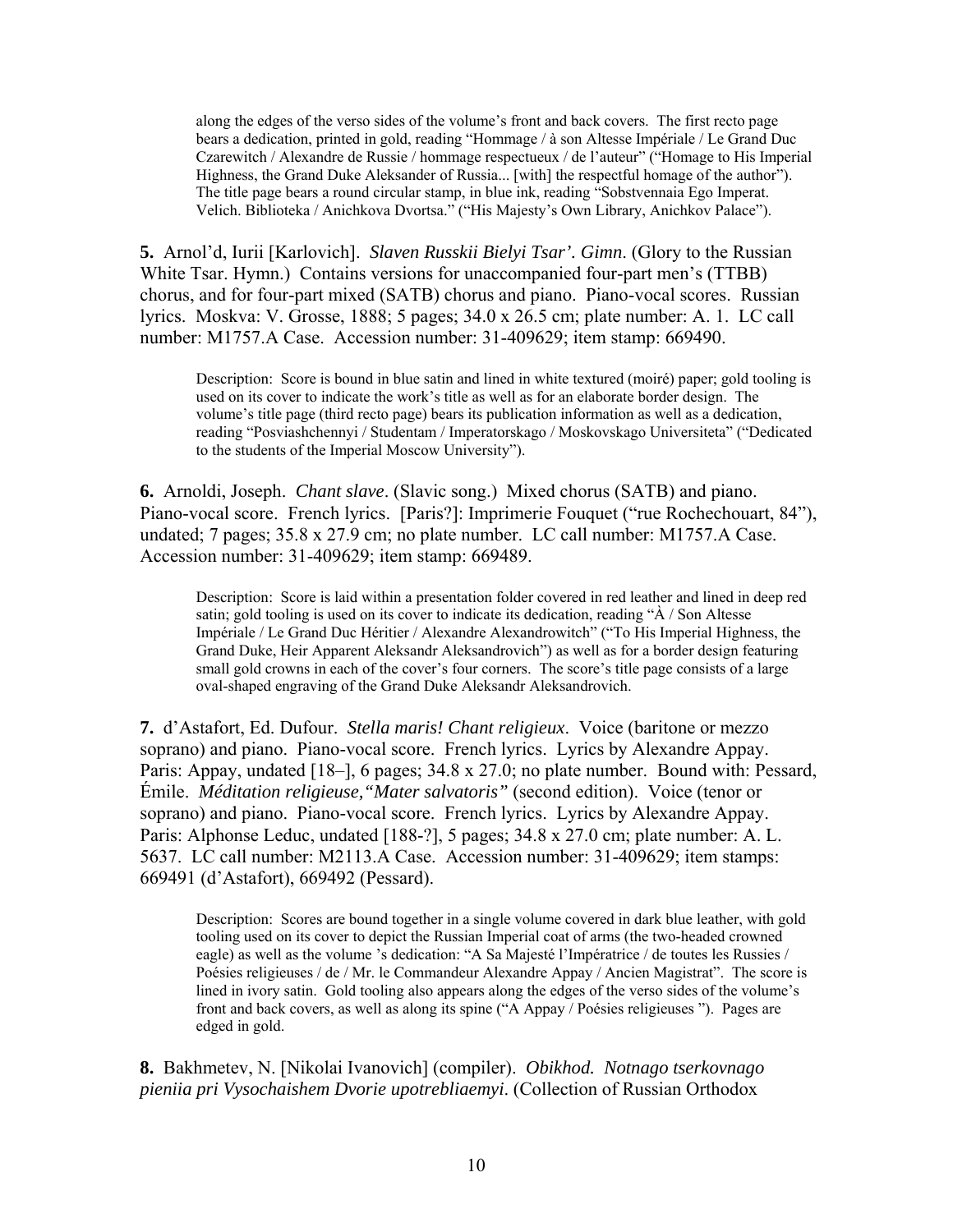Church chants for use by the Imperial Court.) In two volumes. Unaccompanied chorus. Vocal score (Western notation). Church Slavonic lyrics. S. Peterburg: M. Bernard, 1869; iii, 213 pages (vol. 1); iv, 461 (numbered 215-676) pages; 34.4 x 27.4 cm; no plate number. LC call number: M2158.O7 1869 Vol. 1 & 2 Case. Accession number: 35- 470287; item stamps: 707701 (vol. 1), 707702 (vol. 2).

Description: Scores are bound in magenta velvet and feature gold tooling on their covers bearing dedications reading "Ego Imperatorskomu Velichestvu / Gosudariu Imperatoru / Aleksandr Aleksandrovich / Obykhod [ / ch. 2 (on vol. 2 only) / ] imiet schastie predstavit / viernopoddannyi / N. Bakhmetev / Direktor Pridvornoi Kapelly" ("To His Imperial Majesty the Sovereign Emperor Aleksandr Aleksandrovich... [this work] is happily presented [by] the loyal N. Bakhmetev, Director of the Court Chapel"). Gold tooling is also used on each of these volumes' covers to depict the Russian Imperial coat of arms, which appears above the dedication. These volumes are lined in beige satin; its pages are edged in gold. Title pages of each volume bear a round circular stamp, in blue ink, reading "Sobstvennaia Ego Imperat. Velich. Biblioteka / Anichkova Dvortsa." ("His Majesty's Own Library, Anichkov Palace").

**9.** Bakhmetev, N. I. [Nikolai Ivanovich] (compiler) *Pienie na panikhidie s prilozheniem proshenii v poriadkie sluzhby*. (Chants for the Office of the Dead [of the Russian Orthodox Church] with a supplement [describing] their application in the order of the service.) Unaccompanied chorus. Vocal score. Russian lyrics. S. Peterburg: Pridvornaia Kapella, 1882; [i], 32 pages; 15.0 x 10.9 cm; no plate number. LC call number: M2158.B2 Case (two copies). Accession number: 31-409629; item stamps: 669493 (Copy 2), 669494 (Copy 1).

Description: Copy 1 of score is bound in blue leather; gold tooling is used on its cover for a dedication reading "Eia Imperatorskomu Velichestvu / Gosudarynie Imperatritsie / Marii Feodorovnie / ot viernopoddannago / N. Bakhmeteva" ("To Her Imperial Highness, the Sovereign Empress Mariia Fëdorovna, from the most loyal N. Bahmetev."); its pages are edged in gold. The volume is lined in white textured (moiré) paper. Copy 2 of score is bound in brown cloth (without dedication, and without gold page-edging), and lined in white paper.

**10.** Barteneva, Ekaterina. *Ozhidanie. Romans*. (Expectation. Romance.) Voice and piano. Manuscript piano-vocal score. Russian lyrics. Undated; [5] pages; 35.7 x 26.5 cm. LC call number: M1621.B Case. Accession number: 31-409629; item stamp: 669495.

Description: Score is laid within a presentation folder covered in purple cloth and lined in white textured (moiré) paper; gold tooling is used on its cover for a single line along its edges, as well as for decorative botanical motifs in each of the cover's four corners. The second recto page of the score bears a dedication reading "Eia Korolevskomu Vysochestvu / Printsessie Dagmarie / S chuvstvom glubokoi predannosti / posviashchaet Ekaterina Barteneva." ("To Her Royal Highness Princess Dagmar, [this work] is dedicated by Ekaterina Barteneva with deep sentiments of devotion.") This inscription appears below a multi-color illustration, in watercolor, of the Danish Royal coat of arms.

**11.** Bauer, François. *Erinering of Sorcenfri. Déclaration Valse*. Piano solo. Moscou: Greiner & Bauer, undated [ca. 1880?], 9 pages; 35.3 x 27.5 cm; plate number: G. et B. 243. LC call number: M25.B Case. Accession number: 31-409629; item stamp: 669496.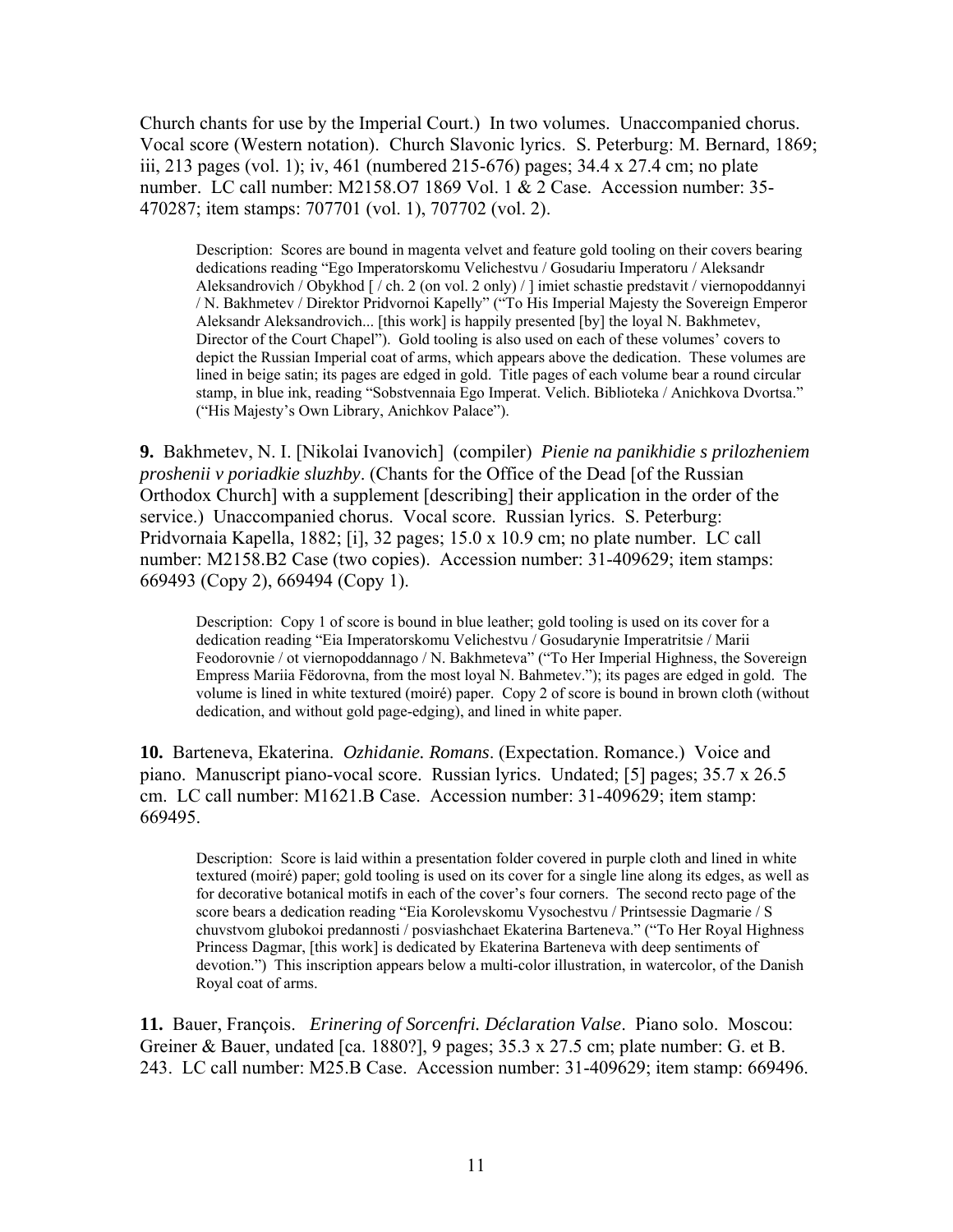Description: Score is laid within a presentation folder that has been covered in blue velvet and lined in ivory satin. The score's cover page, rendered in watercolor, reads "A Son Altesse / Impériale / Madame la Grande Duchesse / Cesarevna / Marie Fedorovna / Dediée [sic] / avec le plus respectueux dévouement / par / François Bauer." ("To Her Imperial Highness, the Grand Duchess, Empress Mariia Fëdorovna, dedicated with the most respectful devotion by François Bauer.") This cover page also features a decorative border consisting of a botanical motif and a crown appearing at the top of the page; another, less ornate border, also in watercolor, appears on the verso of this page.

**12.** Bergner, Wilhelm. [Bergner, Vil'gel'm.] *Trauerklänge zum Gedächtnis des Seehelden des Petropawlowsk*. [*Traurnye zvuki v pamiat' morskikh geroev na Petropavlovsk.*] (Dirge in memory of the marine heroes of the *Petropavolvsk*.) Piano solo (two copies). Riga: P. Neldner, undated [1904]; 4 pages; 34.1 x 27.2 cm; plate number: P. N. 195 R. LC: M25.B Case. Accession number: 31-409629; item stamps: 669500 (copy 1), 669498 (copy 2).

Description: Scores are laid within a padded beige leather presentation folder that is lined in ivory satin, and measuring 35.2 x 28.3 cm. Gold tooling on the folder's cover reads " Eia Imperatorskomu Velichestvu / Gosudarynie Imperatritsie / Marii Feodorovnie" ("To Her Imperial Highness, the Sovereign Empress Mariia Fëdorovna"). Gold tooling also appears along the edges of the verso sides of both front and back covers. The cover page of the editions themselves bear photographic reproductions of an unidentified man (perhaps the composer, or the captain of the ship "Petropavlovsk," the demise of which in 1904 is the subject of this work) as well as the "Petropavlovsk" itself. These editions' covers exhibit a black border; they also bear the work's title, composer, and publication information, in both Russian and German. Pages are edged in gold.

**13.** Bergner, Wilhelm. [Bergner, Vil'gel'm.] *Trauerklänge zum Gedächtnis des Seehelden des Petropawlowsk*. [*Traurnye zvuki v pamiat' morskikh geroev na Petropavlovsk.*] (Dirge in memory of the marine heroes of the *Petropavolvsk*.) Piano, four hands (two copies). Riga: P. Neldner, undated [1904]; 7 pages; 34.1 x 27.2 cm; plate number: P. N. 196 R. LC: M204.B Case. Accession number: 31-409629; item stamps: 669499 (copy 1), 669501 (copy 2).

Description: Scores are laid within a beige leather presentation folder, measuring 35.2 x 28.3 cm, that is lined with white satin. Gold tooling on the folder's cover reads "Eia Imperatorskomu Velichestvu / Gosudarynie Imperatritsie / Aleksandrie Feodorovnie" ("To Her Imperial Highness, the Sovereign Empress Mariia Fëdorovna").

**14.** Bobrovskii, Pavel Osipovich. *Prazdnovanie iubileia. Polka*. (Celebratory jubilee. Polka.) St. Peterburg, 1903 (no additional publication data). Accession number: 31- 409629.

Description: This volume is represented in the bibliographic card records found in drawer 188 ("Russian Imperial Collection: Czar's Library") of the Library's Rare Book and Special Collections Division, but **has not been found in the Library's collections at this writing**; the card record for this volume does not include a Library call number. The volume apparently contains a bookplate of Aleksandra Fëdorovna.

**15.** Boguslav, Ferdinand V. *Drug dietei. Sbornik khorov dlia 3x i 4x zhenskikh golosov, s akkompanimentom fortepiano, aranzhiroval i sostavil Dirizher Imperatorskikh*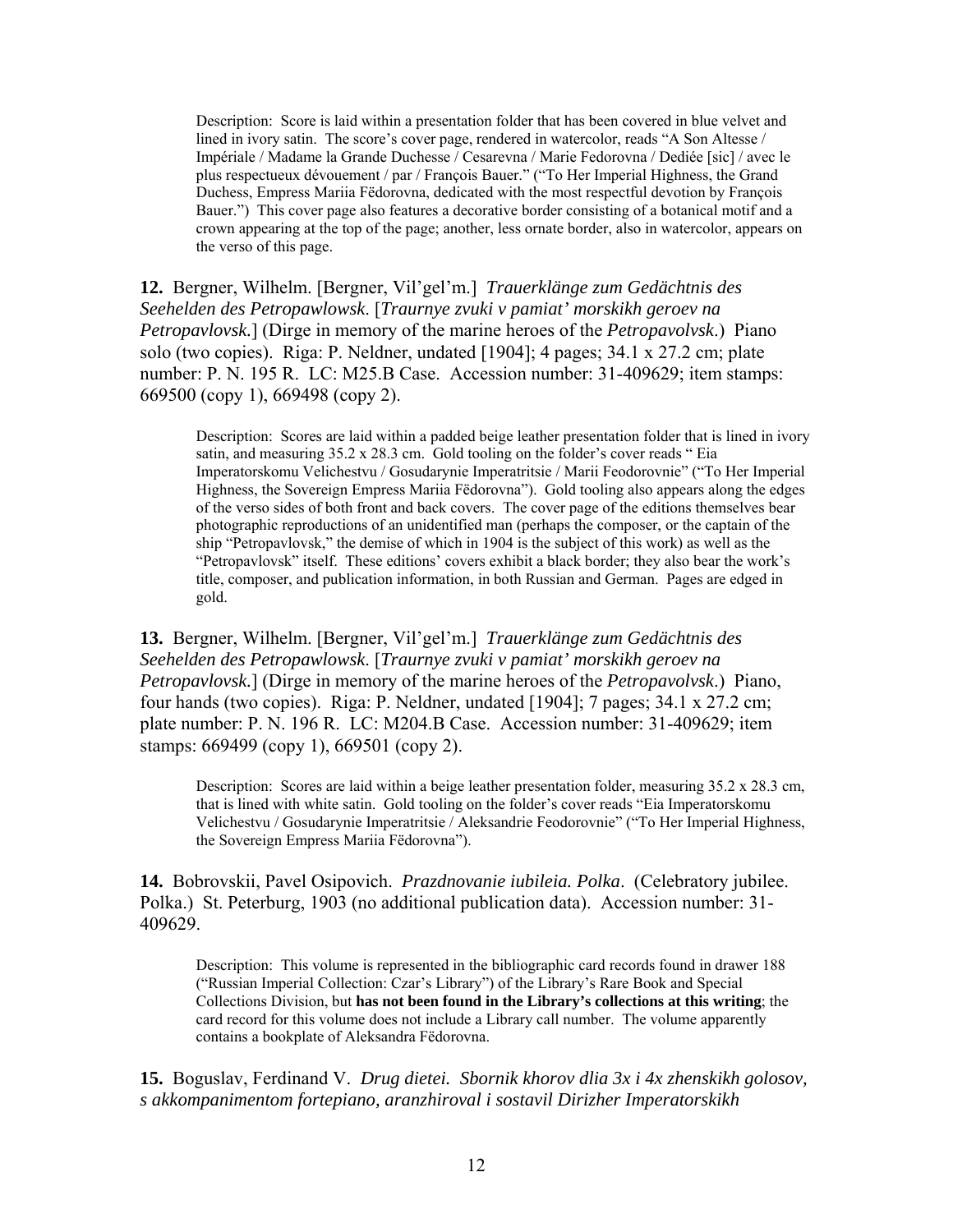*Moskovshikh Teatrov F. V. Boguslav, tom I* . (The Children's friend. Collection of threeand four-voice choruses for women's voices, with piano accompaniment, arranged and compiled by F. V. Boguslav, Director of the Imperial Moscow Theaters. Volume I.) Piano-vocal score. Russian lyrics. Contains arrangements of choral excerpts from several works: G. Verdi, *I Lombardi* and *Luisa Miller*; G. Rossini, *Karl smielyi* (Charles the Brave) and *Semiramide*; A. Thomas, *Hamlet*; S. Mercadante, *Kliatva* (Oath); C. Gounod, "Valse" from *Faust*; R. Wagner, *Lohengrin* and *Tannhäuser*; W. A. Mozart, *Ave verum*; Bendel', *Priakhi* (Spinners); Abt, *Ave Mariia*; F. Boguslav, *Russkie tsvietochki*  and *Malorosiiskiia* [sic] *tsvietochki*; Bendel', *Hymn*.) Moskva: K. I. Meikov, 1880-81; 130 pages (numbered consecutively); 27.6 x 20.0 cm; plate numbers: Ф. 1 Б. through Ф. 15 Б. LC: M1546.5.B54 D8 Case. Accession number: 31-409629; item stamp: 669502.

Description: Score is bound in blue velvet and lined in ivory satin; its pages are edged in gold. Laid within the score (following its title page) is a handwritten dedication, beginning "Dragotsiennieishei Vsemilostivieishei / Gosudarynie Tsaritsie / Marii Feodorovnie..." ("To the most precious and gracious Sovereign Empress, Mariia Fëdorovna..."), appearing on a separate leaf, and signed by the composer.

**16.** Bubnev, G. A. *Le dernier tour. Val's*. Piano solo. Sankt-Peterburg: Lit. P. K. Selivestrov, undated; 7 pages; 35.1 x 26.9 cm; plate number: Б. LC call number: M25.B Case. Accession number: 31-409629; item stamp: 669503.

Description: Score is laid within a blue leather presentation folder, measuring 34.1 x 27.0 cm, lined in white paper; the cover of the presentation folder bears a small green label on which has been written "dlia roialia" ("for piano"). The cover (first recto page) of the edition itself contains seven small watercolors of scenes of a military theme, as well as the work's title and composer. The second recto page contains a handwritten dedication, in ink, and in Russian, reading "Eia Imperatorskomu / Velichestvu Gosudarynie Imperatritsie / Marii Feodorovnie / V pamiat' 200 lietniago iubileia / L. P. Kirasirskago / Eia / Velichestva Imeni polka. / S glubochaishim blagovieniem / vsepodanieishe posviashchaet / Avtora" ("To Her Imperial Highness, the Sovereign Empress Mariia Fëdorovna, in remembrance of the 200th anniversary celebration of L. P. Kirasirskii's *Great Name* polka. With deepest reverence the author humbly dedicates [this work]").

**17.** [Collection of 24 songs for voice(s) and piano, "volume 1."] Separately published piano-vocal scores, bound together, for one voice and piano (unless otherwise noted). Dimensions: 33.2 x 26.7 cm. LC call number: M1619.A43 Vol. 1 Case. Accession number: 34-455515; separate item stamps for each title in this collection (indicated below) appear on or near the final page of each score.

 Contents: *Ici-bas* (music by Maude Valérie White; lyrics by Sully Prudhomme. French lyrics. London: Pitt & Hatzfeld, undated; 7 pages; plate number: P. & H. 65.; item stamp: 698186); *Berceuse* (music by Boris Scheel; lyrics by J. Barbier. French lyrics. St. Pétersbourg: M. Bernard, 1897; 7 pages; no plate number; item stamp: 698187); *Dwell in Joy (Sois heureuse)* (music by A. Goring Thomas; lyrics by Victor Hugo; English lyrics by M. C. Gillington. French and English lyrics. London: Joseph Williams/New York: Edward Schuberth, 1891; 9 pages; plate number: N. 9142; item stamp: 698188); *The Silver Ring (L'Anneau d'argent)* (music by Cécile Chaminade; lyrics by Rosemonde Gérard; English lyrics by Eugene Oudin. English and French lyrics. London: Enoch & Sons/New York: Boosey & Co., [189-?]; 8 pages; plate number: E. & S. 1925; item stamp: 698189); *Ouvre tes yeux bleus (Open thy blue eyes)* (music by Jules Massenet; lyrics by Paul Robiquet; English lyrics by Frances Bonner. French and English lyrics. Paris: Heugel et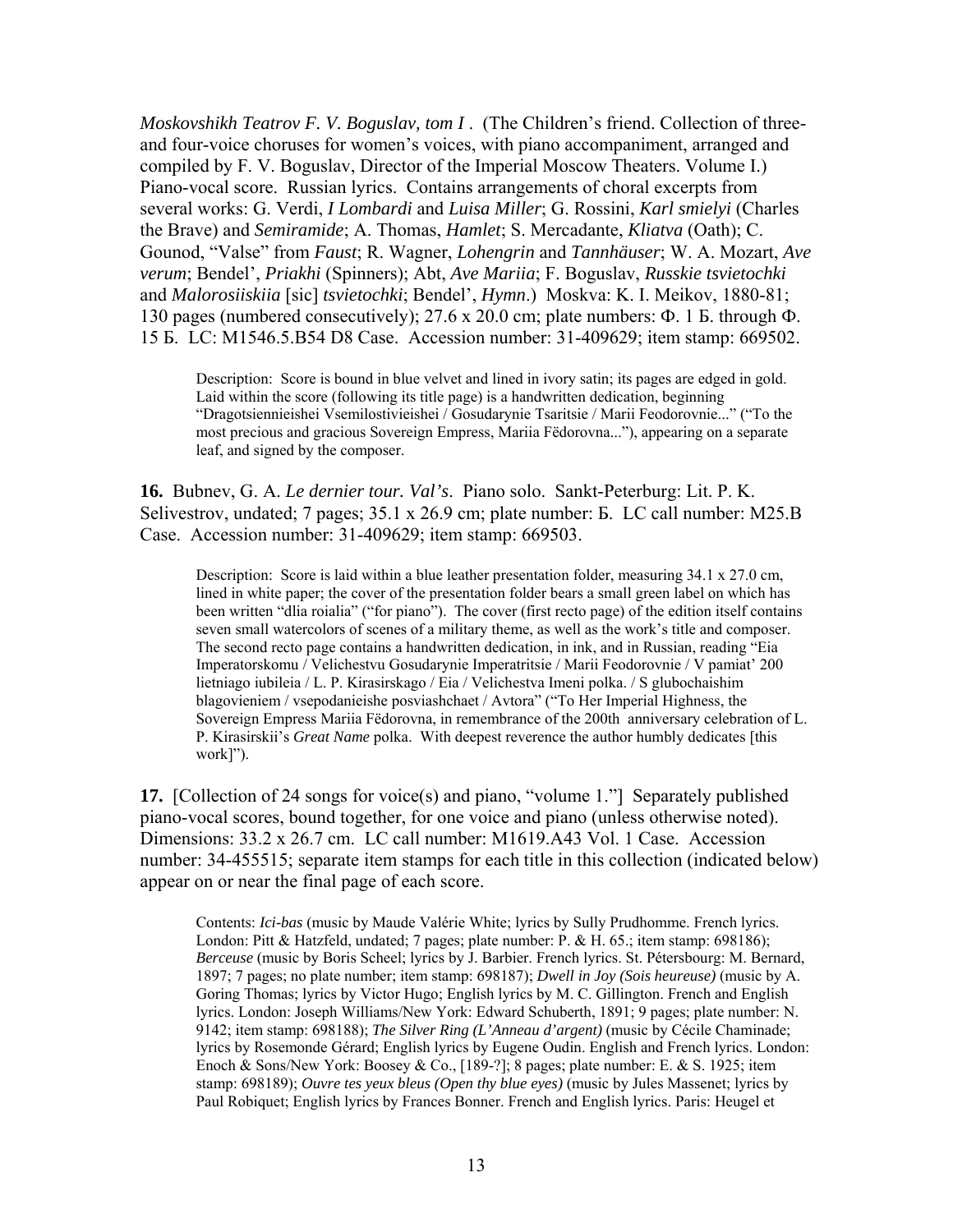Cie./London: Stanley Lucas, Weber, Pitt & Hatzfeld, Ltd., 1894; 8 pages; plate number: S.L.W.P. & H. 3292; item stamp: 698190); *Come, My Love, to Me! (Viens! mon Bien-aimé!)* (music by Cécile Chaminade; lyrics by Armand Lafrique; English lyrics by Eugene Oudin. English and French lyrics. London: Enoch & Sons/New York: Boosey & Co., [189-?]: 8 pages; plate number: E. & S. 1998; item stamp: 698191); *Allons voir (Come and see)*, for two voices (soprano and tenor, or mezzo soprano and baritone) and piano (music by F. Paolo Tosti; lyrics by Armand Silvestre; English lyrics by Theo. Marzials. French and English lyrics. Milan: G. Ricordi & C., undated; 12 pages; plate number: n 50534 n; item stamp: 698192); *Te souviens-tu? (The Rose of My Heart)*  (music by F. Paolo Tosti; lyrics by Mme. G. de Montgomery; English lyrics by Frederic E. Weatherly. French and English lyrics. Milan: G. Ricordi & C., [189-?]; 14 pages; plate number: b 94483 b; item stamp: 698193); *Pensée d'Automne* (music by Jules Massenet; lyrics by Armand Silvestre. French lyrics. Paris: G. Hartmann & Cie., undated; 9 pages; plate number: H. et Cie. 7064. (2); item stamp: 698194); *Les Enfants* (music by Jules Massenet; lyrics by Georges Boyer. French lyrics. Paris: G. Hartmann & Cie., undated; 8 pages; plate number: G. H. 1316. (1); item stamp: 698195); *À un Portrait* (music by L. Denza; lyrics by J. de Joly. French lyrics. Milano: Edizioni Ricordi, 1881; 10 pages; plate number: a 47717 a; item stamp: 698196); *Soupir* (music by H. Bemberg; lyrics by Sully Prudhomme. French lyrics. Paris: Louis Gregh, 1892; 8 pages; plate number: L. G. 3032 (3); item stamp: 698197); *Le Secret du Matin (Ty kazhdyi den' meniia pytaesh)*, op. 5, no. 5 (for alto or baritone and piano; music by Erik Meyer-Helmund; French lyrics by Amédée Boutarel. Russian and French lyrics. Hambourg: D. Rahter/St. Pétersbourg: A. Büttner, [1887?]; 6 pages; plate number: 2708; item stamp: 698198); *Chante ma Mandoline, ou l'Hymne de Paix* (music and lyrics by C. R. Émile Piccard. French lyrics. Bordeaux: H. Candolives, [1893?]; 4 pages; no plate number; item stamp: 698199); *Les Violettes de Paris* (music by Georges Charton; lyrics by Rémy. French lyrics. Paris: René Godfroy, [1894?]; 4 pages; no plate number; item stamp: 698200; cover page bears a multi-color illustration with Russian and French motifs, as well as a dedication "to the memory of Aleksandr III"); "Absence" (*Les Nuits d'Été*), for mezzo soprano or baritone and piano (music by Hector Berlioz; lyrics by Théophile Gautier. French lyrics. Paris: Costallat & Cie., undated; 6 pages; plate number: C. & C. 529.; item stamp: 698201); *L'Été*, for mezzo soprano or baritone and piano (music by Cécile Chaminade; lyrics by Ed. Guinand. French lyrics. Paris: Henri Tellier, undated; 16 pages; no plate number; item stamp: 698202); *Illusion* (music by Frédéric d'Erlanger; lyrics by J. Romane. French lyrics. [Paris:] E. Badoux & Cie., [1896]; 8 pages; plate number: E. B. et Cie 243.; item stamp: 698203); *L'Abbesse* (music by Frédéric d'Erlanger; lyrics by J. Romane. French lyrics. [Paris:] E. Badoux & Cie., [1896]; 8 pages; plate number: E. B. et Cie 244.; item stamp: 698204); "Strophes," for contralto and piano (no. 5; from *Lakmé*: "Les fleurs me paraissent plus belles..." (Lakmé); music by Léo Delibes; lyrics by Gondinet and Gille. French lyrics. Paris: Heugel et Fils, [1883]; 6 pages; plate number: H. 5697 (5 ter); item stamp: 698205); *Ariette*, "transposée pour contralto" (no. 4; from *Roméo et Juliette*: "Je veux vivre dans le rêve..." (Juliette); music by Charles Gounod; lyrics by Jules Barbier and M. Carré. French lyrics. Paris: Choudens Fils, [188-?]; 10 pages; plate number: A. C. 1413. (4ter); item stamp: 698206); "Kolybel'naia piesnia" ("Berceuse"; from *Jocelyn*), for mezzo soprano or baritone and piano (music by Benjamin Godard; Russian lyrics by Em. Orlova. Russian and French lyrics. S. Peterburg: A. Iogansen/Moskva: A. Gutkheil', 1894; 8 pages; plate number: 1943; item stamp: 698207); *Samson et Dalila* (no. 6; "Printemps qui commence..." (Dalila), for mezzo soprano and piano; music by Camille Saint-Saëns; lyrics by F. Lemaire; German lyrics by Richard Pohl. French and German lyrics. Paris: Durand, Schœnewerk & Cie., undated; 8 pages; plate number: D. S. et Cie. 2346 (6); item stamp: 698208). Also includes a copyist's manuscript score, in ink, of an unidentified song of Charles Gounod (*Prière*; lyrics by Sully Prudhomme; French lyrics), in the hand of Empress Aleksandra Fëdorovna (undated; 4 pages; item stamp: 698209).

Description: Score is bound in dark brown leather and lined in patterned green and gold paper. Pages are edged in gold. Gold tooling is used for minimal decorative elements on its front and back covers, as well as to indicate the intertwined Cyrillic letters "A" and "Ө" (i.e., "A" and "F," representing the initials of Aleksandra Fëdorovna) on the upper left corner of its cover, above which appears a crown; the word "Romances," also in gold tooling, appears on the bottom right corner of this volume' s front cover. This collection was apparently compiled by or for Empress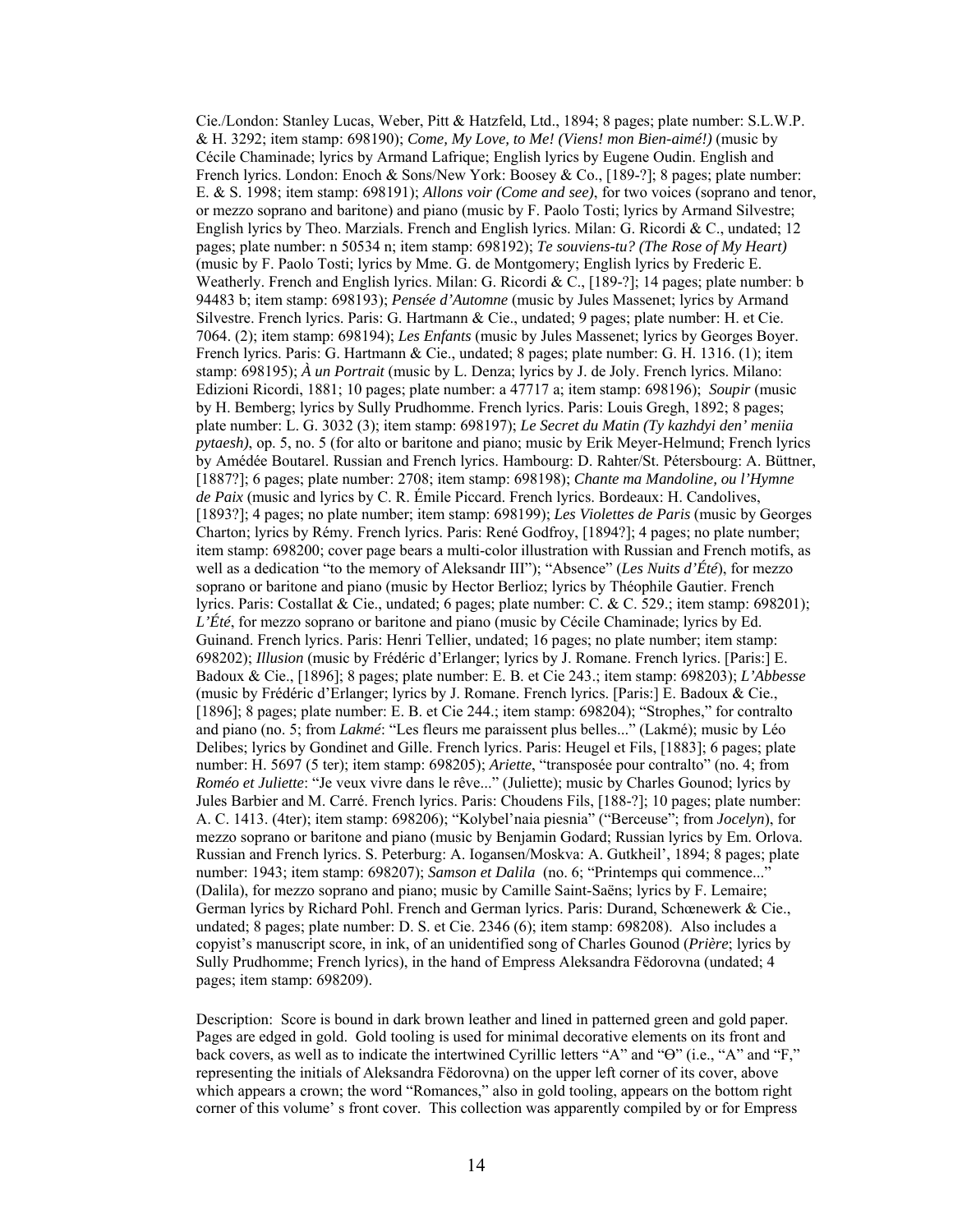Aleksandra, as her signature ("Alix") or initials (intertwined Cyrillic letters "A" and "Ө") are frequently indicated in pencil on the upper left corner of the first pages of each score; performance dates and locations (i.e., Tsarskoe Selo, Paris) have occasionally been indicated as well. According to a small label that appears in the bottom left corner of the reverse side (recto) of the volume's back cover, the volume was bound by the firm of H. Peersdorf, Darmstadt. This volume is not represented in the bibliographic card records held in drawer 188 ("Russian Imperial Collection: Czar's Library ") of the Library's Rare Book and Special Collections Division.

**18.** [Collection of 20 songs for voice(s) and piano, "volume 2."] Separately published piano-vocal scores, bound together, for one voice and piano (unless otherwise noted). Dimensions: 33.2 x 26.7 cm. LC call number: M1619.A43 Vol. 2 Case. Accession number: 34-455515; separate item stamps for each title in this collection (indicated below) appear on or near the final page of each score.

Contents: *Un Ange est venu*, for baritone or mezzo soprano, or two equal voices, and piano (music by H. Bemberg; lyrics by Paul Mariéton. French lyrics. Paris: Louis Gregh, 1887; 8 pages; plate number: L. G. 2771. (3); item stamp: 698167); *Indusskaia piesnia. Otchaianie. (Chant hindou. Désespérance)*, for mezzo soprano or baritone and piano, with *ad libitum* accompaniment for violin (music by G. [i.e., H.] Bemberg; Russian lyrics by Em. Orlova. Russian and French lyrics. S.-Peterburg: Iulii Genrikh Tsimmerman, 1898; 8 pages [the last two pages include *ad libitum*  parts for violin and violoncello]; plate number: Z. 884; item stamp: 698168); *Moe pervoe pis'mo (Ma première lettre)* (music by Cécile Chaminade; Russian lyrics by E. Orlova. Russian and French lyrics. S. Peterburg: V. Bessel', 1899; 6 pages; plate number: 4665; item stamp: 698169); *Le Convoi de la Rose*, op. 10b (music by Max Gus; lyrics by Henri Auerbach. French lyrics. Paris: E. Fromont, undated; 3 pages; plate number: E.1684.F.; item stamp: 698170); *Comme l'eau*  (music by Gaston Paulin; lyrics by H. Piazza. French lyrics. Paris: Lucien Gris, undated; 5 pages; plate number: L.G.(F) 96.(2); item stamp: 698171); *Passiflore*, op. 22 (music by G. Sgambati; lyrics by the Comtesse de Chambrun. French lyrics. London: Schott & Co./Mainz: B. Schott's Söhne, [1891]; 8 pages; plate number: 25103; item stamp: 698172); *Prière (Preghiera)* (music by F. Paolo Tosti; lyrics by Théophile Gauthier [sic]; Italian lyrics by L. Stecchetti. French and Italian lyrics. Milan: Edition Ricordi, [ca. 1864]; 14 pages; plate number: x 51191 x; item stamp: 698173); *Si mes vers avaient des ailes!* (music by Reynaldo Hahn; lyrics by Victor Hugo. French lyrics. Paris: Heugel & Cie., [1892?]; 6 pages; plate number: H. et Cie. 7472; item stamp: 698174); *Kolybel'naia piesnia (Célèbre Berceuse)* (music by Antony Simon; lyrics by A. Gorchakova. Russian and French lyrics. Moskva: P. Iurgenson, 1896; 8 pages; plate number: 13618; item stamp: 698175); *Sérénade (Serenada)*, op. 7, for mezzo soprano or baritone and piano (music by Gabriel Pierné; Russian lyrics by A. Gorchakova. Russian and French lyrics. Moskva: A. Gutkheil', 1893; plate number: A. 6522 G.; item stamp: 698176); "Kolybel'naia piesnia" ("Berceuse"; from *Jocelyn*), for mezzo soprano and piano, with *ad libitum* accompaniment for violin or violoncello (music by Benjamin Godard; Russian lyrics by Em. Orlova. Russian and French lyrics. S. Peterburg: A. Iogansen/Moskva: A. Gutkheil', 1894; 16 pages [the first ten (10) pages consist of a full score, followed by the violin part (2 pages), the mezzo soprano part (2 pages), and the violoncello part (2 pages)]; plate number: 1957; item stamp: 698177); *Ronde d'Amour* (music by Cécile Chaminade; lyrics by Charles Fuster. French lyrics. Paris: Enoch & Cie, 1895; 8 pages; plate number: E. & C. 2389; item stamp: 698178); "L'Esclave"; "Souvenir" (*Trois Mélodies*, nos. 2 and 3; music by Édouard Lalo; lyrics by Théophile Gautier ("L'Esclave") and Victor Hugo ("Souvenir"). French lyrics. Paris: Heugel & Cie., [1893]; 6 pages; plate number: H. et Cie. 7361; item stamp: 698179); *Studentskaia piesn' (Estudiantina)*, for two treble voices and piano (music by Paul Lacôme; Russian lyrics by A. Gorchakova. Russian and French lyrics. Moskva: A. Gutkheil', 1889; 12 pages; plate number: A. 4638 G.; item stamp: 698180); *Les Larmes*, for voice and piano, with violin accompaniment (music by Benjamin Godard; lyrics by Paul Harel. French lyrics. Paris: A. Durand & Fils, undated; 7 pages [the last page includes the violin part]; plate number: D.& F. 4918bis; item stamp: 698181); *Le Nil*, for voice and piano, with violin accompaniment (music by Xavier Leroux; lyrics by Armand Renaud. French lyrics. Paris: Heugel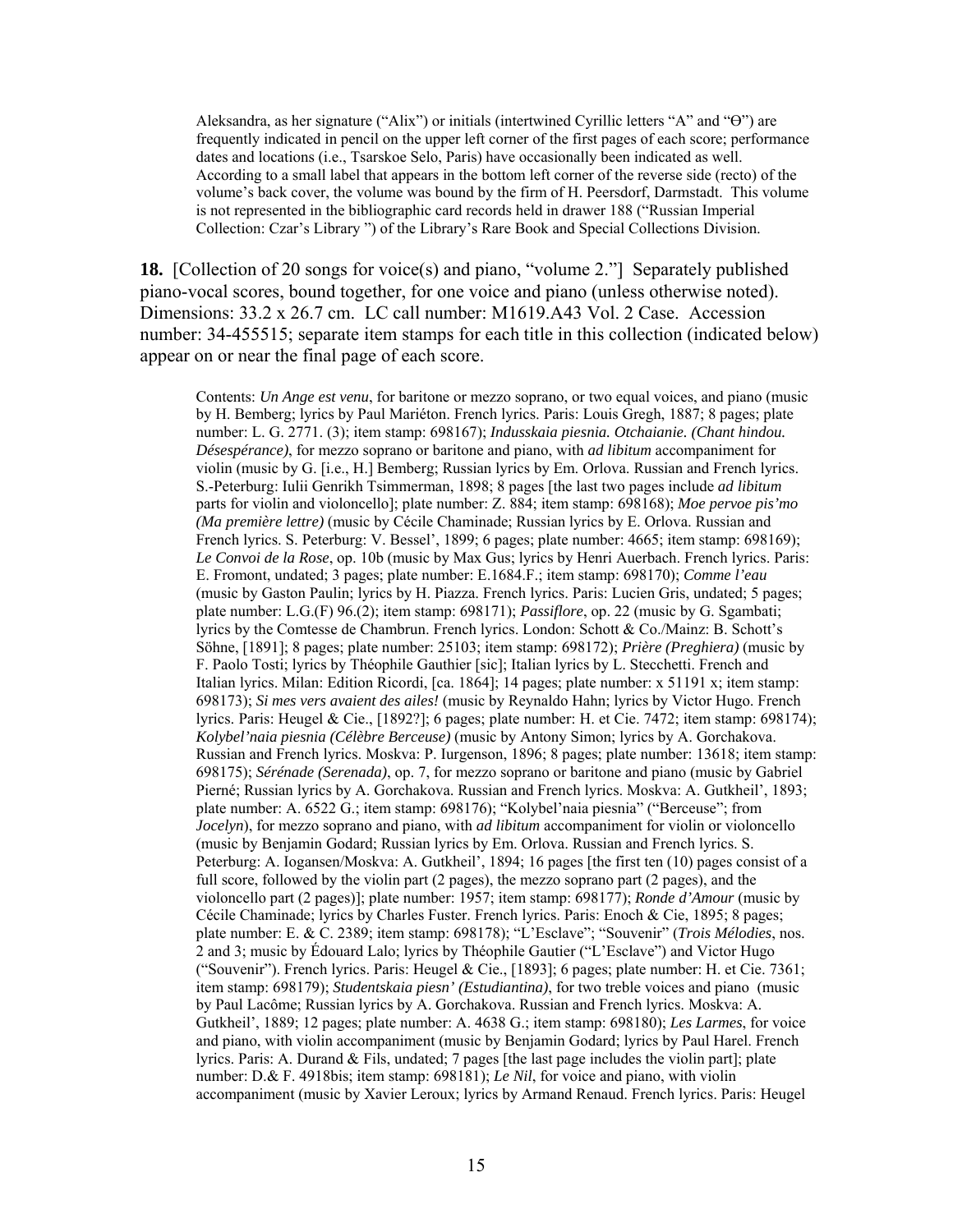et Cie., [ca. 1895]; 11 pages [the last page includes the violin part]; plate number: H. et Cie. 7824 (1); item stamp: 698182); *Viens!*, op. 11, for voice and piano, with *ad libitum* accompaniment for harmonium (music by Benjamin Godard; lyrics by Victor Hugo. French lyrics. Paris: A. Durand & Fils, undated; 7 pages [the last page includes the harmonium part]; plate number: D. S. et Cie 1476; item stamp: 698183); *Psyché* (music by Émile Paladilhe; lyrics by Pierre Corneille. French lyrics. Paris: Heugel et Cie, [189-?]; 6 pages; plate number: H. 6523. (28); item stamp: 698184); *Proshchanie arabskoi zhenshchiny. Melodiia (Adieux de l'hôtesse arabe. Mélodie)*, for mezzo soprano or baritone and piano (music by Georges Bizet; lyrics by Victor Hugo; Russian lyrics by A. Gorchakova. Russian and French lyrics. Moskva: P. Iurgenson, 1888; 10 pages; plate number: 13664; item stamp: 698185).

Description: Score is bound in dark green leather and lined in patterned green and gold paper. Pages are edged in gold. Gold tooling is used for minimal decorative elements on its front and back covers, as well as to indicate the intertwined Cyrillic letters "A" and "Ө" (i.e., "A" and "F," representing the initials of Empress Aleksandra Fëdorovna) on the upper left corner of its cover, above which appears a crown; the word "Romances," also in gold tooling, appears on the bottom right corner of this volume's front cover. This collection was apparently compiled by or for Aleksandra Fëdorovna, as her signature ("Alix") or initials (intertwined Cyrillic letters "A" and "Ө") are frequently indicated in pencil on the upper left corner of the first pages of each score; performance dates and locations (i.e., Peterhof, Tsarskoe Selo, Darmstadt) have occasionally been indicated as well. The volume's first verso page and second recto page contain a handwritten list, in ink, and in Aleksandra's hand, of the volume's contents. According to a small label that appears in the bottom left corner of the reverse side (recto) of the volume's back cover, the volume was bound by the firm of A. Petersen, St. Petersburg. This volume is not represented in the bibliographic card records held in drawer 188 ("Russian Imperial Collection: Czar's Library") of the Library's Rare Book and Special Collections Division.

**19.** [Collection of 29 songs for voice(s) and piano, "volume 3."] Separately published piano-vocal scores, bound together, for one voice and piano (unless otherwise noted). Dimensions: 33.2 x 26.7 cm. LC call number: M1619.A43 Vol. 3 Case. Accession number: 34-455515; separate item stamps for each title in this collection (indicated below) appear on or near the final page of each score.

Contents: *Niet, tol'ko tot, kto znal (Nur wer die Sehnsucht kennt)* [None but the Lonely Heart], op. 6, no. 6, for mezzo soprano and piano (music by P. I. Tchaikovsky; lyrics by L. A. Mei, after J. von Goethe. Russian and German lyrics. Moskva: P. Iurgenson, 1892; 6 pages; plate number: 17582; item stamp: 698210); *Uzh gasli v komnatakh ogni (Kein lichtlein glänzt mehr durch die Nacht)*, op. 63, no. 5, for contralto or bass (music by P. I. Tchaikovsky; lyrics by "K. R." [K. Romanov]. Russian and German lyrics. Moskva: P. Iurgenson, 1896; 6 pages; plate number: 14876; item stamp: 698211); *Ne vier', moi drug! (Glaub' nicht, mein Freund!)*, op. 6, no. 1, for contralto and piano (music by P. I. Tchaikovsky; lyrics by Gr. A. Tolstoi. Russian and German lyrics. Moskva: P. Iurgenson, 1884; 6 pages; plate number: 6407; item stamp: 698212); *Sleza drozhit (Die Thräne bebt)*, op. 6, no. 4, for contralto and piano (music by P. I. Tchaikovsky; lyrics by Gr. A. Tolstoi. Russian and German lyrics. Moskva: P. Iurgenson, 1895; 6 pages; plate number: 6413; item stamp: 698213); *Nam zviezdy krotkiia siiali (Sternennacht)*, op. 60, no. 12, for contralto or bass (music by P. I. Tchaikovsky; lyrics by Ia. Polonskii; German lyrics by G. Löwenthal. Russian and German lyrics. Moskva: P. Iurgenson, 1895; 8 pages; plate number: 14764; item stamp: 698214); *Skazhi, o chem v tieni vietvei! (O Sprich, wovon die Nachtigall!)*, op. 57, no. 1 (music by P. I. Tchaikovsky; [lyrics by V. Sollogub]; German lyrics by Hans Schmidt. Russian and German lyrics. Moskva: P. Iurgenson, 1892; 8 pages; plate number: 6581; item stamp: 698215); *Eksprompt* (music by Ia. A. Rubinshtein; lyrics by A. V. Eshapar. Russian lyrics. S. Peterburg: V. Bessel', 1896; 3 pages; plate number: Я. 342 P.; item stamp: 698216); *Fal'shivaia nota (Dissonance)* (music and lyrics by A. Borodin; French lyrics by the Comtesse de Mercy Argenteau. Russian and French lyrics. Moskva: P. Iurgensona, 1903; 4 pages; plate number: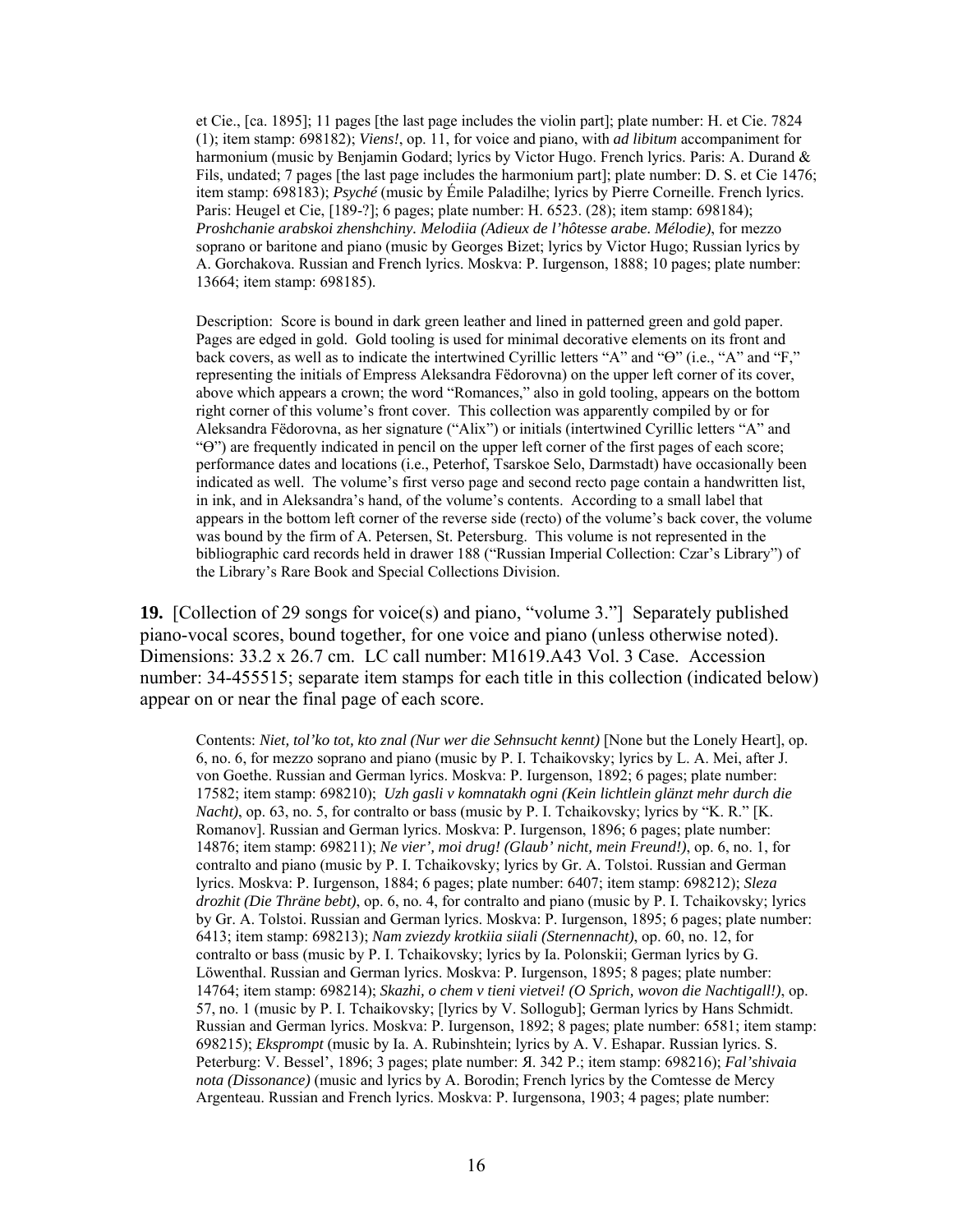28392; item stamp: 698217); *Veselo i gorestno*, for contralto and piano (music by O. K. Klema. Russian lyrics. Moskva: A. Gutkheil', 1890; 6 pages; plate number: A. 5619 G.; item stamp: 698218); *Vzoshla luna...*, for contralto and piano (music by N. N. Sokolovskii; lyrics by "K. R." Russian lyrics. Moskva: A. Gutkheil', 1897; 5 pages; 7475.; item stamp: 698219); *Kolybel 'naia (Berceuse)*, op. 1, no. 5 (music by A. Grechaninov; lyrics by M. Lermontov; French lyrics by J. Sergennois. Russian and French lyrics. Leipzig: M. P. Belaieff, 1894; 4 pages; plate number: 907 912; item stamp: 698220); *Uznik*, op. 20, no. 4 (music by A. Grechaninov; lyrics by A. Pushkin. Russian lyrics. Leiptsig: M. P. Bieliaev, 1899; 6 pages; plate number: 1966 1970; item stamp: 698221); *Step'iu idu ia unyloiu*, op. 5, no. 1 (music by A. Grechaninov; lyrics by A. Pleshcheev. Russian lyrics. Leiptsig: M. P. Bieliaev, 1894; 6 pages; plate number: 980 981; item stamp: 698222); *Uznik*, op. 20, no. 4 [second copy within this collection] (music by A. Grechaninov; lyrics by A. Pushkin. Russian lyrics. Leiptsig: M. P. Bieliaev, 1899; 6 pages; plate number: 1966 1970; item stamp: 698223); *Ia ne propok (Bin kein Prophet)*, op. 21, no. 11, for contralto or bass and piano (music by S. Rakhmaninov; lyrics by A. Kruglov. Russian and German lyrics. Moskva: A. Gutkheil', undated; 6 pages; plate number: A. 8382 G.; item stamp: 698224); *Ostrovok*, op. 14, no. 2 (music by S. Rakhmaninov; lyrics by P. B. Shelley; Russian lyrics by K. Bal'mont. Russian lyrics. Moskva: A. Gutkheil', 1896; 4 pages; plate number: A. 7336 G.; item stamp: 698225); *Orel' (Der Adler)*, op. 44, no. 1, for alto or bass and piano (music by A. Arenskii; lyrics by Graf Golenishchev-Kutuzov. Russian and German lyrics. Moskva: P. Iurgenson, 1898; 8 pages; plate number: 24276; item stamp: 698226); *V polusnie (Im Halbschlaf)*, op. 60, no. 3 (music by A. Arenskii; lyrics by L. Munshtein; German lyrics by L. Esbeer. Russian and German lyrics. Moskva: P. Iurgenson, 1902; 4 pages; plate number: 27685; item stamp: 698227); *Nochnye golosa (Voix nocturnes)*, op. 1, no. 1 (music by A. Grechaninov; lyrics by Pleshcheev; French lyrics by J. Sergennois. Russian and French lyrics. Leipzig: M. P. Belaieff, 1894; 6 pages; plate number: 907 908; item stamp: 698228); *Ne zazhigai ognia! (Zünd' keine Kerze an!)*, op. 38, no. 3 (music by A. Arenskii; lyrics by D. Ratgauz [Rathaus]; German lyrics by L. Esbeer. Russian and German lyrics. Moskva: P. Iurgenson, undated; 6 pages; plate number: 19677; item stamp: 698229; key: E Major); *Ne zazhigai ognia*, op. 38, no. 3 (music by A. Arenskii; lyrics by D. Ratgauz [Rathaus]. Russian lyrics. Copyist's manuscript, in ink (in D Major: transposed version of the previous title); lyrics are typed onto the manuscript; 4 pages; undated; item stamp: 698230); *Dlia beregov otchizny dal'noi (Dans ton pays, si plein de charme; Aus Fremdem Land zurückzukehren)* (music by A. Borodin; lyrics by A. Pushkin; French lyrics by A. L. Hettich. Russian, French and German lyrics. Leipzig: M. P. Belaieff, 8 pages; undated; plate number: 137.1346.9; item stamp: 698231); *Ideal (Ideale)*, for contralto or bass and piano (music by F. Paolo Tosti; Russian lyrics by A. Gorchakova. Russian and Italian lyrics. Moskva: A. Gutkheil', 1894; 6 pages; plate number: A. 7960 G.; item stamp: 698232); *Nochnyia tieni*, op. 67 (music by N. Zubov; lyrics by A. Mattizen. Russian lyrics. Moskva: P. Iurgenson, 1902; 4 pages; plate number: 27153; item stamp: 698233); *Vernis'! (Torna!)*, for contralto or bass and piano, with *ad libitum* accompaniment for violin (music by L. Dentsa; lyrics by S. Sergieev. Russian and Italian lyrics. S.-Peterburg: Iulii Genrikh Tsimmerman, 1904; 10 pages [the last two pages include *ad libitum* part for violin]; plate number: Z. 6690; item stamp: 698234); "Romans" ("Pomanze" [sic]; no. 23; from *Ruslan i Liudmila*: "Ona mnie zhizn'..." (Ratmir); music by M. I. Glinka [after A. Pushkin]. Russian and German lyrics. Moskva: A. Gutkheil, 1885; 10 pages; plate number: 2244.; item stamp: 698235); *Ia pomniu chudnoe mgnoven'e (Noch denke ich des Augenblickes; Au beau moment)*, for low voice and piano (music by M. I. Glinka; lyrics by A. Pushkin. Russian, German and French lyrics [a separate vocal part (1 page) containing the French lyrics appears on the verso of the cover page]. Moskva: P. Iurgenson, 1901; 8 pages; plate number: 26580; item stamp: 698236); *Kogda nadezhdami laskaem*  (music by Ia. Danzas; lyrics by D. Ratgauz [Rathaus]. Russian lyrics. S. Peterburg: I. Iurgenson, 1903; 6 pages; plate number: 470; item stamp: 698237); "Kavatina" (no. 16; from *Rusalka*: "Nevol'no k etim grustnym beregam..." [Kniaz']; music by A. Dargomyzhskii; [after A. Pushkin]. Russian lyrics. Moskva: A. Gutkheil', 1885; 10 pages; plate number: K. 2174 G.; item stamp: 698238).

Description: Score is bound in black leather and lined in patterned green and gold paper. Pages are edged in gold. Gold tooling is used for minimal decorative elements on its front and back covers, as well as to indicate the intertwined Cyrillic letters "A" and "Ө" (i.e., "A" and "F,"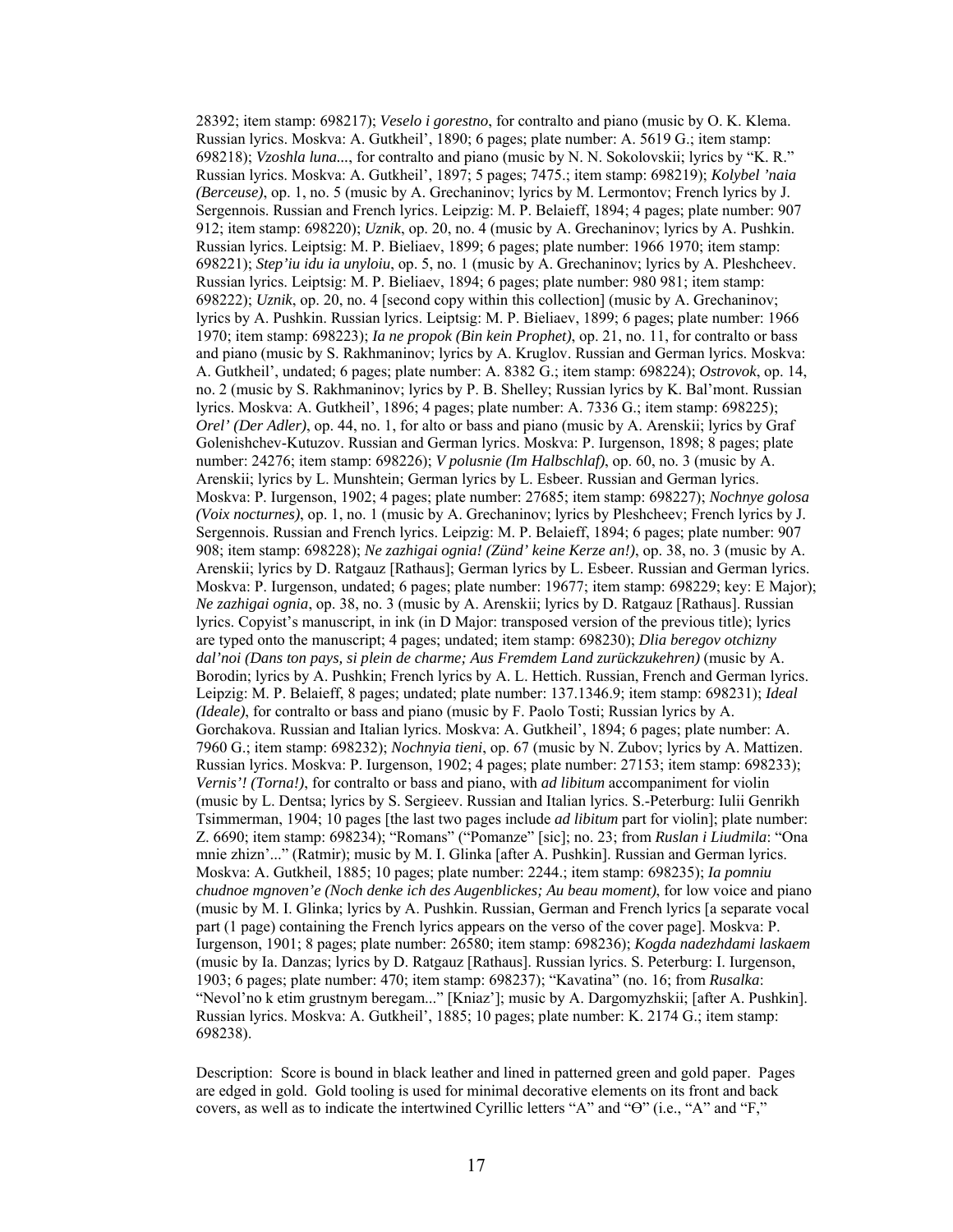representing the initials of Empress Aleksandra Fëdorovna) on the upper left corner of its cover, above which appears a crown; the date "-1907," also in gold tooling, appears on the bottom right corner of this volume's front cover. This collection was apparently compiled by or for Aleksandra Fëdorovna, as her signature ("Alix") or initials (intertwined Cyrillic letters "A" and "Ө") are frequently indicated in pencil on the upper left corner of the first pages of each score; performance dates and locations (i.e., Peterhof, Tsarskoe Selo, Darmstadt) have occasionally been indicated as well. The volume's first verso page and second recto page contain a handwritten list, in ink, and in Aleksandra's hand, of the volume 's contents. Page numbers, in ink, also in Aleksandra's hand, appear in the upper right (recto) and upper left (verso) corners of each page. According to a small stamp in gold that appears in the top left corner of the volume's first verso page, the volume was bound by the firm of A. Petersen, St. Petersburg. This volume is not represented in the bibliographic card records held in drawer 188 ("Russian Imperial Collection: Czar's Library") of the Library's Rare Book and Special Collections Division.]

**20.** [Collection of 15 songs for voice and piano, "volume 4."] Separately published piano-vocal scores, bound together, for one voice and piano. Dimensions: 33.2 x 26.7 cm. LC call number: M1619.A43 Vol. 4 Case. Accession number: 34-455515; separate item stamps for each title in this collection (indicated below) appear on or near the final page of each score.

Contents: *Ask Not* (music by Maude Valérie White; lyrics by Clifton Bingham. English lyrics. London: W. Morley & Co., undated; 8 pages; plate number: (W. Morley & Co. 1780.); item stamp: 698239); *The Promise of Life* (music by Frederic H. Cowen; lyrics by Clifton Bingham. English lyrics. London: Boosey & Co., 1893; 10 pages; plate number: H. 1141.; item stamp: 698240); *Like to Like* (music by Luigi Denza; lyrics by G. J. Whyte-Melville. English lyrics. Milano: Edizioni Ricordi, undated; 10 pages; plate number: n 47514 n; item stamp: 698241); *A Bunch of Cowslips*, for contralto and piano (music by A. M. Wakefield; lyrics by Rev. F. Langbridge. English lyrics. London: Metzler & Co., undated; 10 pages; plate number: M.5429.; item stamp: 698242); *Captive Love (L'Amour captif)* (music by C. Chaminade; lyrics by Thérèse Maquet; English lyrics by Eugene Oudin. English and French lyrics. London: Enoch & Sons, undated; 8 pages; plate number: E & S. 1988.; item stamp: 698243); *The Blue-eyed Maiden's Song* (music by H.R.H. Princess Henry of Battenberg (Princess Beatrice); lyrics by the Earl of Beaconsfield. English lyrics. London: E. Ascherberg & Co., 1894; 8 pages; plate number: E. A. & Co. 880; item stamp: 698244); *The Green Cavalier's Song* (music by H.R.H. Princess Henry of Battenberg (Princess Beatrice); lyrics by the Earl of Beaconsfield. English lyrics. London: E. Ascherberg & Co., 1894; 8 pages; plate number: E. A. & Co. 880; item stamp: 698245); *A Spirit's Return*, op. 21 (composer and lyricist unidentified. English lyrics. [S.l.] (Montreal?): [n.p.]; undated; 10 pages; no plate number; item stamp: 698246); *One Word* (music by Minnie Cochrane; lyrics by Ethel M. de Fonblanque. English lyrics. London: Metzler & Co., undated; 8 pages; plate number: M. 7323.; item stamp: 698247); *My Memories* (music by F. Paolo Tosti; lyrics by Clifton Bingham. English lyrics. London: G. Ricordi & Co., undated; 12 pages; plate number: m 95152 m; item stamp: 698248); *Who's That Calling So Sweet!* (music by Terence Deveen; lyricist unidentified. English lyrics. London: J. B. Cramer & Co., undated; 8 pages; plate number: (J.B.C & Co. 9830.); item stamp: 698249); *A Creole Love Song* (music by Mrs. Lynedoch Moncrieff; lyrics by Theo. Marzials. English lyrics. London: Chappell & Co., undated; 12 pages; plate number: 17174; item stamp: 698250); *Last Night* (music by Halfdan Kjerulf; English lyrics by Theo. Marzials; German lyrics by Christian Winther. English and German lyrics. London: Stanley Lucas, Weber & Co., undated; 8 pages; plate number: S.L.W. & Co. 2590.; item stamp: 698251); *How Do I Love Thee*  (music by Maude Valérie White; lyrics by Elizabeth Barrett Browning. English lyrics. Milan: G. Ricordi & C., undated; 8 pages; plate number: d 49678 d; item stamp: 698252; signed by the composer on its cover page); *Farewell at Morn (L'Adieu du Matin)*, for contralto or bass (music by Émile Pessard; lyrics by Edmond Roche; English lyrics by Frederick Corder. English and French lyrics. London: Schott & Co./Paris: Alphonse Leduc, undated; 4 pages; plate number: A. L. 8882; item stamp: 698253).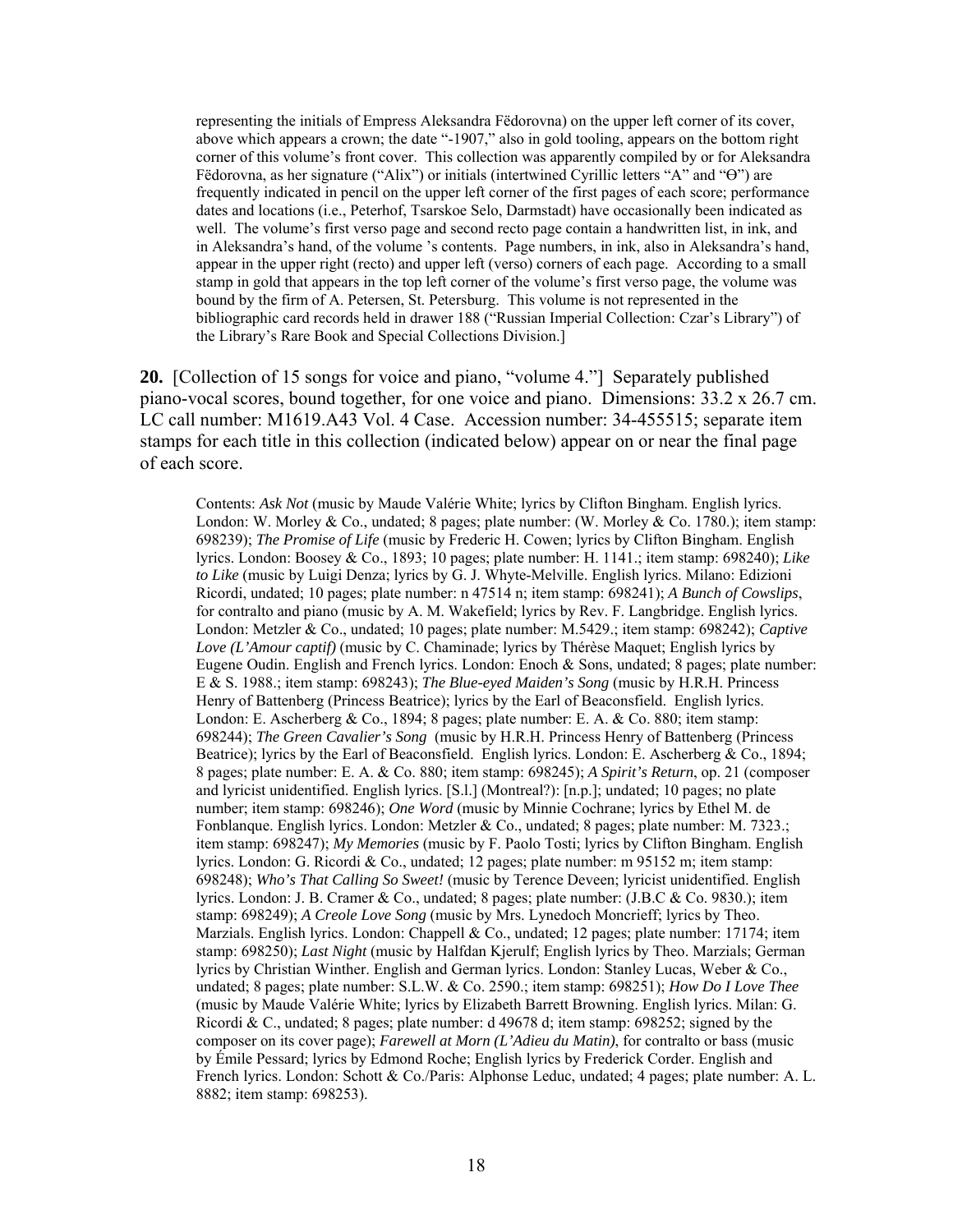Description: Score is bound in dark brown leather and lined in patterned green and gold paper. Pages are edged in gold. Gold tooling is used for minimal decorative elements on its front and back covers, as well as to indicate the intertwined Cyrillic letters "A" and "Ө" (i.e., "A" and "F," representing the initials of Empress Aleksandra Fëdorovna) on the upper left corner of its cover, above which appears a crown; the word "Songs," also in gold tooling, appears on the bottom right corner of this volume's front cover. This collection was apparently compiled by or for Aleksandra Fëdorovna, as her signature ("Alix") is frequently indicated in pencil on the upper left corner of the first pages of each score; performance dates and locations (i.e., Tsarskoe Selo) have occasionally been indicated as well. According to a small label that appears in the bottom left corner of the reverse side (recto) of the volume's back cover, the volume was bound by the firm of H. Peersdorf, Darmstadt. This volume is not represented in the bibliographic card records held in drawer 188 ("Russian Imperial Collection: Czar's Library") of the Library's Rare Book and Special Collections Division.

**21.** [Collection of 10 songs for voice and piano, "volume 5."] Separately published piano-vocal scores, bound together, for one voice and piano (unless otherwise noted). Dimensions: 33.2 x 26.7 cm. LC call number: M1619.A43 Vol. 5 Case. Accession number: 34-455515; separate item stamps for each title in this collection (indicated below) appear on or near the final page of each score.

Contents: *Donna, vorrei morir* (music by F. Paolo Tosti; lyrics by L. Stecchetti. Italian lyrics. Milano: G. Ricordi & C., undated; 6 pages; plate number: c  $46720-29$  c; item stamp: 698157); *Mnie bez tvoei liubvi (Si je ne t'aimais pas)* (music by F. Paolo Tosti; Russian lyrics by I. I. Morelli; French lyrics by Haraucourt. Russian and French lyrics. S. Peterburg: A. Iogansen, 1905; 6 pages; plate number: 2844; item stamp: 698158); *Chanson de l'adieu* (music by F. Paolo Tosti; lyrics by Edmond d'Haraucourt. French lyrics. Paris: G. Ricordi & C., 1899; 8 pages; plate number: u 102288 u; item stamp: 698159); *Rosa* (music by F. Paolo Tosti; lyrics by R. E. Pagliara. Italian lyrics. Milano: G. Ricordi & C., undated; 12 pages; plate number: e 50312 e; item stamp: 698160); *We Watch and Wait (Mother)* (music by F. Paolo Tosti; lyrics by Frederic E. Weatherly. English lyrics. London: Chappell & Co., undated; 12 pages; plate number: 17922; item stamp: 698161); *At the Convent Gate* (music by F. Paolo Tosti; lyrics by Frederic E. Weatherly. English lyrics. Milan: G. Ricordi & C., undated; 12 pages; plate number: e 51227 e; item stamp: 698162); *Good-bye!* for contralto or bass and piano (music by F. Paolo Tosti; lyrics by G. J. Whyte-Melville. English lyrics. London: G. Ricordi & Co., undated; 8 pages; plate number: z 47270 z; item stamp: 698163); *For Ever and For Ever!* (music by F. Paolo Tosti; lyrics by Violet Fane. English lyrics. Milan: G. Ricordi & C., undated; 8 pages; plate number: n 46354 n; item stamp: 698164); *At Vespers* (music by F. Paolo Tosti; lyrics by William M. Hardinge. English lyrics. London: Chappell & Co., undated; 12 pages; plate number: 17861; item stamp: 698165); *Posliednie zhelanie (Vorrei morire!)*, for contralto and piano (music by F. Paolo Tosti; Russian lyrics by A. Nevskii; Italian lyrics by L. M. Cognetti. Russian and Italian lyrics. Moskva: A. Gutkheil', 1884; 8 pages; plate number: A. 4630 G.; item stamp: 698166).

Description: Score is bound in black leather and lined in patterned green and gold paper. Pages are edged in gold. Gold tooling is used for minimal decorative elements on its front and back covers, as well as to indicate the intertwined Cyrillic letters "A" and "Ө" (i.e., "A" and "F," representing the initials of Empress Aleksandra Fëdorovna) on the upper left corner of its cover, above which appears a crown; the word "Tosti," also in gold tooling, appears on the bottom right corner of this volume's front cover. This collection was apparently compiled by or for Aleksandra Fëdorovna, as her anagram (the intertwined Cyrillic letters "A" and "Ө,"i.e., "A" and "F") is indicated in pencil on the upper left corner of the last six scores held within the volume. The volume's second recto page contains a handwritten list, in ink, and in Aleksandra's hand, of the volume's contents. Page numbers, in ink, also in Aleksandra's hand, appear in the upper right (recto) and upper left (verso) corners of each page. According to a small stamp, in gold, that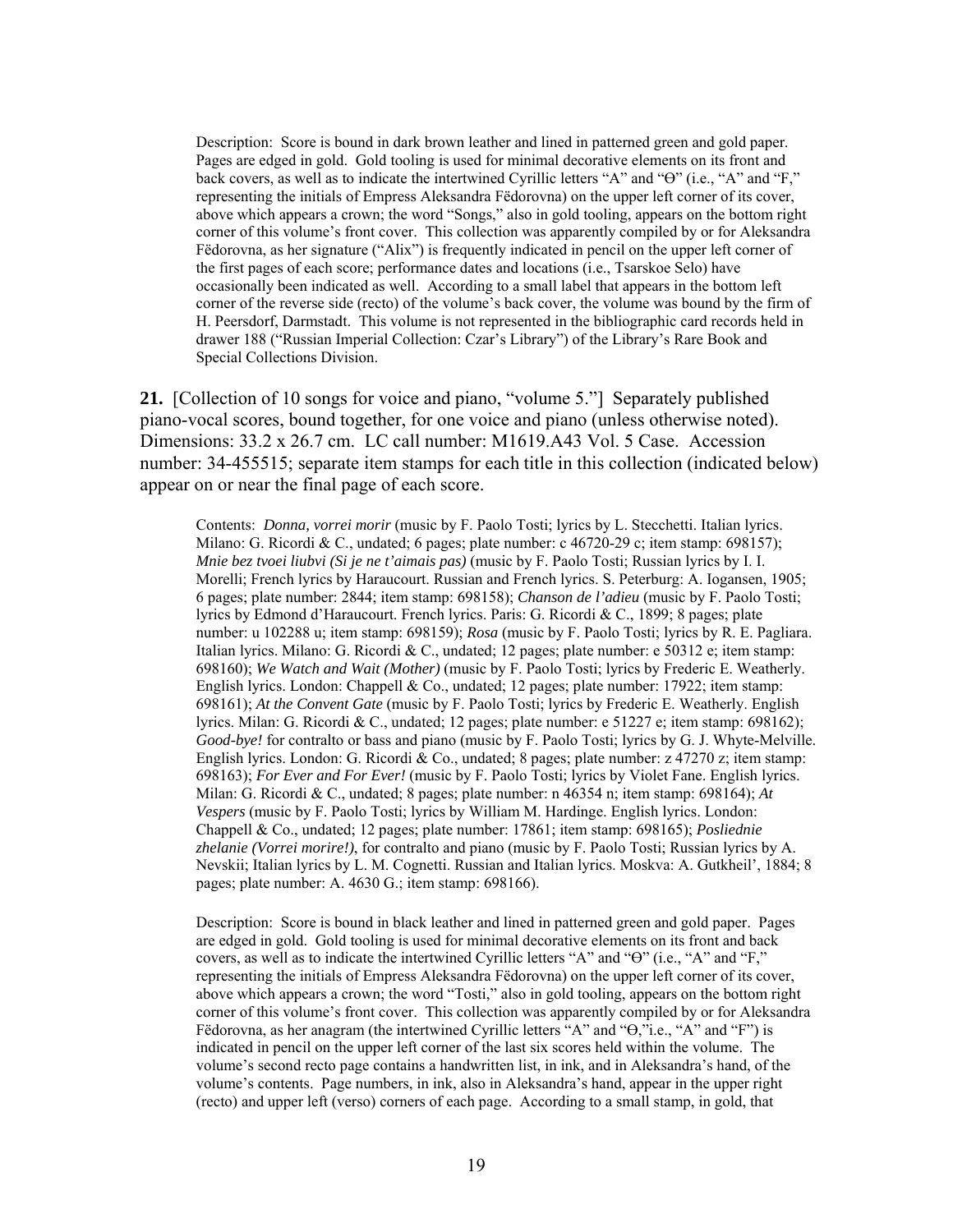appears in the top left corner of the volume's first verso page, the volume was bound by the firm of A. Petersen, St. Petersburg. This volume is not represented in the bibliographic card records held in drawer 188 ("Russian Imperial Collection: Czar's Library") of the Library's Rare Book and Special Collections Division.

**22.** [Collection of 13 songs for voice and piano, "volume 6."] Separately published piano-vocal scores, bound together, for one voice and piano. Dimensions: 33.2 x 26.7 cm. LC call number: M1619.A43 Vol. 6 Case. Accession number: 34-455515; separate item stamps for each title in this collection (indicated below) appear on or near the final page of each score.

Contents: *Tsarskosel'skaia statuia (Die Statue von Zarskoje Sselo)* [sic] (music by Ts. Kiui [C. Cui]; lyricist unidentified. Russian and German lyrics. Moskva: P. Iurgenson, 1896; 4 pages; plate number: 25853; item stamp: 698144); *Variag (Pamiati kreisera-bogatyria)* (music by Ts. Kiui [C. Cui]; lyricist unidentified. Russian and German lyrics. Moskva: P. Iurgenson, 1904; 6 pages; plate number: 29376; item stamp: 698145); *Pamiati S.O. Makarova (Dem Andenken S.O. Makarow's)* (music by Ts. Kiui [C. Cui]; German lyrics by G. Loewenthal. Russian and German lyrics. Moskva: P. Iurgenson, 1904; 8 pages; plate number: 29458; item stamp: 698146); *Kolybel'naia piesn' (Wiegenlied)*, for contralto and piano (music and German lyrics by Erik Meyer-Helmund; Russian lyrics by V. Orlova. Russian and German lyrics. Copyist's manuscript, in ink, 8 pages; undated; item stamp: 698147; cover page bears a handwritten dedication reading "Eia Imperatorskomu Velichestvu / Gosudarynie Imperatritsie / Aleksandrie Feodorovnie." ["To Her Imperial Highness, the Great Sovereign Empress Aleksandra Fëdorovna."].); *Sviatyia slezy*, for medium voice and piano (music by Erik Meier-Gel'mund [Erik Meyer-Helmund]; lyrics by Nekrasov. Russian lyrics. S. Peterburg: Iulii Genrikh Tsimmerman, 1903; 6 pages; plate number: Z. 6558; item stamp: 698148); *V krai dalekii (Lungi)*, for contralto or bass and piano (music by P. Tosti [F. Paolo Tosti]; Russian lyrics by Em. Orlova. Russian and Italian lyrics. S. Peterburg: A. Iogansen, 1894; 6 pages; plate number: 1983; item stamp: 698149); *Kogda-b vy poniali menia! (Si vous l'aviez compris!)*, for mezzo soprano or baritone, with *ad libitum* accompaniment for violin and violoncello (music by L. Denza; lyrics by E. Orlova. Russian and French lyrics. S. Peterburg: A. Iogansen, 1896; 10 pages [the last two pages include *ad libitum* parts for violin and violoncello]; plate number: 2285; item stamp: 698150); *Kogda-b vy poniali menia! (Si vous l'aviez compris!)*, for contralto or bass, with *ad libitum* accompaniment for violin and violoncello (music by L. Denza; lyrics by E. Orlova. Russian and French lyrics. S. Peterburg: A. Iogansen, 1896; 10 pages [the last two pages include *ad libitum* parts for violin and violoncello]; plate number: 2286; item stamp: 698151); *V minutu zhizni trudnuiu (Molitva)* (music by P. Bulakhov; lyrics by Lermontov. Russian lyrics. Moskva: P. Iurgenson, 1896; 4 pages; plate number: 7667; item stamp: 698152); "Piesnia Indieiskago gostia" (no. 6; from *Sadko*: "Ne schest' almazov v kamennykh peshcherakh..." ("Ind. G." ["Indeiskii gost'," or "Indian guest"]), for tenor and piano; music by N. Rimskii-Korsakov. Russian lyrics. Leiptsig: M. P. Bieliaev, 1898; 6 pages; plate number 1434 1650; item stamp: 698153); *V'etsia lastochka sizokrylaia*, for mezzo soprano (music by A. Gurilev; lyrics by N. Grekov. Russian lyrics. Moskva: P. Iurgenson, 1897; 4 pages; plate number: 10829; item stamp: 698154); *Minula strast'* (music by A. Shishkin; lyrics by Gr. Tolstov. Russian lyrics. S. Peterburg: A. Iogansen, 1885; 4 pages; plate number: 927; item stamp: 698155); *Osen'iu (Herbststimmung)* (music by Edvard Grieg; lyrics by J. Paulsen; Russian lyrics by M. A. Slonov. Russian, German and French lyrics. Moskva: A. Gutkheil', 1895; 4 pages; plate number: A. 7064 G.; item stamp: 698156).

Description: Score is bound in dark green leather and lined in patterned green and gold paper. Pages are edged in gold. Gold tooling is used for minimal decorative elements on its front and back covers, as well as to indicate the intertwined Cyrillic letters "A" and "Ө" (i.e., "A" and "F," representing the initials of Empress Aleksandra Fëdorovna) on the upper left corner of its cover, above which appears a crown; the word "Petergof" (i.e., Peterhof), also in gold tooling, appears on the bottom right corner of this volume's front cover. This collection was apparently compiled by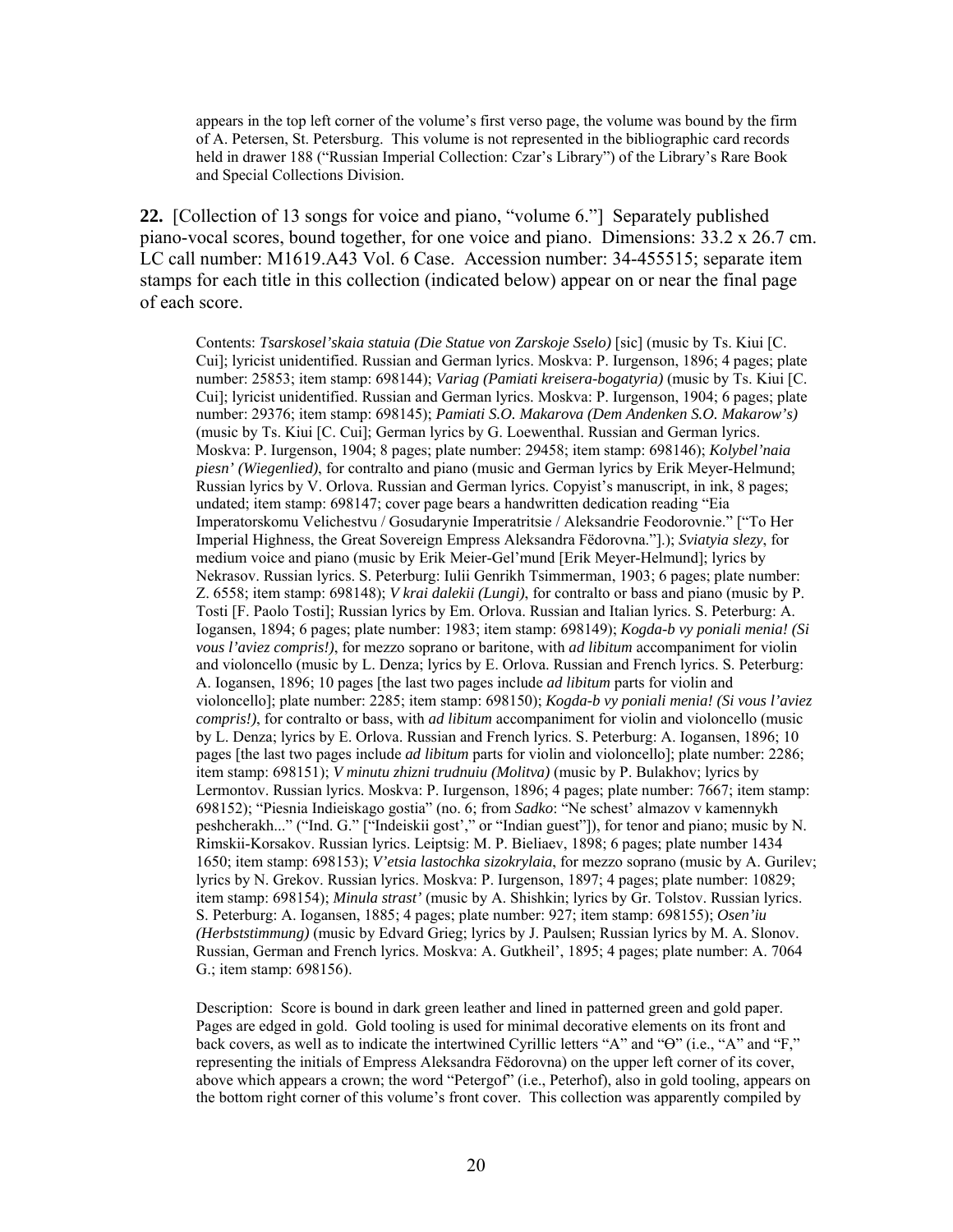or for Aleksandra Fëdorovna, as her anagram, the intertwined Cyrillic letters "A" and "Ө" (i.e., "A" and "F"), is indicated in pencil on the upper left corner of a few of the scores held within the volume; performance dates and locations (i.e., Peterhof, Tsarskoe Selo, St. Petersburg, Livadia) have occasionally been indicated as well. The volume's second recto page contains a handwritten list, in ink, and in Aleksandra's hand, of the volume's contents. According to a small stamp that appears in the bottom left corner of the reverse side (recto) of the volume' s back cover, the volume was bound by the firm of A. Petersen, St. Petersburg. This volume is not represented in the bibliographic card records held in drawer 188 ("Russian Imperial Collection: Czar's Library") of the Library's Rare Book and Special Collections Division.

**23.** Cornu, J. *Pour la Grande Duchesse Olga*. Piano solo (violin *ad libitum*). Paris: E. Dupré, undated [18 –?]; 4 pages; 27.7 x 17.6 cm; plate number: C. P. 5514. LC call number: M31.C Case. Accession number: 31-409629; item stamp 671404.

Description: The bibliographic card record for this score, held in drawer 188 ("Russian Imperial Collection: Czar's Library") of the Library's Rare Book and Special Collections Division, also includes an entry for Pëtr Il'ich Tchaikovsky's *Evgenii Onegin*; despite having been assigned the LC call number M33.T85 E4, this Tchaikovsky score (see entry number **135**) has not been found in the collections of the Library's Music Division at the time of this writing.

**24.** Cui, César [Kiui, Tsezar]. *Otzvuki voiny. 1904-1905 g.*, op. 66. (Echoes of war, 1904-1905.) Ten songs for voice and piano: *Na piru* (lyrics by Gr. A. Golenishchev-Kutuzov; plate number: T. 531 30523); *Voina* (lyrics by E. Dmitriev; plate number: T. 531 29826); *Mnie boi znakom* ("Ich lieb' den kampf"; lyrics by A. Pushkin; plate number: T. 531 29377); *Vesna-krasna. Bylina* ("Der Lenz. Sage"; lyrics by N. Malashkin; plate number: T. 531 29828); *Variag* ("Wariág"; lyricist not indicated; plate number: T. 531 29376); *[Pamiati] S. O. Makarova* ("Dem Andenken S. O. Makarow's"; lyricist not indicated; plate number: T. 531 29458); *V eti dni ispytan'ia* (lyrics by B. Nikonov; plate number: T. 531 30548); *V dni voiny* (lyrics by B. Riepinskii; plate number: T. 531 29873); *Zima* (lyrics by M. K., "in imitation of Maikov" [*podrazhenie Maikovu*]; plate number: T. 531 31498); *Ranenyi orel* (lyrics by E. Orlova; plate number: T. 531 31499). Piano-vocal score. Russian lyrics. German lyrics are also included with four of these songs. S.- Peterburg: P. Iurgenson, undated [1906?]; 49, [1] pages; 31.0 x 23.5 cm; plate numbers for each of the ten songs included in this collection appear above. LC call number: M1756.C94 Case. Accession number: 31-409629; item stamp: 669547.

Description: Score is bound in rose-colored fabric and lined in a patterned paper in red, orange, beige and green; gold tooling is used on its cover to indicate its title and composer. Its pages are edged in gold.

**25.** Cui, César [Kiui, Tsezar]. *Saratsin. Opera v 4x dieistviiakh. Siuzhet zaimstvovan iz dramy Diuma-otza* "Charles VII chez ses grands vassaux." (Saracen. Opera in four acts. Subject based on the drama of [Alexandre] Dumas *père* , "Charles VII chez ses grands vassaux.") Piano-vocal score. Russian lyrics. Moskva: P. Iurgenson, 1899; 249 pages; 30.6 x 23.8 cm; plate number: 24792. LC call number: M1503.C966 S3 Case. Accession number: 31-409629; item stamp: 669483.

Description: Score is bound in blue leather and lined in ivory satin. Gold tooling is used on the volume's cover for a border design, as well as on its spine to indicate the work's composer, title, and simple boxes used as decorative elements. Gold tooling also appears on the interior edges of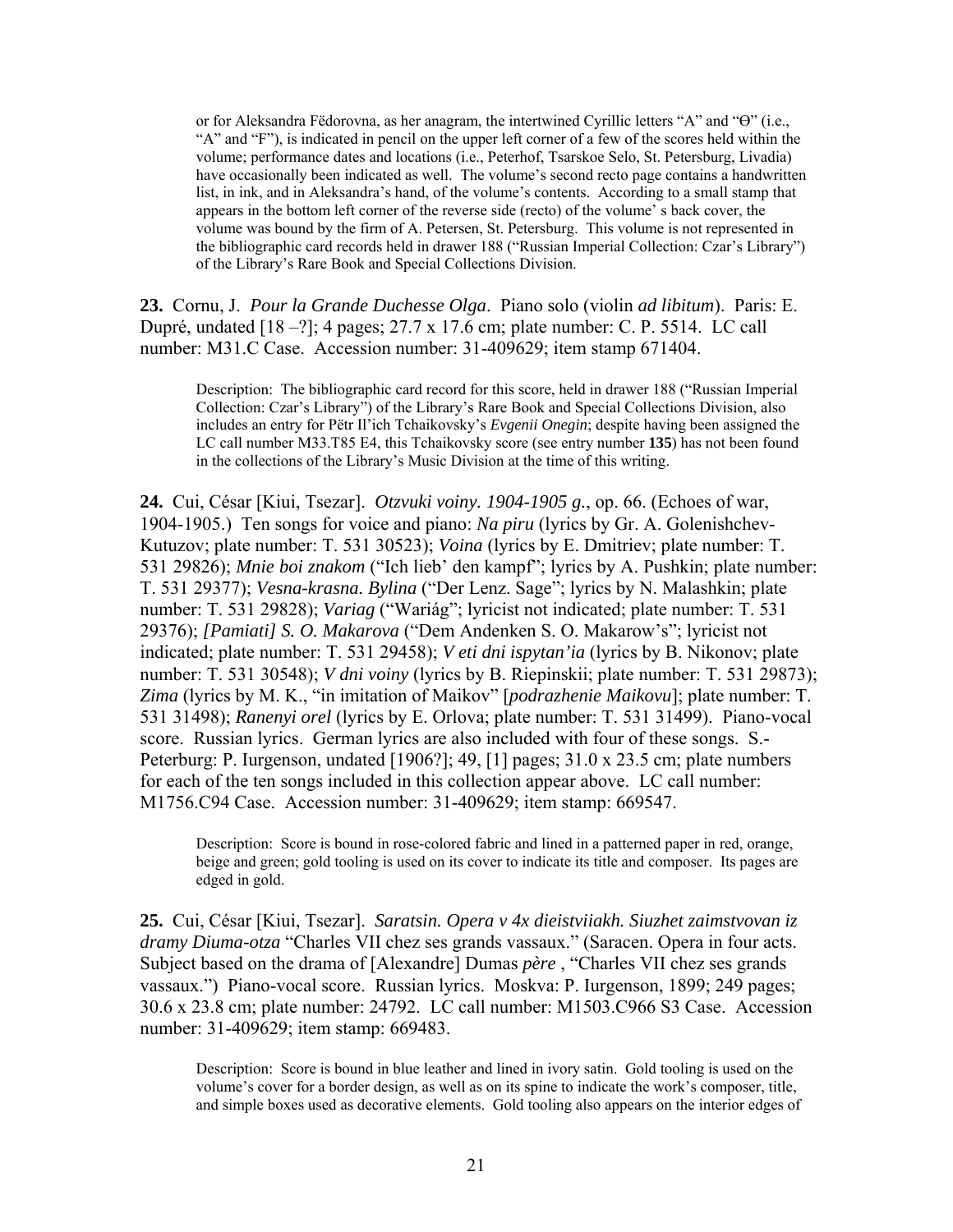the verso sides of the score's front and back covers as well. Pages are edged in gold. The volume contains a bookplate, located on the verso of the volume's first page, consisting of the blue and white Imperial seal (the intertwined, embossed letters "N," "A," and "V," in blue, above which appears a crown, also in blue, contained within a blue bordered circle).

**26.** *Datskii narodnyi gimn*. (Danish National Hymn.) Voice and piano. Piano-vocal score. Russian lyrics. The work's original Danish lyrics, by Eval'd, have been translated into Russian and annotated by V. Golovin. S.-Peterburg: V. Golovin, 1866; [12] pages; 31.4 x 23.0 cm; no plate number. LC call number: M1771.D2 G7 Case. Accession number: 31-409629; item stamp: 669505.

Description: Score is laid within a presentation folder covered in ivory satin and lined in rosecolored satin; gold tooling is used on its cover for its dedication, in Danish, reading "Dansk Folkesang / med / Velkomsthylding / til / Hendes Kongelige Höihed / Maria Dagmar / Prindsesse til Danmark" ("Danish folksongs, [presented in] welcome to Her Imperial Highness Maria Dagmar, Princess of Denmark"). Two cover pages (pages [1] and [3]) bear dedications to "Eia" Korolevskomu Vysochestvu / Printsessie Marii Dagmarie Datskoi, / Vysokonarechennoi Neviestie / Gosudaria Nasliednika Tsesarevicha" ("To Her Royal Highness, the Danish Princess Mariia Dagmar, fiancée of the Sovereign Heir Apparent Tsarevich"). A dedicatory poem, in Russian, appears on pages [3] through [5]. Score appears on pages [6] and [7]. Lyrics, in Danish and Russian, appear side by side on pages [7] and [8]. A commentary (*primiechaniia*) by Golovin appears on pages [9] and [10].

**27**. Dargomyzhskii, Aleksandr Sergeevich. *Rusalka. Bol'shaia opera v chetyrekh dieistviiakh, s tantsami, siuzhet zaimstvovan iz poemy A. C. Pushkina s sokhraneniem mnogikh ego stikhov*. (Rusalka [The Mermaid]. Grand opera in four acts, with dances; subject based on the poem of A. S. Pushkin, with many of its verses retained.) Pianovocal score. Russian lyrics. S. Peterburg: F. Stellovskii, undated; 449 pages; 36.8 x 27.8 cm; plate numbers: S. No. 3939 through S. No. 3959 (appearing successively). LC call number: M1503.D22 R83 Case. Accession number: 31-409629; item stamp: 669484.

Description: Score is bound in dark green-blue and red leather, and lined in white textured (moiré) paper. Gold tooling is used on its cover to depict a small crown; gold tooling is also used on the score's spine to indicate its title and composer, as well as for simple decorative elements. Pages are edged in gold. The score's third recto page (immediately following its title page) reads "Ego Imperatorskomu Vysochestvu / Gosudariu / Velikomu Kniaziu / Konstantinu Nikolaevichu." ("To His Imperial Majesty, the Sovereign Great Prince Konstantin Nikolaevich.") A large number "74," in gold tooling, appears on the spine of this score.

**28**. Davidov, A. *Patrioticheskaia piesn Kadet. I-i Kadetskii korpus. Sto sem-desiat' shestaia godovshchina*. (Patriotic song of the First Cadet Corps. One hundred seventysixth anniversary.) Russian lyrics. Lyrics by N. V. Shcherbakova. Dated 17 February 1908. Accession number: 31-409629. No additional publication or accession information available.

Description: This volume is represented in the bibliographic card records found in drawer 188 ("Russian Imperial Collection: Czar's Library") of the Library's Rare Book and Special Collections Division, but **has not been found in the Library's collections at this writing**. The card record for this volume does not include a Library call number. According to the card record for this volume, it is bound in "red leather, with white silk inside cover."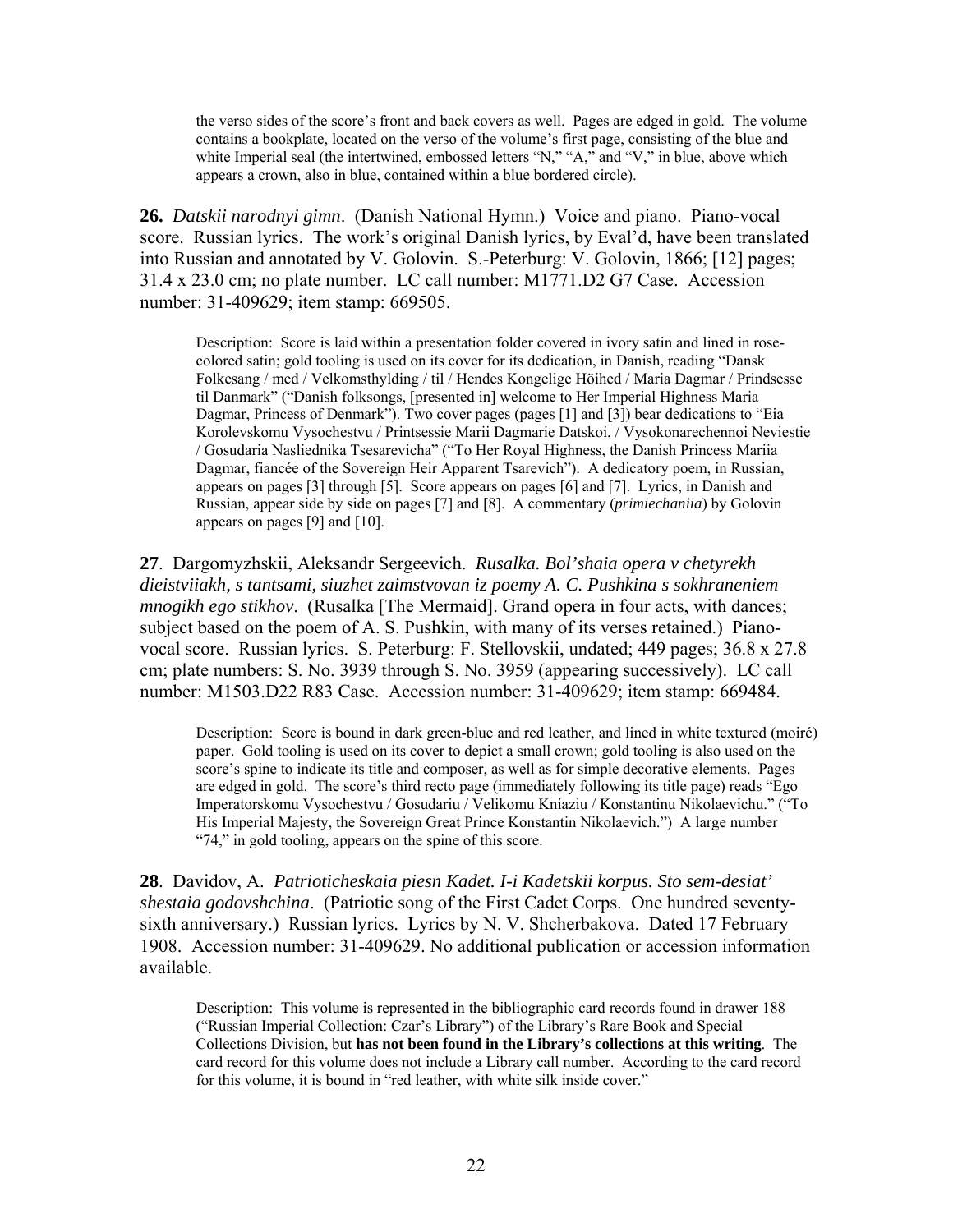**29**. Deri-Korchma, G. *Piesn' Bogo-khranimomu Tsariu*. (Song of the God-protected Tsar.) Contains versions for various combinations: four-part mixed (SATB) chorus and piano (11 pages; two copies) and for military bands (brass only, 7 pages; brass and winds, 7 pages). Russian lyrics. S.-Peterburg: V. Bessel', 1878; 34.4 x 26.0 cm; no plate number. LC call number: M1757.D Case. Accession number: 31-409629; item stamp: 669596.

Description: Scores are laid within a rose satin-covered presentation folder, which is lined in white textured (moiré) paper, and the cover of which features silver-gray tooling to indicate the work's title. The covers of the choral and band scores feature engravings of an architectural nature which feature Egyptian, Greek and Russian decorative elements, the latter evident primarily in the Slavic script that forms part of the "edifice" depicted, as well as in the presence of an Imperial crown which appears above it. Also laid in are four manuscript instrumental parts, in one page each, for cornets I and II in B-flat, baritone in B-flat, and bass in E-flat; as well as a fourstave manuscript full score, in one two-sided leaf, and in a different hand than that featured in the parts described above, containing all four of these parts (cornets are specified in this score as "à piston").

**30.** Dillé, J. Ch. *Marche funèbre, pour orchestre symphonique et militaire.*  Arrangement for piano solo. Bruxelles: Imprimerie Nationale de Musique, undated [1896?]; 5 pages; 34.5 x 26.5 cm; no plate number. LC call number: M35.D Case. Accession number: 31-409629; item stamp: 669507.

Description: Score is contained within a presentation folder that is covered in padded silk and lined in white satin. Also laid in is a signed letter in the composer's hand, in ink, in French, dated 1896, bearing the following dedication: "Témoignage de très respectueuses / sympathies et de profonde admiration,  $\hat{A}$  Son Auguste Majesté Nicolas II,  $\hat{B}$  Empereur de toutes les Russies.  $\hat{B}$ l'auteur. / Dillé / 1896." ("In witness of very respectful feelings and profound admiration, to His August Majesty, Nikolai II, Emperor of All the Russias. [From] the author, Dillé, 1896.") An analysis of this work ("Notice analytique musicale-dramatique") by its composer, appears on the verso of the cover page.

**31**. Döhler [Dëler], Theodor. *Tankreda. Opera v 4 aktak. Tekst G. Rossi. Perevod G. Lishina. Perelozhenie dlia pieniia s fortepiano S. Fentsi*. (Tancreda. Opera in 4 acts. Text by G. Rossi. Russian translation by G. Lishin. Arrangement for voice and piano by Scipione Fenzi.) Russian and Italian lyrics. Moskva: P. Iurgenson, 1876, 216 pages; 33.5 x 26.2 cm; no plate number. LC call number: M1503.D65 T3 Case. Accession number: 31-409629; item stamp: 660508.

Description: Score is bound in dark purple velvet and lined in ivory satin. Gold tooling is to indicate the work's title and composer, and also features an ornate, botanically-inspired border design. Pages are edged in gold.

**32**. Efremov, Il'ia. *Aleksiei. Marsh Potieshnykh Balashovskoi Gimnazii.* (Aleksei. March of the Boy Soldiers of the Balashov School.) Piano solo. Manuscript score, in ink; undated; [3] pages; 37.1 x 26.6 cm. LC call number: M1757.E Case. Accession number: 31-409629; item stamp: 669509.

Description: Score is laid within a presentation folder covered in ivory satin and lined in white textured (moiré) paper; gold tooling is used on its cover to indicate the work's title and composer,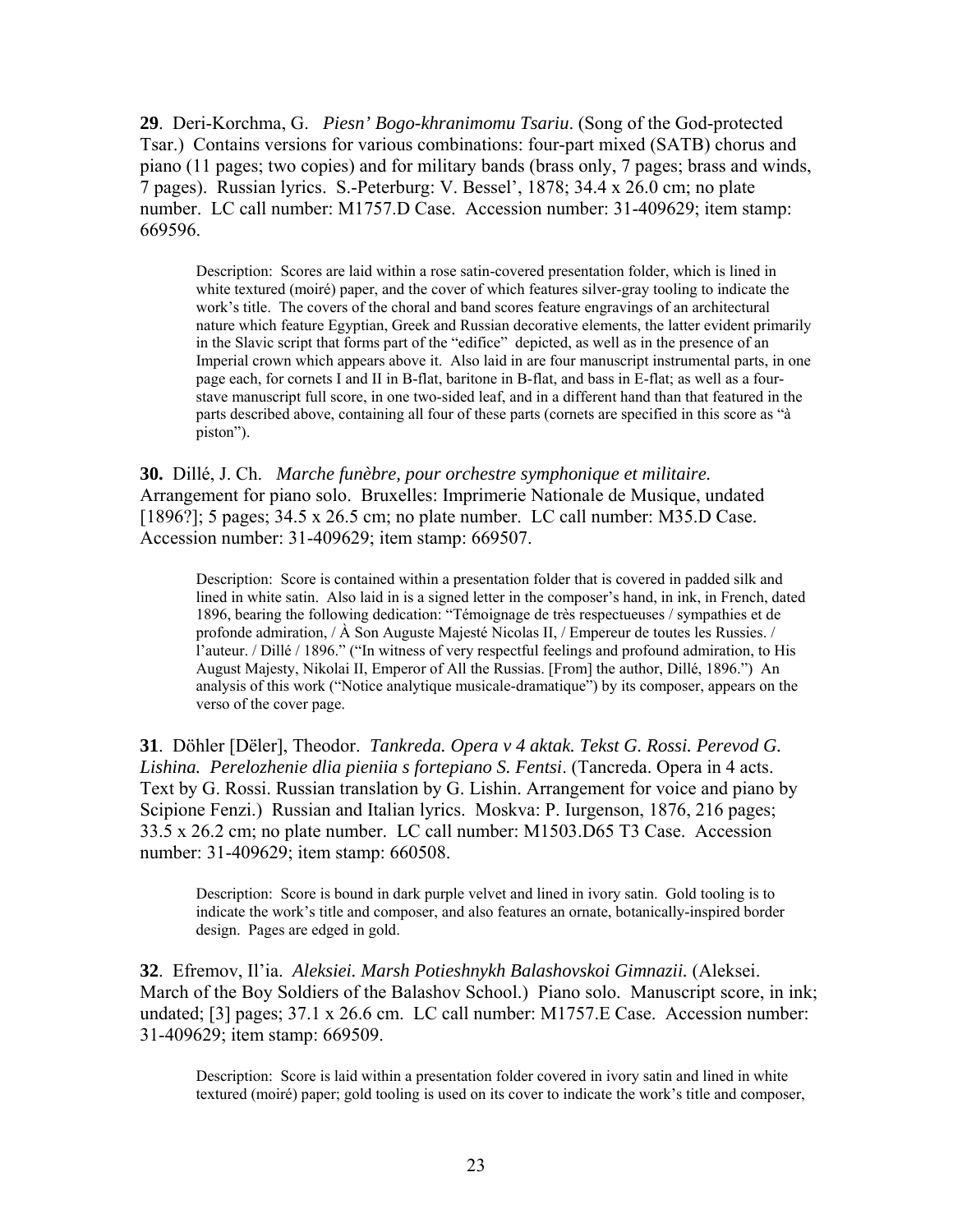as well as for a dedication reading "Posviashchaetsia / Ego Imperatorskomu Vysochestvu / Nasliedniku Tsesarevichu / i Velikomu Kniaziu / Aleksieiu Nikolaevichu" ("Dedicated to His Imperial Highness, the Heir Apparent Tsarevich and Great Prince Aleksei Nikolaevich").

**33.** Elisieev [Eliseev], A. I. *Tserkovno-muzykal'nyia sochineniia*. [(1) Dushevnyma ochima oslieplen; (2) Sviete tikhii; (3) Dostoino est'.] (Sacred musical works.) Unaccompanied mixed chorus. Moskva: N. S. Chernyshev, 1891; 3, 3, 3 pages; 25.3 x 17.5 cm; plate number: 236. (Although each of the three songs included in this collection appears to have been separately published – as each includes a separate and identical title page for the collection – and bound together in a single volume, they do, however, share a common plate number.) LC call number: M2158.E43 Case. Accession number: 31- 409629; item stamps (unique to each of the three songs included in this collection): 669510 (1), 669511 (2), 669512 (3).

Description: Score is bound in ivory satin and lined in white satin; gold tooling is used on its cover for a dedication reading "Ikh Imperatorskim Velichestvam / Gosudariu Imperatoru / i / Gosudarynie Imperatritsie / v pamiat' dlia dvadtsatipiatilietiia supruzhestva / Ikh Imperatorskikh Velichestv / 1866-1891 / ot viernopoddannieishago uchitelia / pieniia Moskovskago Obshchestva prizrieniia, / vospitaniia i obucheniia sliepykh dietei / A. I. Elisieeva" ("To Their Imperial Highnesses, the Sovereign Emperor and the Sovereign Empress, in remembrance of the twentyfifth wedding anniversary of Their Imperial Highnesses / 1866-1891 / From the loyal teacher of singing of the Moscow Association of Charity, Education and Training of Blind Children. A. I. Elisieev."). This dedication appears below the Roman numerals "XXV," which are surrounded by the depiction of a laurel wreath, in gold. Pages are edged in gold.

**34.** Falvo, Rodolfo. [Collection of 23 songs for voice and piano, followed by one work for piano solo.] Separately published piano-vocal and piano scores, bound together. Italian lyrics (unless otherwise noted). Dimensions: 33.7 x 26.8 cm. LC call number: M1620.F23 Case. Accession number: 31-409629; item stamp: 669513.

Contents include: *Uocchie c' arraggiunate.* (lyrics by A. Falcone-Fieni; French, Italian and English lyrics. French lyrics by Stéphan Bordese; English lyrics by Alfredo Labrano. Napoli: Raffaele Izzo, [1910]; 3 pages; plate number: a 1849 a); *Tarantelluccia.* (lyrics by Ernesto Murolo. Napoli: Editori Capolongo-Feola, 1911; [3] pages; no plate number; catalog number: 1083); *Napulitana!* (Italian and Spanish lyrics; lyrics by Libero Bovio and Filippo Sassone, respectively. Napoli: Raffaele Izzo, 1906; 3 pages; plate number: b 1927 b); *Tu nun mme vuo' cchiù bene!*  (lyrics by Salvatore di Giacomo. Napoli: Raffaele Izzo, 1906; 3 pages; plate number: 2200); *Viato a me!* (lyrics by Libero Bovio. Napoli: Raffaele Izzo, 1910; 3 pages; plate number 2194); *'A senzitiva.* (lyrics by S. di Giacomo. Napoli: Raffaele Izzo, 1907; 3 pages; plate number: 2279); *'Na cammarella!* (lyrics by Libero Bovio. Napoli: Raffaele Izzo, 1910; 3 pages; plate number: b 1926 b); *'A vita mia!* (lyrics by Luigi Chiarelli. Napoli: Raffaele Izzo, 1906; 3 pages; plate number 2196); *Al chiaro della luna! Canzonetta.* (lyrics by Ausonio Levi. Napoli: Raffaele Izzo; 1904; 3 pages; plate number: b 1891 b); *Chitarrata trista!* (lyrics by Ernesto Murolo. Napoli: Capolongo-Feola, [19–]; [3] pages; plate number: 1138); *Bolero d'amore.* (lyrics by G. E. Gaeta. Napoli: Capolongo-Feola, [19–]; [4] pages; plate number: 1128); *So' turnato.* (lyrics by A. Cassese. Napoli: Capolongo-Feola, [19–]; [3] pages; plate number: 1086); *Quanno cantava ammore.* (lyrics by Ernesto Murolo. Napoli: Capolongo-Feola, [19–]; [3] pages; plate number: 1164); *'E ddoie risposte.* (lyrics by Ernesto Murolo. Napoli: Capolongo-Feola, [19–]; [3] pages; plate number: 1098); *'O sole.* (lyrics by Libero Bovio. Napoli: Raffaele Izzo, 1906; 3 pages; plate number: 2195); *Nun chiagnerem carmè! Canzonetta-Marcia.* (lyrics by Alessandro Cassese. Napoli: Capolongo-Feola, [19–]; [3] pages; plate number: 1158); *Ahi! Core, core!...* (lyrics by Libero Bovio. Napoli: Capolongo-Feola, [19–]; [3] pages; plate number: 1161); *La più bella del villaggio.* (lyrics by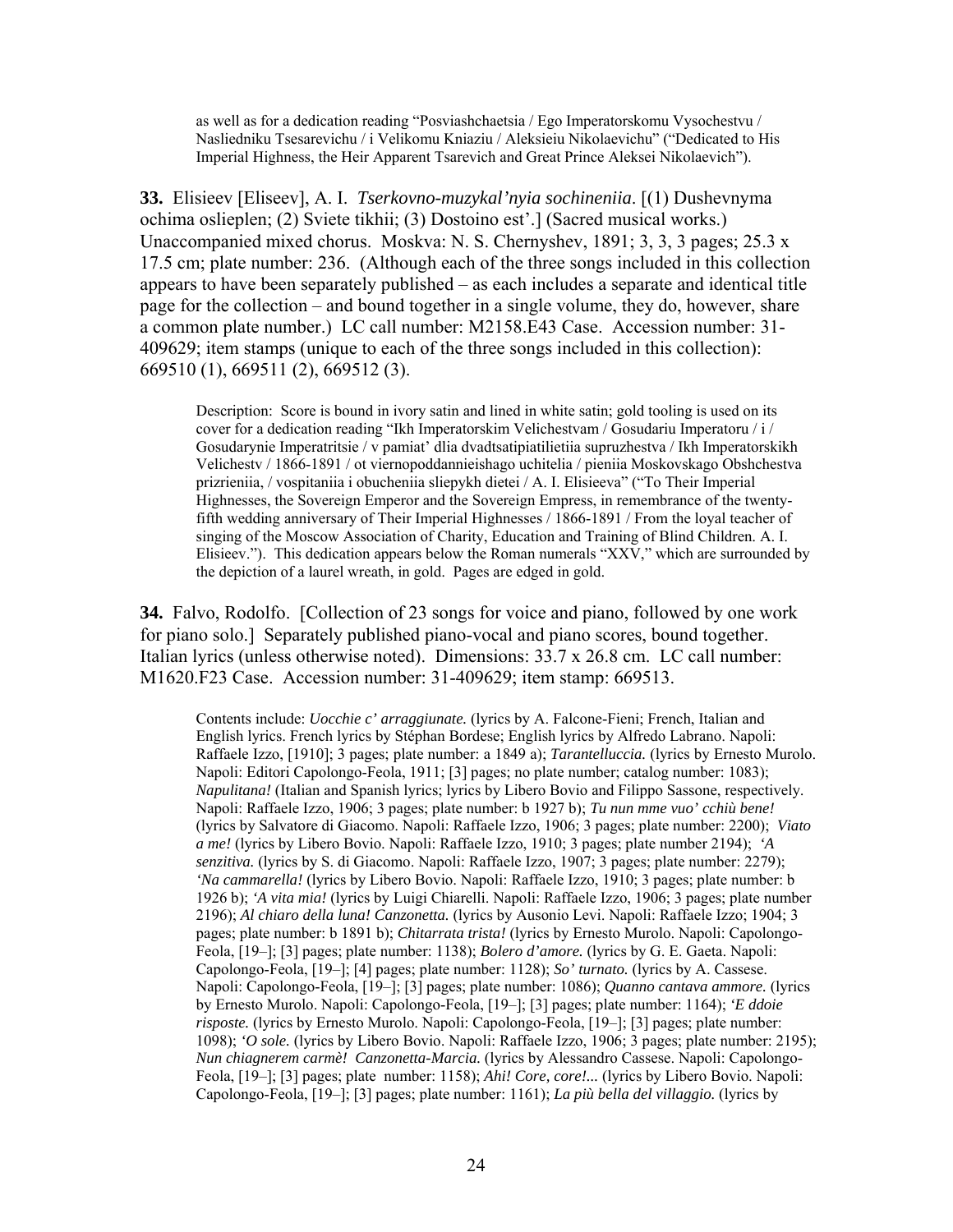Adolfo Genise. Napoli: Capolongo-Feola, [19–]; [3] pages; plate number: 1211); *Sulo! Melodia.* (lyrics by Libero Bovio. Napoli: Raffaele Izzo, 1906; 3 pages; plate number: 2198); *Cuscritto* (lyrics by Ernesto Murolo. Wahren-Leipzig: Polyphon-Musikwerke A.-G., Editori/Napoli: Emilio Gennarelli & C., 1911; 4 pages; plate number: P.M. 232); *Nun tuorne cchiù!* (lyrics by Libero Bovio. Wahren-Leipzig: Polyphon-Musikwerke A.-G., Editori/Napoli: Emilio Gennarelli & C., 1911; 3 pages; plate number: P.M. 234); *Ammore a tarantella* (lyrics by A. Califano. Wahren-Leipzig: Polyphon-Musikwerke A.-G., Editori/Napoli: Emilio Gennarelli & C., 1911; 5 pages; plate number: P.M. 298); *Dammi i tuoi baci* (lyrics by Antonio Barbieri. Wahren-Leipzig: Polyphon-Musikwerke A.-G., Editori/Napoli: Emilio Gennarelli & C., 1911; 4 pages; plate number: P.M. 236); *La charmeuse*, for piano solo. Wahren-Leipzig: Polyphon-Musikwerke A.-G., Editori/Napoli: Emilio Gennarelli & C., 1911; 4 pages; plate number: P.M. 226).

Description: Score contains paper front and back covers, which have been covered in a light blue satin. Its front cover features an autographed black-and-white silver gelatin print of the composer. The score's pages are edged in gold. The verso of the volume's front cover bears a bookplate, in gold, black and green inks, depicting the Russian Imperial coat of arms (the two-headed crowned eagle), with the letter "N" at its center; the bookplate reads: "Sobstvennaia Ego Velichestva Bibliotheka / Zimnii Dvorets" ("From His Majesty's Own Library / Winter Palace").

**35**. Fitingof-Shel', Boris Aleksandrovich, Baron. [Shel', Boris.] *Ioann Damaskin,* op. 64*. Oratoriia*. (Saint John of Damascus, op. 64. Oratorio.) Vocal soloists (soprano, contralto, tenor, baritone, bass), mixed (SATB) chorus and orchestra. Piano-vocal score (piano reduction; reproduced from the composer's manuscript). Russian lyrics. [No place of publication indicated]: [published by the author], 1879-80; 126 pages [[17, 3,] 11, 6, 8, 3, 5, 3, 8, 4, 16, 5, 7, 8, 22 pages; each section of the work is separately paginated]; 33.6 x 26.8 cm; no plate number. LC call number: M2003.F54 J5 Case. Accession number: 31- 409629; item stamp: 669597. The work's handwritten libretto (in Russian, in ink, and in the composer's hand; in 17 unnumbered pages) precedes the score.

Description: Score is bound in black leather and lined in white textured (moiré) paper; the letter "M," above which appears a crown, has been stamped onto the score's cover.

**36**. Flige, German. [Fliege, Hermann.] *Koronatsionnyi Marsh* [op. 280?]. (Coronation March.) Arrangement for piano solo; originally for orchestra. S.-Peterburg: A. Bitner/Hamburg: D. Rater, [1882?]; 13 pages; 42.5 x 31.2 cm; plate number 2422. LC call number: M1757.F Case (Folio). Accession number: 31-409629; item stamp: 669514.

Description: Score contains an unsigned poem, in ink, which is laid into the score immediately after its cover page; the poem, in three pages (one quarto leaf) and in Russian, is titled *Bozhe Tsaria khrani* (God bless the Tsar), and contains several illustrations in ink; 44.6 x 32.2 cm. The volume's third recto page bears a dedication, printed in multicolor metallic inks, reading "Ikh Imperatorskim / Velichestvam / Gosudariu Imperatoru / Aleksandru Aleksandrovichu / i / Gosudarynie Imperatatritsie / Marii Feodorovnie / Vsepoddannieishe posviashchaemsia / avtorom." ("To Their Imperial Highnesses, the Sovereign Emperor Aleksandr Aleksandrovich and the Sovereign Empress Mariia Fëdorovna, with the author's humble dedication.")

**37**. von Freiman, O. (editor, compiler) *Sbornik polkovykh (vstriechnykh) i istoricheskikh marshei Rossiiskoi armii. Tom I, II.* (Collection of regimental greeting and historical marches of the Russian army. Volumes I, II [bound together]). Military band. Full score. Leiptsig: K. G. Reder, 1900 (*tom* I; 400 pages) and 1901 (*tom* II; 400 pages); 28.4 x 22.9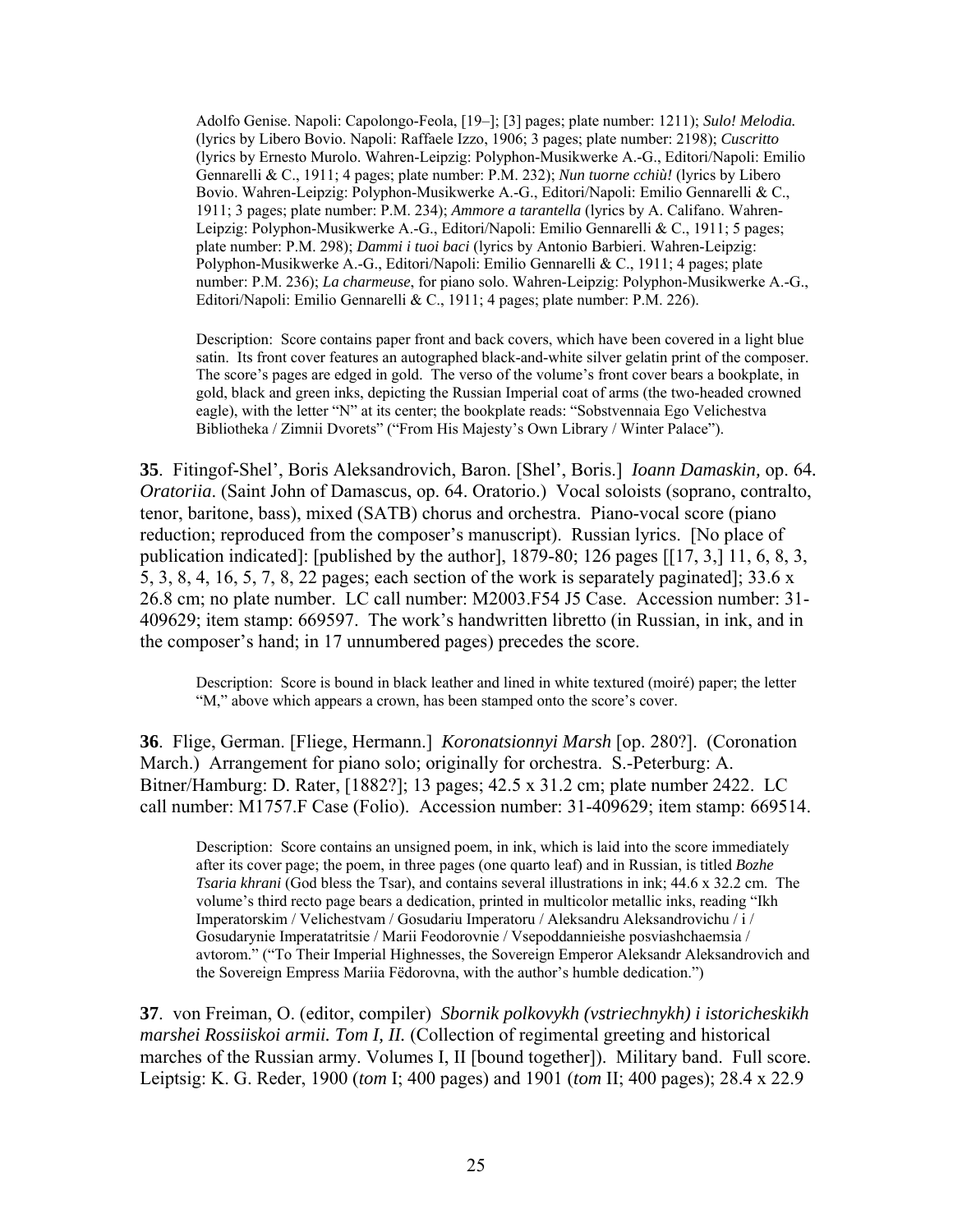cm; no plate number. LC call number: M1756.F86 Case. Accession number: 31-409629; item stamps: 669517 (*tom* I) and 669518 (*tom* II).

Description: Score is bound in black leather and green cloth, and lined in white textured (moiré) paper; gold tooling is used on its cover and spine to indicate the work's title and name of its editor/compiler. Its bookplate (located on verso of the volume's first page) consists of the blue and white Imperial seal (the intertwined, embossed letters "N," "A," and "V," in blue, above which appears a crown, also in blue, contained within a blue bordered circle.)

**38.** von Freiman, O. (editor, compiler) *Sbornik polkovykh (vstriechnykh) i istoricheskikh marshei Rossiiskoi armii. Tom III, IV.* (Collection of regimental greeting and historical marches of the Russian army. Volumes III, IV [bound together]). Military band. Full score. Leiptsig: K. G. Reder, 1902; 400 pages (*tom* III), 400 pages (*tom* IV); 28.4 x 22.9 cm; no plate number. LC call number: M1756.F86 Case. Accession number: 31-409629; item stamps: 669519 (*tom* III) and 669520 (*tom* IV).

Description: Score is bound in black leather and green cloth, and lined in white textured (moiré) paper; gold tooling is used on its cover and spine to indicate the work's title and name of its editor/compiler. Its bookplate (located on verso of the volume's first page) consists of the blue and white Imperial seal (the intertwined, embossed letters "N," "A," and "V," in blue, above which appears a crown, also in blue, contained within a blue bordered circle.)

**39.** Freytag, P. H. (compiler, arranger) *O Dolce Napoli. Neapolitanische Volkslieder in heimischer Volksmundart und deutscher Uebertragung*. [Collection of twenty-two (22) Neapolitan folk songs "in characteristic folk style and in German translation, " for voice and piano; all songs are scored for one voice and piano, with the exception of two songs for two voices and piano, and one song for three unaccompanied voices.] Leipzig: Breitkopf und Härtel, undated [1875?]; i, 47 pages (numbered consecutively); 26.8 x 19.0 cm; plate number: 13881 (for entire collection). LC call number: M1750.F89 Case. Accession number: 31-409629; item stamp: 669521.

Contents: *Canzone napoletana. Voca Voca* (by Labriola; 2 pages); *Chello che tu me dice* (by L. Biscardi; 2 pages); *Raziella* (2 pages); *La Festa di Piedigrotta. Canzone di nocera dè' pagani* (2 pages); *La Luisella. Canzonetta popolare* (2 pages); *Fenesta che lucivi* (2 pages); *Tarantella. I maccheroni* (2 pages); *La Capuana* (three unaccompanied voices (SSB); 1 page); *La Marenarella*  (by G. Torrente; 3 pages); *La Serenata* (by L. Biscardi; 2 pages); *Lu Cardillo* (2 pages); *La Fata di Amalfi* (two voices and piano; 2 pages); *Te voglio bene assaje* (2 pages); *Cannetella* (2 pages); *Fenesta vascia. Calascionata napoletana* (2 pages); *Tiritomba. Nuova canzone popolare* (two voices and piano; 2 pages); *La Vera sorrentina. Canzone napoletana* (2 pages); *Giovanniello* (by Alfonso Guercia; 2 pages); *Lu Primm'amore* (4 pages); *Santa Lucia. Barcarola popolare*; 2 pages); *La Carolina. Arietta napoletana* (2 pages); *La Nocca de tre ccolure* (2 pages). Italian (Neapolitan dialect) and German lyrics.

Description: Score is bound in blue velvet, and lined in patterned paper in beige and brown; its pages are edged in gold.

**40.** Garcia, [Jean Robert] Francisco. *Album Francisco Garcia, Professeur de chant*. [Five separately published songs for voice and piano, bound together (sequential pagination).] French lyrics. St. Pétersbourg: A. Liebrock, undated [1864?]; 18 pages; 34.0 x 26.9 cm; plate numbers 1 through 5 appear sequentially on each of the songs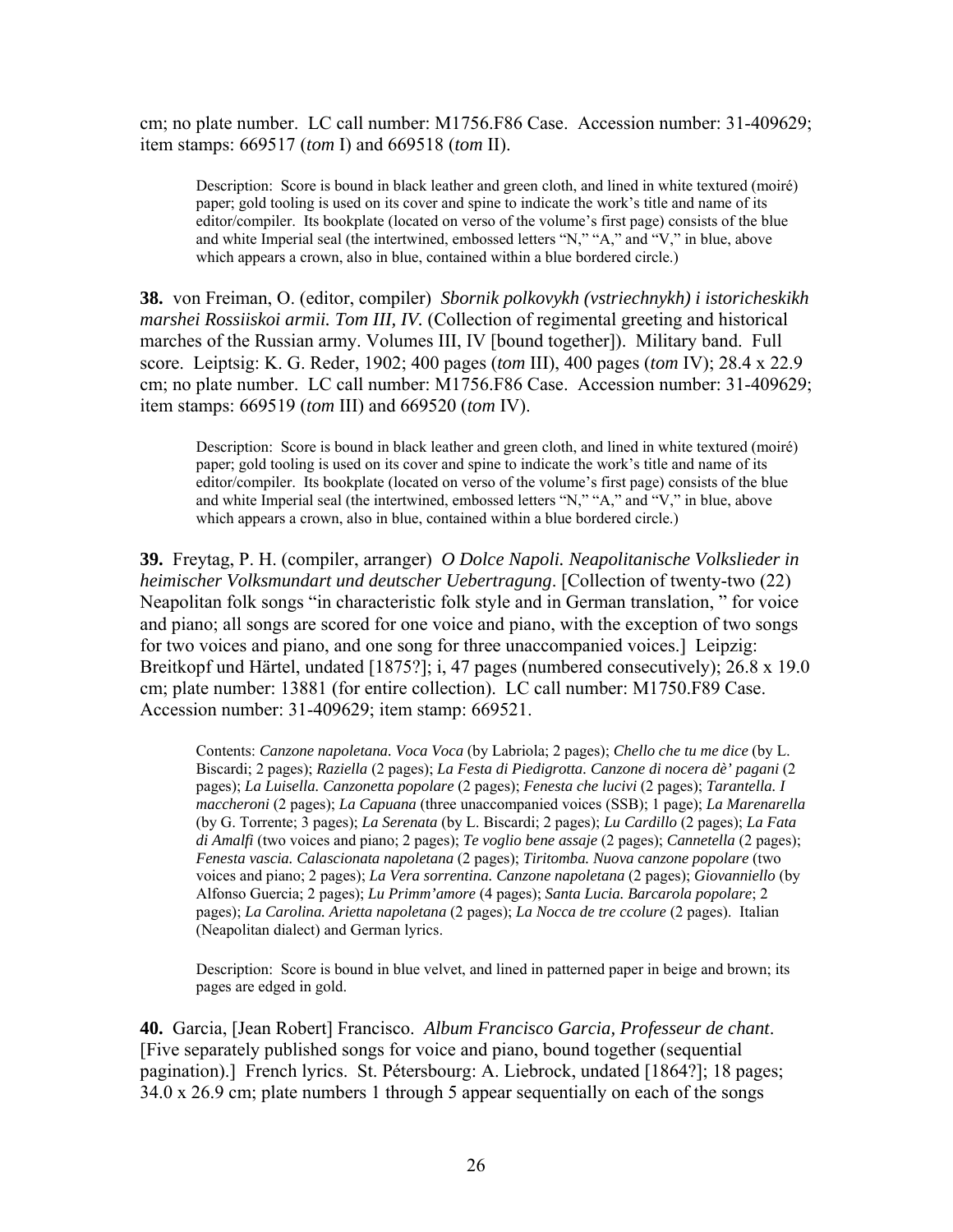included within this collection. LC call number: M1621.G Case. Accession number: 31- 409629; item stamps appear individually on the scores of each song included within this collection.

Contents: *Amour maternel. Mélodie* (lyrics by Victoire Garcia; item stamp: 669523); *Fille des neiges. Romance* (lyrics by Victoire Garcia; item stamp: 669524); *Chant de paix. Chant populaire*  (lyrics by J. R. F. Garcia; item stamp: 669525); *L'Orientale. Mélodie* (lyrics by Victor Hugo; item stamp: 669526); *Il Povero nudo. Villanelle* (for four voices in unison and piano; Italian lyrics by J. R. F. Garcia; item stamp: 669527).

Description: Score is bound in purple leather and lined in ivory satin; gold tooling is used on its cover to depict the Russian Imperial coat of arms (two-headed crowned eagle), and on its spine to indicate the volume's title and composer; its pages are edged in gold, and it is lined in ivory satin. The score's first recto page (also in ivory satin) bears a printed dedication, in gold, reading "Hommage / à Son Altesse Impériale / Le Grand-Duc Césarevitch Héritier." ("Homage to His Imperial Highness, the Grand Duke and Heir Apparent Tsarevich.") The following page (second recto page) of the volume bears the handwritten dedication, in black ink: "Hommage respectueux, et Dédié, / à / Son Altesse Impériale, / Monseigneur / Le Grand-Duc Césarevitch, / Héritier de Russie... / par Son très-humble, et très-obéissant serviteur, / J. R. F. Garcia / Directeur de l'École gratuite de chant. / St. Pétersbourg, le 19. février 1864." ("Respectful homage, and dedicated to His Imperial Highness, His Eminence the Grand Duke and Heir Apparent Tsarevich of Russia, from His very humble and very loyal servant, J. R. F. Garcia, Director of the Free School of Singing. St. Petersburg, 19 February 1864.") This dedication page also bears the composer's oval-shaped stamp, in blue ink, reading "École de chant / J. R. F. Garcia" and featuring, at its center, a depiction of a lyre above which appears a crown. The title page of the volume (third recto page), printed in gold, copper and red metallic inks, as well as green ink, reads "Album musical / Composé et / Dedie [sic] / á [sic] / Son Altesse Impériale, Monseigneur Le Grand-Duc Héritier / Nicolas Alexandrovitch, Césarevitch de Russie / par / Jn. Rt. Fco. Garcia / Professeur de chant, directeur de l'École gratuite fondée / par S. E. le prince Nicolas Youssoupoff." ("Musical Album, composed and dedicated to His Imperial Highness, His Eminence the Grand Duke and Heir Apparent Nikolai Aleksandrovich, Tsarevich of Russia, from Jean Robert Francesco Garcia, Professor of Singing of the Free School founded by His Eminence, Prince Nikolai Iusupov."); at the center of this page is a depiction, in gold, of the Russian Imperial coat of arms (two-headed crowned eagle). The verso of the fourth page bears an engraving of the composer.

**41.** Garcia, Manuel (fils). [García, Manuel Patricio Rodríguez.] *École de Garcia. Traité complet de l'art du chant*. (The Garcia Method. Complete treatise on the art of singing.) French and German text. Mayence: Les Fils de B. Schott/Bruxelles: Schott frères, undated [1841?]; xxv, 83 pages; 34.9 x 27.3 cm; plate number: 6193. LC call number: MT830.G275 Case. Accession number: 31-409629; item number (indicated in pencil): 26916.

Description: Score is bound in black cloth and red leather with gold tooling to indicate a large number "19," on its spine, and on its cover, for an Imperial crown, the author's name and title of the volume. The volume is lined in white paper.

**42.** García-Mansilla, Eduardo. *Ivan. Conte lyrique en un acte et trois tableaux*. Full score. French lyrics. Lyrics by the composer. Leipzig: C. G. Röder, undated [19–?], 115 pages; 34.8 x 27.2 cm; plate number: 2. LC call number: M1500.G224 I7 Case. Accession number: 31-409629; item stamp: 669528.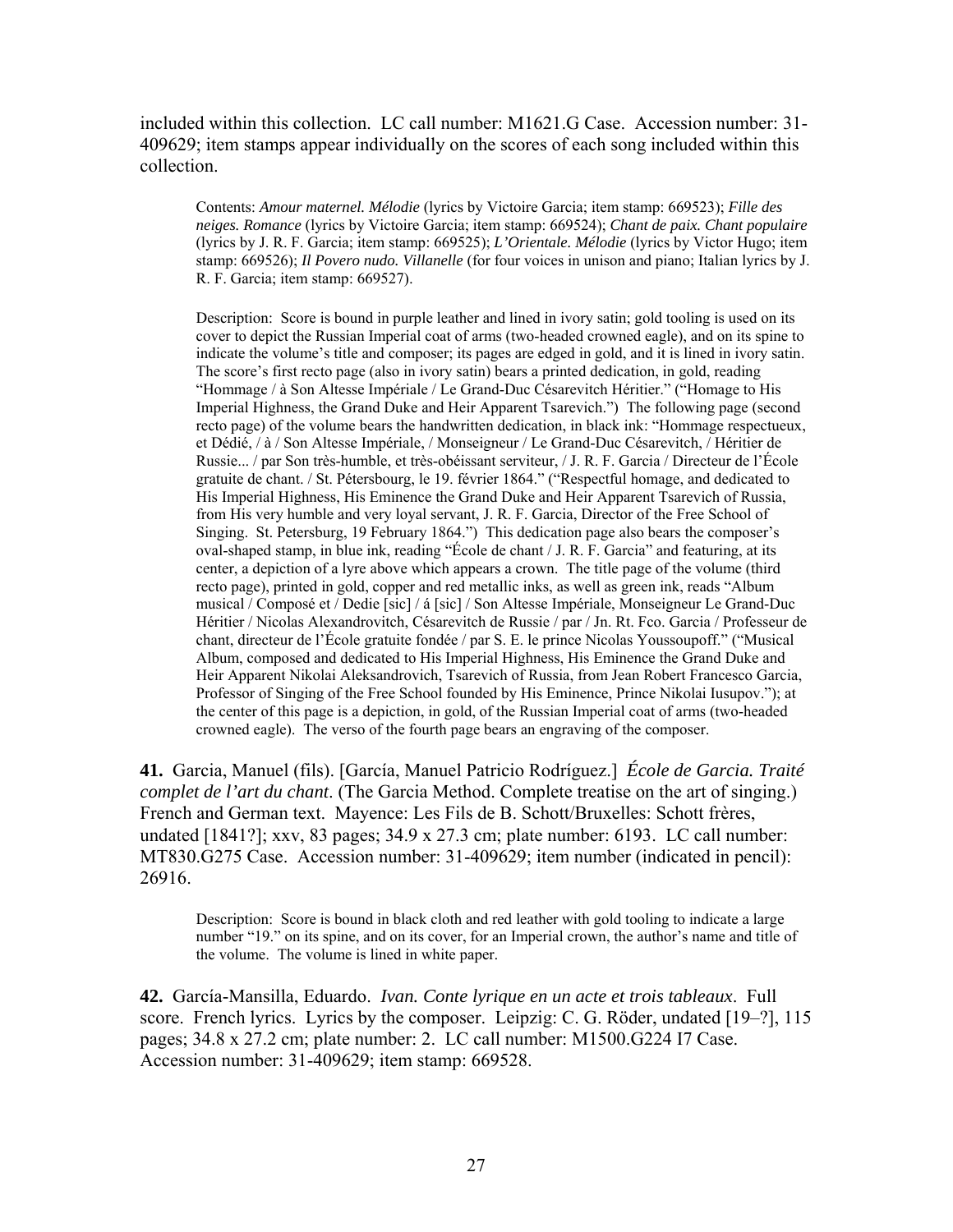Description: Score is bound in ivory leather with gold tooling on its cover to indicate the work's title as well as for an ornate border design; the gold tooling used on both front and back covers continues onto their reverse sides, which are lined in ivory silk. The score's first recto page, also covered in silk, features a dedication, in gold ("Hommage / à / Sa Majesté Nicolas II") as well as the Russian Imperial coat of arms (the two-headed crowned eagle). Pages are edged in gold. The dedication "à Sa Majesté Nicolas II, / Empereur de toutes les Russies" also appears on the title page of the printed score (the volume's fourth recto page).

**43.** Giubner, Aleksei Antonovich. *Den' sviashchennago koronovaniia. Torzhestvennyi marsh*. (The Day of Holy Coronation. Triumphal march.) Manuscript score, in ink, includes versions for piano solo (*pianoforte*) and for wind orchestra (*garmoniia*); undated; [3], [2], [14] pages; 40.0 x 27.0 cm. LC call number: M1247.G4 S Case. Accession number: 31-409629; item stamps: 669529 (piano solo version), 669530 (wind orchestra version).

Description: Score is laid within a presentation folder that is covered in blue velvet and featuring a gilded metal Imperial crown, as well the gilded metal intertwined letters "M" and "F" on its cover; it is lined in beige satin. The score's first recto page bears a dedication, in gold ink, reading "Eia Imperatorskomu Velichestvu / Gosudarynie Imperatritsie / Marii Feodorovnie." ("To Her Imperial Highness, the Sovereign Empress Mariia Fëdorovna.")

**44.** Glasenapp, Carl Fr. *Das Leben Richard Wagners, in sechs Büchern*. German (*Fraktur*) text. Leipzig: Breitkopf und Härtel, 1894-1911; 24.0 x 17.5 cm. In six volumes: volume 1 ("Erster Band. 1813-1843," 1894; xvi, 426 pages; plate numbers: 1 through 27, appearing consecutively and intermittently); volume 2 ("Zweiter Band. 1843- 1853," 1910; xx, 559 pages; plate numbers: "a" and "b" (for introductory text),1 through 35 (for the remainder of the volume's text), appearing consecutively and intermittently); volume 3 ("Zweiter Band. Zweite Abtheilung. 1853-1864, " 1899; xv, 497, [1] pages; plate numbers: 1 through 32, appearing consecutively and intermittently); volume 4 ("Vierter Band. 1864-1872," 1908; xv, 463 pages; plate numbers: 1 through 29, appearing consecutively and intermittently); volume 5 ("Fünfter Band. 1872-1877," 1907; xv, 416 pages; plate numbers: 1 through 26, appearing consecutively and intermittently); volume 6 ("Sechster Band. 1877-1883," 1911; xviii, 828, 40 pages (the final forty pages of this volume represent a separate article, apparently also written by Glasenapp, titled "Siegfried Wagner und seine Kunst"); plate numbers: "a" and "b" (for introductory text),1 through 55 (for the remainder of the volume's text), appearing consecutively and intermittently). LC call numbers: ML410.W1 G53 1894 Vol. 1 Russian Imperial Collection, through ML410.W1 G53 1894 Vol. 6 Russian Imperial Collection (each volume bears a separate call number). **Rare Book and Special Collections Division.**  Accession number: 31-409629; no item stamps appear in any of the six volumes that comprise this work.

Description: These volumes are bound in mauve-purple leather and lined in a gold patterned paper exhibiting a botanical motif. Gold tooling is used on their front covers and spines to indicate the work's title and author, as well as simple border designs and decorative elements; gold tooling is also used for a decorative elements that appear along the interior edges of the reverse sides of the volumes' front and back covers. At the bottom of these volumes' back covers appear, in gold tooling, "Kh. Gaffel'berg, Riga," perhaps the name of the bookseller from which these volumes were purchased, and the city in which the bookseller was located. Pages are edged in gold. The title pages of volumes 1 and 3 list its title as *Das Leben Richard Wagner's, in sechs*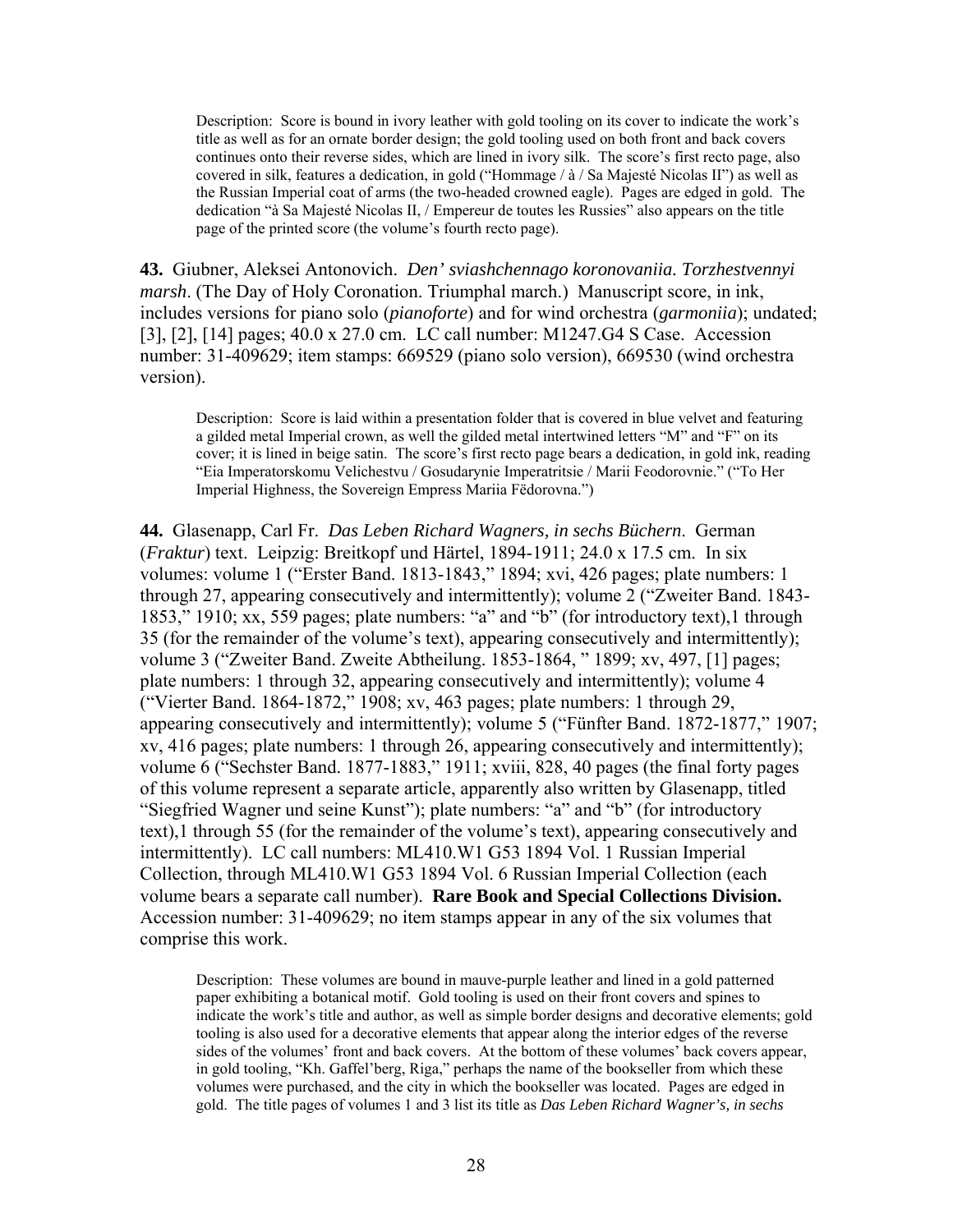*Büchern*; the titles of the remaining volumes (2, 4, 5, 6) are listed as *Das Leben Richard Wagners, in sechs Büchern*. Each volume bears a bookplate (located on verso of covers), in gold, black, green and blue inks, depicting the Russian Imperial coat of arms (the two-headed crowned eagle, in black), with the letter "N" at its center, and with gold branches surrounding it; the bookplate reads: "Sobstvennaia Ego Velichestva Bibliotheka. / Zimnii Dvorets" ("From His Majesty's Own Library / Winter Palace"). These volumes are held in the collections of the Library's Rare Book and Special Collections Division.

**45.** Glavach [Hlaváč], V. I. [Voitsekh Ivanovich] *Gimn Sv. Kyrillu i Mefodiiu*. (Hymn to Saints Cyril and Methodius.) Includes versions for treble voice and piano (2 pages), unaccompanied mixed chorus (SATB; 2 pages), mixed chorus (SATB) and piano (2 pages), and wind orchestra (4 pages). Russian lyrics. Lyrics by M. P. Rozengeim; also includes Polish and Czech translations of these lyrics by Z. Sawaniewski and Červinkova, respectively. S.-Peterburg: Azdovskii, 1885; [19] pages; 39.9 x 30.7 cm; plate number: Г. 58 d. LC call number: M1757.G Case (Folio). Accession number: 31-409629; item stamps: 669531 (Copy 1), 669532 (Copy 2).

Description: This title's Copy 1 is laid within a red cloth-covered presentation folder featuring gold tooling on its cover for a dedication reading "Ego Imperatorskomu / Vysochestvu / Gosudariu / Nasliedniku Tsesarevichu / Velikomu Kniaziu / Nikolaiu Aleksandrovichu" ("To His Imperial Highness, the Sovereign and Heir Apparent Tsarevich, the Great Prince Nikolai Aleksandrovich"), as well as for the work's title and composer's name. Both presentation folders are lined in white textured (moiré) paper; its title page features a multi-color Byzantine-style illustration of Sts. Kyrill [Cyril] and Mefodii [Methodius]. Copy 2 of the same volume has identical contents, but its similarly styled cover reads "Eia Imperatorskomu / Velichestvu / Gosudarynie Imperatritsie / Marii Feodorovnie" ("To Her Imperial Highness, the Sovereign Empress Mariia Fëdorovna").

**46.** Glavach [Hlaváč], V. I. [Voitsekh Ivanovich] *Gimn Sv. R. K. Vladimiru*. (Hymn to Saint Vladimir.) Includes versions for treble voice and piano (pages 3-5), unaccompanied mixed chorus (SATB; pages 6-7), mixed chorus (SATB) and piano (pages 8-10), unaccompanied men's chorus (TTBB; pages 11-12), and wind orchestra (pages 13-18). Lyrics, in Russian, by K. K. Sluchevskii. S.-Peterburg: [K. K. Komarov], 1888; 42.6 x 32.4 cm; plate numbers: Г. 59. No. 4. (voice and piano version), Г. 59. No. 1. (unaccompanied chorus version), Г. 59. No. 2. (chorus and piano version), Г. 59. No. 3. (unaccompanied men's chorus version), and Г. 59. No. 5. (wind orchestra version). LC call number: M1757.G Case (Folio). Accession number: 31-409629; item stamps: 669534 (Copy 1), 669533 (Copy 2).

Description: This volume's Copy 1 is laid within a presentation folder that is covered in red leather and featuring gold tooling on its cover for a dedication reading "Eia Imperatorskomu Velichestvu / Gosudarynie Imperatritsie / Marii Feodorovnie" ("To Her Imperial Highness, the Sovereign Empress Mariia Fëdorovna"), as well as for the work's title and composer. Copy 2 of the same volume has identical contents, but its similarly styled cover reads "Ego Imperatorskomu Vysochestvu / Gosudariu Nasliedniku Tsesarevichu / Nikolaiu Aleksandrovichu." ("To His Imperial Highness, the Sovereign and Heir Apparent Tsarevich Nikolai Aleksandrovich.") This volume (Copy 2 only) also contains a bookplate, located on verso of cover, which consists of the blue and white Imperial seal (the intertwined, embossed letters "N," "A," and "V," in blue, above which appears a crown, also in blue, contained within a blue bordered circle). Both presentation folders are lined in white textured (moiré) paper, and their pages are edged in gold. The third recto pages of both volumes include the inscription "V pamiat' deviatisotlietiia kreshcheniia Rusi"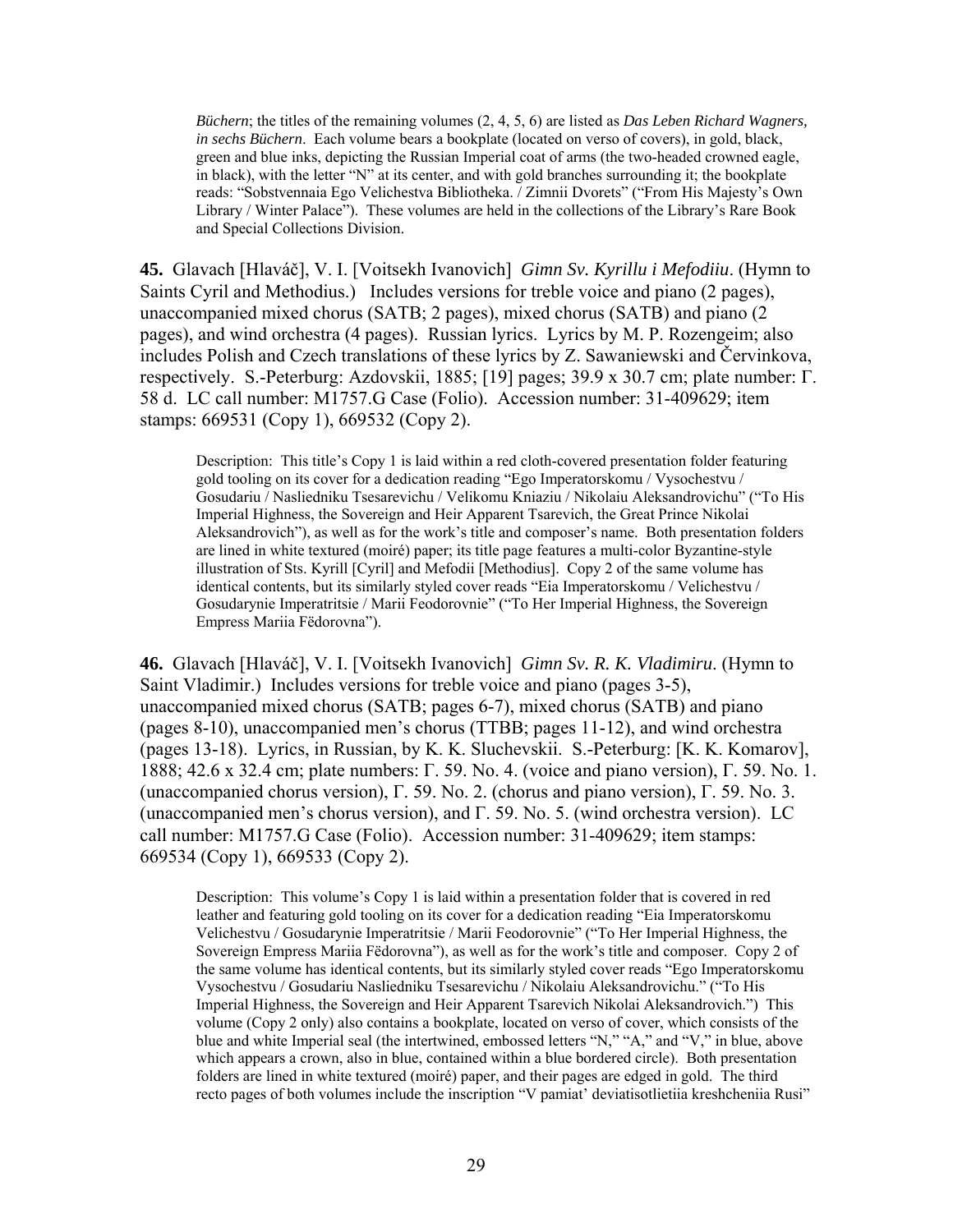("In remembrance of the nine hundredth anniversary of the baptism of Rus"). The fourth recto pages of both volumes feature a multi-color Byzantine-style illustration of St. Vladimir.

**47.** Glavach [Hlaváč], V. I. [Voitsekh Ivanovich] *Koronatsionnyi Marsh-Gimn* (Coronation March-Hymn). For various vocal combinations (soprano solo; chorus), with or without piano accompaniment. Russian lyrics. S.-Peterburg: Iulii Genrikh Tsimmerman, 1896; 34.5 x 26.4 cm. Includes piano score (7 pages; plate number: J. H. Z. 690 No. 1.-5.) and parts for soprano (1 page; plate number: Z. 691a. No. 2.), mixed chorus (SATB; 1 page; plate number: Z. 692 No. 3.), unaccompanied soprano and alto chorus (SSAA; 1 page; plate number: Z. 693 No. 4.), and unaccompanied men's chorus (TTBB; 1 page; plate number: Z. 694 No. 5.). LC call number: M1757.G Case. Accession number: 31-409629; item stamp: 669535.

Description: Score is laid within a red cloth-covered presentation folder lined in white textured (moiré) paper. Its cover features gold and black tooling used to depict an elaborate border design; gold tooling is used on its cover for a dedication reading "Eia Imperatorskomu Velichestvu / Gosudarynie Imperatritsie / Aleksandrie Feodorovnie" ("To Her Imperial Highness, the Sovereign Empress Aleksandra Fëdorovna"), as well as for the work's title and composer. Inside cover page features an elaborate engraving on a Russian motif, rendered in gold, red, light blue and black inks, as well as the work's title, composer, and publication information.

**48.** Glinka, Mikhail Ivanovich. *Ruslan i Liudmila. Bol'shaia volshebnaia opera v piati dieistviiakh. Siuzhet zaimstvovan iz poemy A. S. Pushkina, s sokhraneniem mnogikh ego stikhov. Muzyka M. I. Glinki. Partitura izdana L. I. Shestakovoi urozhd. Glinka. Predstavlena v Peterburgie v 1i raz 1842 g. 27go Noiabriia*. (Ruslan and Liudmila. Grand magical opera in five acts. Subject based on the poem of A. S. Pushkin, with many of his verses retained. Music by M. I. Glinka. Score produced under the supervision of L. I. Shestakova *née* Glinka. Performed for the first time in St. Petersburg, 27 November 1842.) Preface (in Russian and German, on page I) by Liudmila Shestakova. Full score; Russian and German lyrics. Leipzig: C. G. Röder, 1878; in two volumes (volume I: iv, 408 pages; volume II: 314 pages [pages 409-723]); 42.3 x 33.8 cm; plate numbers 7000 through 7009 appear consecutively on pages 1 through 243 (volume I), after which plate numbers do not appear in either volume. LC call number: M1500.G52 R65 Case (Folio). Accession number: 31-409629; item number (indicated in pencil in both volumes): 669479.

Description: Scores are bound in red leather and lined with white textured (moiré) paper. Gold tooling is used on the covers and spines of both volumes to indicate the work's title, composer, and volume number. The red leather of the volume's covers continues onto their verso sides, to which a decorative pattern design in gold tooling has been applied along their edges. Pages are edged in gold. The fourth recto page of the score bears a published inscription, in blue-bronze, gold and red metallic inks, reading "Pamiati brata / posviashchaet izdatel'nitsa. / S. Peterburg, / 1878 g. 3go fevralia." ("Dedicated to the memory of the editor's brother / St. Petersburg, / 3 February 1878.") Its bookplate (located on verso of cover) consists of the blue and white Imperial seal (the intertwined, embossed letters "N," "A," and "V," in blue, above which appears a crown, also in blue, contained within a blue bordered circle).

**49.** Glinka, Mikhail Ivanovich. *Zhizn' na Tsaria. Bol'shaia opera v chetyrekh dieistviiakh s epilogom. So vsiemi rechitativami, tantsami i khorami dlia pieniia s fortepiano, na Russkom i Niemetskom iazikakh aranzhirovana s polnoi, orkestrnoi*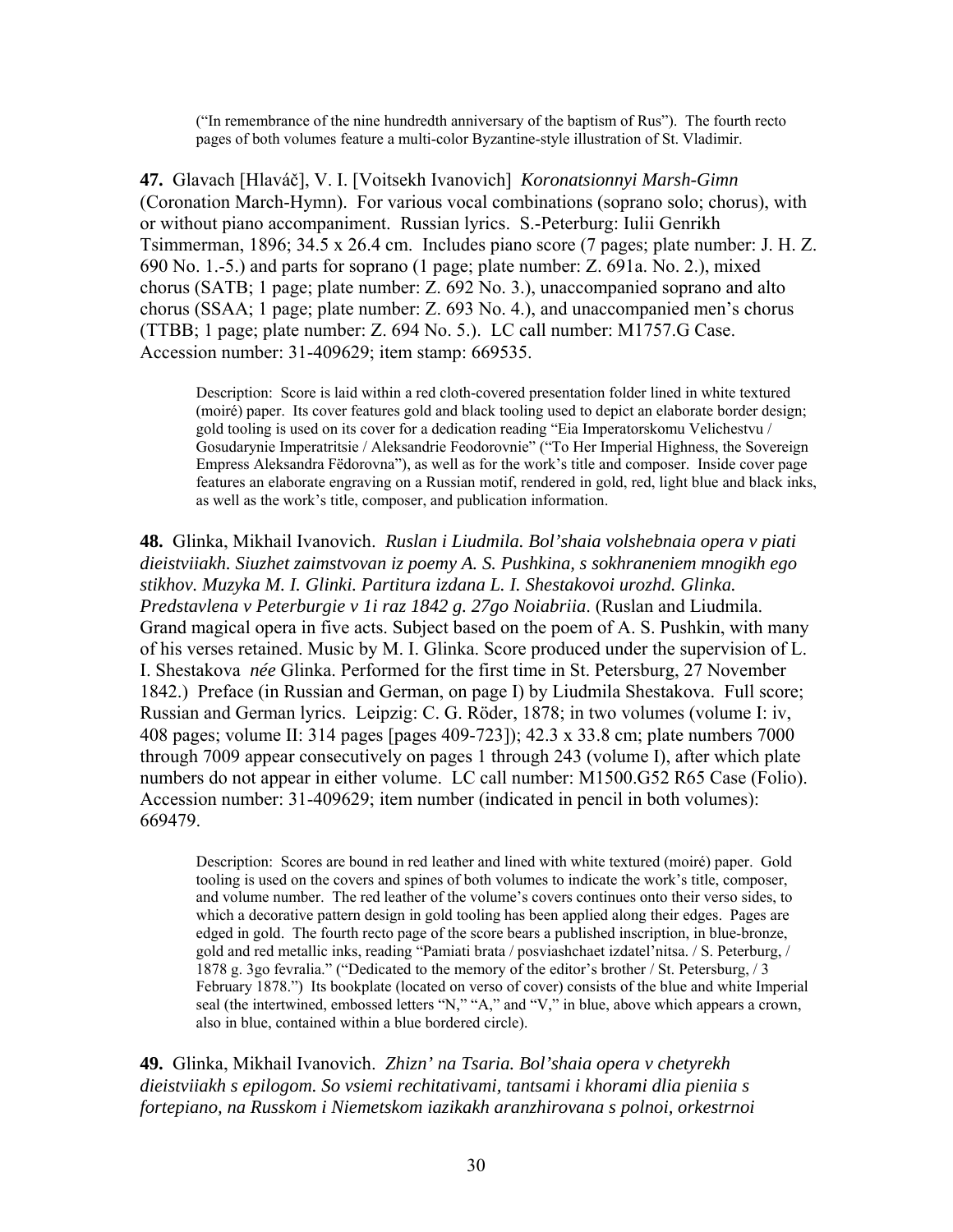*partitury Konstantinom Vil'boa pod rukovodstvom kompozitora. Tekst Barona Rozena s Niemetskim perevodom*. (A Life for the Tsar. Grand opera in four acts with an epilogue. With all recitatives, dances and choruses; arranged for voice and piano, with Russian and German lyrics, from the full orchestral score by Konstantin Vil'boa, under the supervision of the composer. Text by Baron Rozen, with [its] German translation.) Piano-vocal score; the opera's overture has been arranged for two pianos by Konstantin Vil'boa. Russian and German lyrics. S. Peterburg: F. Stellovskii, 1857; vii, 495 pages; 36.0 x 28.3 cm; plate numbers: S. No. 3730 through S. No. 3757. LC call number: M1503.G561 Z37 Case. Accession number: 31-409629; item stamp: 669485.

Description: Score is bound in dark green velvet and dark green leather, and lined in beige satin. Its cover is embossed with a gold metal crown in relief. Its pages are edged in gold. The page preceding the volume's title page contains an engraving of Mikhail Glinka, as well as an eight-bar musical quotation of the composer, titled "Marsh" ("March"). The page following its title page reads "Ego Velichestvu / Gosudariu Imperatoru / Aleksandru Nikolaevichu." ("To His Highness, the Sovereign Emperor Aleksandr Nikolaevich.") A bookplate that appears on the verso of the score's cover consists of the intertwined script-style letters "A. N.," above which appears a crown.

**50.** *Hapsal. Juli 1877. Von dem Renaler Verein für Männergesang*. Manuscript score, in ink, for three works for unaccompanied four-part men's (TTBB) chorus; German lyrics. Contents include: F. Mendelssohn, *Ständchen* and *Der Jäger abschied*; C. Fischer, *Die Welt ist so schön*. In [8] pages; undated (except for cover); 27.1 x 20.0 cm. LC call number: M1580.4.H2 Case. Accession number: 31-409629; item stamp: 669536.

Description: Score is bound in purple velvet, lined in white cloth, and features gold tooling on its cover to indicate the volume's title as well as for decorative elements. "Hapsal" refers to the German name of the seaside town of Haapsalu, in present day Estonia. The card records and slipcase for this volume erroneously indicate its title as "Haplal."

**51.** Hartmann, J. P. E. *Cantate ved universitetets fest i anledning af Hans Majestæt Kong Christian den Niendes 70aars fødselsdag den 8. April 1888*, op. 84. (University festival cantata for the occasion of the birthday of His Majesty, King Christian IX, 8 April 1888.) Tenor and baritone soloists, solo vocal quartet (TTBB), male chorus and orchestra. Piano-vocal score; orchestral part reduced for piano (including instrumental indications throughout) by Otto Malling. Danish lyrics. Lyrics by Ernst v. d. Recke. Kjøbenhavn: Samfundet til Udgivelse af Dansk Musik, 1888; [3], 39 pages; 33.6 x 26.8 cm; no plate number. LC call number: M1540.H34 U7 Copy 2 Case (Copy 1 of this edition has not been found in the Library's collections at the time of this writing). Accession number: 31-409629; item stamp: 669537.

Description: Score is bound in red leather, and lined in a white gloss paper featuring a gold pattern. Gold tooling is used on both front and back covers for border designs; the front cover also features gold tooling to depict the intertwined initials "M. F." (Mariia Fëdorovna), over which a gold crown appears; the back cover features the Danish Royal coat of arms, depicted in gold. Pages are edged in gold. A photographic portrait of King Christian appears on page [1] (the fourth recto page of the volume).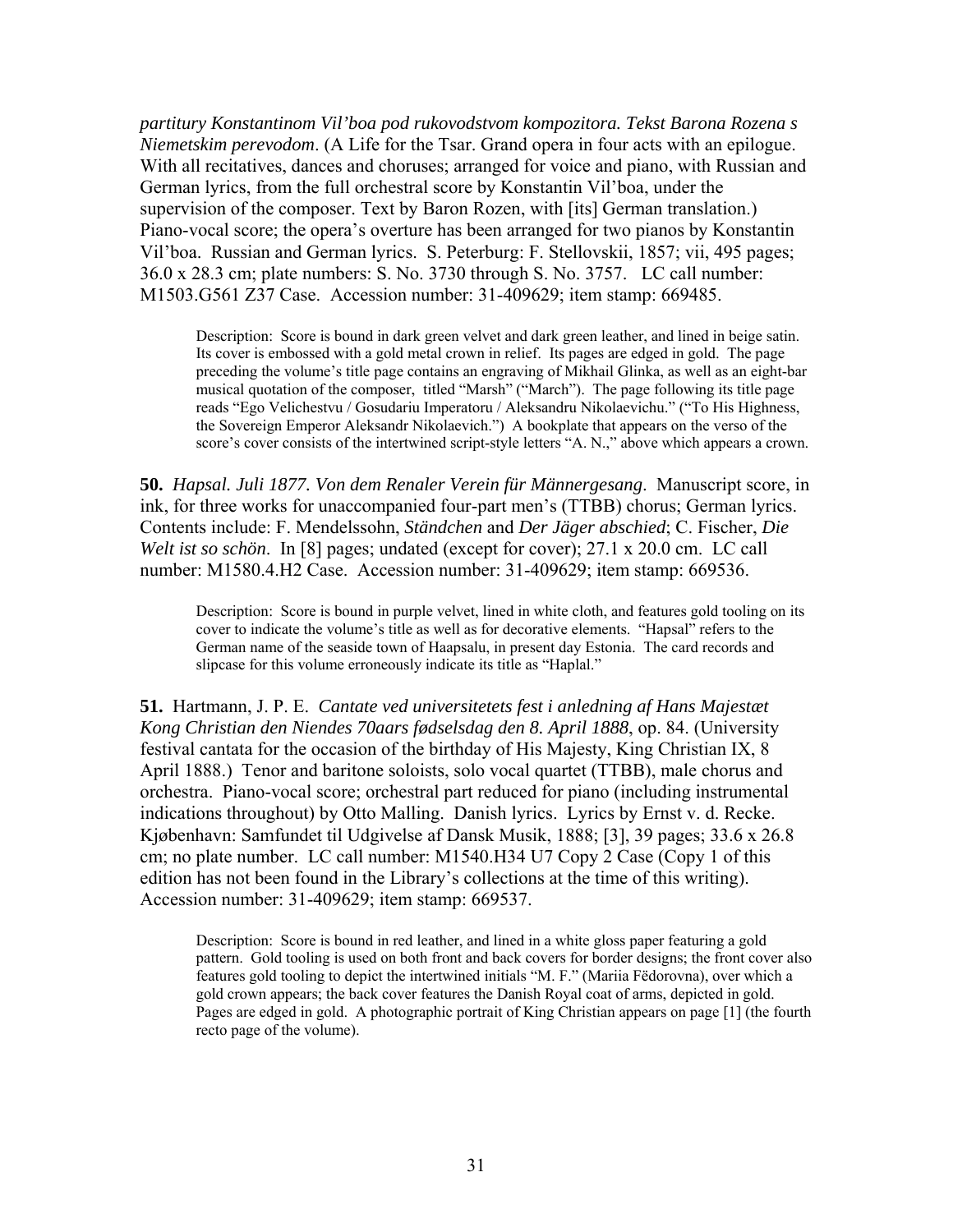**52.** Hechmann, E. *Gavotte*. Piano solo. Kjøbenhavn: Nordisk Musik-Forlag, undated [ca. 1905]; 4 pages; 36.7 x 27.9 cm; plate number: N. M.-F. 4400. LC call number: M25.H Case. Accession number: 31-409629; item stamp: 669538.

Description: This unbound score is held within a presentation folder covered in white textured (moiré) paper, and exhibiting a gold crown on its cover. The first recto page within the folder carries a dedication, in black ink, by the work's composer, reading "Til / Hendes Majestæt / Kejserinde Maria Feodorowna / af Rusland / allerunderdanigst / fra / Komponisten" ("To Her Majesty Empress Mariia Fëdorovna of Russia, [this work] is humbly dedicated by the composer"). The cover page of the published score itself (second recto page) indicates a dedication of the work to Crown Prince Olav of Norway, of whom a photograph also appears on this cover page.

**53.** Hildebrand, François. *Deux Morceaux caractéristiques pour piano*. Piano solo. Copenhague & Leipzig: Wilhelm Hansen, undated [ca. 1900]; 5 pages; 34.4 x 27.4 cm; plate number: 12547. LC call number: M25.H Case. Accession number: 31-409629; item stamp: 669539.

Description: Score is bound in brown and deep red leather, with gold tooling used in its cover to indicate the work's title and composer, as well as the work's dedication, which also appears on the score's title page, and which reads "A Sa Majesté / Impériale / Maria Feodorowna / Impératrice de toutes les Russies." ("To Her Imperial Majesty Mariia Fëdorovna, Empress of all the Russias.") An ornate border design has been stamped directly into the volume's leather cover. The volume is lined in white textured (moiré) paper.

**54.** Hlaváč [Glavach], V. I. [Voitsekh Ivanovich] *Élégie pour piano*. Piano or harmonium. S. Peterburg: G. Shmidt, undated [ca. 1906], 4 pages; 33.9 x 26.4 cm; no plate number. LC call number: M25.H Case. Accession number: 31-409629; item stamp: 669540.

This unbound score is laid within a presentation folder  $(35.8 \times 27.7 \text{ cm})$  that is covered in black textured cloth and lined in white textured (moiré) paper. Silver tooling is used on the folder's cover to indicate the work's title and composer, as well for a dedication reading "Elegiia / v pamiat' / Ego Velichestva / Korolia datskago / Khristaina IX / soch. V. Glavacha." ("Elegy in memory of His Majesty, the Danish King Christian IX. By V. Glavach.") This dedication is repeated in French, on the score's title page ("A la mémoire / de / Sa Majesté / Christian IX / Roi de Danemark."). Following the French dedication is the work's title, the name of its composer, and a brief description of his professional position: "Élégie / pour Piano par / V. I. Hlaváč / chef d'orchestre de l'Equipage [sic] de la garde Impériale Russe." ("Elegy for piano by V. I. Hlaváč, conductor of the orchestra of the Russian Imperial Guard orchestra.")

**55.** Iakubovich, Evgenii V. *Piesn' patriotov. Kantata*. (Song of the Patriots. Cantata.) Five-part mixed chorus (SATTB) and orchestra. Full score. Russian lyrics. Moskva: P. Iurgenson, 1891; [10] pages; 28.0 x 18.5 cm; plate number (or brand of manuscript paper number?): 45. LC call number: M1757.I Case. Accession number: 31-409629; item stamp: 669541.

Description: Score is bound in brown leather and lined in gold satin; gold tooling is used on its cover for a dedication reading "Ego Imperatorskomu Vysochestvu / Blagoviernomu Gosudariu / Nasliedniky Tsesarevichu i Velikomu Kniaziu / Nikolaiu Aleksandrovichu / Vsepoddannieishe posviashchaetsia" ("To His Imperial Highness, the Sovereign Husband, Heir Apparent Tsarevich and Great Prince Nikolai Aleksandrovich, [this work] is humbly dedicated"). A similar dedication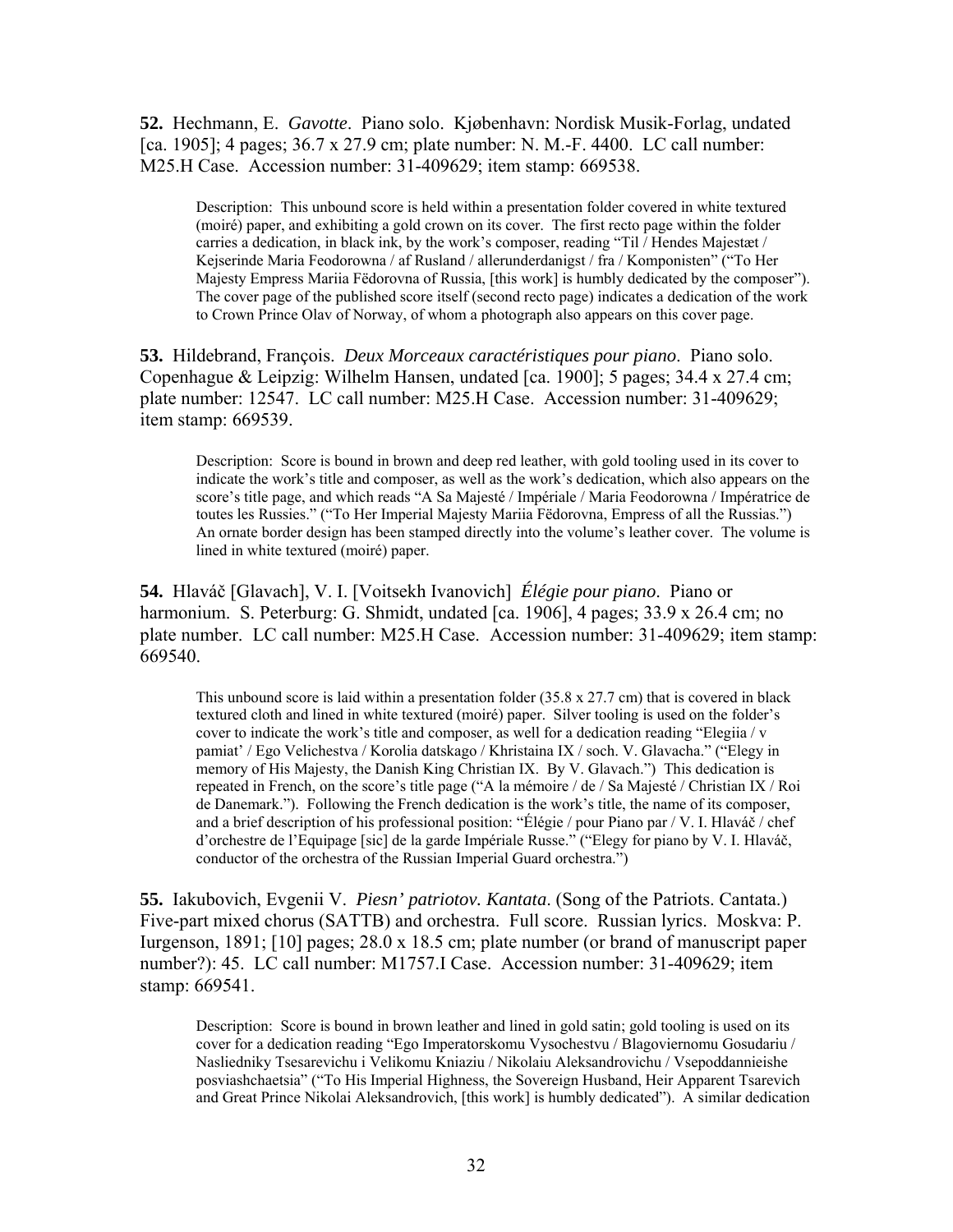is printed on the score's inside cover page (first recto page) in gold ink. The work's lyrics appear on the score's second recto page, also printed in gold ink. Its bookplate (located on verso of cover) consists of the blue and white Imperial seal (the intertwined, embossed letters "N," "A," and "V," in blue, above which appears a crown, also in blue, contained within a blue bordered circle). The score itself appears to have been reproduced from the (composer's?) manuscript score.

**56.** Iastrebov, I. S. *Obychai i piesni turetskikh serbov (v Prizrienie, Irekie, Moravie i Dibrie)*. (Customs and songs of Turkish [i.e., Muslim] Serbs (of Prizren [Serbia], Irig [Serbia?], Morava [river valley, Serbia] and Debar [Macedonia]).) (Russian text only; contains no notated music.) S.-Peterburg: V. S. Balashev, 1886; vii, 499 pages; 24.2 x 16.3 cm. LC call number: M1720.I 11 Case. (An additional copy of this volume, not included as part of the Russian Imperial Collection material, is held within the collections of the Library's Main Reading Room under the call number PG1464.I2 1886). Accession number: 32-426451; item stamp: 678280.

Description: This volume is bound in brown leather and marbled paper, and is lined in beige paper; gold tooling is used on its spine to indicate its title, its author and the year of its publication. Its bookplate (located on verso of cover) consists of the blue and white Imperial seal (the intertwined, embossed letters " N," "A," and "V," in blue, above which appears a crown, also in blue, contained within a blue bordered circle). The volume's cover page bears a handwritten dedication (the name of its dedicatee is illegible) "from the author" (*ot avtora*).

**57.** Ignat'ev, N. *Molitva, "Vladyko dnei moikh."* (Prayer, "Master of my days.") Fourpart mixed (SATB) chorus and piano. Piano-vocal score. Russian lyrics, after Aleksandr Pushkin. S. Peterburg: I. Maksimov, 1868; 5 pages; 33.5 x 26.0 cm; no plate number. LC call number: M1757.I Case. Accession number: 31-409629; item stamp: 669542.

Description: Score is bound in green-gray leather and lined in white textured (moiré) paper; gold tooling is used to indicate the work's title as well as to depict the Russian Imperial coat of arms (the two-headed crowned eagle), which appears above the title. The score's second recto page bears a handwritten dedication reading "Ego Imperatorskomu Vysochestvu / Gosudariu Nasliedniku Tsesarevichu / Velikomu Kniaziu / Aleksandru Aleksandrovichu. / *Molitva* / (na chetyre golosa) / "Vladyko dnei moikh" / S chuvstvom glubokoi predannosti podnosit / N. Ignat'ev." ("To His Imperial Highness, the Sovereign Heir Apparent Tsarevich and Great Prince Aleksandr Aleksandrovich -- *Molitva*, for four-part chorus, on the hymn "Master of my days" -- N. Ignatev dedicates [this work] with profound devotion.") At the top of this page may be seen a small round stamp, in red ink, containing what appears to be a coat of arms.

**58.** Il'inskii, A. [Aleksandr Aleksandrovich] and Pakhul'skii, G. [Genrikh] [Pachulski, Henryk] *Biografii kompozitorov s IV-XX viek s portretami. Inostrannyi i russkii otdiel pod redaktsiei A. Il'inskago. Pol'skii otdiel pod redaktsiei G. Pakhul'skago*. (Composers' biographies from the fourth through the twentieth centuries, with portraits. Sections for foreign and Russian [composers] edited by A. Il'inskii. Section for Polish [composers] edited by G. Pakhul'skii.) Moskva: K. A. Durnovo, 1904; v, [1], 927, xii pages; 27.7 x 20.0 cm; plate numbers: 1 through 58 (appearing consecutively and intermittently). LC call number: ML105.B61 Case. Accession number: 34-450334; item number (indicated in pencil): 57751.

Description: Volume is bound in padded brown leather and lined in patterned gold and black textured paper. Gold tooling is used on its cover and spine to indicate the volume's title and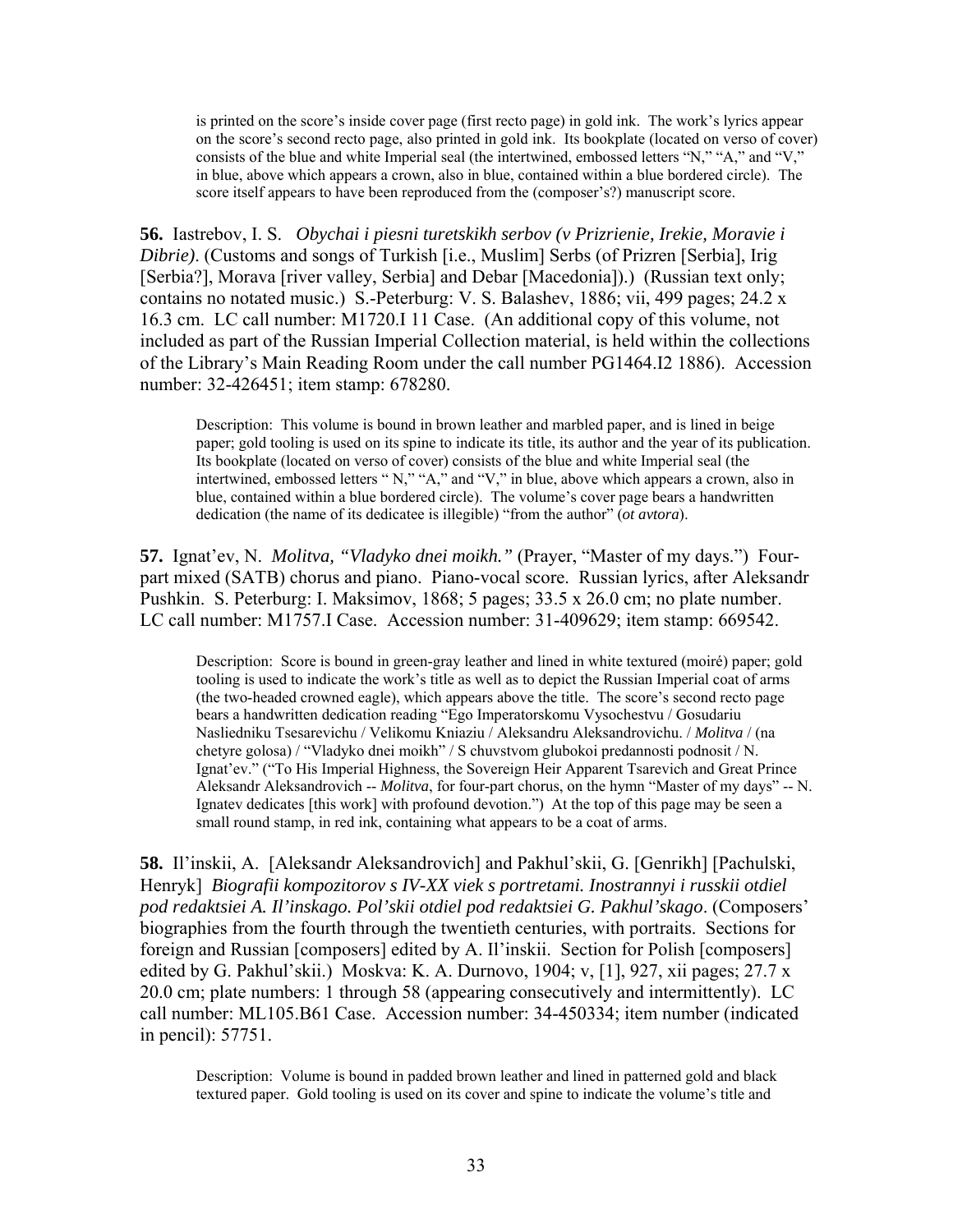names of its compilers. Additional design elements in silver-gray tooling appear on its cover. Also appearing on the title page (and occasionally elsewhere) throughout this volume is an ovalshaped stamp, in purple ink, reading "Biblioteka Akademii Ist. Mater. Kul't".

**59.** *Irmologii notnago pieniia*. [Hymnal used in Russian Orthodox Church services.] Vocal score (neume notation). Church Slavonic lyrics. Sanktpeterburg: Synodal'naia Tipografiia, 1899; paginated in Slavonic numerals; 30.4 x 23.1 cm; no plate number. LC call number: M2158.I68 1899 Case. Accession number: 31-409629; item number (in pencil): 669481.

Description: Score is bound in black leather and lined in white textured (moiré) paper; gold tooling is used on its cover to indicate the volume's title and a Russian Orthodox cross, as well as on the inside edges of the binding. The volume's flyleaf bears an oval-shaped stamp, in blue ink, that reads: "Sobstvennaia Ego Velichestva / Bibliotheka / v Zimnem Dvortsie" ("His Majesty's Own Library, Winter Palace").

**60.** Jankewitz, Gustav. *Gott grüsse Dich! für achtstimmigen Chor, componirt zur Begrüssung Sr. Majestät des Kaisers von Rußland, Alexander III, bei dem hüldvollen Besuche Sr. Majestät*. (God bless You! Eight part chorus [mixed (SATB) and men's (TTBB) choruses], composed to welcome His Majesty the King of Russia, Aleksandr III, on the occasion of His Majesty's most gracious visit.) Manuscript vocal score, in ink; German lyrics; [10] pages; 26.7 x 26.7 cm; dated "Danzig, am 28 August - 9 September 1881". LC call number: M1757.J Case. Accession number: 31-409629; item stamp: 669543.

Description: Score is bound in brown leather and lined in white textured (moiré) paper; gold tooling is used on its cover to indicate the word "Danzig". The second verso page of the score consists of an undated sepia photograph of the city of Danzig. The verso of the title page contains the handwritten lyrics to the work.

**61.** Juel-Frederiksen, Emil. *Sørgemarsch ved Kong Frederick den VIII død 14.Maj.1912.*  (Funeral march for King Frederick VIII, [who] died on 14 May 1912.) Piano solo. Kjøbenhavn: Skandinavisk Musikforlag, undated [ca. 1912?]; 3 pages; 33.7 x 27.4 cm; plate no.: C.R. 262. LC call number: M25.J Case. Accession number: 31-409629; item stamp: 669515.

Description: The cover page of this unbound score carries a dedication, in black ink, and written in Danish, in the hand of the composer, reading "Til Hans hoje Majestæt Kejseren og Kajserinder af Rüsland / alleründerdanigst / Emil Juèl-Frederiksen / organist og Kantor / om Apostel-Kirken / i Köbenhavn / 24-5-1912". ("To Their Majesties the Emperor and Empress of Russia, [this work] is humbly dedicated. Emil Juèl-Frederiksen, organist and cantor at Apostle Church, Kopenhagen, 24 May 1912".) According to the bibliographic card record for this title this is held in drawer 188 ("Russian Imperial Collection: Czar's Library"), held in the Library's Rare Book and Special Collections Division, this score is supposed to have contained a bookplate of Nikolai II, which was not found upon examination.

**62.** Karpenko, Gryts'ko [Grigorii]. *Velykodna Ukraiins'ka pospolita. Malorossiis'ka pis'nia na vikovichno-slavnyi dev "iat'nadtsiatyi den' misiatsa fevralia tysiacha-visimsot-shis't'desiat pervago roku*. (Great day of the Ukrainian people. Little Russian [i.e., Ukrainian] song on "19 February 1861" [the day of emancipation of Russia's peasantry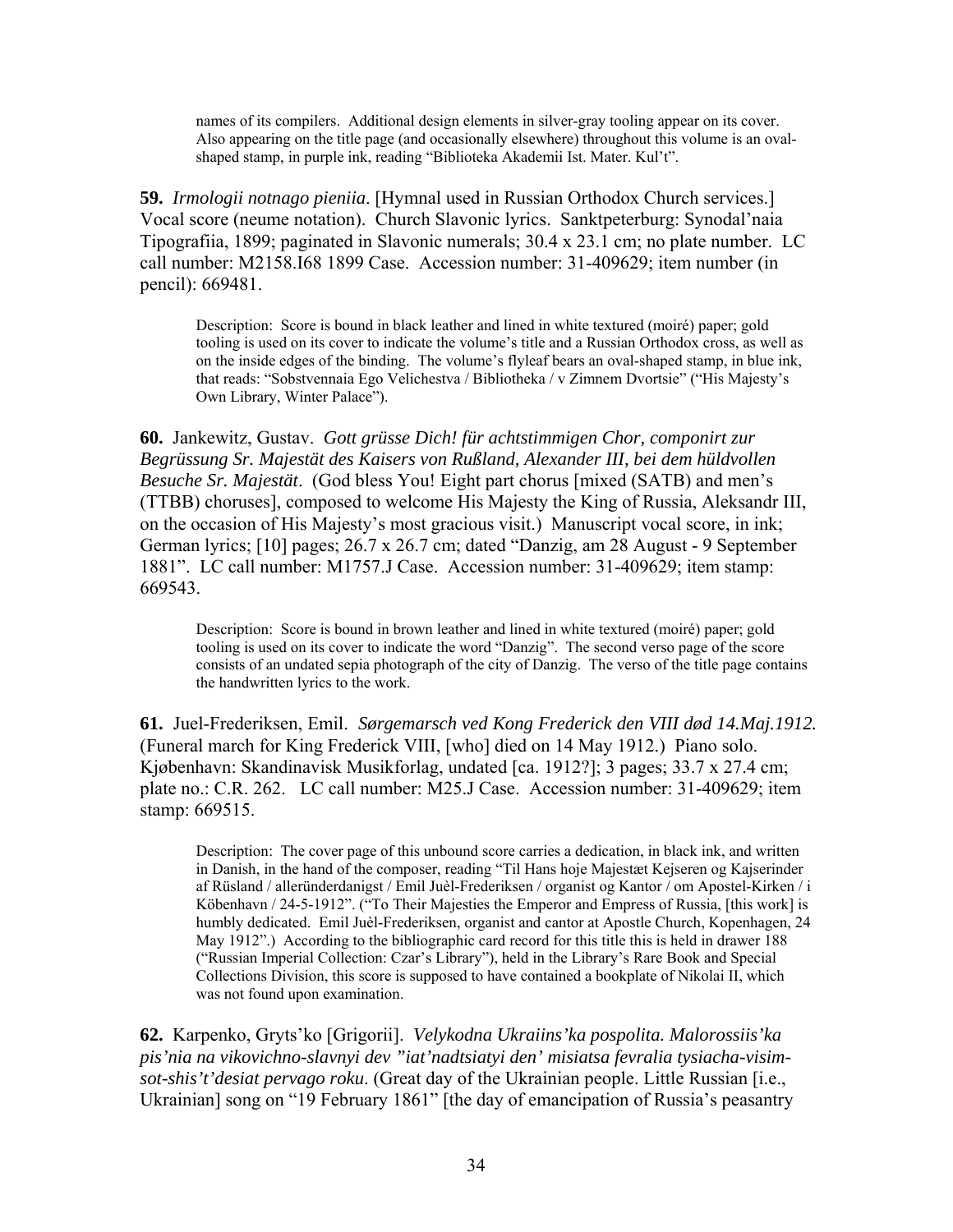from serfdom]). Voice and piano; Ukrainian text and lyrics. Followed by: *Vosem malorossiiskikh natsional'nykh tantsev i kozak-pol'ka Maloros dlia fortepiano*. (Eight Ukrainian dances and Little Russian [i.e., Ukrainian] cossack polka, for piano.] Piano solo. Sanktpeterburkh: Tipografiia F. Stelovskii [sic], 1862; 40 pages; 29.5 x 21.7 cm; no plate number. LC call number: M1766.U5 K2 Case. Accession number: 31-409629; item stamp: 669544.

Description: First recto page following title page bears an engraving of the author at the piano, who is holding a violin and who is seated next to a guitar; the score at the piano is titled *Velykodna* (the work represented in this edition). This engraving includes an epigram (in Ukrainian) and a reproduction of the author's signature. Soft-cover binding. This volume is not represented in the bibliographic card records found in drawer 188 ("Russian Imperial Collection: Czar's Library"), held in the Library's Rare Book and Special Collections Division.

**63.** Kashin, Valerian. *Utrenniaia zoria. Val's*. (Daybreak. Waltz.) Piano solo. Manuscript score, in ink, undated; [17] pages; 34.3 x 26.2 cm. LC call number: M25.K Case. Accession number: 31-409629; item stamp: 669545.

Description: Score is bound in blue leather with gold tooling, and lined in white textured (moiré) paper. Title page carries a dedication reading "Eia Imperatorskomu Vysochestvu / Gosudarynie Tsesarevnie / Marii Feodorovnie / posviashchaet / vospitannik Imperatorskago Cheloviekoliubivago Obshchestva / Instituta Sliepykh / Valerian Kashin." ("To Her Imperial Highness, the Sovereign Empress Mariia Fëdorovna., is dedicated [this work] from Valerian Kashin, pupil at the Imperial Philanthropic Society, Institute for the Blind.")

**64.** *Kavaleriiskie signaly. Prilozhenie k I-i chasti ustava o stroevoi kavaleriiskoi sluzhbie*. (Cavalry calls. Supplement to the first part of regulations about Cavalry service.) For one or two bugles. S.-Peterburg: Voennaia Tipografiia, 1881, 38 pages; 15.7 x 11.4 cm; no plate number. LC call number: M1270.K2 Case. Accession number: 31-409629; item stamp: 669546.

Description: Score is bound in green and black leather, and lined in white paper.

**65.** de Kontski, Antoine. *Fantaisie sur des airs russes*, op. 173. Piano solo. S. Pétersbourg: M. Bernard, undated; 15 pages; 34.9 x 27.8 cm; plate number: 3418. LC call number: M39.K Case. Accession number: 31-409629; item stamp: 669548.

Description: Score is bound in dark green velvet, and lined in beige satin. Gold tooling is used on its cover to depict the Russian Imperial coat of arms (the two-headed crowned eagle). Both front and back covers feature small, ornate plasterwork (partially missing) and additional design elements imprinted directly into the velvet cover, creating textural variation. Cover page features multicolored inks printed on white gloss stock; bearing a dedication reading "A Son Altesse Impériale / Monseigneur le Grand Duc Héritier / Nicolaï Alexandrowitsch."

**66.** Lagunov, Mikhail. *17-e Oktiabria 1888-go goda*. (17 October 1888.) Mixed chorus (SATB) and piano. Russian lyrics. Lyrics by Ap. N. Maikov. Manuscript piano-vocal score, in ink; undated; [20] pages; 31.4 x 23.9 cm. LC call number: M1757.L Case. Accession number: 31-409629; item stamp: 669551.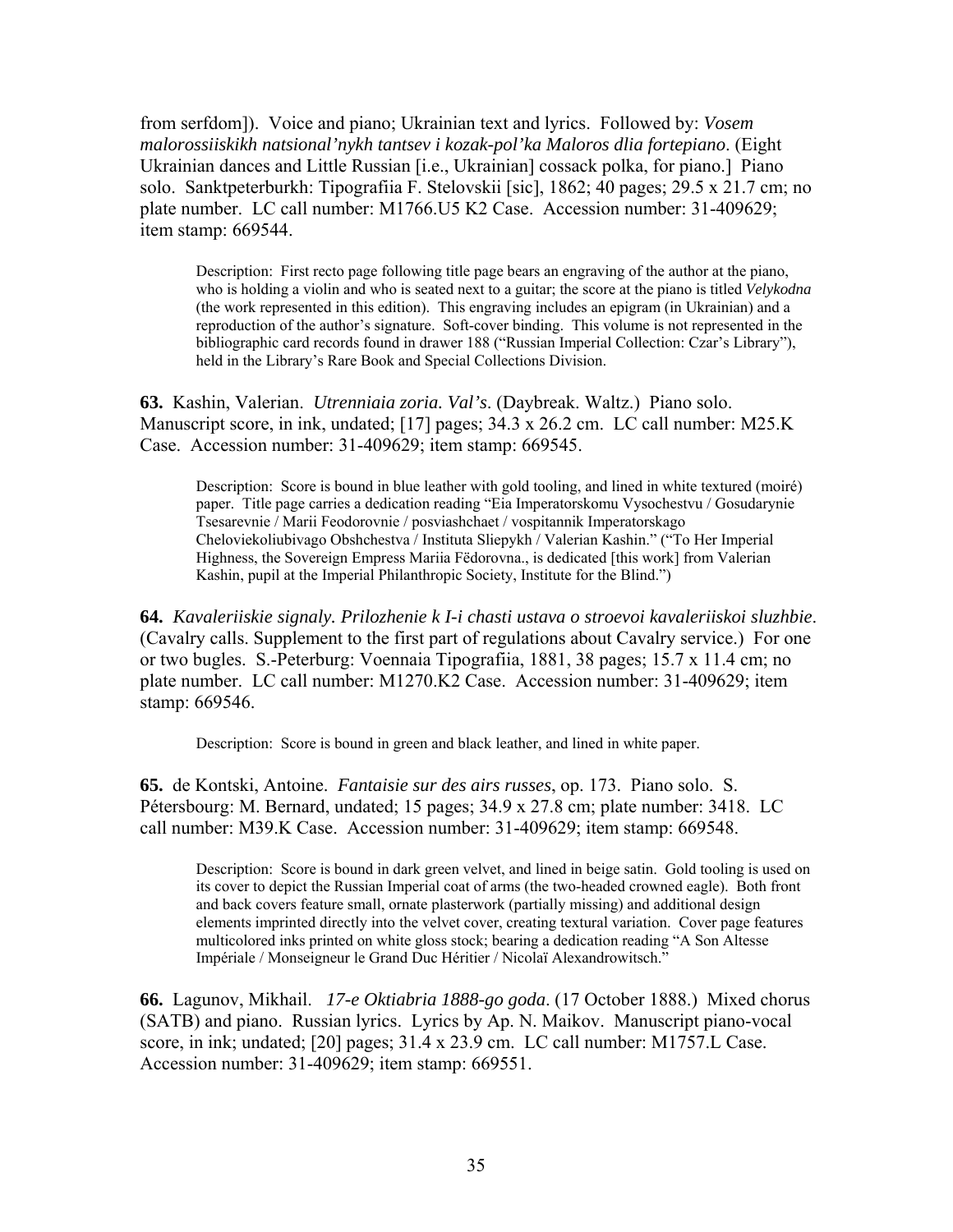Description: Score is bound in blue cloth; gold tooling is used on its cover to indicate the work's title and composer. The volume is lined in white textured (moiré) paper. Additional border designs, inc luding those at each corner of the volume's cover, have been stamped directly into the cloth of the cover.

**67.** Landowska, Wanda. *Berceuse*. Piano solo. No publication information [Berlin: Schlesinger/Lienau, and/or Leipzig: C. G. Röder?], undated [19–?]; 7 pages; 43.0 x 32.0 cm; plate number: S.8794 (1). LC call number: M25.L Case Folio. Accession number: 31-409629; 43.0 x 32.0 cm; item stamp: 669549.

Description: Score is laid within a presentation folder that has been covered in ivory colored vellum and lined in ivory paper; gold tooling appears on its cover for simple decorative elements as well as for a dedication reading "A Sa Majesté / Impériale / Alexandra Féodorowna" ("To Her Imperial Majesty, Aleksandra Fëdorovna"). The score's cover page and title pages, which are identical, feature the work's title and composer, in red ink, as well as an ornate design featuring an Imperial crown, in gold ink. The score's second recto page (first recto page following the title page) bears the same dedication as on its cover, rendered in black and gold inks, and also features an Imperial crown. The score's pages are edged in gold.

**68.** Landstein, W. [Lundstein, W.; Landshtein, V. R.] *Dix pièces mélodiques*, op. 14. Piano solo. Manuscript copy, in ink, undated [ca. 1911]; 24 pages; 31.7 x 24.8 cm. LC call number: M25.L Case. Accession number: 31-409629; item stamp: 669550.

Description: Score is laid within a presentation folder covered in red satin and lined in ivory satin; gold tooling appears on its cover for a dedication reading "Ego Imperatorskomy Vysochestvu / Velikomu Kniaziu Nasliedniku Tsesarevichu / Aleksieiu Nikolaevichu / Vsepredannieishe posviashchaet avtor / V. R. Landshtein / Prepodavatel' Imper. Litseia v pamiat' Tsesarevicha Nikolaia / 30 VII 1911" ("To His Imperial Highness, the Great Prince and Heir Apparent, Tsarevich Aleksei Nikolaevich, is humbly dedicated [this work] by V. R. Landshtein, teacher at the Imperial Lyceum, in memory of Tsarevich Nikolai, 30 August 1911"). A gold metal crown in bold relief appears above the folder's cover text.

**69.** Lisitsyn, Mikhail. *Molitva za Tsarstvuiushchii Dom*. (Prayer for the Imperial House.) Mixed chorus (SATB) and piano or organ. Piano-vocal score. Russian lyrics. S. Peterburg: P. P. Soikin, 1899; 4 pages; 35.2 x 27.4 cm; no plate number. LC call number: M1757.L Case. Accession number: 31-409629; item stamp: 669552.

Description: Score is laid within a presentation folder that is covered in black cloth and lined in white textured (moiré) paper; gold tooling is used on its cover for a dedication reading "Eia Imperatorskomu / Velichestvu / Gosudarynie Imperatritsie / Marii Feodorovnie." ("To Her Imperial Highness, the Sovereign Empress Mariia Fëdorovna.") Additional dedications from the work's composer, each reading "S glubochaishim blagogovieniem vsepodannieishe posviashchaet avtor" ("With deepest reverence the author humbly dedicates [this work]"), appear on the work's inside cover and title pages. Additional border designs, including those at each corner of the volume's cover, have been stamped directly into the cloth of its cover.

**70.** Liuter, Feodor [Fëdor]. *Bozhe, Tsaria khrani! Koronatsionnyi marsh dlia fortepiano*. (God bless the Tsar! Coronation March for piano.) Piano solo. Manuscript score, in ink, dated Orel, 1883; 9 pages; 32.3 x 24.7 cm. LC call number: M25.L Case. Accession number: 31-409629; item stamp: 669553.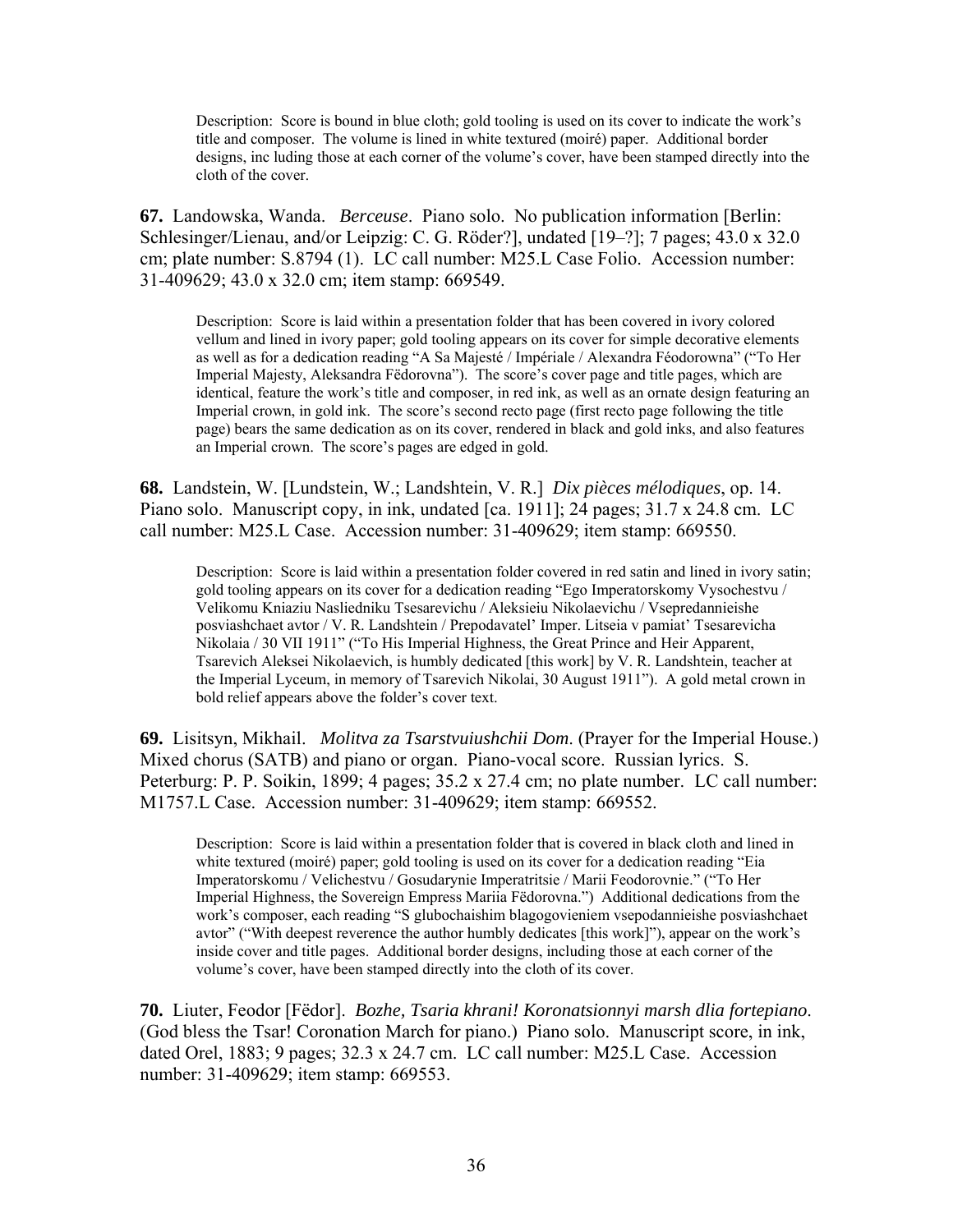Description: Score is laid within a presentation folder covered in blue leather with paper cover affixed; it is lined in white textured (moiré) paper. The manuscript itself appears on pre-printed score paper (five double staves); gold ink was used for both its staves and for its ornate border designs, the latter featuring intertwined musical and botanical motifs.

**71.** L'vov, A. [Aleksei Fëdorovich] (compiler, arranger) *Sokrashchennyi irmologii znamennago napieva s izdaniia, napechatannago po blagoslovenniiu Sviatieishago Synoda v 1833m godu, po Vysochaishemu povelieniiu Gosudaria Imperatora Nikolaia Pavlovicha polozhen na chetyre golosa pod rukovodstvom sostoiashchago v dolzhnosti direktora pridvornoi pievcheskoi kapelli A. L'vova*. (Brief hymnal of Russian Orthodox chant, [derived] from the edition devised by the Blessed and Most Holy Synod of the year 1833, [and] according to the decree of His Highness, the Sovereign Emperor Nikolai Pavlovich; arranged in four voices under the dutiful supervision of the director of the Court Choir, A. L'vov.) Vocal score. Russian lyrics. St-Peterburg: [no publication information], 1847; 292 pages; 29.6 x 22.3 cm; no plate number. LC call number: M2158.O68 Case. Accession number: 35-470288.

Description: Score is bound in brown leather and lined in ivory satin; gold tooling is used on its cover to depict the Russian Imperial coat of arms (the two-headed crowned eagle) as well as an ornate design surrounding it. Pages are edged in gold.

**72.** Markova, V. *Gimn Russkago Strielka*. (Hymn of the Russian Rifle Guard.) Mixed chorus (SATB) and piano. Piano-vocal score. Russian lyrics. Lyrics by A. Kuz'minskii. Odessa: A. Bernardi, undated; 7 pages; 35.2 x 27.1 cm; plate number: A. 68 Б. LC call number: M1757.M Case. Accession number: 31-409629; item stamp: 669554.

Description: Score is laid within a presentation folder that has been covered in blue cloth and lined in white textured (moiré) paper; gold tooling is used on its cover to indicate a dedication reading "Ego Imperatorskomu Vysochestvu / Gosudariu Nasliedniku Tsesarevichu / Nikolaiu Aleksandrovichu / posviashchaet / avtor" ("To His Imperial Highness, the Sovereign Heir Apparent Tsarevich Nikolai Aleksandrovich, the author dedicates [this work]").

**73.** Matthison-Hansen, Waage. *Trio, no. 2, for Pianoforte, Violin og Violoncel*. Piano score (36 pages) and parts for violin (8 pages) and violoncello (8 pages). Kjöbenhavn/ Leipzig: Wilhelm Hansen, [1889]; 37.3 x 28.8 cm; plate number: 10329. LC call number: M312.M455 No. 2 Copy 2 Case. (The bibliographic card record for this title that may be found in drawer 188 ("Russian Imperial Collection: Czar's Library"), held in the Library's Rare Book and Special Collections Division, lists this item's call number as M312.M455 No. 1; this item has not been found in the Library's collections at the time of this writing.) Accession number: 31-409629; item stamp number: 669555.

Description: These scores, each of which is covered with white textured (moiré) paper, are contained within a presentation folder that is covered with beige velvet and lined in ivory silk. Gold stitching on the cover of the presentation folder depicts the intertwined letters "M" and "F," above which appears a crown, also rendered in gold. The page following the title page of the piano score bears a dedication, in Danish, and rendered in multicolor metallic inks, reading "Hendes Majestœt / Kejserinde Maria Feodorowna / af Rusland / allerunderdanigst / tilegnet." ("[To] Her Majesty, Empress Mariia Fëdorovna of Russia, [this work] is humbly dedicated.") Also laid within this folder is an autograph, signed letter of the composer, in ink, undated, and in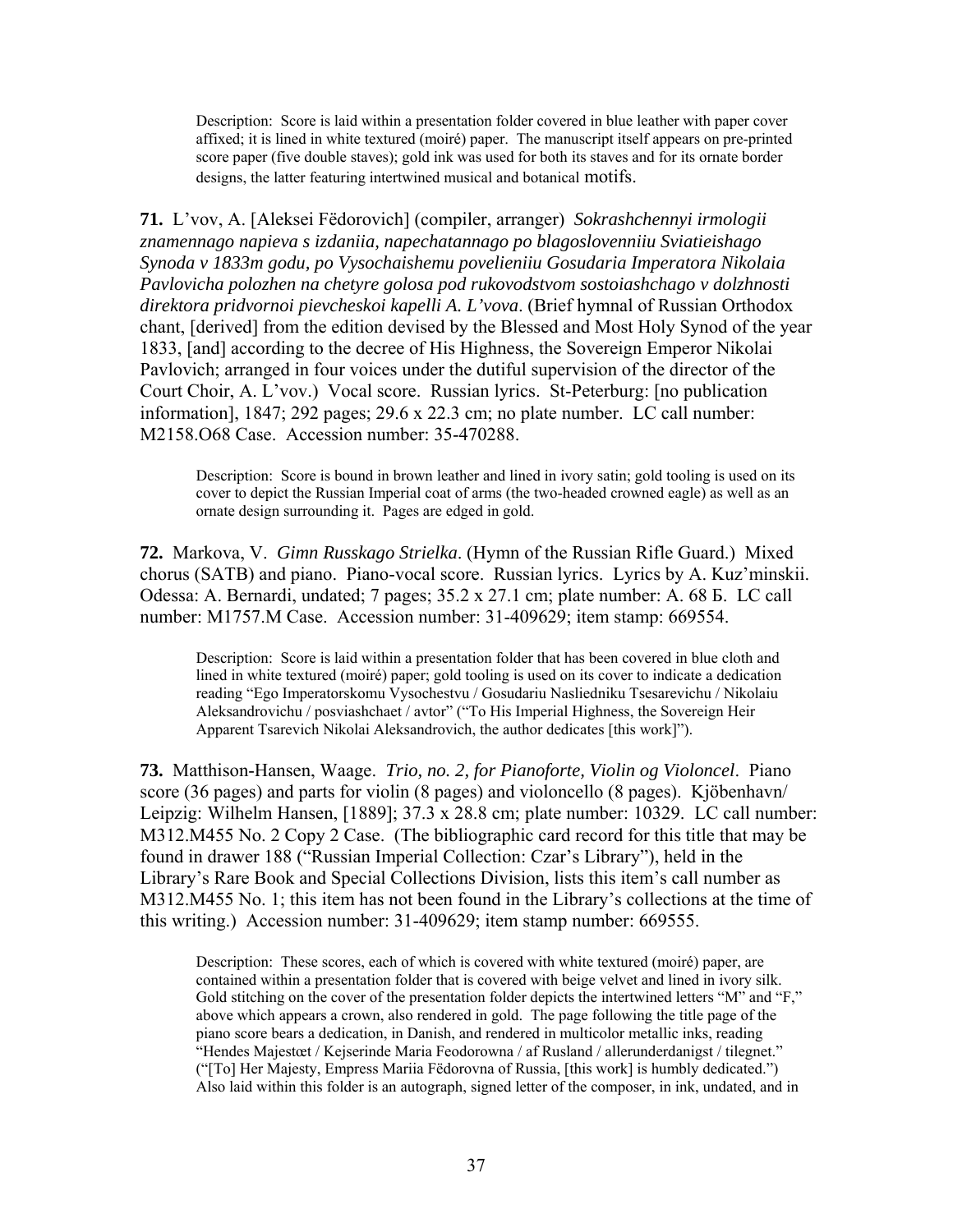Danish, addressed to the dedicatee of the work, which begins "Deres Majestœt / allernaadigste Kejserinde!" [...] (Your Majesty, the most gracious Empress!" [...]).

**74.** Metallov, V. (Sviasht.) (editor?) *Osmoglasie znamennago rospieva*. [Hymnal used in Russian Orthodox Church services.] Moskva, 1899. Accession number: 31-409629. No additional publication or accession information available.

Description: While a bibliographic card record for this volume is represented in the card files found in drawer 188 ("Russian Imperial Collection: Czar's Library") of the Library's Rare Book and Special Collections Division, this volume **has not been found in the Library's collections at this writing.** The card record for this volume also does not include a Library call number. Descriptive information included on the bibliographic card record for this volume reads: "In 8-vo... Full brown cloth; leather back... Bookplate of Nicholas II."

**75.** Meyer, Louis H. [Collection of 4 works for piano solo.] (1.) *Ronde militaire. Morceau brillant*, op. 38. (London: Edwin Ashdown, [ca. 189-?]; 9 pages; 32.9 x 26.5 cm; plate number: E.A. No. 15,885); (2.) *Sur l'eau. Morceau caractéristique*, op. 216; *Barcarolle*, op. 220. (Berlin: P. Thelen, undated; 7 pages; plate number: P. T. 354); (3.) *Titus. Concert-Marsch*, op. 198. (Leipzig: C. F. Kahnt Nachfolger, undated [189-?]; 9 pages; plate number: 3139); (4.) *Marche espagnole*, op. 34. (Berlin: Herrmann Weinholtz (P. Heyder); undated [18–]; 9 pages; plate number: H. W. 444). LC call number: M25.M Case. Accession number: 31-409629; (separate) item stamps: 669556 (*Ronde militaire*), 669557 (*Titus*), 669558 (*Marche espagnole*); a separate item stamp is missing from the score of *Sur l'eau / Barcarolle*.

Description: Scores are bound together in a volume that is covered in ivory satin and lined in white textured (moiré) paper; gold tooling on its cover reads "A. [sic] Sa Majesté / Nikolas II. / Empereur de toutes les Russies, / dédié très humblement / par / Louis H. Meyer", above which appears a gold crown; the volume's first recto page bears the same text, with the addition of the titles of two of the works contained within this volume (*Ronde militaire / Morceau brillant*), which appear between the lines "Empereur de toutes les Russies," and "dédié très humblement".

**76.** Mikhailov-Stoian, K. *Nashi narodnyia piesni i zakony vokal'nosti v ikh kolybeli i v obshchenarodnoi zhizni; Elegii pamiati L. Tolstogo. See* Mikhailov-Stoian, K., *Zakony vokal'nosti. Opyt' postroeniia* (Entry **78**).

**77.** Mikhailov-Stoian, K. *Sud'by Rossii v* Ruslanie i Liudmilie*. Istoriia i prorochestva v*  Ruslanie i Liudmilie*. See* Mikhailov-Stoian, K., *Zakony vokal'nosti. Opyt' postroeniia*  (Entry **78**).

**78.** Mikhailov-Stoian, K. *Zakony vokal'nosti. Opyt' postroeniia. Pervago – obosnovannago teoreticheski i prakticheski – Metoda pieniia. Na osnovanii – genezisa zvuka, analiza khoroshago pieniia i sposoba estestvennago zvukosozidaniia. Populiarnoe izlozheniie. Izdanie 5-e.* (The Laws of vocalization. Attempt at formation. Initial theoretical and practical foundation in a singing method. On the basis of sound creation, the analysis of good singing [technique] and the natural way to produce sound. For general readers. Fifth edition.) Russian text. Moskva: Tipografiia G. Lissner i D. Sovka, 1912; xii, 78, [1] pages, plus [5] foldout leaves containing musical examples; 21.0 x 14.1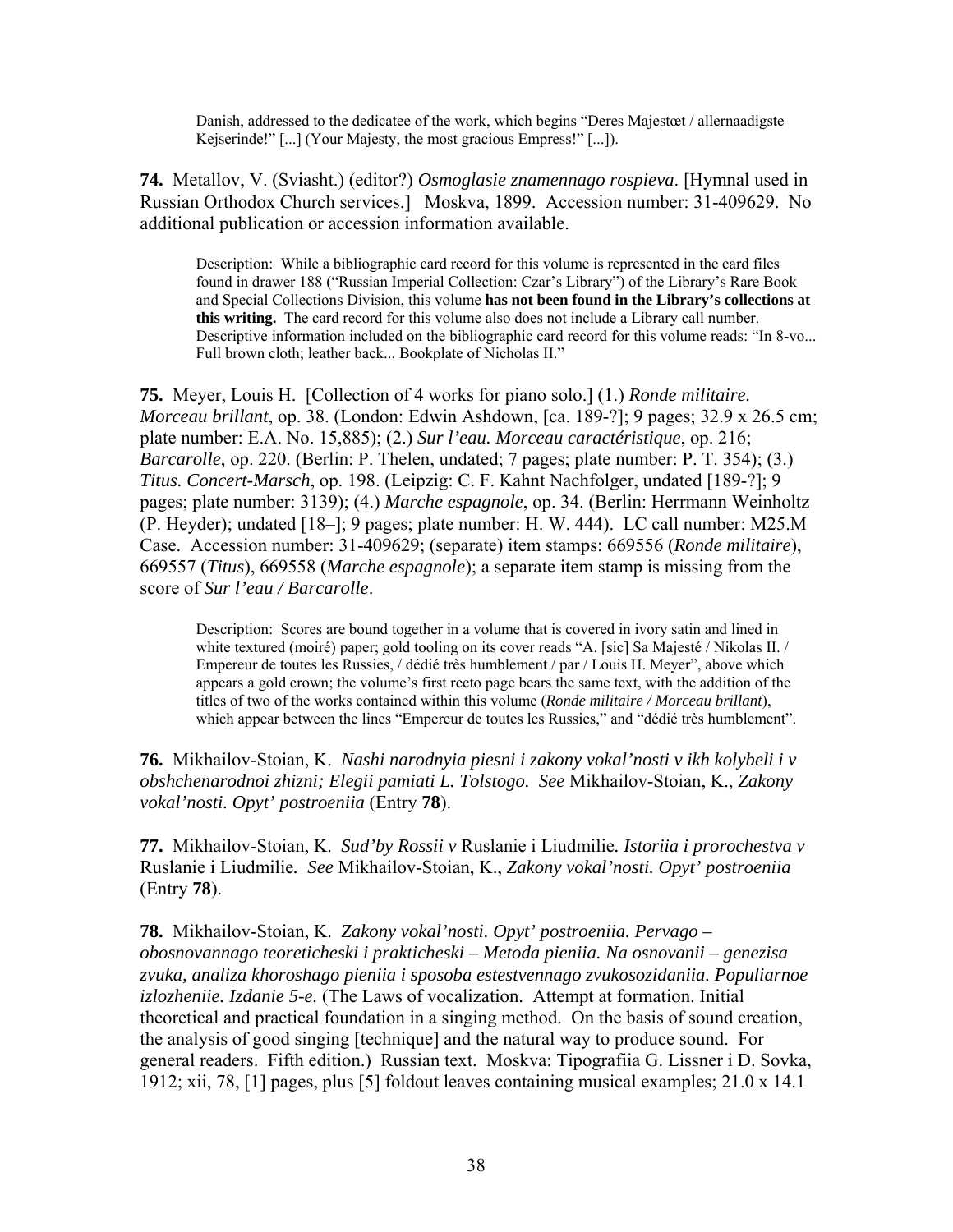cm; no plate numbers. Library of Congress call number: PG3343.R85 M5 1905 Russian Imperial Collection. Accession number: 31-409629; no item stamp.

Description: Volume is bound in red cloth and lined in marbled paper. No additional text appears on its covers or spine. A bookplate located on the verso of the volume's front cover depicts the Russian Imperial coat of arms (the two-headed crowned eagle, in black), in gold, black, green and light blue inks, with the letter "X" at its center, and with gold branches surrounding it; the bookplate reads: "Sobstvennaia Ego Velichestva Biblioteka. / Zimnii Dvorets" ("From His Majesty's Own Library / Winter Palace"). The volume's second recto page contains an inscription, in ink: "Ego / Imperatorskomu Velichestvu / Gosudariu Imperatoru / Nikolaiu Aleksandrovichu / Samoderzhtsu / Vseia Rossii / vsepoddannieishe podnosit / avtor" ("To His Imperial Highness, the Sovereign Emperor Nikolai Aleksandrovich, Autocrat of All Russia, the author presents [this volume]."). The volume's third recto page also contains an inscription, in ink: "Mnogoliubimomu / Nasledniku / Velikikh / Ob"edinitelei / Sviatoi / Rusi / ot blagodarnago serdtsa / Ob"edinennoi Bolgarii / v pamiat' / blagobatnikh dnei / 13-14/III / 1613g. – 1913g." ("To the much beloved heir, Great Unifier of Holy Russia, from the grateful heart of a United Bulgaria, in remembrance of the eventful days of March 13 and  $14 / 1613 - 1913$ .") These two inscribed pages, unique in their quality from other pages in the volume, and evidently added at the time the three titles in this volume were bound together, consist of paper of which the watermarks feature images of a crown (rotated 90 degrees clockwise, measuring 7.5 x 7.0 cm). This volume, which contains intermittent annotations and corrections throughout in the author's hand, in black ink, is held in the collections of the Library's Rare Book and Special Collections Division; a corresponding bibliographic card record for the volume does not appear in file drawer 188 ("Russian Imperial Collection: Czar's Library") held within that Division.

This volume actually represents three volumes, all by the same author, bound together; the *Zakony vokal'nosti* work described above is the second title held within this volume. The first title is: *Sud'by Rossii v* Ruslanie i Liudmilie*. Istoriia i prorochestva v* Ruslanie i Liudmilie*. 4-e izdanie – ispravlennoe i dopolnennoe*. (The Fate of Russia in *Ruslan and Liudmila* [of A. S. Pushkin]. History and prophecy in *Ruslan and Liudmila.* Fourth edition, corrected and supplemented.) Russian text. Petrograd: Tipografiia Uchilishcha Glukhoniemykh, 1905; [6], iii, 111 pages; no plate number; this volume contains intermittent annotations and corrections, in black ink; its second, third, fifth and eight recto pages contain photographic reproductions of the volume's author.

The third title bound within this volume is: *Nashi narodnyia piesni i zakony vokal'nosti v ikh kolybeli i v obshchenarodnoi zhizni; Elegii pamiati L. Tolstogo*. (Our folk songs and laws of vocalization in their cradle and in common life; Elegies in memory of L[ev] Tolstoy.) Russian text. Lipetsk: Tipografiia A. K. Rozenberg, 1912; 126 pages, followed by [7] foldout pages, the first three of which contain newspaper clippings and published poems by this work's author, pasted in and annotated in black ink; the last four of these foldout pages consist of manuscript poems in the author's hand, and also includes a drawing (on the first of these four pages), apparently by the author as well, based on a sun or cross motif, in purple pencil, in which variants of the words "slovo" ("word") and "slava" ("glory") are intertwined; the contents of these foldout pages are all dated, between 1910 and 1913. This title has no cover, although its back cover, in thin orange paper (also containing annotations) is intact. Annotations in black ink appear intermittently throughout this work. The *Elegii* that form the second part of this work begin on page 107. No plate numbers.

**79.** Miller, Robert Karlovich. *Gimn Krasnago Kresta*. (Hymn of the Red Cross.) Voice and piano. Piano-vocal score. Russian lyrics. Lyrics by Il'ia Kalashnilov. S. Peterburg: G. Shmidt, 1904; 3 pages; 34.5 x 25.8 cm; no plate number. LC call number: M1757.M Case. Accession number: 31-409629; item stamp: 669559.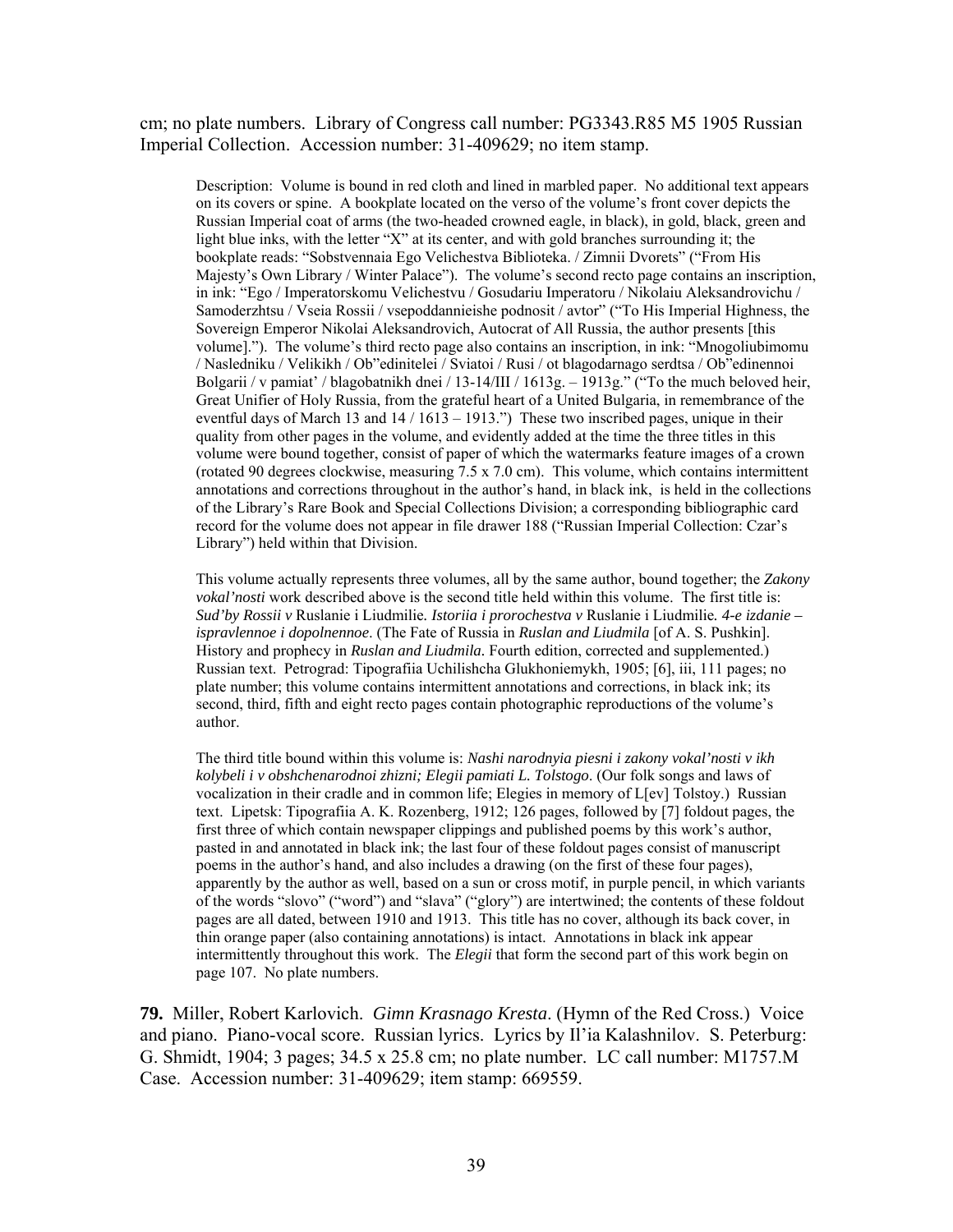Description: Score is laid within a presentation folder that has been covered in dark blue velvet and lined in ivory satin; gold tooling is used on its cover to indicate the work's title. The cover also features a red leather cross.

**80.** Modest, Episkop Liubinskii. *O Tserkovnom oktoikh*. (On the eight-part singing practice of the [Russian Orthodox] Church.) Russian text (contains no musical notation). Kiev: Tipografiia Kievo-Pecherskaia Lavra, 1885; 107, [1] pages; 22.7 x 16.0 cm; plate numbers 1 through 7 (appearing consecutively and intermittently). LC call number: ML3060.M7 Case. Accession number: 32-426451; item number (in pencil): 55160.

Description: Score is bound in dark blue velvet and lined in white paper; bronze-colored tooling is used to illustrate a border design as well as to depict an urn-shaped cover design with prominent botanical motifs. Pages are edged in gold.

**81.** Nadaud, Gustave. *Chansons choisies illustrées par ses amis*. [Selected songs (199) for voice and piano.] Piano-vocal scores. French lyrics. Paris: Ateliers de Reproductions Artistiques, 1882; [1], 489, [4] pages; 37.8 x 30.0 cm; no plate number. LC call number: M1620.N12 Copy 2 Case. (The Music Division's collections include an additional copy of the same 1882 edition of this work, in two volumes, identified as Copy 1 of the same call number.) Accession number: 31-409629; item stamp: 669561.

Description: The score is comprised of two separate volumes (*tome premier, tome deuxième*), bound together, with continuous pagination. It is bound in red leather, and lined in marbled paper; the same marbled paper also appears on its cover. Gold tooling is used on the volume's spine to indicate its composer's name and title of the volume; its pages are edged in gold. A holograph manuscript poem, in French, and signed by the composer, is bound within the volume between its third and fourth (title) pages. A bookplate (located on verso of the volume's second blank page) consists of the blue and white Imperial seal (the intertwined, embossed letters "N," "A," and "V," in blue, above which appears a crown, also in blue, contained within a blue bordered circle). The volume also contains reproductions of thirty (30) engravings, by nearly as many artists, including two by Gustave Doré.

**82.** Nasonov, Vl. [Vladimir] (arranger) *Semeinye vechera*, op. 58. *Sbornik Russkikh narodnykh piesen dlia bol'shogo orkestra iz narodnykh instrumentov. Balalaiki, domry, gusli (ad lib.)*. (Family evenings. Collection of Russian folk songs for large orchestra of folk instruments: balalaikas, domras, gusli (ad lib.).) Arrangements of works originally composed by V. Andreev. Peterburg: Iulii Genrikh Tsimmerman, 1906; 30.1 x 23.2 cm. In four *tetrady* (volumes), bound together in one volume: *tetrad'* I (32 pages; plate number: Z. 6954), *tetrad'* II (32 pages; plate number: Z. 6955); *tetrad'* III (32 pages; plate number: Z. 6956); *tetrad'* IV (32 pages; plate number: Z. 6957), bound together; each *tetrad'* contains three song arrangements. LC call number: M1756.A55 Case. Accession number: 31-409629; item stamp: 669560.

Description: Score is bound in green-brown leather and light green cloth, and lined in white textured (moiré) paper; gold tooling is used on its cover to indicate the work's title and name of its arranger. A bookplate (located on verso of the volume's cover) consists of the blue and white Imperial seal (the intertwined, embossed letters "N," "A," and "V," in blue, above which appears a crown, also in blue, contained within a blue bordered circle). The volume's slipcase and call number reflect the name of the original composer (V. Andreev) of the works contained within this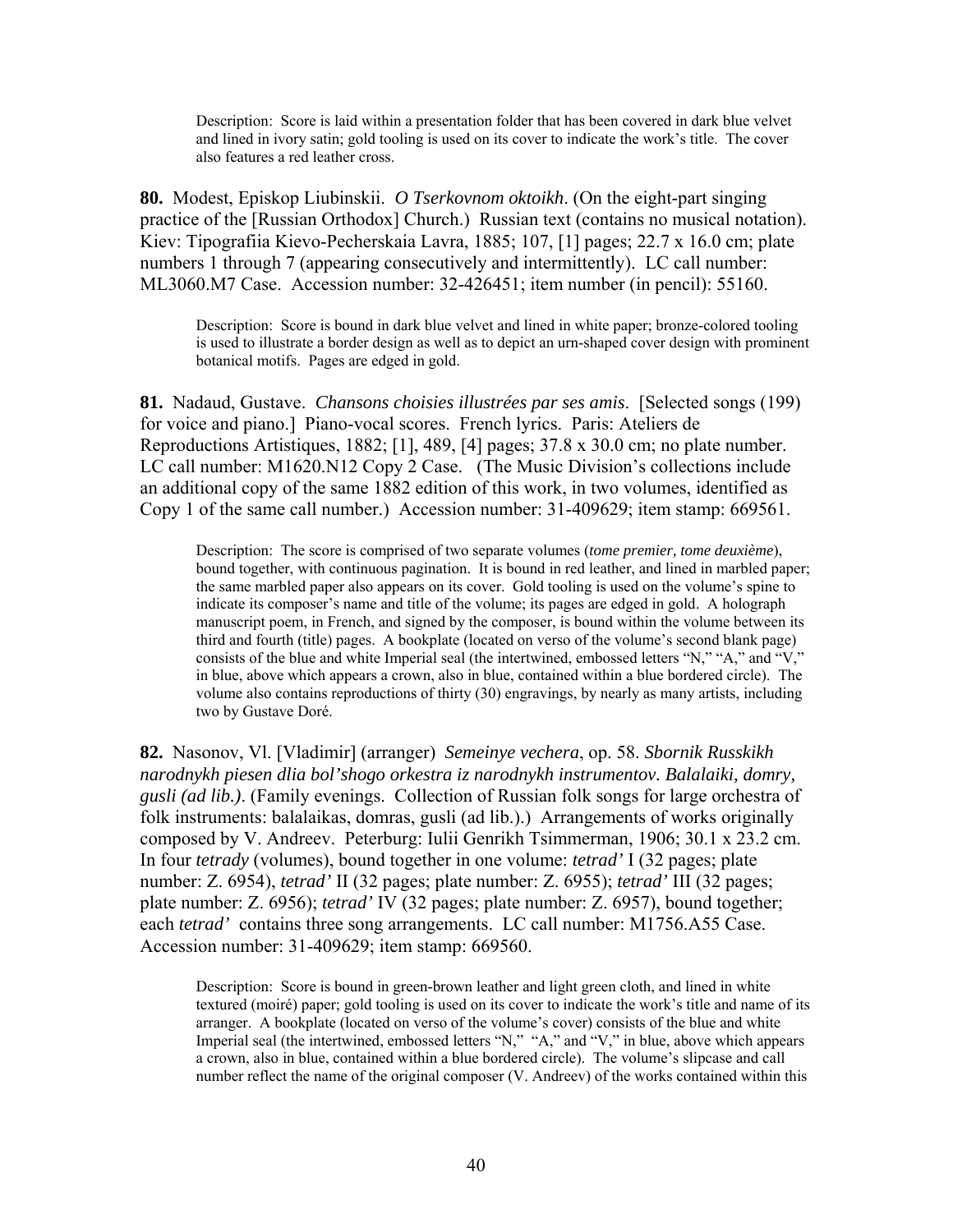volume, rather than the name of their arranger (V. Nasonov), for whom these arrangements comprise the latter's opus 58.

**83.** Nekrasov, I. V. and Istomin, F. M. (editors, compilers) *50 Piesen Russkago naroda dlia myzhskago khora*. (Fifty Russian folk songs for male chorus.) Vocal score. Russian lyrics. S.-Peterburg: Tipografiia E. Arngol 'da, 1901; 51 pages; 27.9 x 18.9 cm; no plate number. LC call number: M1756.N4 Copy 2 Case. Accession number: 31-409629; item stamp: 669563.

Description: Score is bound in brown cloth and black leather and lined in marbled paper. Its bookplate (located on verso of first page) consists of the blue and white Imperial seal (the intertwined, embossed letters "N," "A," and "V," in blue, above which appears a crown, also in blue, contained within a blue bordered circle). The card record for this item which is found in the bibliographic card records held in drawer 188 ("Russian Imperial Collection: Czar's Library") of the Library's Rare Book and Special Collections Division erroneously reads "Copy 1: for male chorus (1901); Copy 2: mixed chorus (1902)." The Music Division holds another copy of this same 1901 edition in its general collections (LC call number: M1756.N4).

**84.** Nekrasov, I. V. and Istomin, F. M. (editors, compilers) *50 Piesen Russkago naroda dlia smieshannago khora*. (Fifty Russian folk songs for mixed chorus.) Vocal score; Russian lyrics. S.-Peterburg: T-vo Khudozhestvennoi Pechati, 1902; 72 pages; 27.7 x 19.4 cm; no plate number. LC call number: M1756.N42 Copy 2 Case. Accession number: 31-409629; item stamp: 669562.

Description: Score is bound in brown leather, lined in white paper, and features marbled paper on its front and back covers; gold tooling appears on its spine to indicate the volume's composer and title, as well as a small Imperial seal at its base. An imprint of a missing bookplate – that of the blue and white Imperial seal (the intertwined, embossed letters "N," "A," and "V," in blue, above which appears a crown, also in blue, contained within a blue bordered circle) – is visible on the volume's first recto page. The card record for this item which is found in the bibliographic card records held in drawer 188 ("Russian Imperial Collection: Czar's Library") of the Library's Rare Book and Special Collections Division erroneously reads "Copy 1: for male chorus (1901); Copy 2: mixed chorus (1902)." The Music Division holds another copy of this same 1902 edition in its general collections, under the LC call number M1756.N42.

**85.** Nielsen, Axel. *Toner fra Danmark. Sang uden ord*. (Sounds from Denmark. Song without words.) Piano solo. Kjöbenhavn: Wilhelm Hansens Nodestik-og Tryk, undated [18 –]; 3 pages; 34.4 cm x 26.7 cm; no plate number. LC call number: M25.N Case. Accession number: 31-409629; item stamp: 669564.

Description: This unbound volume bears a multi-colored lithograph cover, which may be partially hand-tinted in watercolor, and which depicts three small scenes of buildings, a botanical motif, and, in gold lettering, a dedication, in Danish, to "Hendes Majestæt / Kejserinden af Rusland" ("Her Majesty, Empress of Russia") from the work's composer. The description of this score that appears on its corresponding card recor d, held in drawer 188 ("Russian Imperial Collection: Czar's Library") of the Library's Rare Book and Special Collections Division, indicates that it consists of a presentation copy, with an autograph inscription by its composer to Empress Mariia Fëdorovna; it is also described as being "enclosed in [a] cardboard cover, the top plate of which is entirely covered by [a] charming composition in water color, with three views of Denmark" ; its title is translated in this card record as "Watercolor views of Denmark."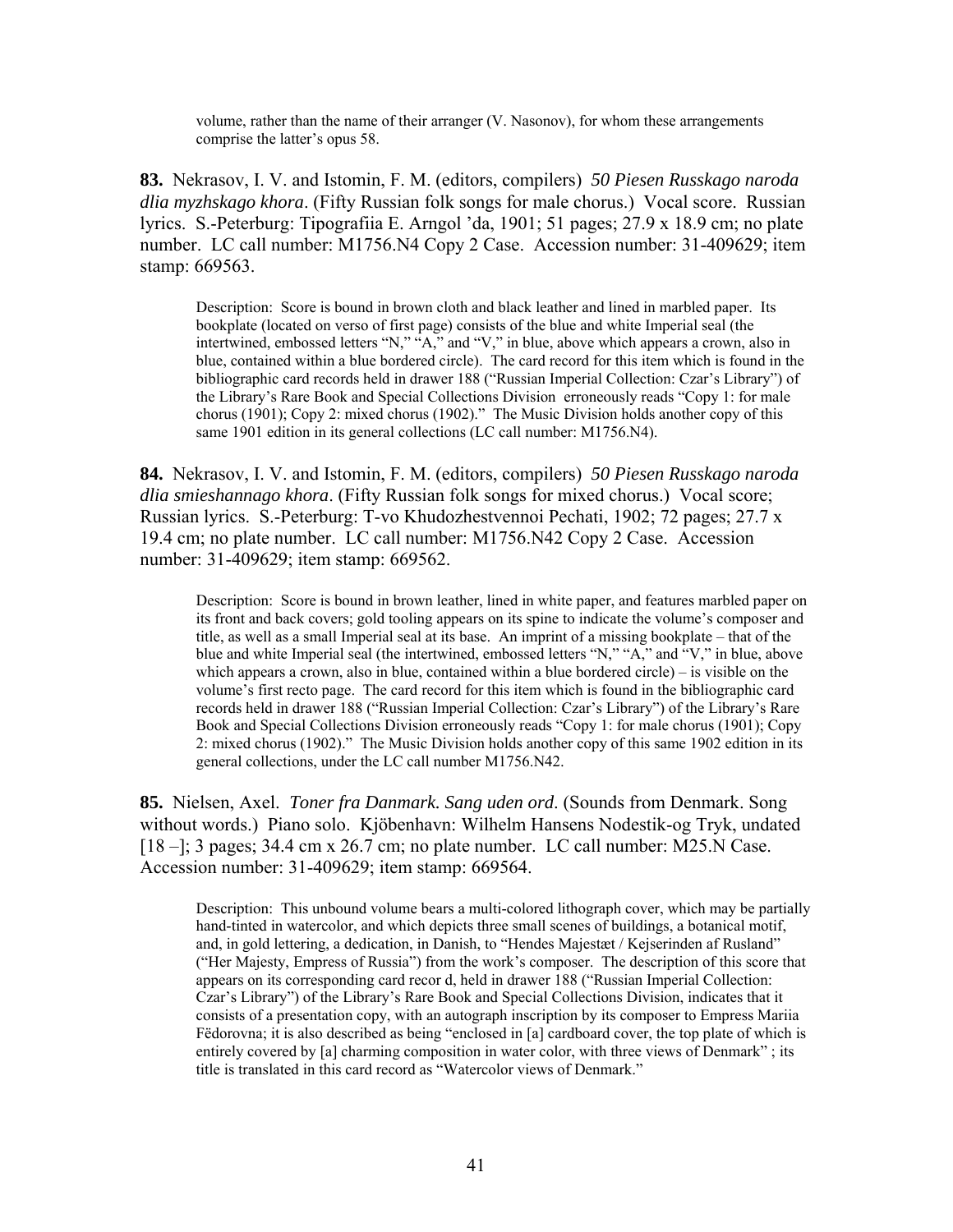**86.** *Oktoikh notnago pieniia, siriech' Osmoglasnik* [...]. [Hymnal used in Russian Orthodox Church services.] Vocal score (neume notation). Church Slavonic lyrics. Sanktpeterburg: Synodal'naia Tipografiia, [1900]; paginated in Slavonic numerals; 30.5 x 22.8 cm; no plate number. LC call number: M2158.O5 Case. Accession number: 31- 409629; item stamp: 669565.

Description: Score is bound in black leather and lined with white textured (moiré) paper. Gold tooling is used on its cover to indicate the volume's title and a Russian Orthodox cross; gold tooling also appears along the edges of the reverse sides of its front and back covers, on its spine to indicate its title, and for simple decorative elements on its spine and front and back covers. The verso of the volume's first page bears an oval-shaped stamp, in black ink, reading "Sobstvennaia Ego Velichestva / Bibliotheka / v Zimnem Dvortsie." ("His Majesty's Own Library, Winter Palace.")

**87.** Olivarius, H. de F. *Alexandra Polka*. Piano solo. Kjöbenhavn: C. M. Tegner's Lith. Inst., 1862; 3 pages; 35.4 x 27.5 cm; no plate number. LC call number: M25.O Case. Accession number: 31-409629; item stamp: 669566.

Description: Score is bound in red leather with gold tooling, and lined in white textured (moiré) paper; gold tooling is used prominently on the score's cover for a depiction of the Danish coat of arms as well as for border designs. The score's title page includes a small sepia photographic reproduction of Princess Alexandra of Denmark (1844-1925); it also includes the work's title, composer, and publication information, all rendered in gold and red metallic inks.

**88.** Petrov, Aleksei (compiler, arranger). *50 Russkikh narodnykh piesen, perelozhennykh dlia trekhgolosnago i chetyrekhgolosnago smieshannago khora, dlia upotrebleniia v uchebnykh zavedeniiakh*. (Fifty Russian folk songs, arranged for three- and four-part choruses, for use in educational institutions.) Unaccompanied treble voices. Vocal score. Russian lyrics. S. Peterburg: Piesennaia Komissiia I. R. G. O. [Imperatorskago Russkago Geograficheskago Obshchestva]/Tipografiia E. Arnol'da, 1901; viii, 56 pages; 27.9 x 18.9 cm; plate numbers 1 through 4 appear consecutively and intermittently throughout the score. LC call number: M1756.P47 Case. Accession number: 31-409629; item stamp: 669567.

Description: Score is bound in brown cloth and black leather, and lined in marbled paper; gold tooling is used on its spine to indicate the work's title and composer.

**89.** [*Piesni i romansy*.] [Collection of 37 works (one in manuscript, thirty-six (36) in published editions) for one voice (unless otherwise specified) and piano of nine (9) identified (and one unidentified) composers.] Piano-vocal scores. Russian lyrics. Dimensions: 34.2 x 26.8 cm. LC call number: M1619.P745 Case. Accession number: 31-409629; item stamps are included for nearly all of the individual works in this collection (see below).

Contents: The collection is preceded by a single manuscript page, in ink, and in an unidentified hand, measuring 25.0 x 24.4 cm, of a brief, unattributed work (in sixteen measures) for voice and piano, with Russian lyrics, titled *Tebia zabyt'!* Additional contents (published editions): *Mnie tverdili napievaia. Romans* (music by Kniaginia Mariia Vasil'evna Vorontsovaia; S. Peterburg: M. Bernard, 1864; [3] pages, numbered [125]-127; plate number: N.25 A.No.3. [/] 4413; item stamp: 669630); *Skazhi o chem v tieni vietvei. Romans* (music by S. A. Zybina; lyrics by Graf [Vladimir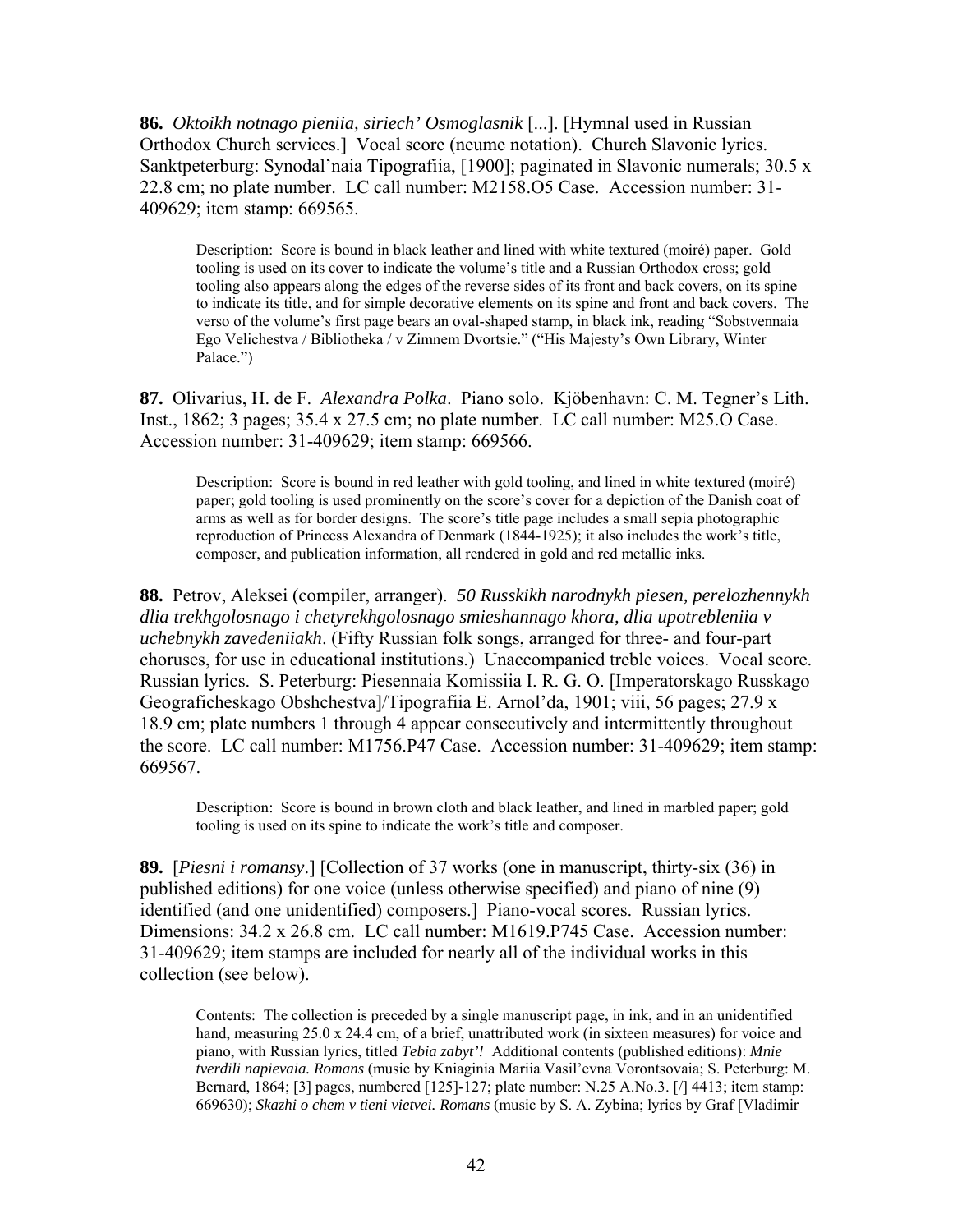Aleksandrovich] Sollogub; S. Peterburg: M. Bernard, 1861; 5 pages; plate number: 4034; no item stamp); *Niet, tol'ko tot kto znal*, op. 6, no. 6. (music by P. I. Tchaikovsky; lyrics by L. Mei, after Heine; Moskva: P. I. Iurgenson, 1869; [3] pages, numbered 21-23; plate number: 649.; item stamp: 669631); *Noch'*, for two voices and piano (music by A. Rubinshtein; lyrics by Zhukovskii; St. Peterburg: M. Bernard, 1852; 7 pages; plate number: 2879.; item stamp: 669632); *Gornyia vershiny*, for two voices and piano (music by A. Rubinshtein; lyrics by M. Lermontov; St. Peterburg: M. Bernard, 1852; 3 pages; plate number: 2880.; item stamp: 669633); *Zhelanie* (music by A. Rubinshtein; lyrics by M. Lermontov; S. Peterburg: A. Iogansen, 1866; [5] pages, numbered [11]-15; plate number: 42.(8); item stamp: 669634); *Sleza* (music by A. Tolstaia; lyrics after Heine; S. Peterburg: A. Iogansen, 1866, 5 pages; plate number: 277.; item stamp: 669635); *Priakha* (music by A. Tolstaia; lyrics after Geibel'; S. Peterburg: A. Iogansen, 1866, 9 pages; plate number: 278.; item stamp: 669636); *Kak tikho, kak iasno* (music by A. Tolstaia; lyrics after Heine; S. Peterburg: A. Iogansen, 1866, 7 pages; plate number: 279.; item stamp: 669637); *Piesn' liubvi*  (music by A. Tolstaia; lyrics after Rückert; S. Peterburg: A. Iogansen, 1867, 5 pages; plate number: 331.; item stamp: 669638); *Piesn' uznika* (music by A. Tolstaia; lyrics after Ulaid; S. Peterburg: A. Iogansen, 1867, 3 pages; plate number: 330.; item stamp: 669639); *Ia vas liubil* (music by F. Tolstyi; lyrics by A. Pushkin; S. Peterburg: A. Lieibrok, 1853; 3 pages; plate number: 2563.; item stamp: 669640); *Otchego skazhi* (music and lyrics by M. Musorgskii; S. Peterburg: A. Iogansen, 1867; 5 pages; plate number: 321.; item stamp: 669641); *Svietik Savishna* (music and lyrics by M. Musorgskii; S. Peterburg: A. Iogansen, 1867; 5 pages; plate number: 322.; item stamp: 669642); *Gopak* (music by M. Musorgskii; S. Peterburg: A. Iogansen, 1867; 7 pages; plate number: 323.; item stamp: 669643); *Evreiskaia piesnia* (music by M. Musorgskii; lyrics by L. Mei; S. Peterburg: A. Iogansen, 1868; 3 pages; plate number: 368.; item stamp: 669644); *Po griby. Piesenka* (music by M. Musorgskii; lyrics by L. Mei; S. Peterburg: A. Iogansen, 1868; 5 pages; plate number: 369.; item stamp: 669645); *Pirushka. Razskaz* (music by M. Musorgskii; lyrics by [A.] Kol'tsov; S. Peterburg: A. Iogansen, 1868; 5 pages; plate number: 370.; item stamp: 669646); *Kozel. Svietskaia skazochka* (music and lyrics by M. Musorgskii; S. Peterburg: A. Iogansen, 1868; 5 pages; plate number: 371.; item stamp: 669647); *Na sievernom golom utesie. Romans* (music by N. Rimskii-Korsakov; lyrics by M. Mikhailov, after Heine; S. Peterburg: A. Iogansen, 1866; 5 pages; plate number: 264.; item stamp: 669648); *Iuzhnaia noch'. Romans* (music by N. Rimskii-Korsakov; lyrics by N. Shcherbina; S. Peterburg: A. Iogansen, 1866; 5 pages; plate number: 265.; item stamp: 669649); *Nochevala tuchka zolotaia. Romans* (music by N. Rimskii-Korsakov; lyrics by M. Lermontov; S. Peterburg: A. Iogansen, 1866; 3 pages; plate number: 266.; item stamp: 669650); *Na kholmakh gruzii. Romans* (music by N. Rimskii-Korsakov; lyrics by A. Pushkin; S. Peterburg: A. Iogansen, 1866; 5 pages; plate number: 267.; item stamp: 669651); *Chto v imeni tebie moem. Romans* (music by N. Rimskii-Korsakov; lyrics by A. Pushkin; S. Peterburg: A. Iogansen, 1866; 5 pages; plate number: 268.; item stamp: 669652); *Gonetz. Ballada* (music by N. Rimskii-Korsakov; lyrics after Heine, translated by M. Mikhailov; S. Peterburg: A. Iogansen, 1866; 5 pages; plate number: 269.; item stamp: 669653); *V temnoi roshchie zamolk solovei. Romans* (music by N. Rimskii-Korsakov; lyrics by Nikitin; S. Peterburg: A. Iogansen, 1866; 5 pages; plate number: 270.; item stamp: 669654); *Tikho vecher dogoraet. Romans* (music by N. Rimskii-Korsakov; lyrics by Fet; S. Peterburg: A. Iogansen, 1866; 5 pages; plate number: 271.; item stamp: 669655); *Moi golos dlia tebia i laskovyi i tomnyi. Romans* (music by N. Rimskii-Korsakov; lyrics by A. Pushkin; S. Peterburg: A. Iogansen, 1868; 5 pages; plate number: 364.; item stamp: 669656); *Evreiskaia piesnia* (music by N. Rimskii-Korsakov; lyrics by L. Mei; S. Peterburg: A. Iogansen, 1868; 5 pages; plate number: 365.; item stamp: 669657); *Svitezianka. Romans* (music by N. Rimskii-Korsakov; lyrics by L. Mei; S. Peterburg: A. Iogansen, 1868; 11 pages; plate number: 366.; item stamp: 669658); *Kak nebesa tvoi vzor blistaet. Romans* (music by N. Rimskii-Korsakov; lyrics by M. Lermontov; S. Peterburg: A. Iogansen, 1868; 5 pages; plate number: 367.; item stamp: 669659); *Na zarie* (music by P. Viardot-Garcia; lyrics by I. Turgenev; S. Peterburg: A. Iogansen, 1868; 7 pages; plate number: 349.; item stamp: 669660); *Utës* (music by P. Viardot-Garcia; lyrics by M. Lermontov; S. Peterburg: A. Iogansen, 1868; 5 pages; plate number: 350.; item stamp: 669661); *Razgadka* (music by P. Viardot-Garcia; lyrics by I. Turgenev; S. Peterburg: A. Iogansen, 1868; 5 pages; plate number: 351.; item stamp: 669662); *Razluka* (music by P. Viardot-Garcia; lyrics by I. Turgenev; S. Peterburg: A. Iogansen, 1868; 7 pages; plate number: 352.; item stamp: 669663);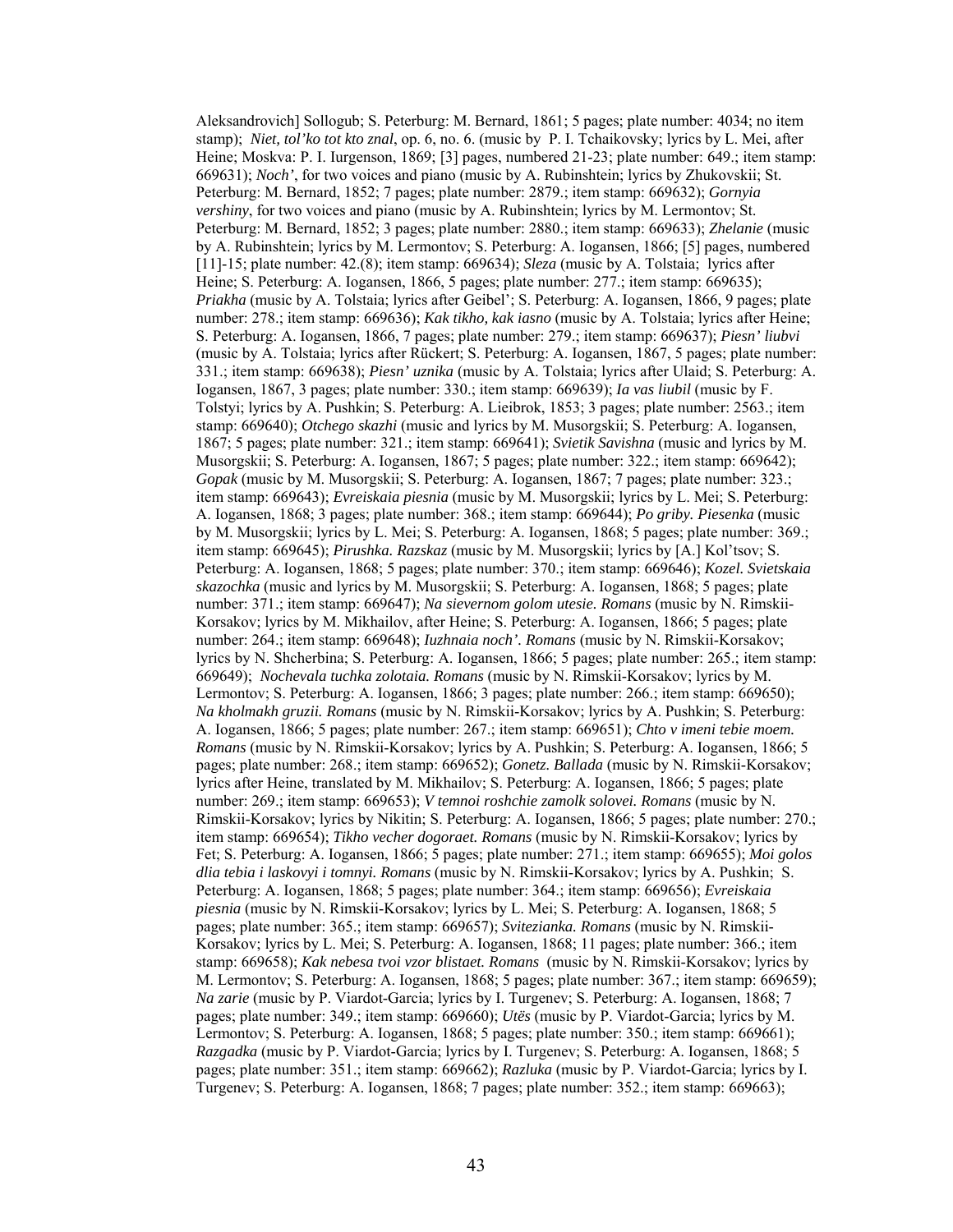*Rusalka* (music by P. Viardot-Garcia; lyrics by M. Lermontov; S. Peterburg: A. Iogansen, 1868; 11 pages; plate number: 353.; item stamp: 669664).

Description: Score is bound in black cloth and red leather with gold tooling used to indicate a large number "32." on its spine, an Imperial crown on its cover, and below this, the title and names of several of the composers whose works are represented in this collection ("Piesni Romansy. / Kn. M. V. Vorontsovoi A. Tolstoi. / S. A. Zybinoi. M. Musorgskii. / P. Chaikovskago. N. Rimskii-Korsakov. / A. Rubinshtein. P. Viardo-Garcia." ). The volume is lined in white paper.

**90.** *Piesni Moskovskikh Tsygan. Chasti I i II*. (Songs of the Moscow Gypsies. Parts I and II.) Voice or voices and piano. Forty-seven separately published piano-vocal scores. Russian lyrics. Dimensions: 27.0 x 25.8 cm. Moskva: Iu. Gresser, 1862 (*Chast'* [part] I) and 1855 (*Chast'* II); *Chast' I* consists of 59 total pages (including one title page), and *Chast' II* consists of 66 pages (including 21 title pages). LC call number: M1756.P63 Case. Accession number: 31-409629; item stamp: 669568. The titles appearing within this collection generally do not include the name of their composers or lyricists; such information is indicated when available. According to the title pages (containing contents lists) that have been retained for the first work (only) in *Chast'* I and for each work in *Chast'* II, *Chast'* I consists of 26 titles (complete, numbered 1 through 26), and *Chast'* II consists of another 26 titles (numbered 27 through 52), of which 21 appear in this collection (lacking numbers 41, 42, 45, 47, 48). The title pages of the earlier editions (published 1855) appearing in this collection indicate that only 14 individual works were initially included in *Chast'* II, instead of the 26 that are indicated on the title pages of later (1862) editions. Page numbers and numerical plate numbers for each edition do not appear consecutively, and are identified with each title (below).

Contents (*Chast' I*): *Kosa* (soprano and tenor soloists, four-part (high voice) chorus and piano; 2 pages; plate number: 138); *Khozhu ia po ulitsie* (two (high) voices and piano; 2 pages; plate number: 139.); *Nochin'ka* (voice and piano; 2 pages; plate number: 140); *Vecherkom krasna dievitsa* (voice and piano; 2 pages; plate number: 141); *Druzhby niezhnoe volnen'e* (voice and piano; 2 pages; plate number: 142); *Za uralom za riekoi* (voice and piano; 2 pages; plate number: 143.); *Oi vy ulany* (voice and piano; 2 pages; plate number: 144.); *Obshchestvo nashe* (voice and piano; 3 pages; plate number: 145.); *Ty ne povierish kak ty mila* (voice and piano; 2 pages; plate number: 22.); *Poshel kozel v ogorod* (high voice, mixed chorus (SATB) and piano; 2 pages; plate number: 793.); *Slyshish' li? Moi serdechnyi drug* (music by P. Bulakhov; voice and piano; 2 pages; plate number: 918.); *Ona milen'kaia* (music by A. Gurilev; voice and piano; 2 pages; plate number: 1.); *Ochi. Akh ne gliadite na menia* (music by A. L'vov; voice and piano; 2 pages; plate number: 605.); *Ty dushal' moia krasna dievitsa* (music by A. L'vov; voice and piano; 2 pages; plate number: 8.); *Raznoshchik* (music by A. Seleznev; voice and piano; 3 pages; plate number: 937.); *Piesnia* (voice and piano; 2 pages; plate number: 91.); *Piesnia* (voice and piano; 2 pages; plate number: 96.); *Gornyia vershiny* (lyrics by Lermontov; voice and piano; 3 pages; plate number: 41.); *Skazhi zachiem iavilas' ty* (voice and piano; 2 pages; plate number: 189.); *Nenagliadnaia* (voice and piano; 3 pages; plate number: 244.); *Nenagliadnyi ty moi. Romans* (lyrics by Avgust M.; voice and piano; 2 pages; plate number: 79.); *Romans. Poimi menia* (two high voices and piano; 2 pages; plate number: 1.); *Piesnia. Molodaia molodka* (voice and piano; 2 pages; plate number: 7.); *Akh ty molodost'* (voice and piano; 2 pages; plate number: 9.); *Oboimi potselui* (voice and piano; 3 pages; plate number: 1019.); *Vot na puti selo bol'shoe* (voice and piano; 2 pages; plate number: 1018); (*Chast' II*): *Spat' meni ne khochettsia!* ("pietaia G-zheiu Borozdinoi" ["sung by Miss Borozhdina"]; dated Moscow, 27 October 1862; voice and piano; 3 pages; plate number: 938.); *Vse slushal by, slushal* (lyrics by Durova; dated Moscow, 27 October 1862; voice and piano; 2 pages; plate number: 537.); *Ot chego eto takoe* (music by M. Gorshkov; lyrics by S. Sel'skii; dated Moscow, 21 April 1855; voice and piano; 3 pages; plate number: 1026.); *Ty Nastas'ia, ty*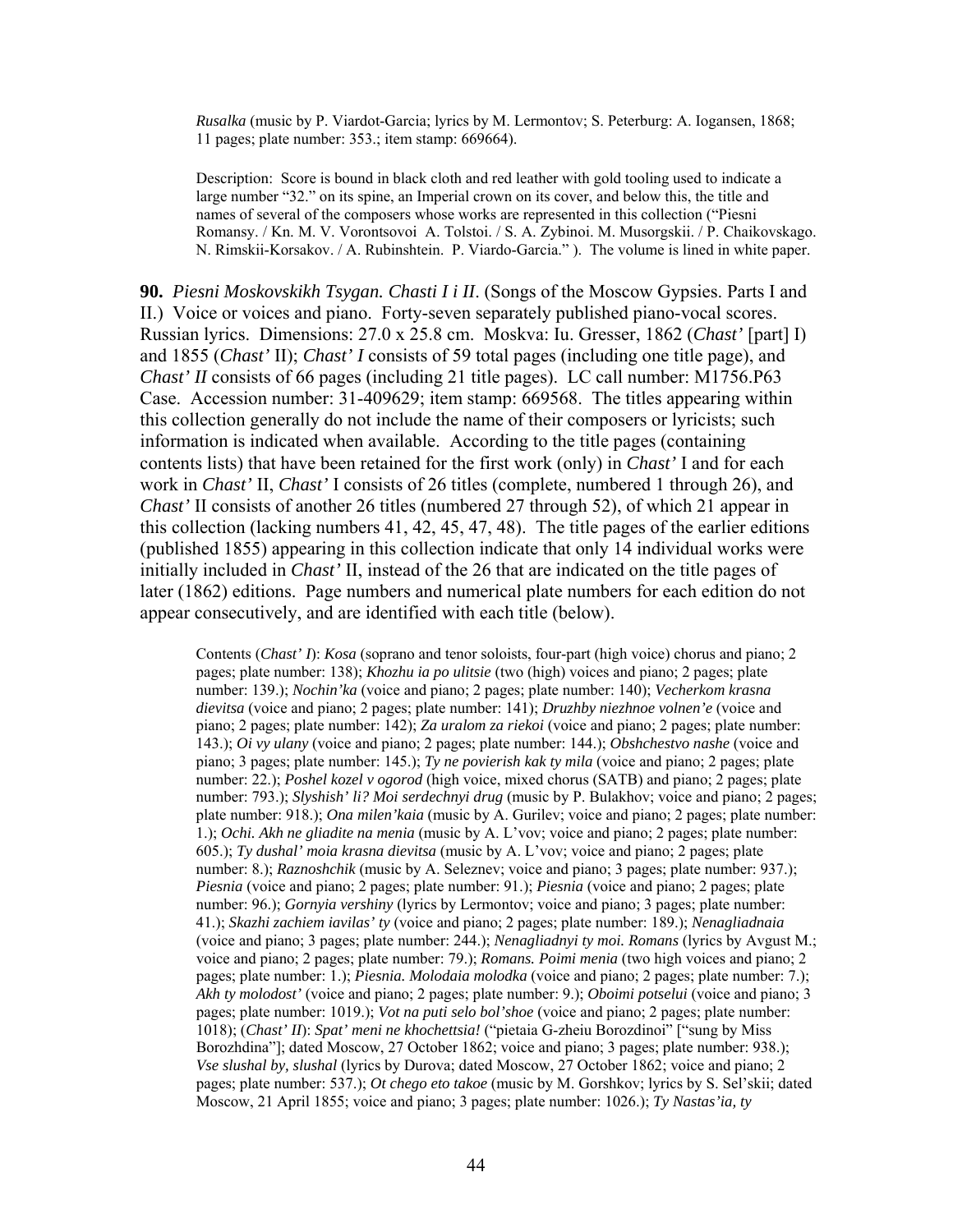*Nastas'ia* (music by A. Diubiuk; dated Moscow, 27 October 1862; voice and piano; 2 pages; plate number: 1040.); *Sadom, sadom kumasen'ka* (music by A. Diubiuk; dated Moscow, 27 October 1862; (high) voice, unison chorus (high voices) and piano; 2 pages; plate number: 1037.); *Po sadochku khozhu* (arranged by A. Diubiuk; dated 11 July 1855; voice and piano; 2 pages; plate number: 1036.); *Sarafanchik, rasteganchik* (music by A. Diubiuk; dated Moscow, 27 October 1862; (high) voice, three-part chorus (high voices) and piano; 2 pages; plate number: 1039.); *Iekhali rebiata iz Novagoroda* (music by A. Diubiuk; dated Moscow, 27 October 1862; voice and piano; 2 pages; plate number: 1045.); *Krambambuli* (music by A. Diubiuk; dated Moscow, 27 October 1862; voice and piano; 2 pages; plate number: 1049.); *Ne khai tak* (music by A. Diubiuk; dated Moscow, 27 October 1862; voice and piano; 2 pages; plate number: 1047.); *Razmolodchiki* (music by Aleksandr Diubiuk; dated 19 August 1855; voice and piano; 2 pages; plate number: 1053.); *Duniasha* (music by Aleksandr Diubiuk; dated 23 August 1855; voice and piano; 2 pages; plate number: 1054.); *So vsiem stal ne takoi, kak byvalo kholostoi* (music by Aleksandr Diubiuk; dated 9 September 1855; (high) voice, unison chorus (high voices) and piano; 2 pages; plate number: 1055.); *Akh ty, zoriushka* (music by M. Gorshkov, lyrics by S. Sel'skii; dated 19 August 1855; voice and piano; 3 pages; plate number: 1050.); *Ty pochuvstvui dorogaia* (music by A. Diubiuk; (high) voice, unison chorus (high voices) and piano; 2 pages; plate number: 1055.); *Antipka balalaiku nechaianno slomal* (music by A. Diubiuk; lyrics by A. Pushkin; dated 23 November 1855; (high) voice, unison chorus (high voices) and piano; 2 pages; plate number: 1063.); *Rodstvo tsygan. Tania, Vania, Dasha, Masha – vsie rodnia i Alëna, i Matrëna, i Il'ia*  (music by A. E. Varlamov; arranged by Aleksandr Diubiuk; dated 28 November 1855; (high) voice, four-part chorus (SATB) and piano; 2 pages; plate number: 1064.); *Oi Vasyliu, Vasyliu! Serdtse! Dushko! Vasyliu!* (music by Aleksandr Diubiuk; dated 7 November 1855; voice and piano; 2 pages; plate number: 1059.); *I niet v mirie ochei* (music by A. Gurilev; dated Moscow, 27 October 1862; voice and piano; 1 page; plate number: 950.); *Tsyganka. Piesnia* (lyrics by N. Sushkov; voice and piano; 2 pages; plate number: 87.); *Romans. Mnie zhal' tebia!* (voice and piano; 3 pages; plate number: 82.).

Description: Score is bound in black cloth and red leather, and lined with white paper. Gold tooling is used to indicate a large number "31." and letter "A." on the volume's spine; gold tooling also appears on its cover to depict a gold Imperial crown, beneath which appears the volume's title ("Moskovskikh tsygan."), as well as for simple decorative elements on its front and back covers, and on its spine. The title pages of the first work in *Chast'* I and several of the works in *Chast'* II that indicate a specific publication date of 1862 bear oval-shaped stamps, in black or blue inks respectively, of their publishers (Iu. Gresser, Moskva; K. I. Meikov, Moskva). The title pages of the first works in each *chast'* also contain a handwritten inscription in their upper right corners, in brown ink, and reading "V pamiat' prebyvaniia nashego v Moskvy s 21-go Aprelia po 1-go Maia 1867g." ("In remembrance of our stay in Moscow from April 21 to May 1 1867.")

**91.** Platsatko, Iosif. *Slavianskii tanets. posviashchaetsia Ego Imperatorskomu Vysochestvu Gosudariu Nasliedniku Tsesarevichu ot kapel'meistera khora trubachei Gvardeiskoi konno-artillerii brigady Iosifa Platsatka*. (Slavonic dance, dedicated to His Imperial Highness, the Sovereign Heir Apparent Tsarevich, from the director of the trumpet choir of the Cavalry-Artillery Guard Brigade, Iosif Platsatko.) Piano solo. Manuscript score, in ink, undated; [8] pages; 22.2 x 29.4 cm. LC call number: M1757.P Case. Accession number: 31-409629; item stamp: 669573.

Description: Score is bound in dark red velvet with gold tooling bearing the work's title. Its bookplate (located on verso of cover) consists of the blue and white Imperial seal (the intertwined, embossed letters "N," "A," and "V," in blue, above which appears a crown, also in blue, contained within a blue bordered circle). The score is lined in white satin, and the manuscript paper used features an elaborate border design in gold and dark green inks.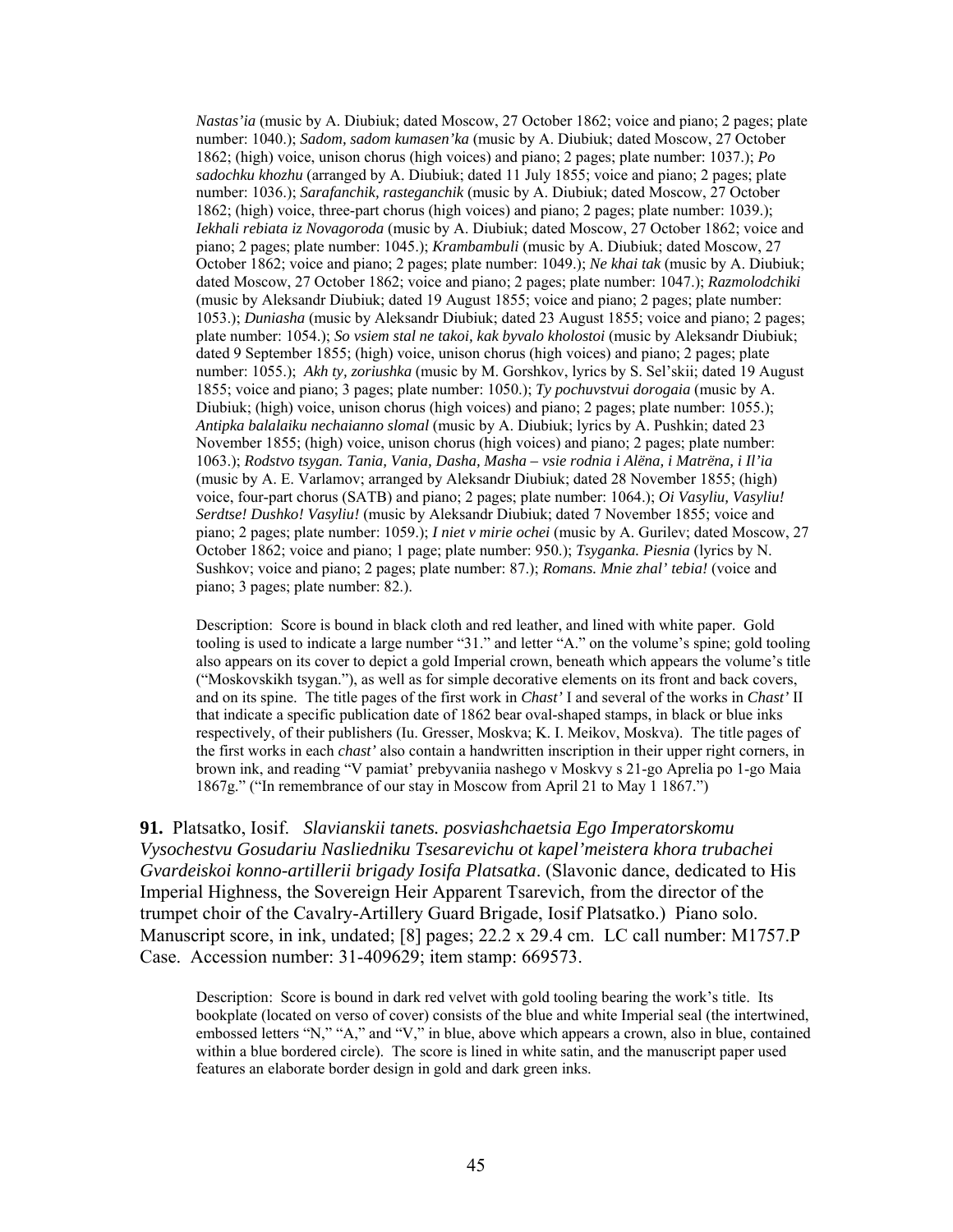**92.** Pokroshinskaia, Mariia. *Polonez*, op. 10. (Polonaise.) Piano solo. S. Peterburg: P. Iurgenson, 1898; 4 pages; 34.9 x 26.7 cm; no plate number. LC call number: M25.P Case. Accession number: 31-409629; item stamp: 669569.

Description: Score is laid within a presentation folder (measuring 34.8 x 27.5 cm) that has been covered in ivory satin, lined in light blue satin, and featuring gold tooling on its cover that bears a dedication reading "Eia Imperatorskomu Velichestvu / Gosudarynie Imperatritsie / Marii Feodorovnie / *Polonez* " ("To Her Imperial Highness, the Sovereign Empress Mariia Fëdorovna. / *Polonaise*"), followed by the Cyrillic letter "C" [i.e., Roman "S"], surrounded by the words "Po sluchaiu ctolietniago iubileia S-Peterburgskago Uchilishcha Ordena Sv. Ekateriny" ("On the occasion of the one hundredth anniversary celebration of the St. Petersburg School of the Order of St. Catherine"), and flanked by the dates "1798" and "1898," above which appears a gold crown. The title page bears the same dedication as the cover, except that it has been printed in silver, rose, gold and blue inks.

**93.** Poluboiarinov, Arkadii A. *Kolybel'naia piesnia*. (Cradle song.) Voice and piano. Russian lyrics. Manuscript piano-vocal score, in ink. LC call number: M1621.P Case (Folio). Accession number: 34- [May 15, 1934] 455516; item stamp: 697835.

Description: The cover page of this manuscript score contains a portrait, in pencil, of Empress Aleksandra of Russia with her eldest daughter, the infant Grand Duchess Olga, and also features watercolor details and lettering. The manuscript is laid within a presentation folder, measuring 44.9 x 35.5 cm, that is covered in blue velvet and lined in ivory satin. Both the cover of the presentation folder and the title page of the manuscript bear a dedication reading "Eia Imperatorskomu Velichestvu / Gosudarynie Imperatritsie / Aleksandrie Feodorovnie." ("To Her Imperial Majesty, Sovereign Empress Aleksandra Fëdorovna."). On the cover of the presentation folder, this inscription appears in gold; following this inscription appear the additional words "6 Maia 1896 g. / vsepoddannieishe podnosit avtor." ("[dated] 6 May 1896 / the author humbly dedicates [this work].")

**94.** Poluboiarinov, Arkadii A. *Mechta*. (Prayer.) Piano solo; published by the composer, dated 16 March 1905. LC call number: M25.P Case. Accession number: 31-409629; item stamp: 669570.

Description: Score (measuring  $33.9 \times 25.7 \text{ cm}$ ) is laid within a presentation folder (measuring 38.7 x 29.2 cm); the presentation folder is bound in red velvet, is lined in ivory satin, and features gold tooling on its cover for a dedication reading "Eia Imperatorskomu Velichestvu / Gosudarynie Imperatritsie / Marii Feodorovnie." ("To Her Imperial Majesty, Sovereign Empress Mariia Fëdorovna.") Also laid within the presentation folder is a four page (one quarto leaf), typed, signed statement from the composer, measuring  $35.7 \times 22.2$  cm, which begins by repeating the same dedication that appears on the folder's cover. On the upper left corner of the first page of this statement appears an oval-shaped stamp, in black ink and dated 16 March 1905, of Empress Mariia Fëdorovna, a multicolor portrait of whom also appears on the score's title page.

**95.** Potulov, Nikolai Mikhailovich. *Sbornik tserkovnykh piesnopienii*. (Collection of Church hymns.) Vocal score; five scores bound together, preceded by introductory text. Russian lyrics (used for all but the first vocal score, which features Church Slavonic lyrics.) Moskva: Synodal'naia Tipografiia, 1876 (first score), 1882 (second and third scores) and 1887 (fourth and fifth scores); 395 total pages (12, [37 (numbered 3 through 40)], 52, 62, 119, 113 pages); 28.0 x 22.3 cm; plate numbers: 435 (second score), 436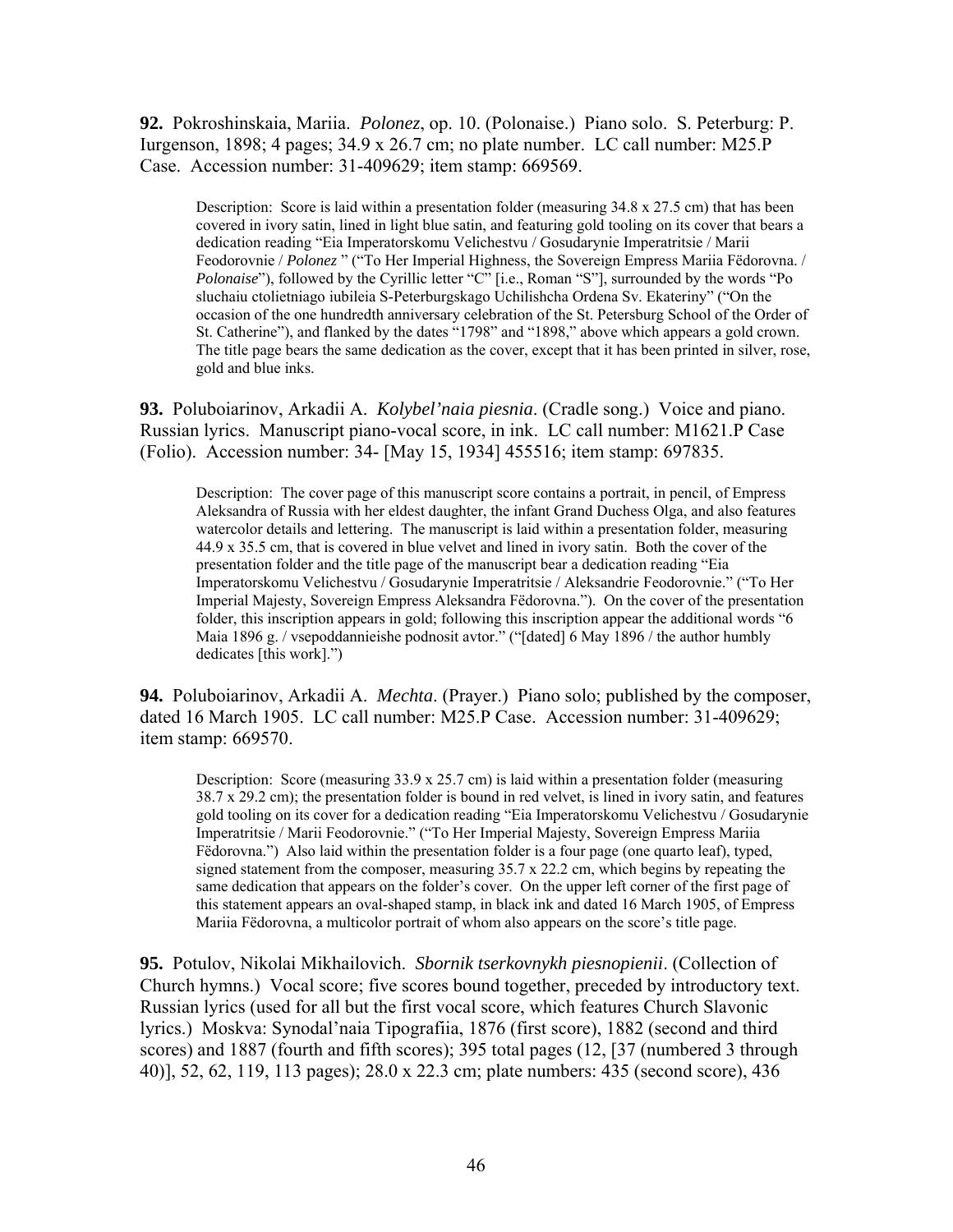(third score),  $\Pi$ . 1 (fourth score),  $\Pi$ . 2 (fifth score). LC call number: M2158.P872 Case. Accession number: 31-409629; item stamp: 669571.

Description: Score is bound in beige and red leather with gold tooling; it is lined in gold and brown patterned, textured paper.

**96.** Prach, Ivan (compiler, arranger). *Sobranie russkikh narodnykh piesen s ikh golosami polozhennykh na muzyku Ivanom Prachem. Chast I*. (Collection of Russian folk songs with musical settings by Ivan Prach. Part I.) Voice and piano. Piano-vocal score. Russian lyrics. Sanktpeterburg: Sanktpeterburgskago Tsensurnago Komiteta lechatano v tipografii Shnora, 1806; xv, 79 pages; 25.6 x 21.3 cm; no plate number. LC call number: M1756.P85 S6 Case. (The Music Division's collections include an additional copy of the same 1806 edition of this work (Copy 1 only, and missing pages 78 and 79), identified as Copy 2 of the same call number.) Accession number: 34- [May 15, 1934] 455517; item stamp: 697836.

Description: Score is bound in red leather with gold tooling, and lined with green satin. Pages are edged in gold. A stamp, in black ink, located on the score's title page (third recto page) and depicting the Russian Imperial coat of arms (the two-headed crowned eagle), appears within an oval shaped border and reads "Bibliothèque de Tsarskoe Selo." The first recto page following the title page bears a full-page printed dedication: "Ego / Imperatorskomu Velichestvu / Vsemilostivieishemu / Gosudariu Imperatoru / Aleksandru Pavlovichu / Samoderzhtsu Vserossiiskomu / S glubochaishim blagogovieniem podnosit / viernopoddannyi / Ivan Prach'." ("To His Imperial Majesty, the Most Gracious Sovereign Emperor Aleksandr Pavlovich, Autocrat of All the Russias, with deepest reverence, the loyal Ivan Prach' presents [this work].")

**97.** Prach, Ivan (compiler, arranger). *Sobranie russkikh narodnykh piesen s ikh golosami*  polozhennykh na muzyku Ivanom Prachem. Chast II. (Collection of Russian folk songs with musical settings by Ivan Prach. Part I.) Voice and piano. Piano-vocal score. Russian lyrics. Sanktpeterburg: Sanktpeterburgskago Tsensurnago Komiteta lechatano v tipografii Shnora, 1806; [4], 77 pages; 25.6 x 21.3 cm; no plate number. LC call number: M1756.P85 S6 Case. Accession number: 34- [May 15, 1934] 455517; item stamp: 697837.

Description: Score is bound in red leather with gold tooling, and lined with green satin. Pages are edged in gold. A stamp, in black ink, located on the score's title page (third recto page) and depicting the Russian Imperial coat of arms (the two-headed crowned eagle), appears within an oval shaped border and reads "Bibliothèque de Tsarskoe Selo."

**98.** *Prazdniki notnago pieniia, siriech' notnyia sluzhby na dni dvunadesiatykh g[o]dskikh i b[o]gorodichnykh prazdnikov (nepodvizhnikh)*. (Hymnal used in Russian Orthodox Church services, specifically for (immovable) annual feast days as well as for those relating to the Virgin Mary.) Vocal score (modified neume notation). Church Slavonic lyrics. Sanktpeterburg: Synodal'naia Typografiia, 1900; paginated in Slavonic numerals; 30.4 x 22.7 cm; no plate number. LC call number: M2158.P9 Case. Accession number: 31-409629; item number (in pencil): 669572.

Description: Score is bound in black leather and lined in white textured (moiré) paper; gold tooling is used on its cover (to indicate the volume's title and a Russian Orthodox cross) and on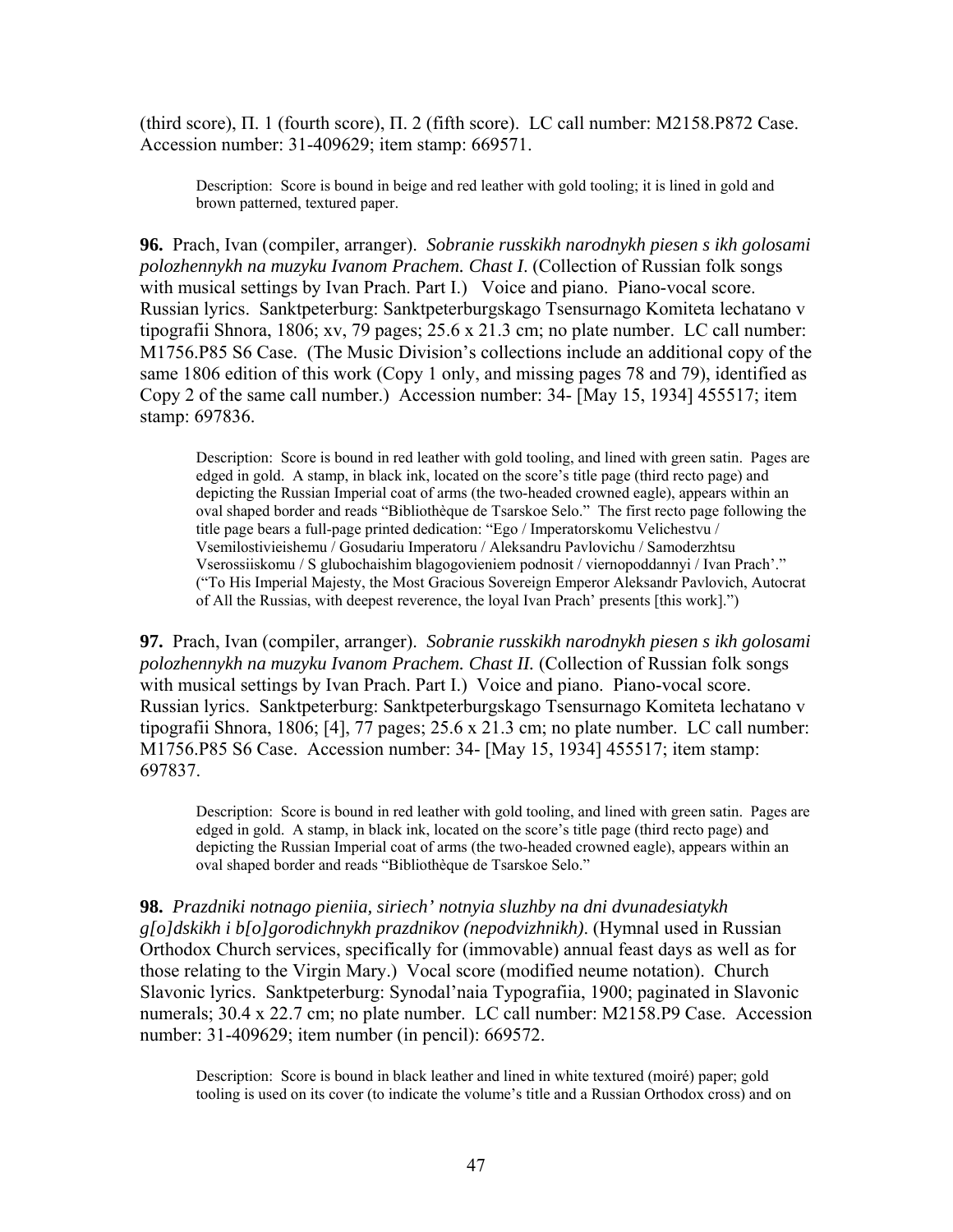the inside edges of the binding. An oval-shaped stamp located on the verso of the volume's first page reads "Sobstvennaia Ego Velichestva / Bibliotheka / v Zimnem Dvortsie." ("His Majesty's Own Library, Winter Palace.")

**99.** Preuss, Anton. *Tscherkessen. Marche caractéristique*, op. 120. (Circassians. Characteristic March.) Manuscript scores, in ink, include versions for full orchestra (erroneously labeled "für Streichorchester" [string orchestra]; [16] pages) and for piano, four hands ([6] pages). LC call number: M1046.P88 Case. Accession number: 31- 409629; item stamps: 669574 (orchestral version), 669575 (piano, four hands version).

Description: These two unbound scores (each measuring 35.5 x 26.4 cm) are laid within a presentation folder (measuring 37.0 x 28.4 cm) that has been covered in green velvet and lined in white satin. Its cover features a gilded metal Imperial crown and the gilded metal intertwined letters "N," "A," and "II" on its cover, both in bold relief. The cover of the orchestral score bears a dedication, in gold ink, reading "Ihren Allerhöchsten / Kaiserlichen Majestäten / in tiefster Ehrfurcht / gewidmet." ("To Their Most-High Imperial Majesties, dedicated with deepest reverence.") This dedication is handwritten on paper featuring a printed multicolor floral illustration; the cover of the piano, four hand version bears the work's title and composer, also handwritten in gold ink, and on similarly illustrated paper. Also laid within the orchestral score (at end) is an autograph dedicatory letter, in German, and dated St. Petersburg, 4 April 1898, from this work's composer, Anton Preuss. The orchestral score has been handwritten on manuscript paper produced by the music publisher Breitkopf & Härtel (identification number: "B & H., Nr. 12") A."); the score for piano, four hands has been handwritten on manuscript paper produced by the same firm (identification number: "B & H., Nr. 4 A."); both manuscript papers exhibit a preprinted gold border.

**100.** Privalov, N. [Nikolai Ivanovich] *Samouchitel' igry na gusliakh zvonchatykh; s prilozheniem 35 pies dlia khora iz chetyrekh guslei*. (Self-teaching method for playing the *gusli* [Russian dulcimers]; supplemented by thirty-five works for an ensemble of four *gusli*.). Russian text. S.-Peterburg/Moskva: Iulii Genrikh Tsimmermann, undated [the date "1908" is handwritten in pencil on the recto side of the page immediately preceding the back cover]; 61 pages; 34.0 x 25.6 cm; plate number: Z. 6543. LC call number: MT338.P8 Case. Accession number: 31-409629; item stamp: 669576.

Description: Score is bound in brown cloth and lined in patterned paper exhibiting a beige and green botanical motif. Gold tooling is used on its cover for a dedication reading "Ego Imperatorskomu Velichestvu / Gosudariu Imperatoru / Vseia Rossii / Nikolaiu Aleksandrovichu / Vsepoddannieishe podnosit' / avtor." ("To His Imperial Highness, the Sovereign Emperor of all Russia, Nikolai Aleksandrovich, the author humbly dedicates [this work]."), as well as for decorative motifs in each of the cover's four corners. Pages are edged in gold.

**101.** Prokhazka, Ludvig. *Slavia. Sobranie narodnykh slavyinskikh* [sic] *piesen*. (Collection of Slavic folk songs.) St. Peterburg: Bessel', 1903 (no additional publication data). Accession number: 31-409629.

Description: This volume is represented in the bibliographic card records found in drawer 188 ("Russian Imperial Collection: Czar's Library"), held in the Library's Rare Book and Special Collections Division, but at the time of this writing, has not been found in the Library's collections. The card record for this volume does not include a Library call number. According to the card record for this volume, it contains a "special presentation page, entirely hand-painted and illuminated in gold and colors"; is bound in "full black morocco, large grain" leather, and consists of two parts bound in a single volume.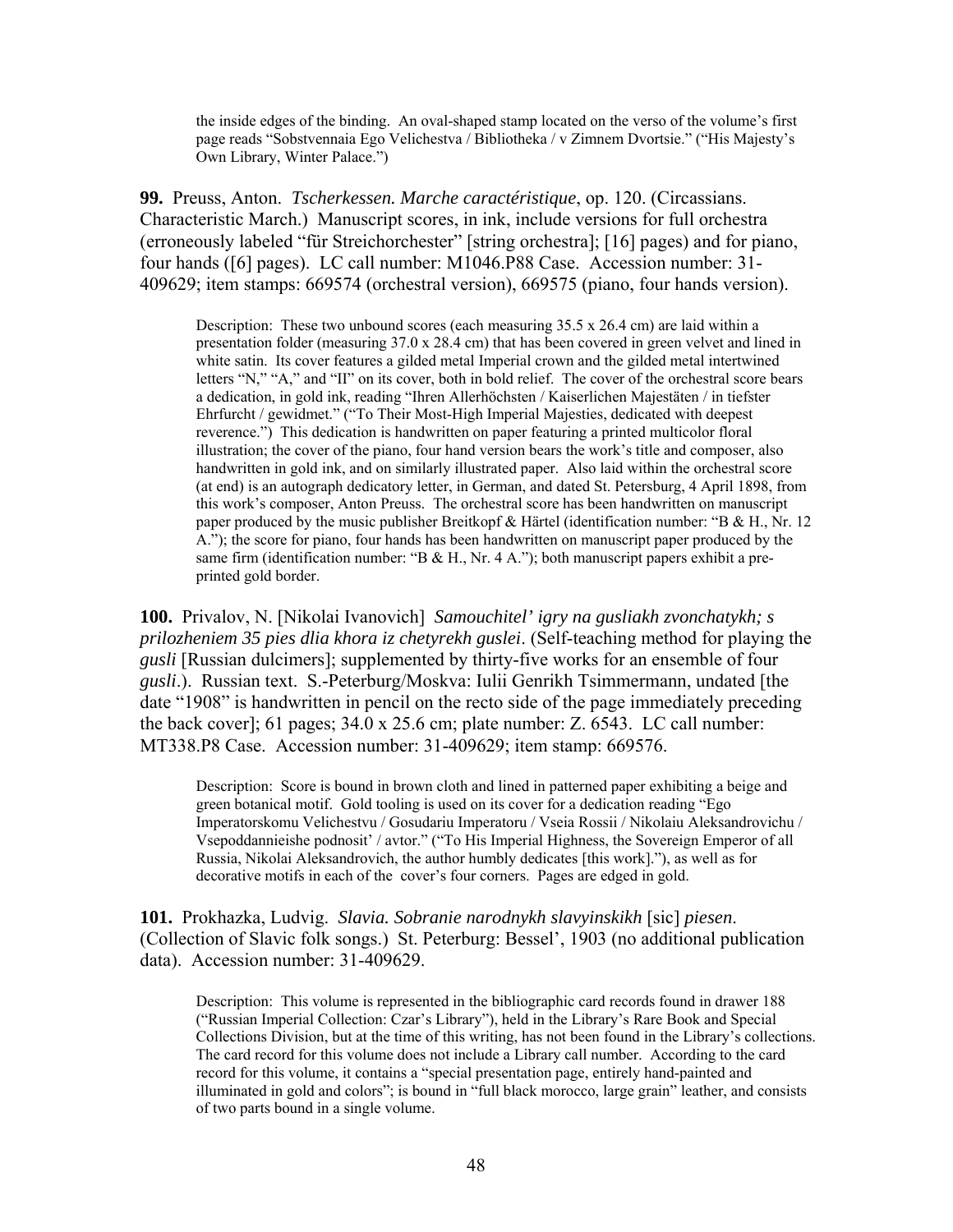**102.** Protopopov, S. V. [Sergei Vladimirovich] *Polnaia chetyrekhgolosnaia Obiednia v Es-dur, na tekst vsiekh piesnopienii v Liturgii sv. Ioanna Zlatoustago, dlia muzhskago khora*. [Messe in Es-dur für vierstimmigen Männerchor.] (Complete Mass in E-flat major, on texts of all the Psalms in the Liturgy of Saint John Zlatoust[i] [Chrystostom], for four-part men's (TTBB) chorus.) Brief foreword by M. Balakirev. Vocal score. Russian lyrics. Leipzig: C. G. Röder; [1894?]; 12, 25 pages; 28.2 x 21.8 cm; plate number: 1. LC call number: M2158.P94 Case. Accession number: 31-409629; item stamp: 669581.

Description: Score is bound in brown leather and lined in patterned paper in beige, gold and brown; its pages are edged in gold. Gold tooling is used on its front cover to depict a simple border design, as well as its title and composer; on its back cover, gold tooling is also used to depict a Christian cross. Its bookplate (located on verso of cover) is the blue and white Imperial seal (the intertwined, embossed letters "N," "A," and "V," in blue, above which appears a crown, also in blue, contained within a blue bordered circle).

**103.** von Protopopow, Sergius. *Die Messe des heiligen Johannes Chrisostomus, für Männerchor arrangirt und mit Vorrede und Anhang herausgegeben*. V[ol]. I: *Die Russische Kirchenmusik* a capella *nach dem morgenländischen griechisch-katolischen Ritus, zum deutschen Text bearbeitet*. (The Mass of Saint John Chrysostom, for male chorus, arranged and published with with a preface and an appendix. Vol. I: Unaccompanied Russian [Orthodox] Church Music, after the Eastern Greek-Catholic Rite, adapted to a German text.) Vocal scores (two copies); German text and lyrics. Wiesbaden: Rud. Bechtold & Comp., 1891; xvi, 32 pages; 28.5 x 22.1 cm; no plate number. LC call number: M2157.R93 Case.

Description: Scores are bound in blue cloth; gold tooling is used on their front covers to indicate their titles, the name of their composer, and for a decorative border featuring a botanical motif; the back covers also feature the same botanical motif as well as a depiction of a vase or goblet, also rendered in gold. Their pages are edged in gold. Copy 1 (lined in patterned paper in beige, gold and black, and featuring a botanical motif) bears the accession number 31-409629 and the item stamp 669580; its bookplate (located on verso of cover), depicting an angel bearing the crest of Nikolai II, identifies this volume as being from the library of *Kniaz'* (Prince) Aleksei Nikolaevich; handwritten notations, in pencil, that appear on the verso of the volume's first page ("Bibl. N. Ts. Aleksieia Nikol.") and on its last recto page ("A. N.") confirm its provenance. Copy 2 (lined in white paper) bears the accession number  $31-409629$  and the item stamp 669579; its bookplate (located on verso of cover) is the blue and white Imperial seal (the intertwined, embossed letters " N," "A," and "V," in blue, above which appears a crown, also in blue, contained within a blue bordered circle).

**104.** Puni, Tsezar'. *Konek Gorbunok, ili Tsar'-Dievitsa, volshebnyi balet v chetyrekh dieistviiakh, arranzhirovannyi dlia fortepiano v dvie ruki*. (The Hunchback Pony, or the Maiden-Tsar, magical ballet in four scenes, arranged for piano two hands.) S. Peterburg: F. Stellovskii, undated; 124 pages; 34.8 x 27.3 cm; plate number: 5267. LC call number: M1523.P9 K5 Case. Accession number: 31-409629; item stamp: 669582.

Description: Score is bound in pink leather on front and back covers, and red leather on spine; it is lined in brown paper. Gold tooling is used on the score's cover (which bears the initials "A. A." ) and on its spine to indicate the score's title as well as simple decorative elements. The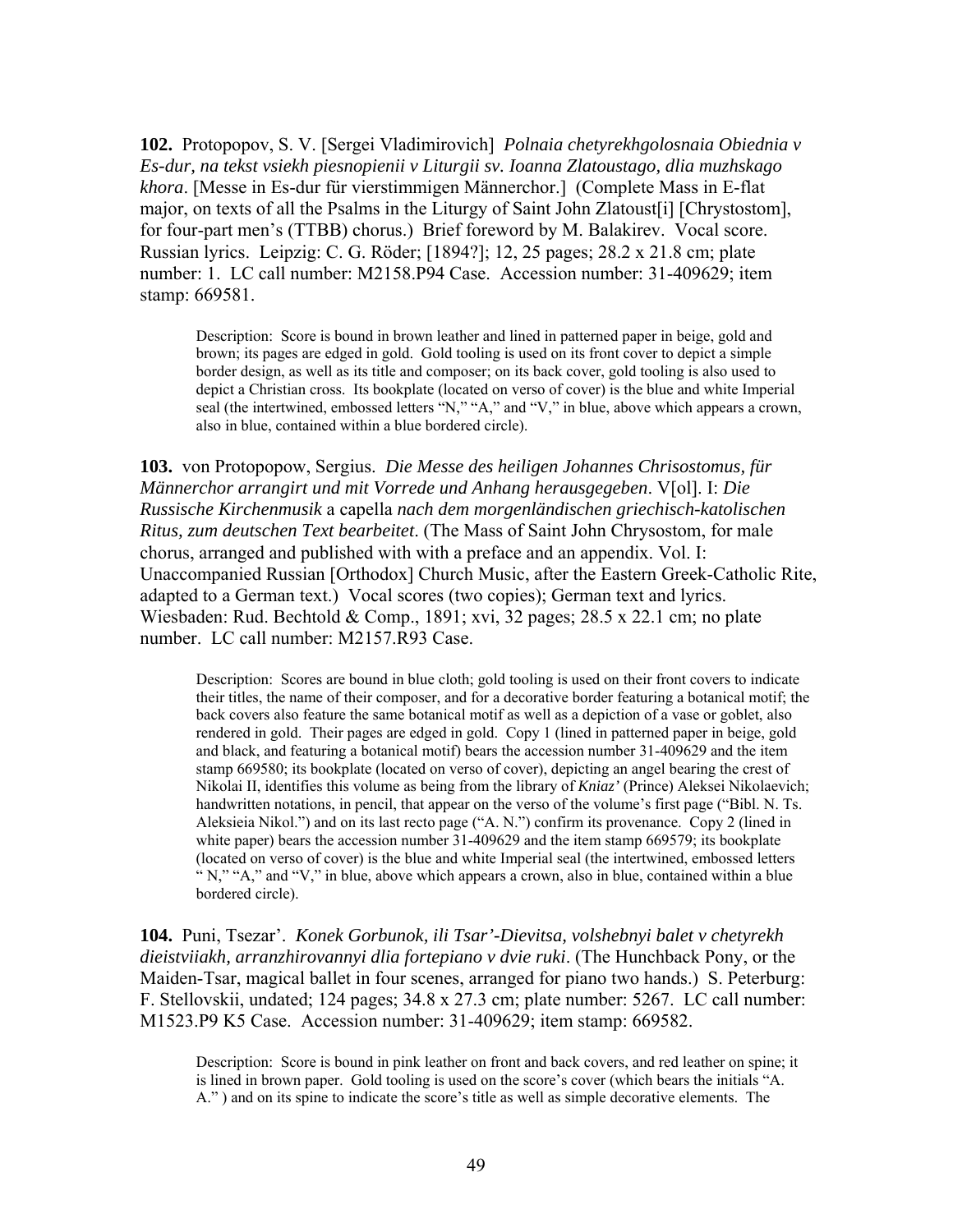score's third recto page bears the published inscription: "Marfie Nikolaievnie Murav'evoi / posviashchaet / Tsezar' Puni." ("This work is dedicated to Marfa Nikolaevna Murav'evaia. Tsezar' Puni.")

**105.** Radonezhskii, A. A. *Gimn Ego Imperatorskomu Vysochestvu Nasliedniku Tsesarevichu i Velikomu Kniaziu Aleksieiu Nikolaevichu*. (Hymn to His Imperial Highness and Heir Apparent, the Tsarevich and Great Prince Aleksei Nikolaevich.) Unaccompanied four-part mixed (SATB) chorus. Vocal score. Russian lyrics. S. Peterburg: G. Shmidt, 1909; [3] pages; 34.7 x 24.0 cm; no plate number. LC call number: M1757.R Case. Accession number: 31-409629; item stamp: 669583.

Description: Score is laid within a presentation folder that is bound in dark blue velvet and lined in ivory satin; gold tooling appears on its cover to indicate the work's title and composer. The score's first verso page contains a portrait of the work's dedicatee, His Royal Highness, Tsarevich Aleksei Nikolaevich.

**106.** Ramzëe, Vil'gel'm [Ramsöe, Wilhelm]. *Koronatsionnyi Marsh, dlia orkestra.*  [Krönungs-Marsch.] (Coronation March, for orchestra).] Full orchestral score. S. Peterburg: A. Bitner/Gamburg: D. Rater, undated; 31 pages; 29.4 x 21.0 cm; plate number: 2451. LC call number: M1046.R176 Case. Accession number: 31-409629; item stamp: 669584.

Description: Score is bound in dark green velvet and lined in beige satin. The page preceding the score's title page bears a dedication, printed in gold, silver and red metallic inks, which reads "Ikh / Imperatorskim Velichestvam / Gosudariu Imperatoru / Aleksandru Aleksandrovichu / i / Gosudarynie Imperatritsie / Marii Feodorovnie / Vsepoddannieishe posviashchaetsia / avtorom." ("To Their Imperial Highnesses, the Sovereign Emperor Aleksandr Aleksandrovich and Sovereign Empress Mariia Fëdorovna, with the author's humble dedication.") Pages are edged in gold.

**107.** Ramzëe, Vil'gel'm [Ramsöe, Wilhelm]. *Koronatsionnyi Marsh, dlia orkestra*  [Krönungs-Marsch (Coronation march, for orchestra).] Arrangement for piano, four hands. S. Peterburg: A. Bitner/Gamburg: D. Rater, undated; 11 pages; 34.8 x 26.8 cm; plate number: 2453. LC call number: M209.R18 Case. Accession number: 31-409629; item stamp: 669585.

Description: Score is bound in dark green velvet, and lined in white paper. The page preceding the score's title page bears a dedication, printed in gold, silver and red metallic inks, reading "Ikh / Imperatorskim Velichestvam / Gosudariu Imperatoru / Aleksandru Aleksandrovichu / i / Gosudarynie Imperatritsie / Marii Feodorovnie / Vsepoddannieishe posviashchaetsia / avtorom." ("To Their Imperial Highnesses, the Sovereign Emperor Aleksandr Aleksandrovich and Sovereign Empress Mariia Fëdorovna, with the author's humble dedication.") Pages are edged in gold.

**108.** Riba, Iosif and Genzelt, Adol'f. *Ratsional'naia metoda izucheniia fortepiannoi igry*. (Efficient method for studying the piano, in three parts.) In 32 volumes. Moscow: [published by the authors], [1876 or 1879]; 30.6 x 23.2 cm. LC call number: MT222.H46 R4 Case. Volumes are preceded by a six-page, handwritten dedication, in Russian, to Her Imperial Majesty, Empress Mariia Fëdorovna, signed by the author and dated 19 March 1891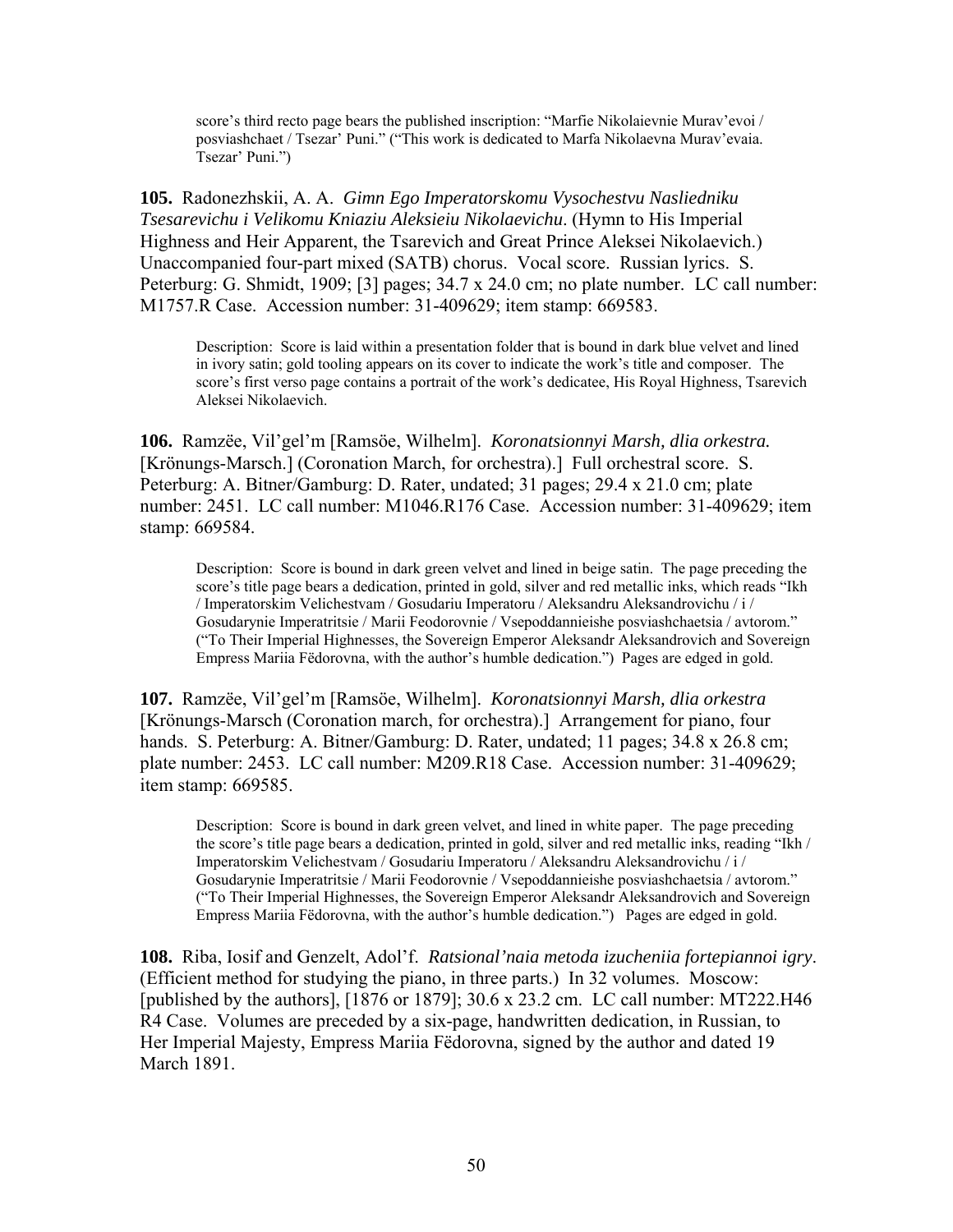Contents: The three parts of this method, containing both Russian and occasionally French text, are divided into: *Chast'* [Part] I: "Exercises" (in six volumes; pagination: 18 [plate number: R. 44], 23 [R. 45], 22 [R. 46], 23 [J. 16 R.], 24 [R. 40], 18 [R. 41]; dated 1876 and 1879; item stamp number [on verso of first page of first volume of series]: 26917); *Chast'* II: "Passages" (in six volumes; pagination: 23 [plate number: J 31 R], 21 [R. 32], 23 [R. 33], 23 [R. 35], 23 [R. 42], 23 [R. 43]; dated 1879; item stamp number [on verso of first page of first volume of series]: 26918); *Chast'* III: "Execution" (in twenty volumes; pagination: 15 [plate number: R. 44], 21 [J. R. 2], 22 [J. R. 3], 22 [J. R. 4], 22 [J. R. 5], 22 [J. 6 R.], 20 [J. 7 R.], 20 [J. 8 R.], 20 [J. 9 R.], 20 [J. 10 R.], 20 [J. 11 R.], 20 [J. 12 R.], 20 [J. 13 R.], 20 [J. 14 R.], 20 [J. 15 R.], 20 [J. 16 R.], 20 [J. 17 R.], 20 [J. 18 R.], 20 [J. 19 R.], 20 [J. 20 R.; dated 1879; item stamp number [on verso of first page of first volume of series]: 26919); title pages are no longer included with these *Chast'* III publications in volumes 1 through 4. The accession number 31-409621 appears once in this series: on the verso of the first page following the cover page of *Chast'* III, volume 4. Also laid in with these volumes is another publication by Iosif Riba: *Muzykal'nyi sbornik. malen'kikh p'es i narodnykh piesen postelennoi trudnosti*. (Musical collection of small works and folk songs of gradually increasing difficulties.) Piano solo. Moskva: [published by the author], undated; 30.6 x 23.2 cm. In two volumes: 22 [plate number: R. 52], 22 [J. 53 R.] pages; item stamp number [on verso of first page of first volume of series]: 26920).

Description: Each of these volumes bears a dedication page reading "Eia Imperatorskomu Velichestvu / Gosudarynie Imperatritsie / Marii Feodorovnie." ("To Her Imperial Majesty, the Sovereign Empress Mariia Fëdorovna.") Each volume of the *Ratsional'naia metoda* includes two dedication pages; the bibliographic card record created for this title includes a partial English translation of the text which appears on the first of these two pages: "Introduced in all the schools under the auspices of H. I. M. Empress Mariia Fëdorovna and in province of [the] Ministry of Popular Instruction. All the work dedicated to Her I. M." A four page (one quarto leaf) document on ivory paper precedes these volumes, on which has been handwritten, in ink, the dedication "Eia Imperatorskomu Velichestvu / Gosudarynie Imperatritsie / Marii Feodorovnie" ("To Her Imperial Majesty, the Sovereign Empress Mariia Fëdorovna.") – the same dedication that appears on the dedication page of each volume in this series – which also includes a three-page letter to the Empress, signed by Iosif Riba, dated 19 March 1891. All of these paper-covered (in several colors) volumes have been enclosed in a blue leather binding which is lined in ivory satin and on which appears an Imperial crown, rendered in gold tooling; this binding is fastened with a ribbon in the Russian national colors (white, blue and red).

**109.** Rimskii-Korsakov [Rimsky-Korsakov], Nikolai. *Pskovitianka. Opera v 3-kh dieistviiakh / zaimstvovana iz dramy L. Meiia.* (Pskovitianka [The Maid of Pskov]. Opera in three acts, based on the drama of L. [Lev Aleksandrovich] Mei.) Full score. Russian lyrics. S. Peterburg: Vasilii Bessel' i Ko., 1892, iv, 3-325 pages; 38.0 x 28.5 cm; plate numbers 3800 through 3817 (appearing consecutively and continuously). LC call number: M1500.R57 P6 Case. (This score is available as a preservation microfilm copy [LC call number: Music 3646, Item 8], by which it may be examined.) Accession number: 31-409629; item number (written in pencil): 669480.

Description: Score is bound in dark brown leather and lined in ivory satin. Gold tooling is used on its cover to indicate the work's title and composer, as well as for a border design in a Russian motif; this motif is repeated on the back cover, where it is stamped only (without gold tooling). Pages are edged in gold. The verso of the first page bears a blue and white bookplate featuring the Imperial seal (the intertwined, embossed letters "N," "A," and "V," in blue, above which appears a crown, also in blue, contained within a blue bordered circle). The volume's title page (third recto page) features an ornate design in beige, brown, green, black and gold inks.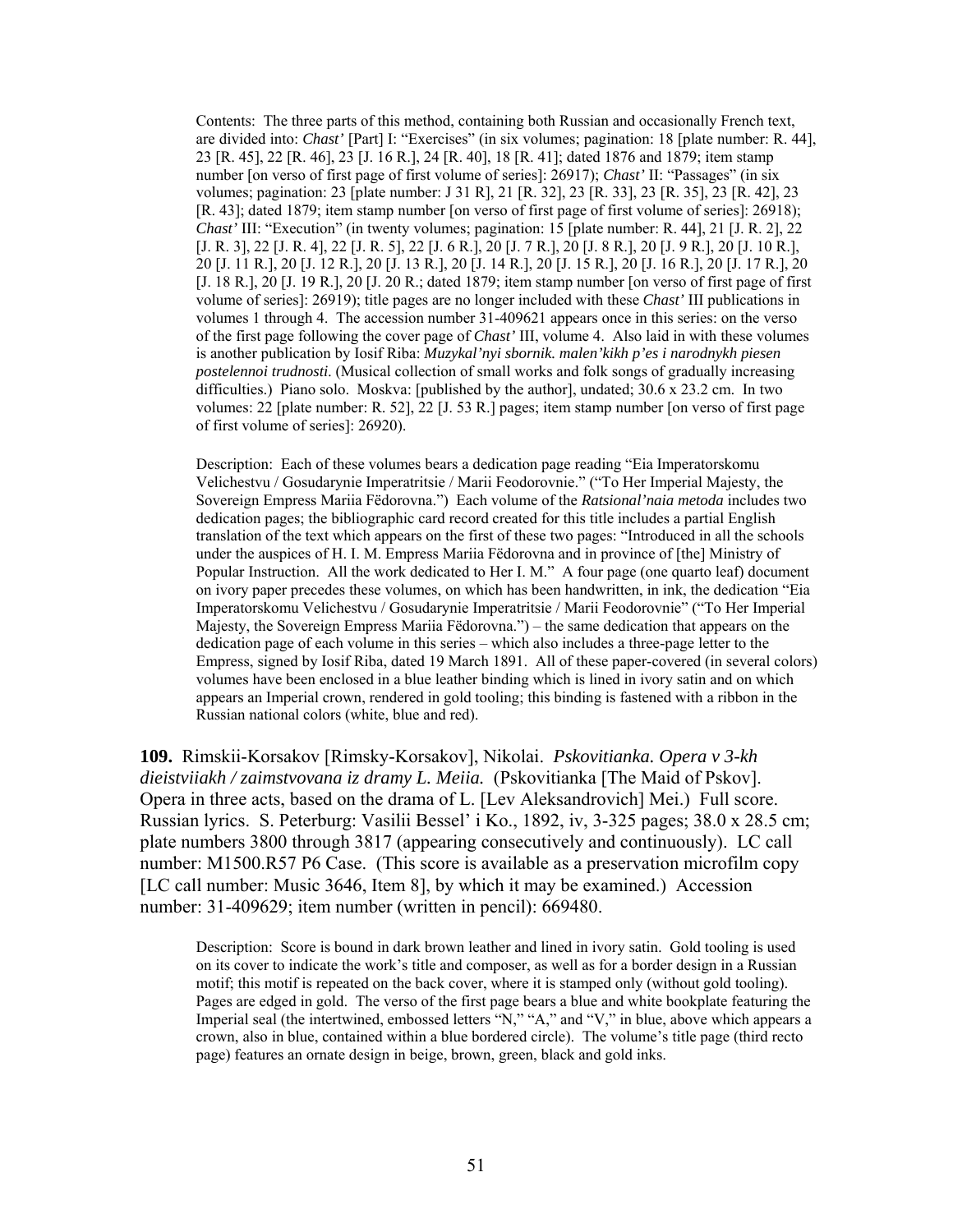**110.** Ritstsoni [Rizzoni], V. *Mazurka*. Piano solo. Manuscript score, in ink, undated; 8 pages; 30.7 x 24.0 cm. LC call number: M25.R Case. Accession number: 31-409629; item stamp: 669586.

Description: Score is bound and lined in ivory satin; gold tooling used on its cover page for a dedication reading "Posviashchaetsiia / Eia Imperatorskomu Velichestvy / Gosudarynie Imperatritsie / Marii Fedorovnie / Mazurka soch. V. Ritstsoni" ("To Her Imperial Highness, the Sovereign Empress Mariia Fëdorovna / *Mazurka*, composed by V. Rizzoni").

**111.** Romanov, E. R. *Bielorusskiia narodnyia melodii. Piesni sezonnyia, obriadovyia, igornyia, tantsy, dukhovnye stikhi. Vypusk sed'moi*. (Byelorussian folk melodies. Seasonal songs, ceremonial songs, songs of play, dances, religious verses. Part Seven.) Voice and piano. Piano-vocal score. Russian lyrics. S.-Peterburg: Litografiia Shmidt; Vil'na: Russkii Pochin; undated [19– ]; vi, 44 pages; 26.2 x 19.1 cm; plate number 2129. LC call number: M1766.W6 R75 Case. Accession number: 32-426451; item stamp: 678283.

Description: Volume is bound in brown leather with gold tooling, and lined in white textured (moiré) paper. Pages are edged in gold. The verso of the volume's front cover bears a bookplate, in gold, black and green inks, depicting the Russian Imperial coat of arms (the two-headed crowned eagle), with the letter "N" at its center; the bookplate reads "Sobstvennaia Ego Velichestva Bibliotheka / Zimnii Dvorets" ("From His Majesty's Own Library / Winter Palace"). This volume is not represented in the bibliographic card records found in drawer 188 ("Russian Imperial Collection: Czar's Library"), held in the Library's Rare Book and Special Collections Division.

**112.** Rubinshtein [Rubinstein], Anton Grigor' evich. *Rossiia. Muzykal'noe sochinenie dlia bol'shago orkestra napisannoe dlia otkrytiia vystavki 1882 g. v Moskvie. Perelozhenie dlia fortepiano avtora*. (Russia. Musical work for large orchestra, written for the opening of the Exhibition of 1882 in Moscow. Arranged for piano by the composer.) Moskva: P. Iurgenson, undated; 26 pages; 34.0 x 27.2 cm; plate number: 4444. LC call number: M35.R Case. Accession number: 31-409629; item stamp: 669587.

Description: Score is bound in blue velvet with gold tooling to indicate the work's title and composer's name. Its cover features a border design that has been stamped directly into its blue velvet covering. The score is lined in ivory satin. Its bookplate (located on first page) is the blue and white Imperial seal (the intertwined, embossed letters "N," "A," and "V," in blue, above which appears a crown, also in blue, contained within a blue bordered circle). Second recto page (title page) of score features an ornate design in yellow, red, blue, green, black and gold inks. Pages are edged in gold.

**113.** Sadokov, A. I. and Krachkovskii, Iu. F. *Sbornik russkikh narodnykh gimnov i piesen dlia narodnykh uchilishch, sostavlen pri upravlenii Vilenskago Uchebnago Okruga.* (Collection of Russian folk hymns and songs, for folk [music] schools, compiled by the administration of the Vilnius Education District.) For one two four voices. Russian text. Vil'na [Vilnius]: Tipografiia A. Syrkin, 1867; 67, [1] pages; 28.0 x 20.0 cm; no plate numbers. Library of Congress call number: M1994.S14 S3 Case. Accession number: 35-470291; item stamp: 707700.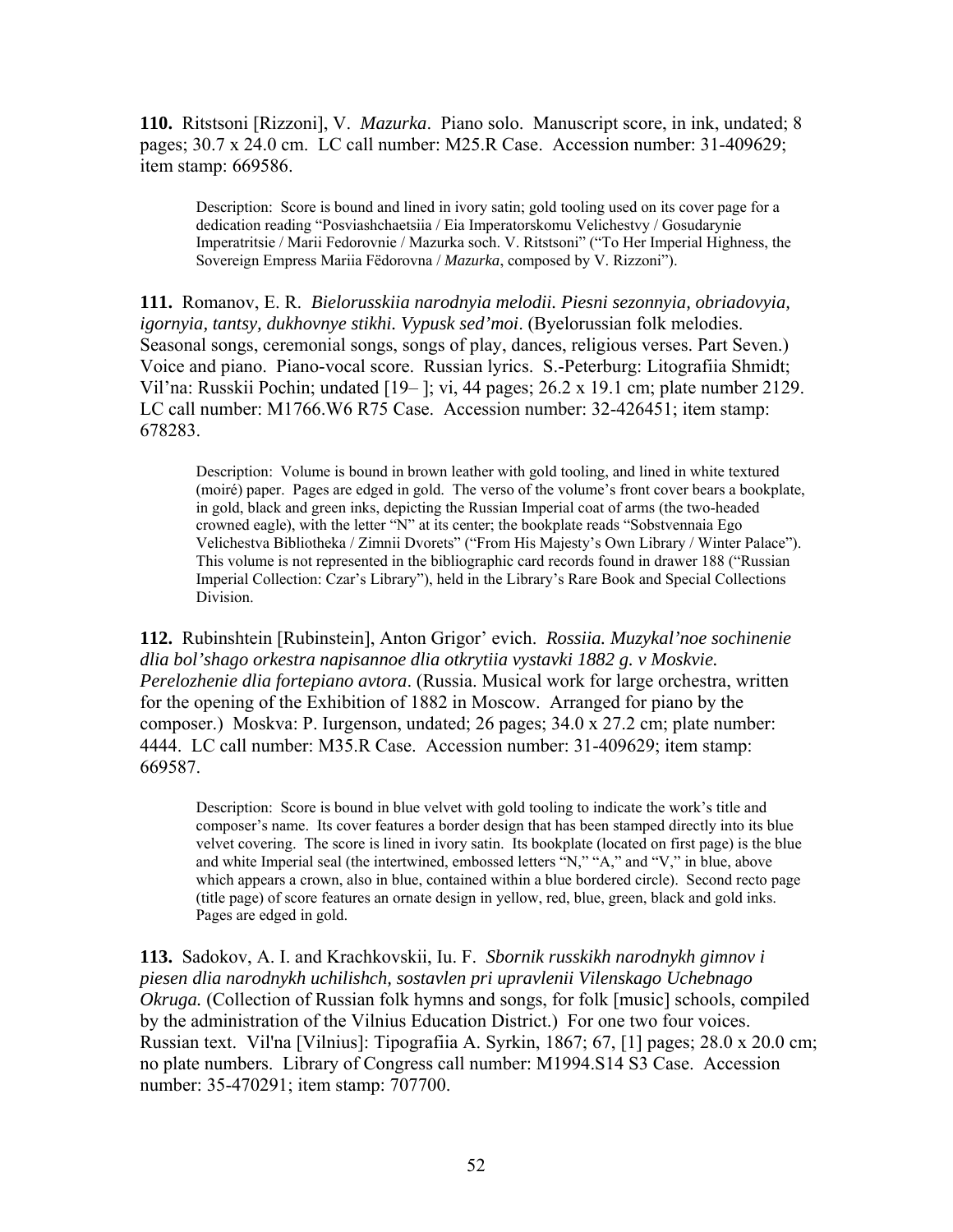Description: Score is bound in green velvet with gold tooling used on its front cover to indicate its title, as well as decoratively on its front and back covers as border edging; its pages are also edged in gold. The volume is lined in ivory satin. The recto of the cover features an engraved bookplate, in black ink, featuring the elaborately styled, intertwined letters "A" and "H" (i.e., Cyrillic "N"), the initials of Aleksandr II (Aleksandr Nikolaevich), and over which appears a depiction of crown radiating rays of light. (This bookplate is unique among the volumes listed within this bibliography.) The volume features, along its bottom edge, minor water stains throughout.

**114.** Sartori, Maria. *L'Incoronazione. Mazurka*. Piano solo. Manuscript score, in ink, dated "Genova li 24 Maggio 1883"; 8 pages. LC call number: M25.S Case. Accession number: 31-409629; item stamp: 669588.

Description: This manuscript score (measuring  $34.2 \times 26.0 \text{ cm}$ ) is laid within a presentation folder (measuring  $35.5 \times 26.5$  cm) which is covered in white textured (moiré) paper with gold tooling and pre-printed letters affixed to its cover and title pages. The dedication on the folder's cover reads "A S. M. I / L'Imperatrice / di / Russia" ("To Her Imperial Majesty, the Empress of Russia"). The verso of the title page bears a studio photograph of the composer by L. Marchisio, Torino ("Piazza San Carlo. 6"); the composer's signature appears below the photograph. The work's subtitle ("Mazurka"), hand-lettered in gold, appears on the first page of the score.

**115.** *Sbornik not k piekhotnym boiam, marsham i signalam*. (Collection of infantry calls, marches and signals.) For various instrumental combinations including from one to four bugles, flute and drums. S.-Peterburg: Voennaia Tipografiia, 1881, 76 pages; 16.2 x 11.3 cm; no plate number. LC call number: M1270.S27 Case. Accession number: 31-409629; item stamp: 669589.

Description: Score is bound in black leather with gold tooling to depict a small Imperial coat of arms (two-headed crowned eagle) on its cover, as well as the volume's title on its spine. The volume is lined with white textured (moiré) paper.

**116.** *Sbornik not k piekhotnym boiam, marsham i signalam*. (Collection of infantry calls, marches and signals.) For various instrumental combinations including from one to four bugles, flute and drums. S.-Peterburg: Voennaia Tipografiia, 1900, 73 pages; 14.9 x 11.5 cm; no plate number. LC call number: M1270.S273 Case. Accession number: 31- 409629; item stamp: 669590.

Description: Score is bound in green leather with gold tooling to depict the Imperial coat of arms (two-headed crowned eagle) on its cover, as well as the title of this volume. The volume is lined in white textured (moiré) paper. The verso of its cover also contains a bookplate consisting of the blue and white Imperial seal (the intertwined, embossed letters"N," "A," and "V," in blue, above which appears a crown, also in blue, contained within a blue bordered circle); the Library's bookplate has been affixed above the Imperial bookplate.

**117.** Scherer, Georg (editor). *Deutsche studenten Lieder mit Bildern und Singweisen. Illustriert von Franz Pocci and Ludwig Richter*. (German student songs with pictures and melodies. Illustrated by Franz Pocci and Ludwig Richter.) Unaccompanied solo treble voice or unaccompanied three-part treble chorus. Leipzig: Gustav Mayer, [1856], [4], 170 pages; 19.0 x 14.5 cm; no plate number. LC call number: M1961.S342 Case. Accession number: 31-409629; item stamp: 669598.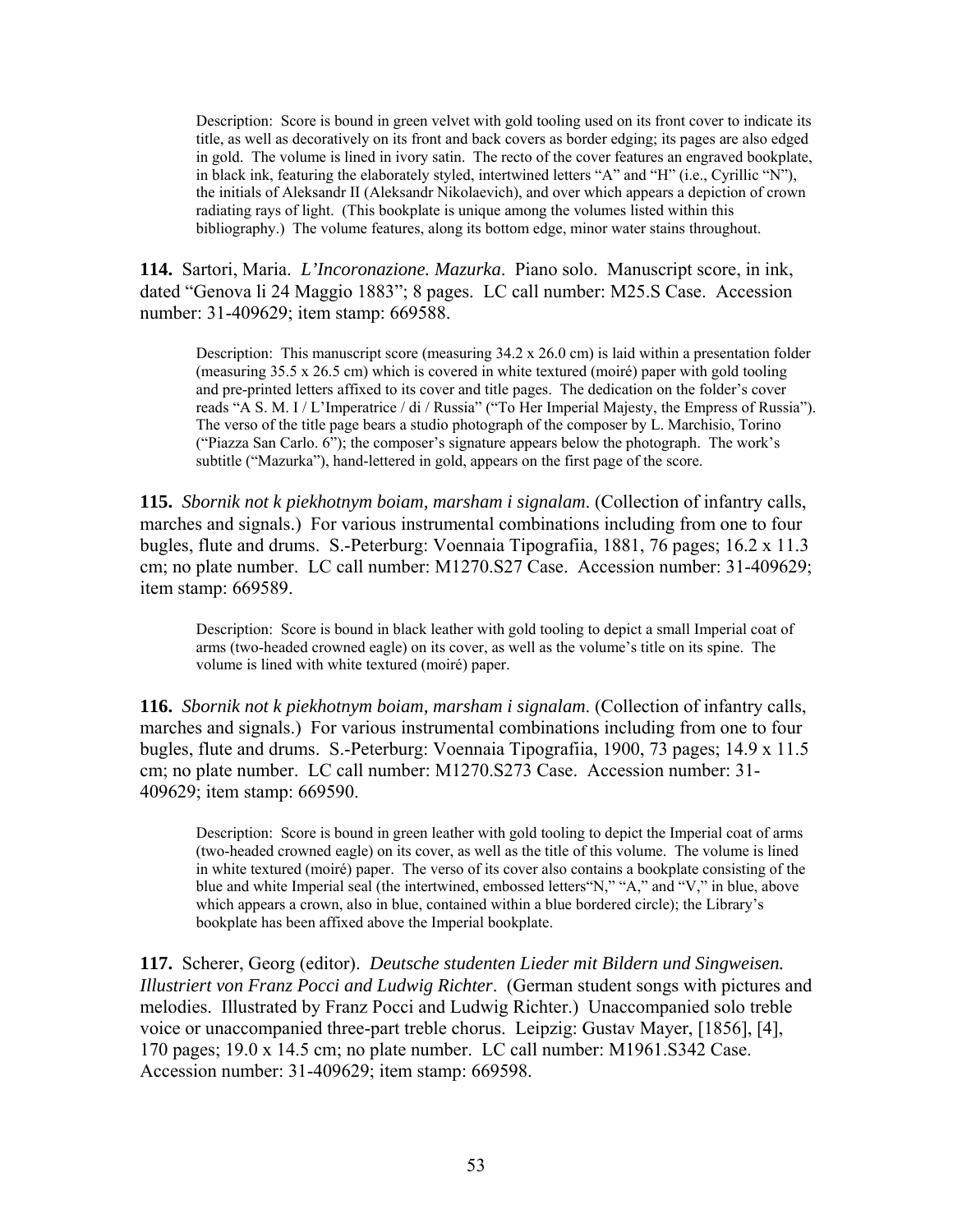Description: Volume is bound in brown leather and lined in yellow gloss paper. Verso of cover bears a bookplate (partially covered by the Library's bookplate) featuring the intertwined letters "N" and "A." The first recto page bears a circular stamp, in blue ink, reading "Sobstvennaia Ego Imperat. Velich. Biblioteka. Anichkova Dvortsa" ("His Majesty's Own Library, Anichkov Palace").

**118.** Schtokvitch [Shtokvich], Alexandrine. *Deux morceaux pour le piano* [*Moment triste. Valse; Mazurka de Salon*]. Piano score. Manuscript score, in ink, 7 pages; undated. LC call number: M25.S Case. Accession number: 31-409629; item stamps: 669599 [*Moment triste. Valse*], 669600 [*Mazurka de Salon*].

Description: Score (measuring  $32.0 \times 25.2$  cm) is laid within a presentation folder (measuring 32.3 x 25.8 cm) of thick cardboard with beveled edges, which is lined in white textured (moiré) paper; the folder's cover features a multi-color illustration (by A. Buinits?) of a harpist among clouds, a mountain, and a gold crown; it also includes the work's composer and title, as well as a dedication reading "dédiés / à Sa Majesté Impériale / Marie Feodorovna / l'Impératrice de Toutes les Russies." ("Dedicated to Her Imperial Majesty, Mariia Fëdorovna, Empress of All the Russias.")

**119.** Serov [Sierov], Aleksandr Nikolaevich. *Kriticheskiia stat'i*. (Critical articles.) Russian text. S.-Peterburg: Tipografiia Departamenta Udielov, 1892-1895; 26.2 x 18.5 cm. In four volumes: volume 1 ("Tom pervyi. 1851-1856," 1892; [6], 738, [3] pages; plate numbers: 1 through 46, appearing consecutively and intermittently); volume 2 ("Tom vtoroi. 1857-1859," 1892; [2], [472 pages (numbered 739 through 1211)], [3] pages; plate numbers: 47 through 75, appearing consecutively and intermittently); volume 3 ("Tom tretii. 1860-1863," 1895; [2], [365 pages (numbered 1213 through 1578)], 7 (musical examples for voice and piano), [2] pages; plate numbers: 76 through 98, appearing consecutively and intermittently); volume 4 ("Tom chetvertyi. 1864-1871," 1895; [2], [609 pages (numbered 1569 through 2178), [3] pages; plate numbers: 99 through 136, appearing consecutively and intermittently). LC call number: ML60.S6 Case. Accession number: 32-426451; item numbers 54609 through 54612 (written in each volume in pencil).

Description: Each volume is bound in black leather and lined in white satin; gold tooling is used on its cover to indicate these volumes' author and title, as well as for simple decorative elements on their covers, spines, and along the edges of the verso sides of their front and back covers. Pages are edged in gold. At the bottom left corner of the first verso page of Volume 1 appears a small label, apparently bearing the name and address of the bookseller (or bookbinder) from which these volumes were purchased (or produced): (" Par. Perepletnaia / O. Kirkhnera / Mal. Morskaia 14.," [St. Petersburg]). Each volume bears a bookplate (located on verso of first page in volumes 1, 3, 4; on verso of front cover in volume 2) consisting of the blue and white Imperial seal (the intertwined, embossed letters "N," "A," and "V," in blue, above which appears a crown, also in blue, contained within a blue bordered circle). The third verso page of volume 1 contains an engraving of the author.

**120.** Shefer, A. N. (compiler, arranger) 50 *Luchshikh russkikh narodnykh piesen dlia fortepiano v 4 ruki* , op. 26. (Fifty best Russian folk songs, for piano, four hands.) In six volumes. Leiptsig: Iulii Genrikh Tsimmerman; 17 pages each (102 total pages); 34.1 x 26.8 cm; plate numbers run consecutively from Z.2445 through Z.2450. LC call number: M1757.S Case. Accession number: 31-409629; item stamps: 669591 (volume [*tetrad'*] I),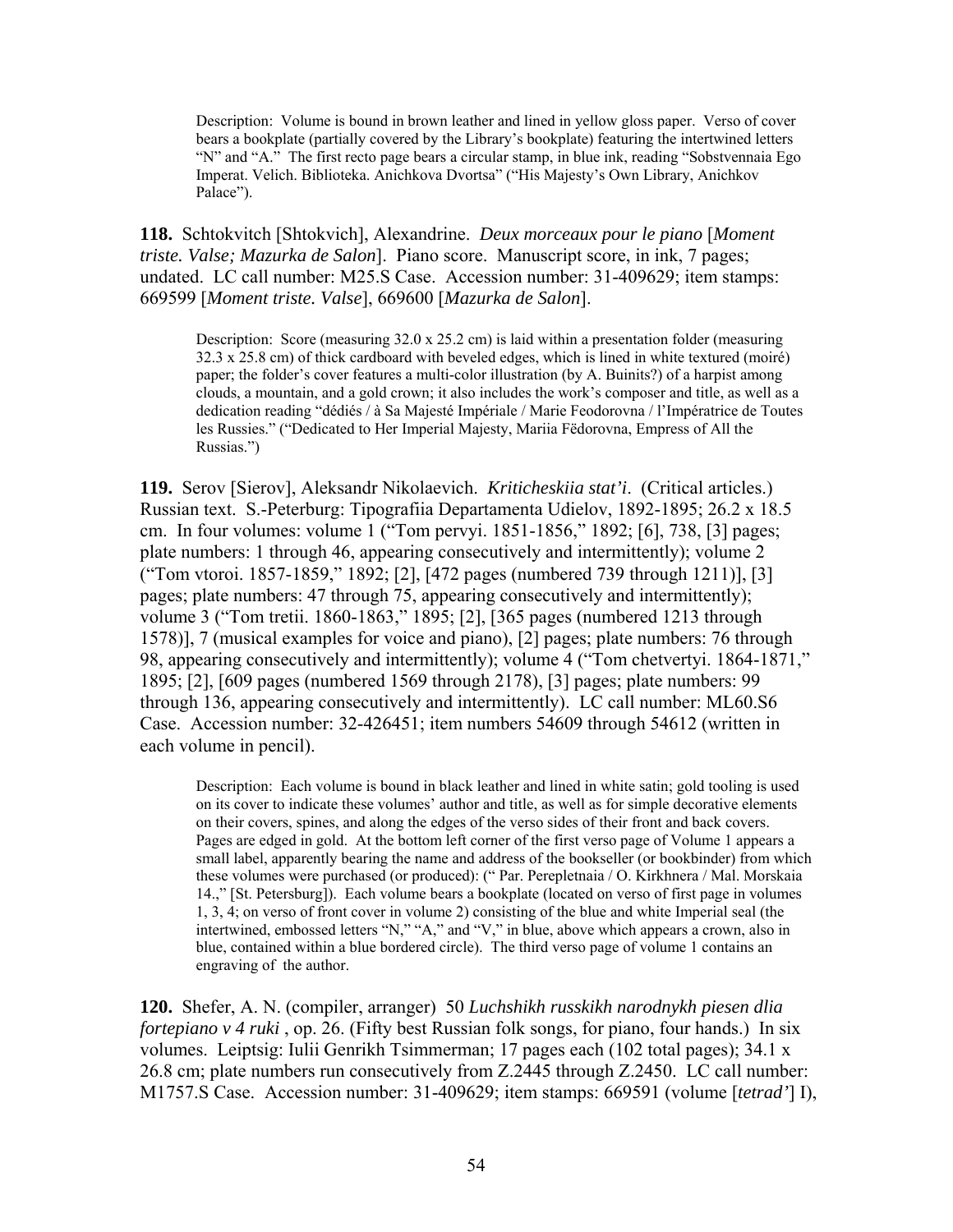### 669592 (*tetrad'* II), 669593 (*tetrad'* III), 669594 (*tetrad'* IV), 669595 (*tetrad'* V), 669596 (*tetrad'* VI).

Description: These unbound published volumes are enclosed in a light blue satin presentation folder which is lined in light blue and gold satin exhibiting a floral pattern. Gold tooling on the cover of this presentation folder contains the title of the volumes and name of their composer: "Russkiia Narodnyia / Piesni / dlia / Fortepiano v 4 Ruki / Garmoniziroval i obrabotal / A. Shefer." ("Russian folk songs for piano, four hands, harmonized and arranged by A. Shefer.") The verso of this folder's front cover bears a bookplate, in gold, black and green inks, of the Russian Imperial coat of arms (the two-headed crowned eagle), with the letter "N" at its center; the bookplate reads "Sobstvennaia Ego Velichestva Bibliotheka / Zimnii Dvorets" ("From His Majesty's Own Library, Winter Palace"). The title pages of each of these scores bear a dedication to the "unforgettable memory" of Pëtr Il'ich Tchaikovsky ("Posviashchaiu nezabvennoi pamiati Petra Il'icha Chaikovskago.").

**121.** Shein, Pavel V. (compiler) *Bielorusskiia narodnyia piesni, s otnosiashchimisia k nim obriadami, obychaiami i suevieriiami, s prilozheniem ob"iasnitel'nago slovaria i grammaticheskikh primiechanii*. (Byelorussian folk songs, relating to their ceremonies, use and superstitions, with an appendix containing an explanatory word list and grammatical footnotes.) Russian lyrics and text only. S. Peterburg: Tipografiia Maikova, 1874; [i], 566 pages; 24.7 x 16.5 cm; plate numbers, which run consecutively from numbers 1 to 36, appear intermittently. LC call number: M1766.W6 S4 Case. Accession number: 32-426451; item stamp: 678281.

Description: Volume is bound in brown leather and lined in white textured (moiré) paper. Gold tooling is used to indicate its title and author on its front cover and spine, as well as for simple decorative elements on its spine, front and back covers. Pages are edged in gold. The volume's title page bears an oval-shaped stamp, in blue ink, that reads "Sobstvennaia Ego Velichestva / Bibliotheka / v Zimnem Dvortsie." ("His Majesty's Own Library, Winter Palace.")

**122.** Shein, P. V. [Pavel] (compiler) *Russkiia narodnyia piesni*. (Russian folk songs.) Russian (and in one example, Polish, on pages 286-287) lyrics and text only. Moskva: Universitetskaia Tipografiia (Katkov i Ko.), 1870; non-sequential page numbers ([i]-ii, [1]-82, [i]-iv, [81]-83, 86-260, 161-410, 241, [410]-568, xxxii); 24.6 x 17.3 cm; plate numbers appear consecutively and intermittently from numbers 1 to 86, and, in the volume's table of contents (*oglavlenie*, appearing in the volume's last thirty-two (32) pages), from numbers 1 to 4. LC call number: M1756.S5 R8 Case. Accession number: 32-426451; item stamp: 678282 (stamped on the volume's last verso page).

Description: Volume is bound in brown leather and lined in white textured (moiré) paper. Gold tooling is used to indicate its title and author on its front cover and spine, as well as for a border design on its front cover and additional decorative elements on its spine. Pages are edged in gold. The volume's title page bears an oval-shaped stamp, in blue ink, that reads: "Sobstvennaia Ego Velichestva / Bibliotheka / v Zimnem Dvortsie." ("His Majesty's Own Library, Winter Palace.")

**123.** Shemiakin, V. I. and Glavach, V. I. [Hlaváč, Voitsekh Ivanovich] (compilers) *Sel'skie khory. Sbornik dlia shkol'nago i narodnago pieniia. Izdanie 2-e*. (Rustic choirs. Collection for school and folk singing. Second edition.) Unaccompanied two-, three- and four-part choruses in various combinations. Russian text and lyrics. S.-Peterburg: P. O. Iablonskii, 1896; xxii, 173 pages; 21.7 x 16.4 cm; no plate number. LC call number: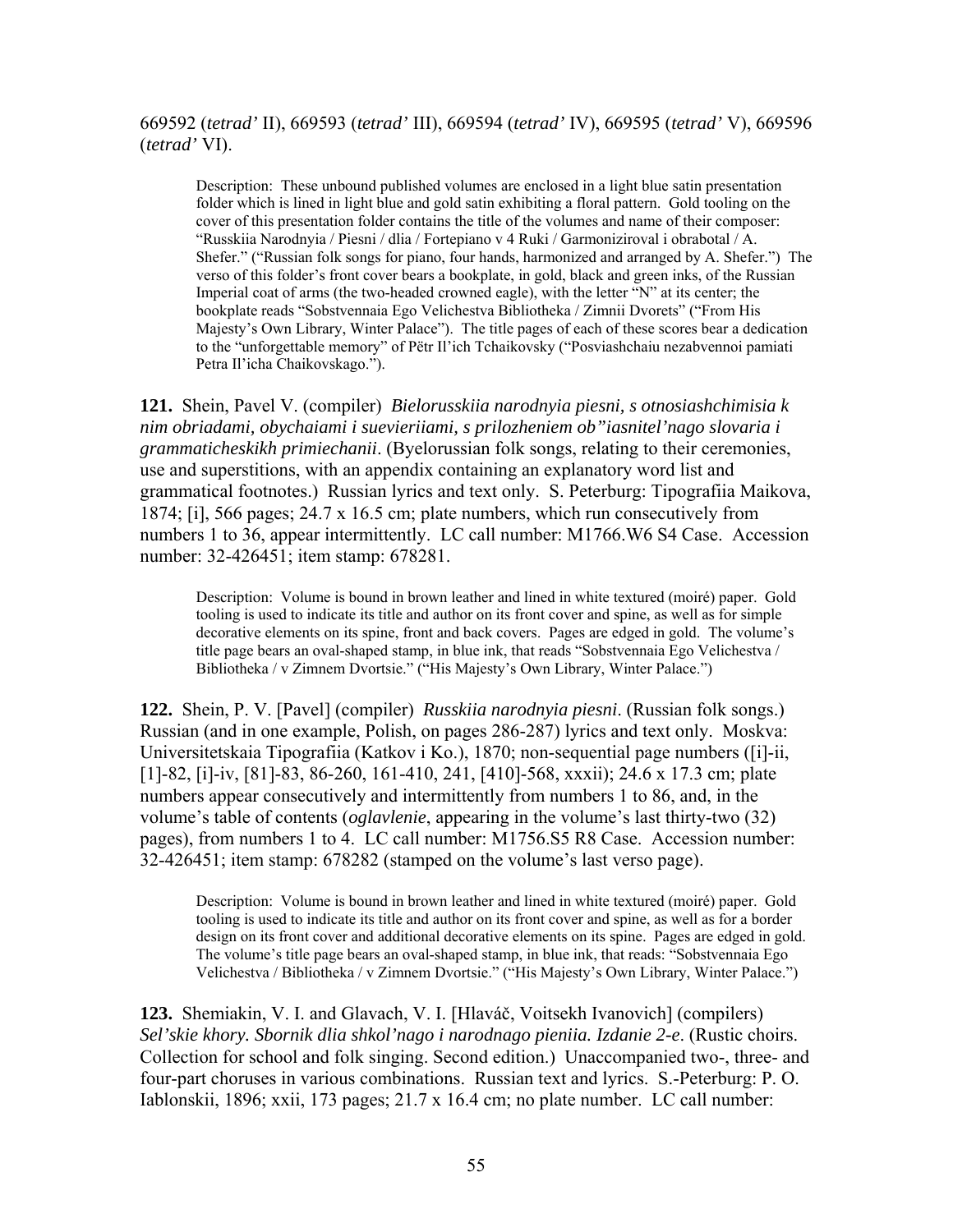#### M1495.S44 Russian Imperial Collection. **Rare Book and Special Collections Division.**  Accession number: 31-409629; no item stamp.

Description: Score is bound in deep red leather and lined in white paper. Black tooling is used on its cover to indicate the volume's title, its series title, *Prikhodskaia biblioteka* (Parish library), and simple design elements along its edges; on its spine to indicate the volume's title; and on its back cover for additional design elements along its edges. This volume contains a bookplate, on the verso of its cover, consisting of the blue and white Imperial seal (the intertwined, embossed letters "N," "A," and "V," in blue, above which appears a crown, also in blue), contained within a blue bordered circle. The volume is held in the collections of the Library's Rare Book and Special Collections Division.

**124.** Shuman, Gugo [Hugo]. *Priviet vtoromu shefu. Marsh*. (Greetings to the second chief. March.) Military band. Manuscript full score, in ink; [8] pages; 35.7 x 27.1 cm; undated. LC call number: M1247.S Case. Accession number: 31-409629; item stamp: 669601.

Description: Score is laid within a presentation folder that has been covered in padded gold silk and lined in pale purple satin; its cover features a white and pale purple silk floral design. Its title page bears a dedication reading "Ego Imperatorskomu Vysochestvu / Nasliedniku Tsesarevichu / Aleksandru Aleksandrovichu. / S chuvstvom predannosti i viernopoddannichestva / posviashchaet / kapel'meister 13go Leib Grenaderskago Erivanskago / Ego Imperatorskago Velichestva Aleksandra Nikolaevicha polka / G. Shuman." (" To His Imperial Highness, the Heir Apparent, Tsarevich Aleksandr Aleksandrovich. With devotion and loyalty the Kapellmeister of the 13th Erevan Grenadiers dedicates His Imperial Highness Aleksandr Nikolaevich polka. G. Shuman.")

**125.** *Det Sjungande Finland. 50 Inhemska Sånger. Vol. I*. (Finland singing. 50 folk songs. Vol. I.) Voice and piano. Finnish and Swedish lyrics. Helsingfors: K. E. Holms, 1887 [stamp (in English) reads: "Printed in Russia."]; 101, [1] pages; 28.8 x 21.1 cm; no plate number. LC call number: M1760.S72 Case. Accession number: 31-409629; item stamp: 669602.

Description: Score is bound in brown leather, and lined in white paper; its front cover also features marbled paper.

**126.** *Det Sjungande Finland. 50 Inhemska Sånger. Vol. II.* (Finland singing. 50 folk songs. Vol. II.) Voice and piano. Finnish and Swedish lyrics. Helsingfors: K. E. Holms, 1871 [stamp (in English) reads: "Printed in Russia."]; 88 pages; 27.8 x 21.4 cm; no plate number. LC call number: M1760.S7 Case. Accession number: 31-409629; item stamp: 669603.

Description: Score is bound in blue leather with gold tooling on its cover to indicate the volume's title; it is lined in mauve paper.

**127.** Slavianskaia, O. Kh. (arranger) and Slavianskii, D. A. [Dmitri Aleksandrovich] (compiler) *Russkiia piesni i piesni iuzhnykh i zapadnykh slavian / sobrannyia D. A. Slavianskim i perelozhennyia dlia odnago golosa i khora O. Kh. Slavianskoiu. Vypusk I, II*. (Russian songs and songs of the southern and western Slavic people, compiled by D. A. Slavianskii and arranged for solo voice and chorus by O. Kh. Slavianskaia. Parts I, II [bound together]). Voice and piano, or four-part mixed (SATB) chorus and piano.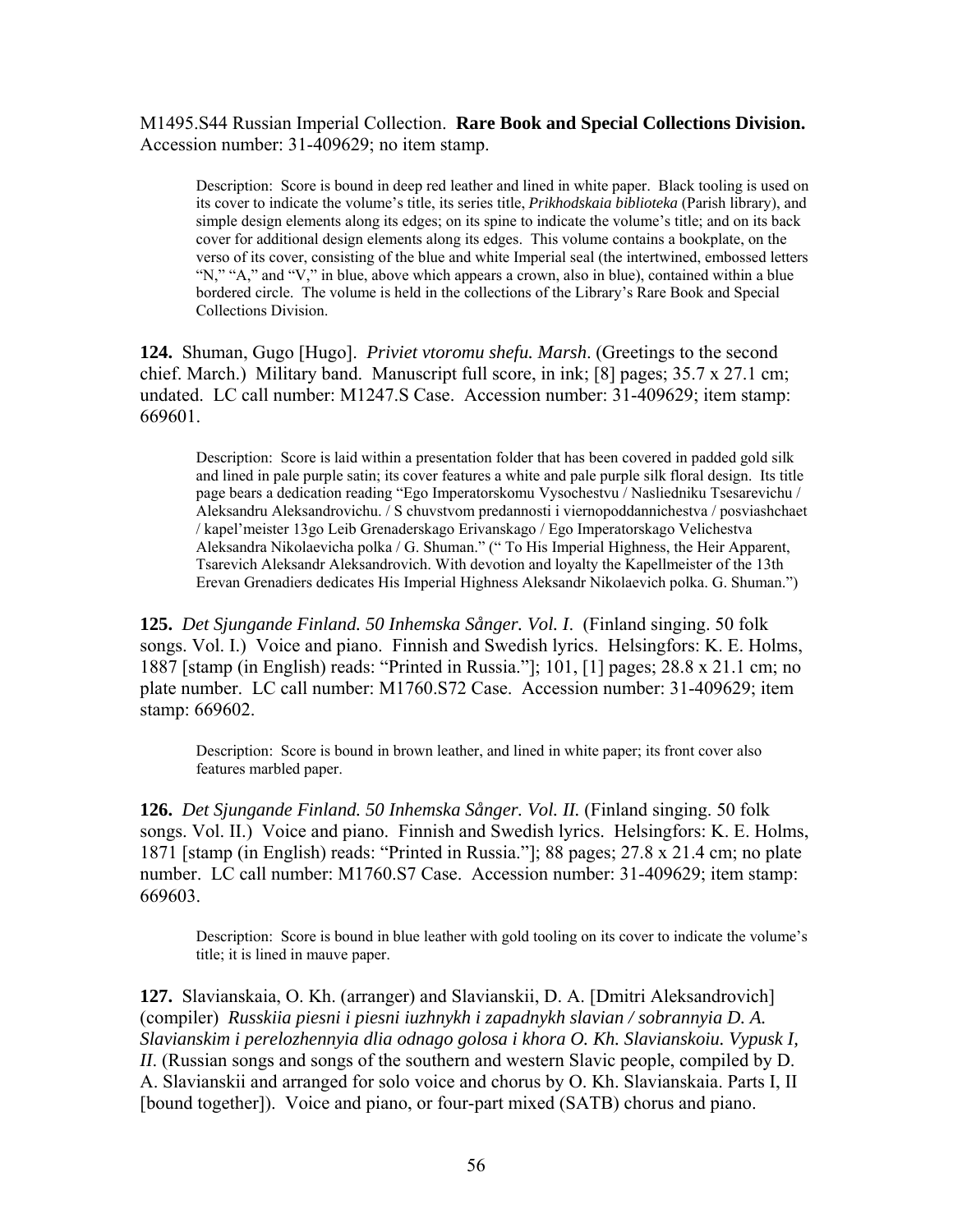Piano-vocal score. Russian lyrics. Moskva: V. Geiner, 1879, 1881 (respectively); 39, 55 pages (respectively); 34.1 x 27.2 cm; plate numbers: .199., G.427 (respectively). LC call number: M1756.S72 Case. Accession number: 31-409629; item stamps: 669694 (vol. I), 669695 (vol. II).

Description: Score is bound in dark blue velvet with gold tooling bearing the volumes' title. Title pages are in copper and silver metallic inks; at the top of this page is a dedication reading "Posviashchaiu moemu muzhu Dmitriiu Aleksandrovichu Slavianskomu." ("I dedicate [this volume] to my husband Dmitrii Aleksandrovich Slavianskii.") Verso page facing the title page of the first volume contains an engraving of Dmitrii Slavianskii. Pages are edged in gold. The volume is lined in beige satin. This volume is not represented in the bibliographic card records held in drawer 188 ( "Russian Imperial Collection: Czar's Library") of the Library's Rare Book and Special Collections Division.

**128.** Solov'ev, D. [Dmitrii Nikolaevich] *Kratkoe rukovodstvo k pervonachal'nomu izucheniiu tserkovnago pieniia po kvadratnoi notie. Sostavil / D. Solov'ev / izdanie / (desiatoe) / uchilishchnago sovieta pri Sviatieishem Synodie*. (Brief guide to the initial study of Church song in square notation [i.e., neumes]. Compiled [by] D. Solov'ev. Tenth edition. Instruction [prepared] according to the counsel of the Holy Synod.) Russian text (in the volume's introduction and commentaries) and Church Slavonic lyrics with neume notation. S.-Peterburg: Synodal'naia tipografiia, 1900; 66, [1] pages; 26.1 x 17.3 cm; plate numbers 1 through 4 (appearing intermittently and consecutively). LC call number: MT860.S66 1900 Russian Imperial Collection. **Rare Book and Special Collections Division.** Accession number: 31-409629; no item stamp.

Description: Volume is bound in brown cloth and lined in white textured (moiré) paper. Gold tooling is used on its front cover to indicate its title and composer, as well as for an intricate border design; gold tooling is also used on its back cover for an intricate border design as well as to depict a decorative motif at its center consisting of a cross, an anchor and a book. Pages are edged in gold. The verso of the cover contains a bookplate consisting of the blue and white Imperial seal (the intertwined, embossed letters "N," "A," and "V," in blue, above which appears a crown, also in blue), contained within a blue bordered circle. The volume is held in the collections of the Library's Rare Book and Special Collections Division.

**129.** Soubies, Albert. *Musique russe et musique espagnole*. French text. Paris: Librairie Fischbacher, 1894; 16 pages; 25.1 x 16.5 cm; no plate number. Library of Congress call number: ML315.S76 Copy 2 Case. Accession number: 31-409629; item number (indicated in pencil): 53341.

Description: Volume is bound in red leather with gold tooling in its cover, to depict an extraordinarily detailed Imperial coat of arms (the two-headed, crowned eagle), as well as on its spine, to indicate the volume's author and title, and along the edges of the verso sides of its covers; interior covers are lined in marbled paper. The first verso page contains a bookplate consisting of the blue and white Imperial seal (the intertwined, embossed letters "N," "A," and "V," in blue, above which, also in blue, appears a crown), contained within in a blue bordered circle. The second recto page contains a handwritten dedication from the author (" $\hat{A}$  Sa Majeste [sic] / l'Empereur Nicolas II / tres [sic] respectueux hommage / Albert Soubies"). Top edges of pages are edged in gold.

**130.** Soubies, Albert. *Précis de l'histoire de la musique russe*. French text. Paris: Librairie Fischbacher, 1893; 102, [1] pages; 15.4 x 11.0 cm; plate numbers 1 through 9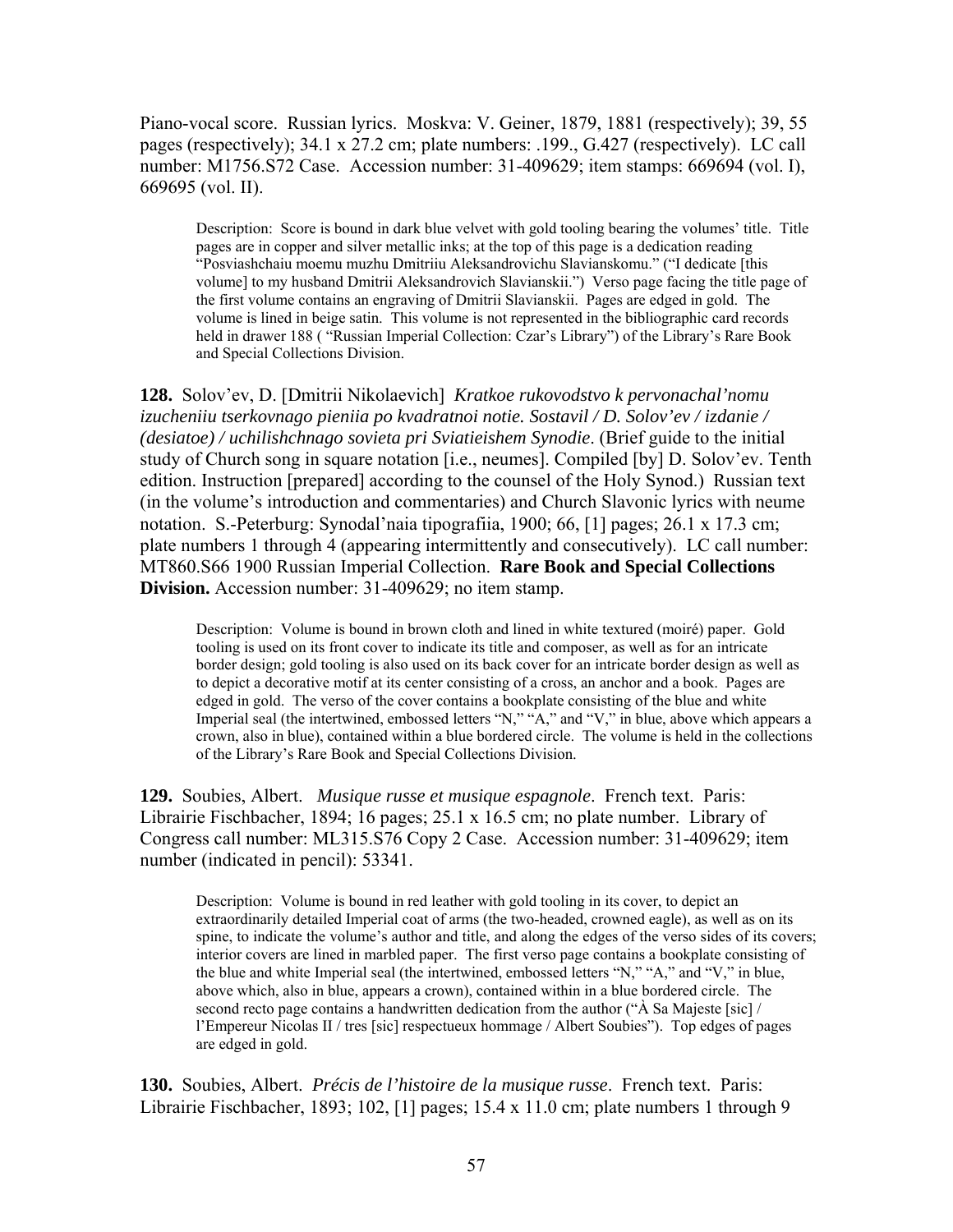(appearing sequentially and intermittently). LC call number: ML300.S73 Copy 2 Case. Accession number: 31-409629; item number (indicated in pencil): 55340.

Description: Volume is bound in red leather with gold tooling in its cover, to depict an extraordinarily detailed Imperial coat of arms (the two-headed, crowned eagle), as well as on its spine, to indicate the volume's author and title, and along the edges of the verso sides of its covers; interior covers are lined in marbled paper. The first verso page contains a bookplate consisting of the blue and white Imperial seal (the intertwined, embossed letters "N," "A," and "V," in blue, above which, also in blue, appears a crown), contained within a blue bordered circle. The second recto page contains a handwritten dedication from the author, reading "À Sa Majesté / l'Empereur Nicolas II / tres [sic] respectueux hommage / Albert Soubies" ("To His Majesty the Emperor Nikolai II, [with] great respect"). Top edges of pages are edged in gold.

**131.** Strauss, Johann. *Feenmärchen. Walzer*, op. 313 [i.e. 312]. (Fairies' March. Waltzes.) Piano solo. St. Petersburg: A. Büttner, 1867; 13 pages; 34.3 x 26.3 cm; plate number: 1164. LC call number: M25.S Case. Accession number: 31-409629; item stamp: 669696.

Description: Score is laid within a presentation folder (measuring  $35.0 \times 27.0$  cm) which is covered in purple velvet and lined in beige satin; gold tooling is used on its cover to indicate the work's title and composer ("Feenmährchen [sic] / Walzer / von / Johann Strauss."). Interior cover page of (printed) score bears several detailed and intertwined engravings, in gold, silver and copper metallic inks; its dedication reads "Ihrer Kaiserlichen Hoheit / Grossfürstin Cäsarewna / Maria Feodorowna / ehrfurchtsvoll gewidmet / von / Johann Strauss" ("To Her Royal Highness, the Great Princess Tsarevna, Mariia Fëdorovich, reverently dedicated by Johann Strauss"). This volume is not represented in the bibliographic card records held in drawer 188 ("Russian Imperial Collection: Czar's Library") of the Library's Rare Book and Special Collections Division.

**132.** Taneev, Aleksandr Sergeevich. *Mazurka*. Manuscript scores, in ink, include versions for full orchestra (60 pages; 38.1 x 27.2 cm) and for piano, four hands (22 pages; 39.9 x 28.2 cm). LC call number: M1047.T165 M3 Case. Accession number: 31-409629; item stamps: 669607 (orchestral version), 669608 (piano, four hands version).

Description: These two unbound scores are laid within a presentation folder (40.4 x 29.0 cm) that has been covered in beige vellum and exhibiting an Imperial crown depicted in gold tooling on the upper right corner of its cover; the folder is lined in white satin. The cover of both scores bear handwritten dedications, in black ink, reading "Eia Imperatorskomu Velichestvu / Gosudarynie Imperatritsie / Marii Feodorovnie / vsepodannieishe posviashchaet / A. S. Tanieev" ("To Her Imperial Majesty, the Sovereign Empress Mariia Fëdorovna, A. S. Taneev humbly dedicates [this work]"). Pages are edged in gold.

**133.** Tchaikovsky, Modest Il'ich [Chaikovskii, Modest Il'ich]. *Zhizn' Petra Il'icha Chaikovskago. Po dokumentam, khraniashchimsia v arkhivie imeni pokoinago kompozitora v Klinu*. (Life of Pëtr Il'ich Tchaikovsky. According to documents preserved in the archives of the late composer at Klin.) Russian text. In three volumes: *Tom* (volume) I. 1840-1877; *Tom* II. 1877-1884; *Tom* III. 1885-1893. Moskva: P. Iurgenson, 1900 (*tom* I), 1901 (*tom* II), 1902 (*tom* III); 537 pages (*tom* I), 695 pages (*tom* II), 688, 41 pages (*tom* III); 23.6 x 16.2 cm (all volumes); plate numbers appear consecutively and intermittently in each volume: 1 through 33 (*tom* I), 1 through 43 (*tom* II), 1 through 42 (*tom* III). LC call number: ML410.C4 C2 Case. Accession number: 34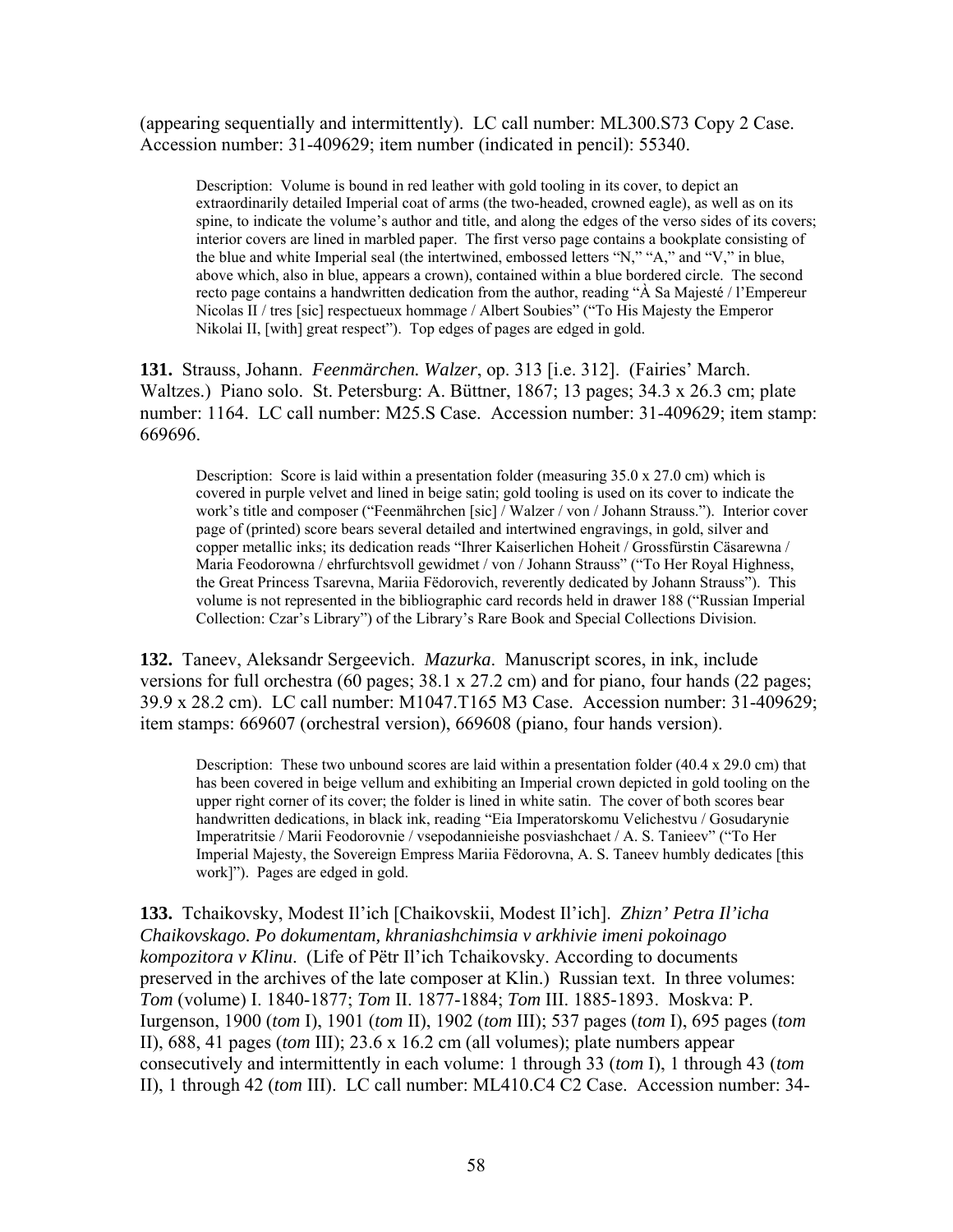450333; item numbers (indicated in pencil): 57782 (*tom* I), 57783 (*tom* II), 57784 (*tom* III).

Description: Volumes are bound in padded moss green leather and lined in green patterned and textured paper. Gold tooling is used on each volume for a simple cover design as well as to indicate their title and author. An Imperial crown, as well as a musical motif (including a lyre) and the initials "K. K." appear on the spines of all three volumes; appearing above these initials is a gold crown. Pages are edged in gold. The second recto page of the first of these three volumes bears a handwritten dedication from the author to His Imperial Highness, which reads "Ego Imperatorskomu Vysochestvu / Gosudariu Velikomu Kniaziu / Konstantinu Konstantinovichu / blagogovieinoe prinoshenie / ot sostavitelia etogo truda / Modesta Chaikovskago /. 1901g. Klin." ("To His Imperial Highness the Great Sovereign Prince Konstantin Konstantinovich, a reverential offering from the author of this work, Modest Tchaikovsky, 1901, at Klin."). Additional handwritten inscriptions in pencil (in an unidentified hand) on the first and last pages of text in each of these volumes apparently indicates the date that the reading of each volume, perhaps by their dedicatee, was begun and completed (*tom* I, from 19 October 1909 to 31 December 1909; *tom* II, from 1 January 1910 to 26 June 1910; *tom* III, from 27 June 1910 to 4 January 1911). Annotations in the same unidentified hand, in pencil, appear intermittently throughout these three volumes. Also appearing on the title pages of (and occasionally elsewhere throughout) these volumes is an oval-shaped stamp, in purple ink, reading "Biblioteka Akademii Ist. Mater. Kul't".

**134.** Tchaikovsky, Pëtr Il'ich [Chaikovskii, Pëtr Il'ich]. *Evgenii Onegin. Liricheskiia stseny v 3x dieistviiakh. Tekst po Pushkinu*. (Eugene Onegin. Lyric scenes in three acts. Text after Pushkin.) Piano-vocal score. Russian lyrics. Moskva: P. Iurgenson, [1878?]; 249, [1] pages; 28.2 x 19.9 cm; plate numbers: 3302 through 3323 (appearing consecutively and continuously). LC call number: M1503.T878 E75 Case. Accession number: 31-409629; item stamp: 669504.

Description: Score is bound in brown cloth and red leather, and lined in white paper. Gold tooling is used on the work's front cover to indicate its title and composer, above which appears an Imperial crown; gold tooling also appears on its spine and back cover to depict simple decorative elements, as well as on its spine to indicate the number "101." This volume is not represented in the bibliographic card records held in drawer 188 ("Russian Imperial Collection: Czar's Library") of the Library's Rare Book and Special Collections Division.

**135.** Tchaikovsky, Pëtr Il'ich [Chaikovskii, Pëtr Il'ich]. *Evgenii Onegin*. Piano-vocal score. Moskva: P. Iurgenson; no additional publication or accession information available.

Description: While this score is represented in the bibliographic card records found in drawer 188 ("Russian Imperial Collection: Czar's Library"), held in the Library's Rare Book and Special Collections Division, where it shares a card record with that of J. Cornu's *Pour la Grande Duchesse Olga* (see entry number **23**), and which indicates that the Library of Congress call number M33.T85 E4 has been assigned to it, this score **has not been found in the collections of the Library's Music Division at this writing.** 

**136.** Thiele, Carl. [Thiele, Karl.] *Marsch und Taenze für Pianoforte*. Piano solo. Manuscript score, in ink. Contains: *Alexander-Marsch*; *Maria-Polonaise*; *Dagmar-Polka*; *Wilhelminen-Tÿrolienne*; *Sophien-Galopp*; *Friederika-Polka-Masurka* ([2] pages each). Undated; [20 pages]; 38.9 x 28.6 cm. LC all number: M22.T42 A5 Case (Folio). Accession number: 31-409629; item stamp: 669609.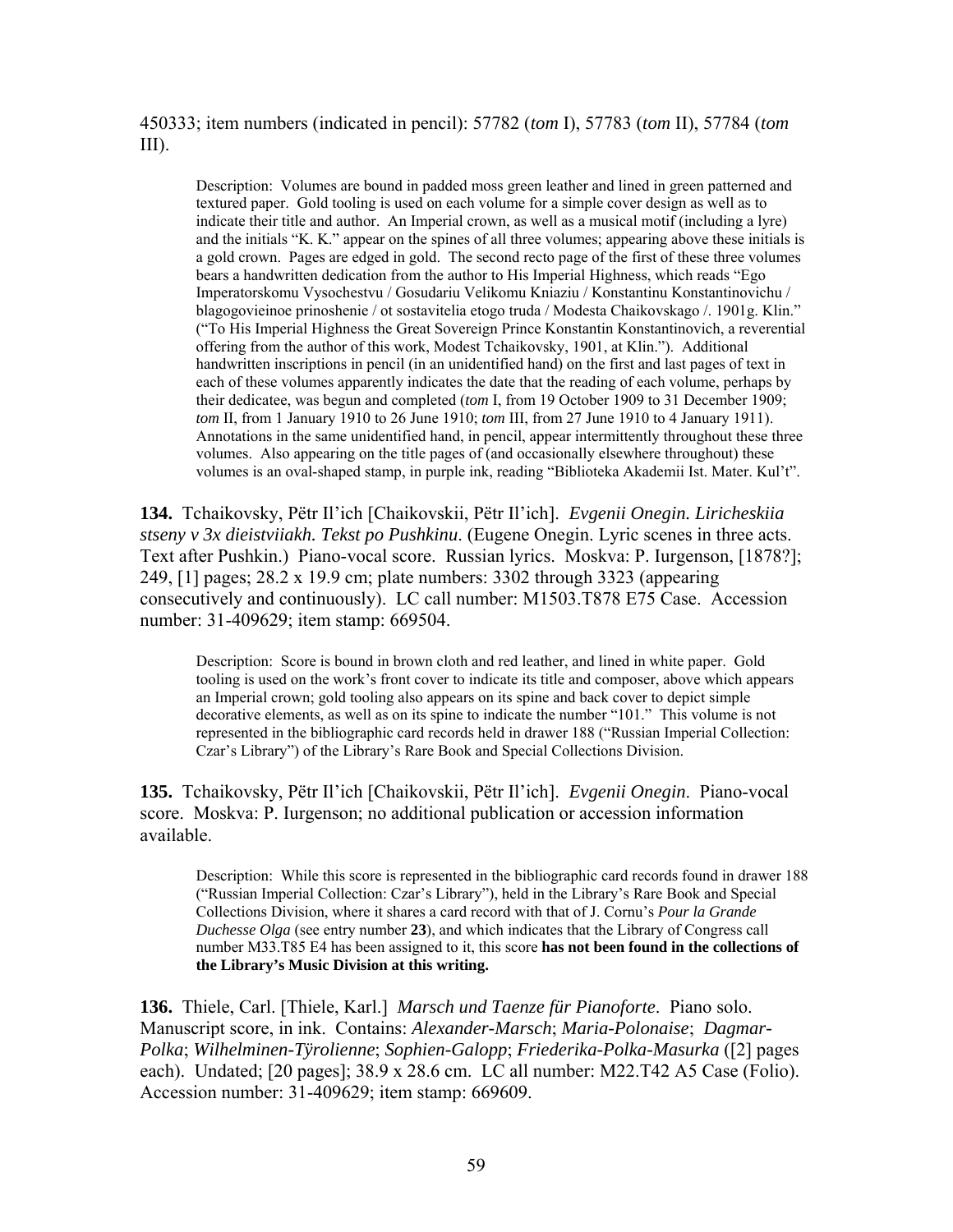Description: Score is bound in purple velvet with gold tooling used on its cover for a simple border design, as well as to depict a lyre entwined with oak branches and a ribbon. The volume is lined in white textured (moiré) paper. The title page (second verso page) of this collection bears a neatly handwritten dedication, in ink, and in German, reading "Marsch und Taenze / für Pianoforte. / Seiner Kaiserlich Königlichen Hoheit / dem Grossfürsten und Thronfolger aller Reuffen, / Caesarewicz Alexander Alexandrowicz / Chef / des Königlich Westpreussischen Ulanen-Regiments No. I. / in tiefster Ehrfurcht gewidmet / von / Carl Thiele / Stabstrompeter a. D. vom Westpreussischen Ulanen-Regiment No. I." (March and Dances for piano. To His Royal Highness, the Great Prince and Heir Apparent, Tsarevich Aleksandr Aleksandrovich, Commander of the Royal West Prussian Uhlan Regiment no. 1.)

**137.** *Triod' notnago pieniia. Postnaia i tsvietnaia*. [Hymnal used in Russian Orthodox Church services.] Vocal score (neume notation). Church Slavonic lyrics. Sanktpeterburg: Synodal'naia Tipografiia, 1899; paginated in Slavonic numerals; 30.5 x 22.8 cm; no plate number. LC call number: M2158.T834 Case. Accession number: 31- 409629; item number (in pencil): 669482.

Description: Score is bound in black leather and lined in white textured (moiré) paper; gold tooling is used on its cover to indicate the volume's title and a Russian Orthodox cross, as well as on the inside edges of its binding. The verso of the volume's first page bears an oval-shaped stamp, in blue ink, that reads: "Sobstvennaia Ego Velichestva / Bibliotheka / v Zimnem Dvortsie." ("His Majesty's Own Library, Winter Palace.")

**138.** *Tserkovno-pievcheskii sbornik, tom I*. [Hymnal used in Russian Orthodox Church services (Vol. I.).] Vocal score. Russian lyrics. S.-Peterburg: Synodal'naia Tipografiia, 1898; xiv, 394 pages; 24.6 x 17.6 cm; no plate number. LC call number: M2158.T88 Case. Accession number: 31-409629; item number (in pencil): 669610.

Description: Score consists of a cardboard cover bound with green leather along its spine; it is lined in white paper. It contains a bookplate (located on verso of cover) consisting of the blue and white Imperial seal (the intertwined, embossed letters "N," "A," and "V, " in blue, above which appears a crown, also in blue), contained within a blue bordered circle. A small label is also affixed to the verso of this volume's cover, indicating the name and address of its manufacturer or seller ("Fabrika / N. V. Gaevskago / V. O. 5 lin. 54 / Skl. Vladimirsk. pr. 4"). This item is held in the same slipcase as *tom II* (volume II) of the same title (see entry number **139**).

**139.** *Tserkovno-pievcheskii sbornik, tom II, chast' I*. [Hymnal used in Russian Orthodox Church services (Vol. II, Part I).] Vocal score. Russian lyrics. S.-Peterburg: Synodal'naia Tipografiia, 1899; v, 381 pages; 24.6 x 17.6 cm; no plate number. LC call number: M2158.T88 Case. Accession number: 31-409629; item number (in pencil): 669611.

Description: Score consists of a cardboard cover bound with green leather along its spine; it is lined in white paper. It contains a bookplate (located on verso of cover) consisting of the blue and white Imperial seal (the intertwined, embossed letters "N," "A," and "V, " in blue, above which appears a crown, also in blue), and contained within a blue bordered circle. This item is held in the same slipcase as *tom I* (volume I) of the same title (see entry number **138**).

**140.** *Tserkovno-pievcheskii sbornik, tom III, chast' I*. *Triod' postnaia i tsvietnaia*. [Hymnal used in Russian Orthodox Church services (Vol. III, Part I).] In five volumes,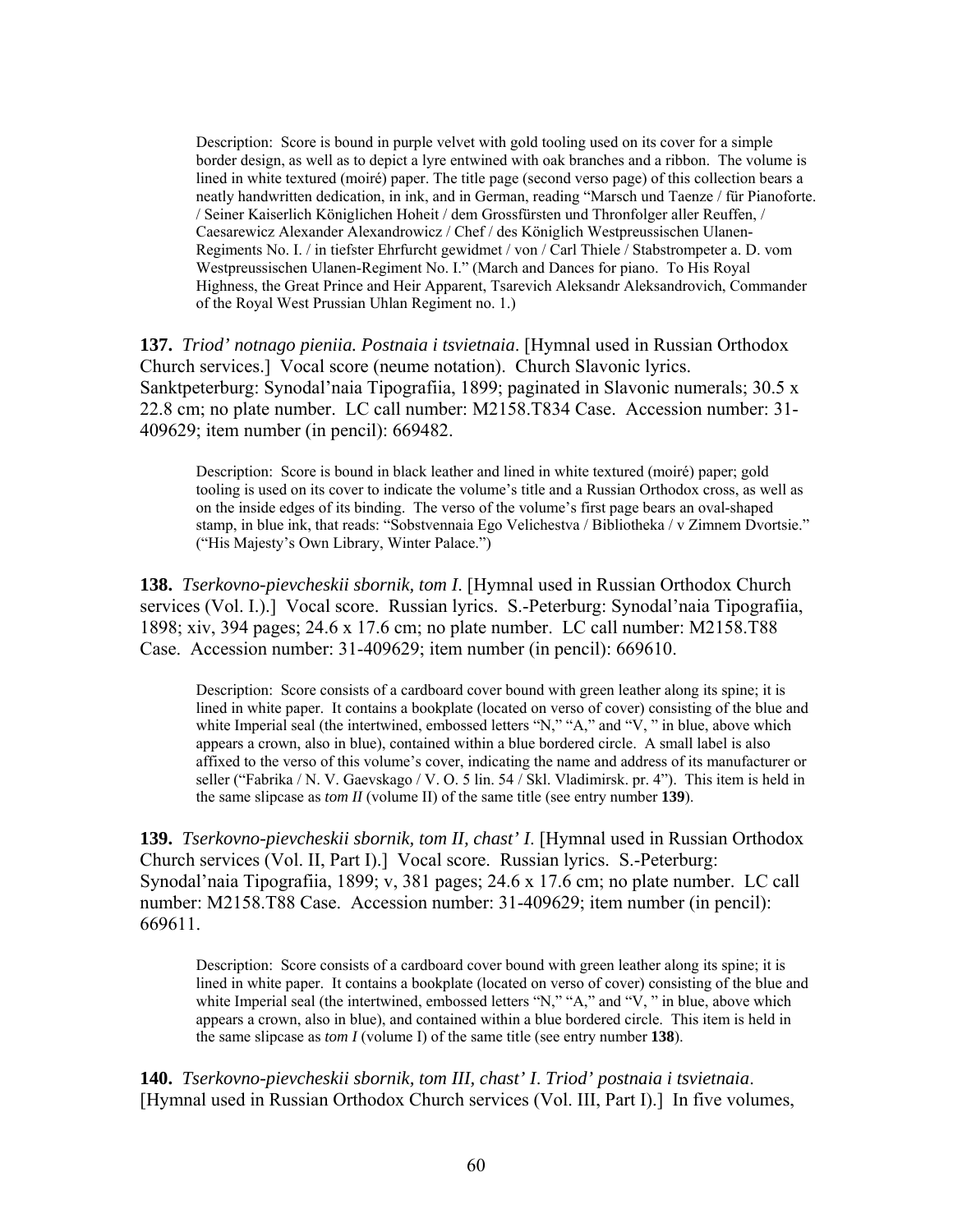comprised of one *partitura* (vocal score) containing all vocal parts, and one volume each for the remaining four vocal parts. Russian lyrics. S.-Peterburg: Synodal'naia Tipografiia, 1902 (*partitura*, vocal score for the first *golos* [vocal part; i.e., soprano voice]), 1903 (scores for second *golos* [i.e., alto voice], third *golos* [i.e., tenor voice], and fourth *golos* [i.e., bass voice]); 25.1 x 17.6 cm. LC call number (identical for each volume): M2158.T88 Case.

Description: These five scores are housed together in a slipcase. The accession number 31- 409629 appears in each score; the item stamp for each, however, is different. The *partitura* consists of v, 532 pages; intermittent plate numbers appear sequentially from 1 through  $34$ ; item stamp: 669616; bound in red leather with gold and black tooling. The score for the first *golos* (soprano part, 278 pages; intermittent plate numbers appear sequentially from 1 through 18; item stamp: 669612) is bound in brown leather with gold and black tooling. The score for the second *golos* (alto part, 247 pages; intermittent plate numbers appear sequentially from 1 through 16; item stamp: 669613) is bound in light green leather with gold and black tooling. The score for the third *golos* (tenor part, 208 pages; intermittent plate numbers appear sequentially from 1 through 13; item stamp: 669614) is bound in light blue leather with gold and black tooling. The score for the fourth *golos* (bass part, 215 pages; intermittent plate numbers appear sequentially from 1 through 14; item stamp: 669615) is bound in royal blue leather with gold and black tooling. Each volume is lined in white textured (moiré) paper, and its pages edged in gold. Each of the four vocal parts contains a bookplate, located on verso of cover (bass part) or on the first verso page thereafter (in the other three parts), consisting of the blue and white Imperial seal (the intertwined, embossed letters "N," "A," and "V," in blue, above which appears a crown, also in blue), contained within a blue bordered circle). The names of several members of the Imperial family have been inserted into the words appearing in this liturgy.

**141.** Varlamov, A. [Aleksandr Egorovich] *Sobranie romansov i piesen*. (Collection of romances and songs.) Voice and piano. Seventy-four separately published piano-vocal scores. Russian lyrics. In two volumes (*chasti*) bound together (separately paginated); includes 43 works in *Chast'* I and 31 works in *Chast '* II. Moskva: Iu. Gresser, undated; 186 (*Chast'* I), 117 (*Chast'* II) pages (pages in each *chast'* are numbered consecutively); 34.3 x 27.3 cm; various plate numbers. Library of Congress call number: M1620.V32 Case. Accession number: 31-409629; item stamp: 669617.

Contents (*Chast' I*): *Piesn' Ofelii, iz tragedii Gamlet'* (9 pages; plate number: 155.); *Mysl' poeta*  (lyrics by N. N.; 4 pages; plate number: 176.); *Ty ne poi solovei* (lyrics by A. Kol'tsov; 4 pages; plate number 9.); *Chelnok* (lyrics by Timofieev; 3 pages; plate number 125.); *Piesnia (O chem skazhi tvoe stenan'e?; iz trag[edii] Ermak)* (2 pages; no plate number); *Doktor* (lyrics by F. N. Glinka; 4 pages; plate number 42.); *Ozhidanie* (lyrics by Stromilov; 4 pages; plate number 17.); *K ptichkie* (lyrics by Stromilov; 4 pages; plate number: 40.); *Kuplety* (lyrics by D. Lenskii; 3 pages; plate number: 123.); *Mechta ob Italii* (lyrics by Kulikov; 12 pages; plate number 132.); *Grust'*  (lyrics by A. V.; 2 pages; plate number: 3.); *Dobroi domovoi* (lyrics by N. Markevich; 3 pages; plate number: 7.); *Romans. Vzdokhnesh'-li ty* (lyrics by G. Golovachev; 3 pages; no plate number); *Piesnia. To ne vieter vietku klonit'* (lyrics by S. I. Stromilov; 2 pages; plate number: 4.); *Ptich'ka bozhiia ne znaet* (lyrics by A. Pushkin; 3 pages; plate number: 5.); *Romans. Molodaia ptashechka*  (lyrics by I. Miatlev; 4 pages; plate number: 42.); *Zhavoronok* (lyrics by A. Kukol'nik; 3 pages; plate number: 38.); *Piesn' greka* (lyrics by A. Obodovskii; 2 pages; plate number: 53.); *Zviezdochka* (lyrics by N. Grekov; 3 pages; plate number: 52); *Piesn' bezumnoi* (nos. 1, 2, 3; lyrics by Beklemishev; 17 pages; plate number: 74.); *Kolybel'naia piesnia* (lyrics by Lermontav [sic]; 5 pages; plate number: 106.); *Gornyia vershiny* (lyrics by Lermontov; 3 pages; no plate number); *Kheruvimskaia piesn'* (lyricist not identified; 3 pages; plate number: 68); *Dvie russkiia piesni* (lyricist not identified; 8 pages; plate number: 152.); *Piesnia. Zabudesh gore, poi!* (lyricist not identified; 3 pages; plate number: 153); *Piesnia. Grustno zhit' mnie na chuzhbinie* (lyricist not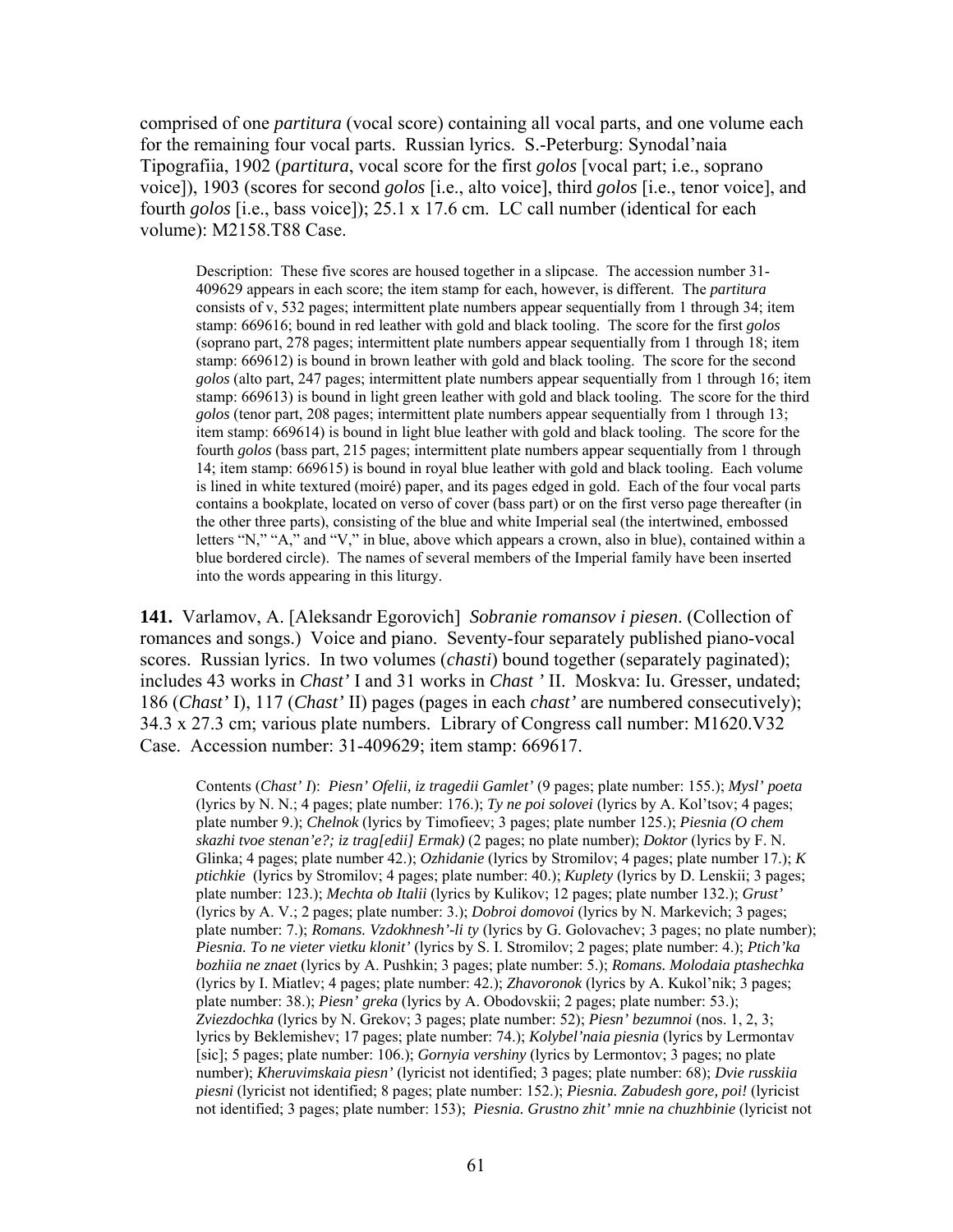identified; 3 pages; plate number: 154.); *Plovtsy. Dva romansa* (lyrics by Timofieev; 7 pages; plate number: 171.); *Skazhi zachiem iavilas' ty* (lyricist not identified; 2 pages; plate number: 189.); *Romans. Paduchaia zviezda* (lyrics by Gr. Rastopchina; 6 pages; plate number: 168.); *Byvalo* (lyrics by I. Miatlev; 7 pages; plate number: 187.); *Romans. Vostorg liubvi* (lyricist not identified; 5 pages; plate number: 190 [on the score's fourth page, the plate number "160" is indicated]); *Osiedlaiu konia. Ballada* (lyrics by A. Kol'tsov; 7 pages; plate number: 200.); *Liubov' za mogiloi* (lyrics by D. Lenskii; 4 pages; plate number: 189.); *Kto zhizniiu khochet naslazhdatsiia. Piesnia* (lyricist not identified; 3 pages; plate number: 197.); *Kon' nad mogiloi* (lyrics by Baron Del'vig; 4 pages; plate number: 204); *Ona i zhizn'. Romans* (lyricist not indicated; 2 pages; plate number: 191.); *Poruchenie i molitva* (lyrics by I. A. Boltin; 4 pages; plate number: 245); *Nenagliadnaia* (lyrics by V. Gorchakov; 3 pages; plate number: 244.); *Predchuvstvie* (lyrics by A. P.; 3 pages; plate number: 180.); *Solovushko* (lyrics by I. Lazhechnikov; 2 pages; plate number: 181.); *Tsvietok* (lyrics by A. Zhukovskii; 3 pages; plate number: 182.); *Krasnyi sarafan* (lyrics by G. Tsyganov; 5 pages; plate number: 182.); (*Chast' II*)*: Piesnia. Vot idut polki rodnye* (lyricist not identified; 2 pages; plate number: 1.); *Piesn'razboinika* (lyrics by A. Vel'tman; 5 pages; plate number: 3.); *Piesn' Fiony, iz Roslavleva* (lyrics by Kniaz' Shakhovskii; 5 pages; plate number: 11.); *Chto eto za serdtse* (lyrics by G. Tsyganov; 2 pages; plate number: 35.); *Okh bolit* (lyrics by G. Tsyganov; 2 pages; plate number: 12.); *Akh ty molodost'* (lyricist not indicated; 2 pages; plate number: 6.); *Piesnia tsyganki, iz Esmeral'dy* (lyricist not indicated; 4 pages; plate number: 8.); *Piesnia kozaka, iz tragedii: Ermak* (lyrics by Khomiakov; 2 pages; plate number: 4); *Kak tsviet ty chista i prekrasna* (lyrics after Heine; 4 pages; plate number: 252.); *Romans. Luch' nadezhdy*  (lyrics by Vel'tman; 5 pages; no plate number); *Russkaia piesnia* (lyricist not indicated; 2 pages; plate number: 483.); *Izmiena miloi!* (lyricist not indicated; 2 pages; plate number: 482.); *Vnutrenniaia muzyka* (lyrics by Ogarev; 2 pages; plate number: 74.); *Bezumnaia* (lyrics by V. P. Gorchakov; 27 pages; plate number: 602.); *Melodiia* (lyrics by A. Fet; 9 pages; plate number: 606.); *Ty prichal' moia rybach'ka. Romans* (lyrics by M. Mikhailov; 2 pages; plate number: 786.); *Nenagliadnyi ty moi. Romans* (lyrics by Avgust M...; 2 pages; plate number: 6.); *Puskai drugie predaiutsia. Romans* (lyrics by S. A. Ia.; 3 pages; plate number: 789.); *Romans* (lyrics by D. Lenskii; 2 pages; plate number: 788.); *Romans. Mnie zhal' tebia!* (dated 8 September 1847; lyricist not indicated; 3 pages; plate number: 790.); *O netsielui menia. Romans* (lyricist not indicated; 2 pages; plate number: 791.); *Znaiu ia chto ty maliutka. Romans* (lyrics by A. Fet; 2 pages; plate number: 792.); *Niania* (lyrics by M. Mikhailov; 3 pages; plate number: 899.); *Razocharovanie. Romans* (lyrics by Baron Del'vig; 2 pages; plate number: 956); *Tsyganka. Piesnia* (lyrics by N. Sushkov; 2 pages; plate number: 955.); *Romans. Bieliet parus odinokii*  (lyrics by Stromilov; 2 pages; plate number: 957); *Romans. Rozal' ty rozochka* (lyrics by Baron Del'vig; 2 pages; plate number: 958.); *Piesnia* (lyricist not indicated; 2 pages; plate number: 974.); *Rano, rano tsvietik* (lyrics by F. Koni; 3 pages; plate number: 991.); *Romans. Otoidi!* (lyrics by A. Beshentsov; 6 pages; plate number: 978.); *Piesnia* (lyricist not indicated; 2 pages; plate number: 990.).

Description: Score is bound in black cloth and red leather with gold tooling to indicate a large number "34." on its spine, an Imperial crown on its cover, and below this, the title of the collection and composer. The title pages of the first works in each *chast'* also contain a handwritten inscription, in brown ink, both reading "V pamiat' prebyvaniia nashego v Moskvy s 21-go Aprelia po 1-go Maia 1867g." ("In remembrance of our stay in Moscow from April 21 to May 1, 1867.")

**142.** Vil'bushevich, E. B. [Evgenii Borisovich] *Melodeklamatsii iz p'esy* Printsessa Greza. (Dramatic scenes from [Edmond Rostand's] play *La Princesse lointaine* (1895).) Translated by Shchepkina-Kupernik. Piano and narrator; copy of Russian text laid within the score. S.-Peterburg: N. Kh. Davingof, undated; 33.8 x 26.7 cm. LC call number: M1518.V Case. Accession number: 31-409629; item stamp: 669618.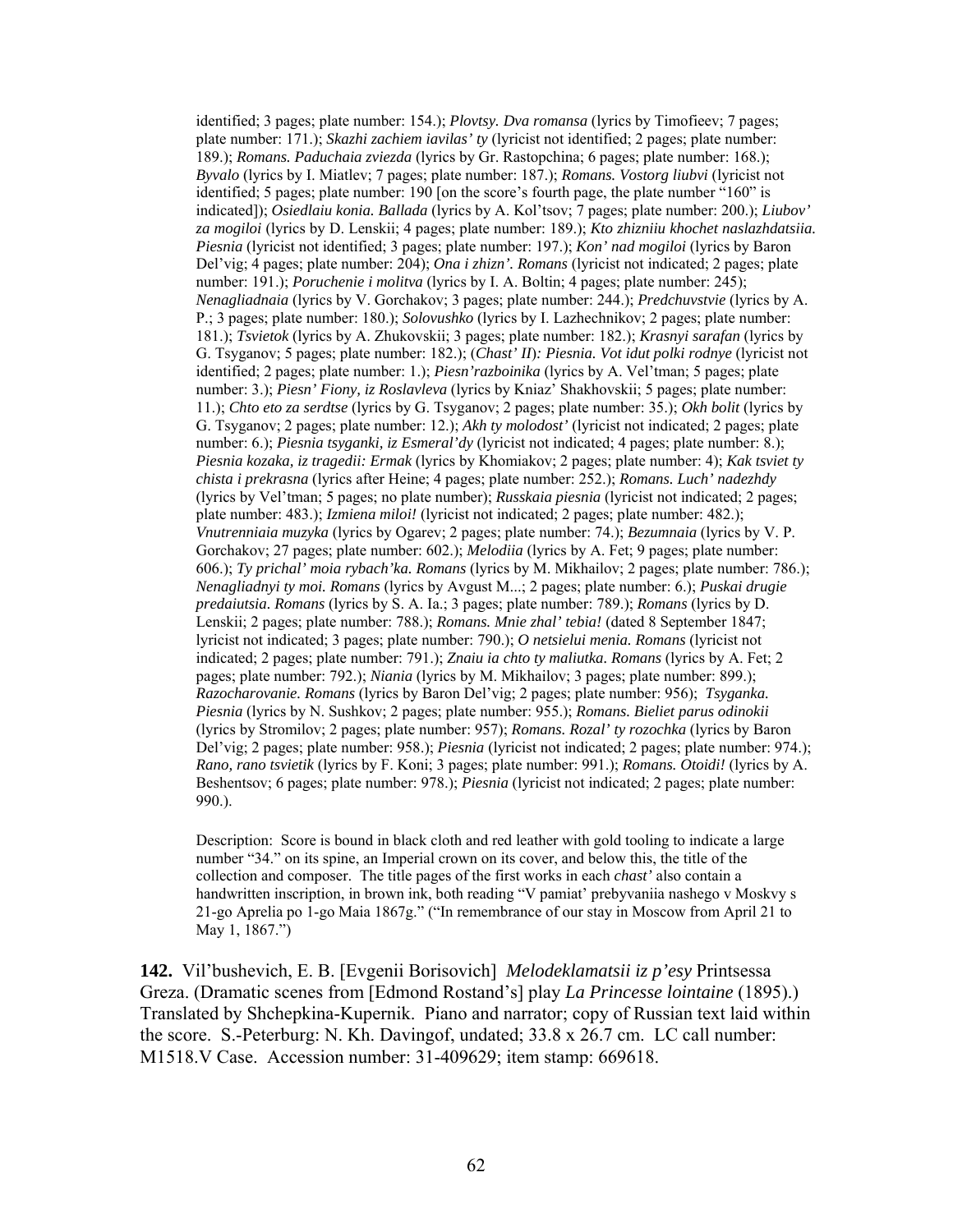Contents: *Liubov'-eto son upoitel'nyi* (7 pages; plate number: H. 1267 Д.); *I tak opiat' moi dryz'ia* (5 pages; plate number: H. 1237 Д.).

Description: Score is bound in blue satin and lined with ivory satin; gold tooling is used on its cover to indicate the work's title and composer.

**143.** Villuan, A. I. [Aleksandr Ivanovich] *Vostochnyi gimn*. (Oriental hymn.) Four-part mixed (SATB) chorus and piano. Two copies. Piano-vocal score (11 pages) and vocal parts (four double-sided leaves). Russian lyrics. S. Peterburg: M. Bernard, 1870; 34.0 x 26.5 cm; plate number: A. B. LC call number: M1757.V Case. Accession number: 31- 409629; item stamp: 669620.

Description: Score is bound in purple satin and lined in white textured (moiré) paper; gold tooling is used on its front cover to indicate the work's title as well as a dedication reading "Vostochnyi Gimn / Svietlomu Bielomu / Vserossiiskomu / Tsariu / Aleksandru II." ("Oriental Hymn / To the Bright White Tsar of All Russia, Aleksandr II.") The score's title page bears an additional, similar dedication, rendered in copper, silver and metallic red inks, reading "Vostochnyi Gimn / slova i muzyku / vsepoddannieishe posviashchaet / Svietlomu Bielomu / Vserossiiskomu / Tsariu / Aleksandru II." ("Oriental Hymn. Words and music [are] humbly dedicated to the Bright White Tsar of All Russia, Aleksandr II.") Copy 2 of this same volume is nearly identical except for its blue leather binding with gold tooling on its cover; its accession number (31-409629) and item stamp (669619); and, on the top right corner of its third recto (title) page, a small stamp in red ink, reading "Aleksandr," above which appears a crown.

**144.** Vogt, J. [Jean?]. *Tscherkessen-Lied,* op. 152. *Charakteristisches Tonstück*. (Circassian song.) Piano, four hands. Berlin: Schlesinger/Rob. Lienau, undated [1884]; 11 pages; 42.8 x 32.1 cm; plate number: S.7633. LC call number: M204.V Case (Folio). Accession number: 31-409629; item stamp: 669621.

Description: Score is bound in red velvet with gold tooling bearing the work's title. The second recto page (first recto page following the title page) bears a dedication, printed in red, gold and gray inks, reading "Ihrer Majestät / Maria Feodorowna / Kaiserin von Russland / allerunterthänigst zugeeignet / vom / Componisten." ("To Her Majesty Mariia Fëdorovna, Empress of Russia, [this work is] most humbly dedicated by the composer.") The volume is lined with a gold and white patterned paper featuring a botanical motif; its pages are edged in gold.

**145.** Voznesenskii, Ivan. *O Tserkovnom pienii pravoslavnoi greko-rossiiskoi tserkvi. Bol'shoi i malyi znamennyi rospiev*. (On the liturgical songs of the Greco-Russian Orthodox Church. Greater and lesser chant.) Russian text with musical examples in modern notation. In two volumes: *Vypusk pervyi* (Part I; Riga: Ernst Plates, 1890; [3], 229, [1] pages; 22.6 x 15.0 cm; no plate numbers); *Vypusk 2-i* (Part II; Riga: Ernst Plates, 1889; [4], 227, [1] pages; 29.3 x 23.3 cm; plate numbers 1 through 29, appearing consecutively and intermittently). Accession number: 31-409629; item stamps: 53341 (Part I), 53342 (Part II). LC call number: MT860.V7 T8 Case. (Although both volumes are filed under this same call number, the card entry in the Music Division's card record catalog for volume/part I of this title erroneously lists it under the Library call number MT860.V7 T84 Case.)

Description: Volumes are bound in blue velvet and lined in white textured (moiré) paper; pages are edged in gold. Gold tooling appears on the covers of each volume to indicate their contents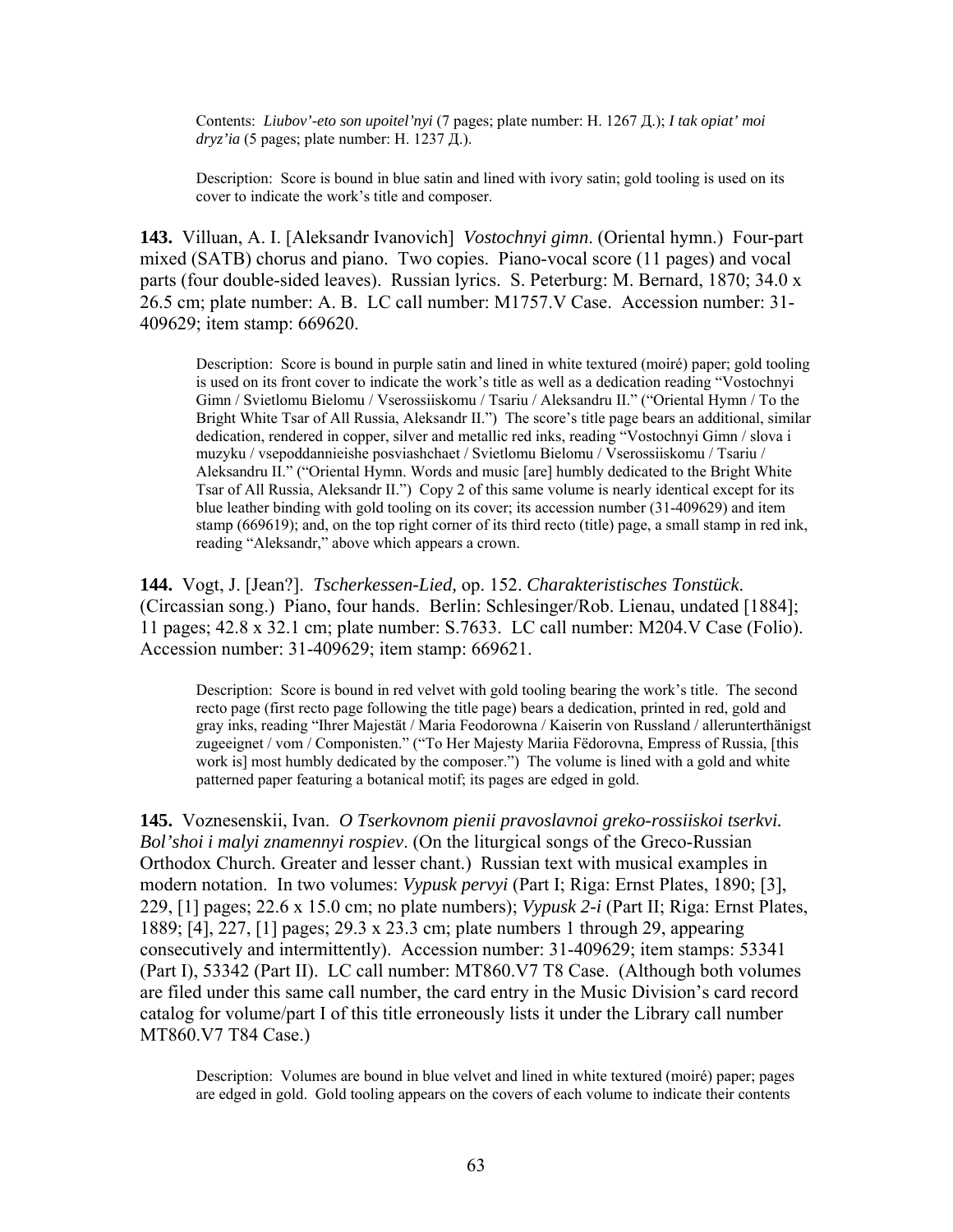("Znamennyi / Raspiev / I"; "Znamennyi / Raspiev / II"). Each volume contains bookplates (located on verso of cover) consisting of the blue and white Imperial seal (the intertwined, embossed letters "N," "A," and "V," in blue, above which appears a crown, also in blue), contained within a blue bordered circle.

**146.** Voznesenskii, Ivan. *Osmoglasnye rospievy. Trekh posliednikh viekov. Pravoslavnoi Russkoi Tserkvi*. (Eight-part singing in the Russian Orthodox Church during the last three centuries.) Four separate parts bound in two volumes. Russian text with musical examples in modern notation. Volumes contain: (I.) *Kievskii rospiev i dnevnye stikhirnye napievy na "Gospodi vozzvakh"* (Kiev: Tip. S. B. Kul'zhenko, 1888; [3], 146, [1] pages); (II.) *Bolgarskii rospiev ili napievy na "Bog Gospod'" Iugo-Zapadnoi Pravoslavnoi Tserkvi* (Kiev: Tip. S. B. Kul'zhenko, 1891; [3], 96, [1] pages); (III.) *Grecheskii rospiev v Rossii (Istoriko-tekhnicheskoe izlozhenie)* (Kiev: Tip. S. B. Kul'zhenko, 1893; [3], 115, [1] pages). Volume II contains: (IV.) *Obraztsy osmoglasiia rospievov: kievskago, bolgarskago i grecheskago s ob"iasneniem ikh tekhnicheskago ustroistva. Prilozheniia k sochineniiu "Osmoglasnye pospievy trekh posliednikh viekov pravoslavnoi Russkoi Tserkvi"* (Examples of eight-part singing of Kievan, Bulgarian and Greek [liturgical] traditions, with an explanation of their technical construction. Supplement to "Eight-part singing of the last three centuries in the Russian Orthodox Church.") (Riga: Ernst Plates, 1893; [3], 197 pages). Dimensions of each volume: 24.2 x 16.8 cm; no plate numbers. Library of Congress call number: MT860.V7 O8 Case. Accession number: 31-409629; item stamps (for each of the four parts of this volume, respectively): 53343, 53344, 53345, 53346.

Description: Volumes are bound in blue velvet and lined in white textured (moiré) paper; pages are edged in gold. Gold tooling appears on the covers of each volume to indicate their contents ("Osmoglasnye / Raspievy / I-III"; "Osmoglasnye / Raspievy / IV"). Each volume contains bookplates (located on verso of cover) consisting of the blue and white Imperial seal (the intertwined, embossed letters "N," "A," and "V," in blue, above which appears a crown, also in blue), contained within a blue bordered circle. The bibliographic card record for this volume, held in drawer 188 ("Russian Imperial Collection: Czar's Library") of the Library's Rare Book and Special Collections Division indicates that the Library call number assigned to this volume is ML3060.V8 Russian Imperial Collection, although a volume bearing this number has not, at the time of this writing, been found in the collections of the Rare Book Division. Evidently this volume was subsequently re-cataloged with a new call number and transferred to the custody of the Music Division.

**147.** Voznesenskii, Ivan Ivanovich. *O Sovremennykh nam nuzhdakh i zadachakh russkago tserkovnago pieniia*. (About our contemporary needs and problems in Russian Church chant.) Riga: Tipografiia L. Blankenshteina, 1891, 32 pages; 23 cm. LC call number: ML3060.V8 Russian Imperial Collection. No additional publication or accession information available.

Description: While a bibliographic card record for this volume is represented in the card files held in drawer 188 ("Russian Imperial Collection: Czar's Library") of the Library's Rare Book and Special Collections Division, this volume **has not been found in the collections of the Rare Book Division at this writing.** The online bibliographic record for this volume, [http://lccn.loc.gov/77503812,](http://lccn.loc.gov/77503812) created in 1977, indicates that this volume is "bound with the author's *Obshchedostupnye chteniia o tserkovnom penii, v. 1-2* (Riga, 1891) (see entry **149**).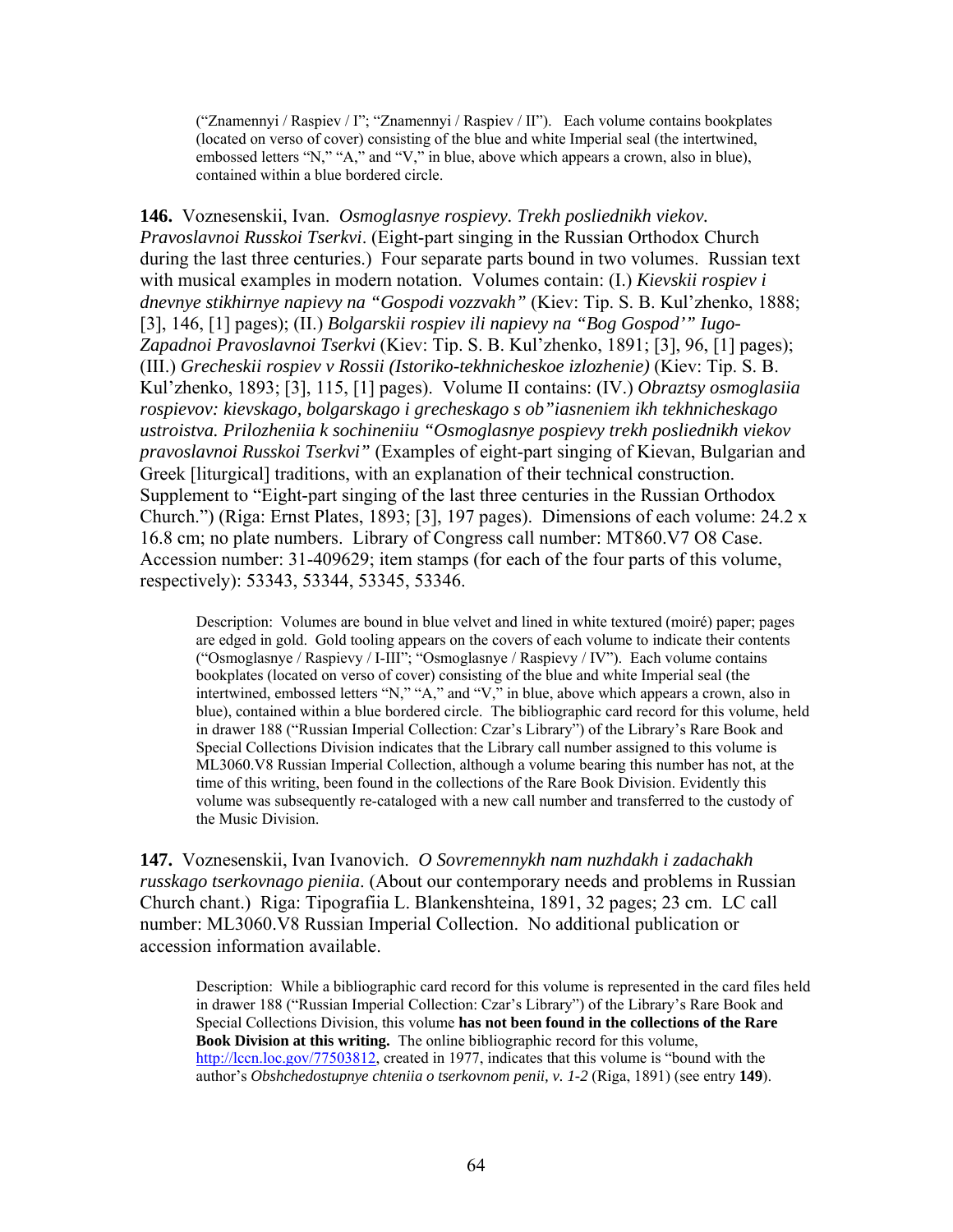**148.** Voznesenskii, Ivan Ivanovich. *O Tserkovnom pienii znamennyi raspiev. Prav. Russk. Tserkvy*. (On chant used in the Russian Orthodox Church service.) Riga, 1890, no page numbers indicated. LC call number: M2158.V93 Case. No additional publication or accession information available.

Description: While a bibliographic card record for this volume is represented in the card files held in drawer 188 ("Russian Imperial Collection: Czar's Library") of the Library's Rare Book and Special Collections Division, this volume **has not been found in the Library's collections at this**  writing. According to the card record for this volume, this volume contains a bookplate of Nikolai II. This title may simply be a reference to the similarly titled volume by the same author (see entry **145**) that was also acquired from the Russian Imperial libraries.

**149.** Voznesenskii, Ivan Ivanovich. *Obshchedostupnye chteniia o tserkovnom pienii*. (General reader about Church chant.) Three volumes in two. Riga: Tipografiia L. Blankenshteina, 1892-1895; no page numbers indicated; 23 cm. LC call number: ML3060.V8 Russian Imperial Collection. No additional publication or accession information available.

Description: While a bibliographic card record for this volume is represented in the card files held in drawer 188 ("Russian Imperial Collection: Czar's Library") of the Library's Rare Book and Special Collections Division, this volume has not, at the time of this writing, been found in the Library's collections. The online bibliographic record for this volume, [http://lccn.loc.gov/77502106,](http://lccn.loc.gov/77502106) created in 1977, indicates that this volume is bound with the author's *O Sovremennykh nam nuzhdakh i zadachakh russkago tserkovnago pieniia* (Riga, 1891; volumes 1 and 2) (see entry **147**); volume 3 bears the publication information "Kost roma: V Gubernskoi tipografii."

**150.** Wermann, Oskar. *Neun Gesänge*, op. 125. *Zu Dichtungen des Grossfürsten Constantin / Uebersetzung von Dr. Julius Grosse*. Voice and piano. Piano-vocal score. German lyrics. Leipzig: J. Reiter-Biedermann, 1899; 48 pages; 42.6 x 32.4 cm; plate numbers for each of the nine songs included in this collection are, respectively: 2287; 2289; 2291; 2293; 2295; 2297; 2299; 2301; 2303. LC call number: M1621.W Case Folio. Accession number: 31-409629; item stamp: 669622.

Contents: (1.) *Serenade. "Rosabella, Madonna, mein Kind"*; (2.) *Nun duftet schon die Weichselblüth'*; (3.) *Der Mai ist da*; (4.) *Die graue See ist still*; (5.) *Ich habe die Schöpfung, die neue, zu sehen bekommen*; (6.) *Mit Klopfen nah' Ich der Thüre dein*; (7.) *Du hast gesiegt, Galiläer!*; (8.) *Gebet. "Dich zu lieben, o lehr' es mich, Gott"*; (9.) *Wenn über dem Winterschlaf die Morgenröthe*.

Description: Score is bound in dark green leather with gold tooling depicting an Imperial crown on its cover; its pages are edged in gold. The score's third recto page (the first recto page following the its title page) bears a printed dedication, in gold, green, red, silver and blue inks, reading "Seiner Majestät / dem Kaiser / Nikolaus II. / von / Russland / in tiefster Ehrfurcht / zugeeignet / vom / Komponisten." ("To His Majesty the Emperor Nikolai II of Russia, with deepest reverence, [this work is] dedicated by the composer.") The volume contains a bookplate (located on verso of cover) consisting of the blue and white Imperial seal (the intertwined, embossed letters "N," "A," and "V," in blue, above which appears a crown, also in blue), contained within a blue bordered circle.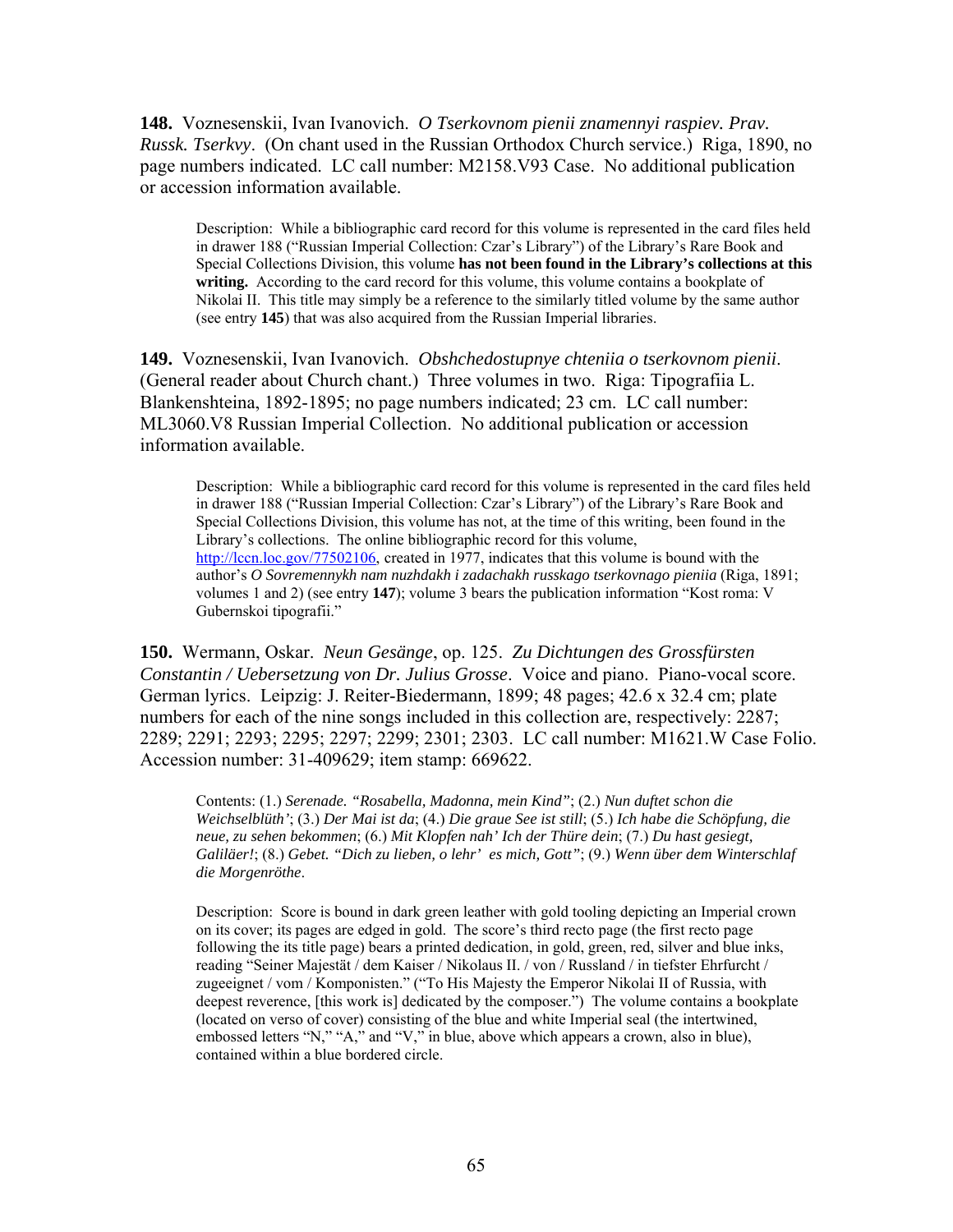**151.** Weyse, Christoph Ernst Friedrich. *50 Gamle Kæmpevise Melodier harmonisk bearbeidede og Hans Majestæt Kong Christian den Ottende*. (50 Old battle songs harmonized and arranged [for] His Majesty, King Christian VIII.) Two volumes bound together. Voice and piano. Danish lyrics. Kjöbenhavn: C. C. Lose & Delbanco, undated [18– ]; 24, 24 pages; 26.3 x 34.1 cm; no plate number. LC call number: M1770.W472 Case. Accession number: 31-409629; item stamp: 669623.

Description: Score is bound in brown leather and features brown marbled paper on its cover; gold tooling is used for a decorative motif on its front and back covers. The volume is lined in white, red and blue marbled paper. The third recto page of the volume (the page preceding the title page of the first volume) bears a red, blue and gold letter "D," above which appears a crown; within the letter "D" is a motif from the Danish Royal coat of arms (three blue lions surrounded by red hearts).

**152.** Zaikin, F. A. [*Romansy i piesni*.] Voice and piano. Five separately published piano-vocal scores, bound together. Moskva: P. Iurgenson, 1905; 13 pages; plate number: 1323. Accession number: 31-409629. Dimensions: 34.8 x 27.1 cm. LC call number: M1621.Z Case.

Contents: *Vozdushnyi korabl'. Muzykal'naia ballada* (lyrics by M. Lermontov; Russian lyrics, with German lyrics included on final page; Moskva: P. Iurgenson, 1904; 21 pages; plate number: 1275. The accession number 31-409629 is indicated in pencil only once within this volume (on its third verso page, which is also the verso of the first song's title page); item stamp: 669624); *Angel'* and *Nebo i zviezdy* (lyrics by M. Lermontov; Russian and German lyrics; Moskva: P. Iurgenson, 1905; 11 pages; plate number: 1318; item stamp: 669627); *Novgorodu* (lyrics by M. Lermontov; Russian and German lyrics. Moskva: P. Iurgenson, 1904; 5 pages; plate number: 1276; item stamp: 669626); *Vykhozhu odin ia na dorogu* and *Dusha moia mrachna*. *Romansy* (lyrics by M. Lermontov; Russian and German lyrics; Moskva: P. Iurgenson, 1905; 13 pages; plate number: 1323; item stamp: 669625).

Description: Score is bound in ivory velvet and lined in ivory satin. Silver tooling is used to depict the letter "A," above which appears a crown, in the upper left corner of the volume's front cover; silver tooling is also used on its first recto page (itself also lined in white satin) for a dedication reading "Eia Imperatorskomu Velichestvu / Gosudarynie Imperatritsie / Aleksandrie Feodorovnie." / Vsepodannieishe posviashchaet avtor" ("To Her Imperial Majesty, the Sovereign Empress Aleksandra Fëdorovna, the author humbly dedicates [this work]"). An additional Art Nouveau-style decorative element appears along the borders of the volume's front cover, which has been stamped directly into its velvet binding.

**153.** Zhelieznov, Aleksandra and Vladimir (compilers). *Piesni Ural'skikh Kazakov*. (Songs of the Ural Cossacks.) Voice and piano. Piano-vocal score. Russian lyrics and introductory text. Sankt-Peterburg: Imperatorskoe Russkoe Muzykal'noe Obshchestvo Sankt-Petersburgskoe Otdielenie Konservatoriia/G. G. Shkliaver: 1898; [11], 124 pages; 31.2 x 21.3 cm; no plate number. LC call number: M1756.Z55 Case Copy 2 (Copy 1 of this edition has not been found in the collections of the Library's Music Division at the time of this writing). Accession number: 32-426451; item stamp: 678284.

Description: Score is bound in brown leather and features white and red marbled paper on its cover; it is lined in multicolor marbled paper. Gold tooling is used on its cover to indicate its title, the names of its compilers, and to depict simple decorative elements. Pages are edged in gold. The third recto page bears a printed dedication reading "Ego Imperatorskomu Velichestvu /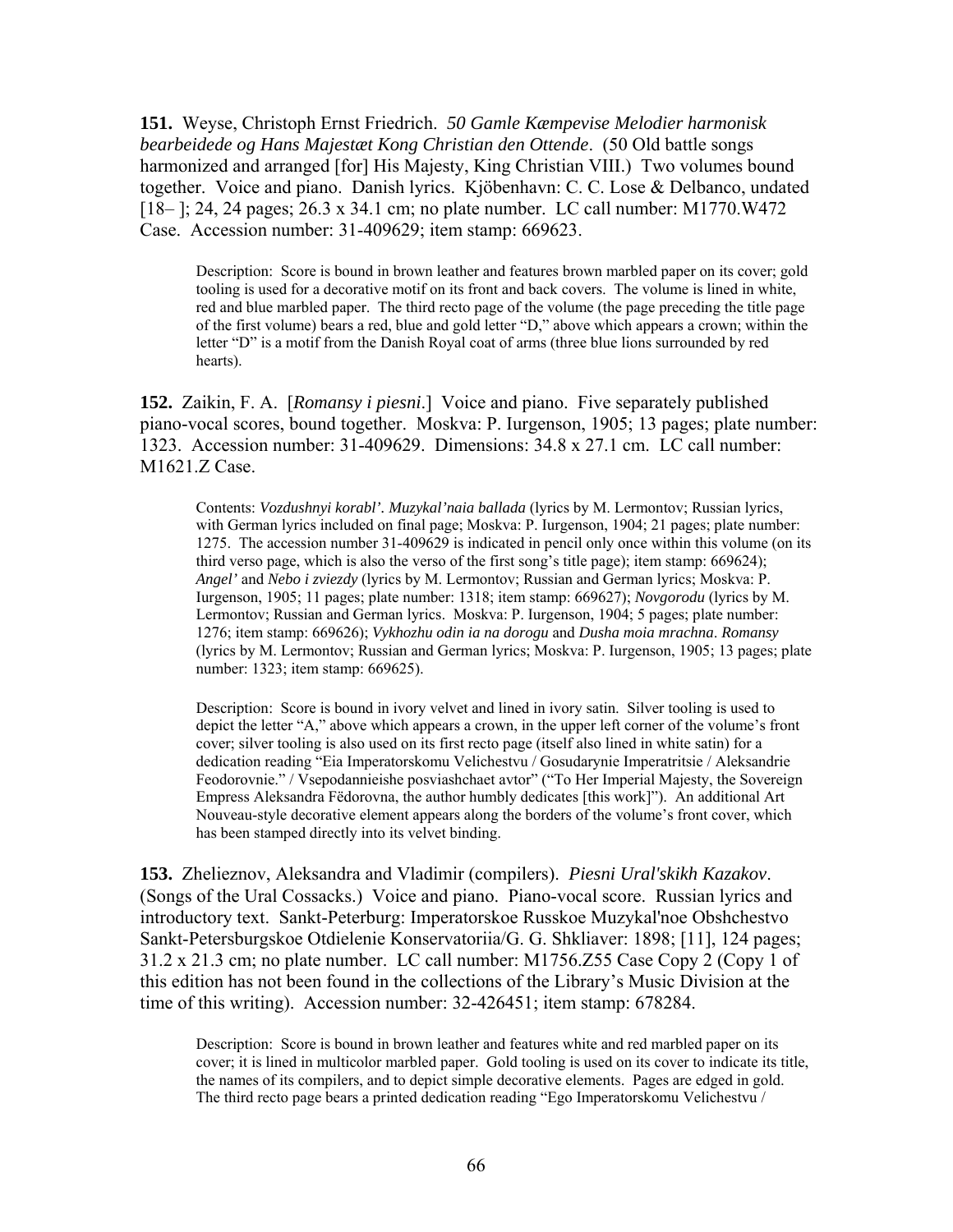Gosudariu Imperatoru / Nikolaiu Aleksandrovichu. / S glubochaishim blagogovieniem / vsepoddannieishe posviashchaiut / Aleksandra i Vladimir Zhelieznovy." The volume's bookplate bookplate, located on verso of cover, consists of the blue and white Imperial seal (the intertwined, embossed letters "N," "A," and "V," in blue, above which appears a crown, blue also in), contained within a blue bordered circle. This volume is not represented in the bibliographic card records held in drawer 188 ("Russian Imperial Collection: Czar's Library") of the Library's Rare Book and Special Collections Division.

**154.** Zhukovskii, N. V. *Russkii marsh*. Piano solo. S. Peterburg: [published by the author], 1890; 5 pages; 35.5 x 27.3 cm; plate number: H. 2 ÿ. LC call number: M28.Z Case. Accession number: 31-409629; item stamp: 669628.

Description: Score is bound in dark blue leather and lined in white textured (moiré) paper. Gold tooling is used on its cover for a dedication reading "Ego Imperatorskomu / Velichestvu / Gosudariu Imperatoru / Aleksandru III" ("To His Imperial Highness, the Sovereign Emperor Aleksandr III"), above which appears a gold crown. The score's cover page (third recto page) features ornate botanical motifs. Its fourth recto page contains a dedication, rendered in five colors of metallic inks (in shades of gold, silver and copper), reading "Posviashchaetsia / Imperatorskomu / Rossiiskomu Obshchestvu / Sadovodstva / v pamiat' vystavki 1890 g." ("Dedicated to the Imperial Russian Horticultural Association in remembrance of the 1890 Exhibition.") This page also bears a circular stamp, in blue ink, reading "Sobstvennaia Ego Imperat. Velich. Biblioteka. Anichkova Dvortsa." ("His Majesty's Own Library, Anichkov Palace.")

**155.** Znachko-Iavorskaia, Aleksandra. *Val's*. Piano solo. Odessa: Lit. Bekel', 1879; 11 pages; 33.9 x 26.8 cm; plate number: 31. LC call number: M25.Z Case. Accession number: 31-409629; item stamp: 669629.

Description: Score is bound in dark blue velvet with gold tooling used on its cover for a dedication reading "Ego Imperatorskomu Vysochestvu / Gosudariu / Nasliedniku Tsesarevichu / posviashchaetsiia / Val's / Aleksandry Znachko-Iavorskoi" ("To His Imperial Highness, the Sovereign Heir Apparent Tsarevich, is dedicated the *Waltz* of Aleksandra Znachko-Iavorskaia"), as well as for a depiction of the Russian Imperial coat of arms (the two-headed crowned eagle). The score is lined in ivory satin; its pages are edged in gold.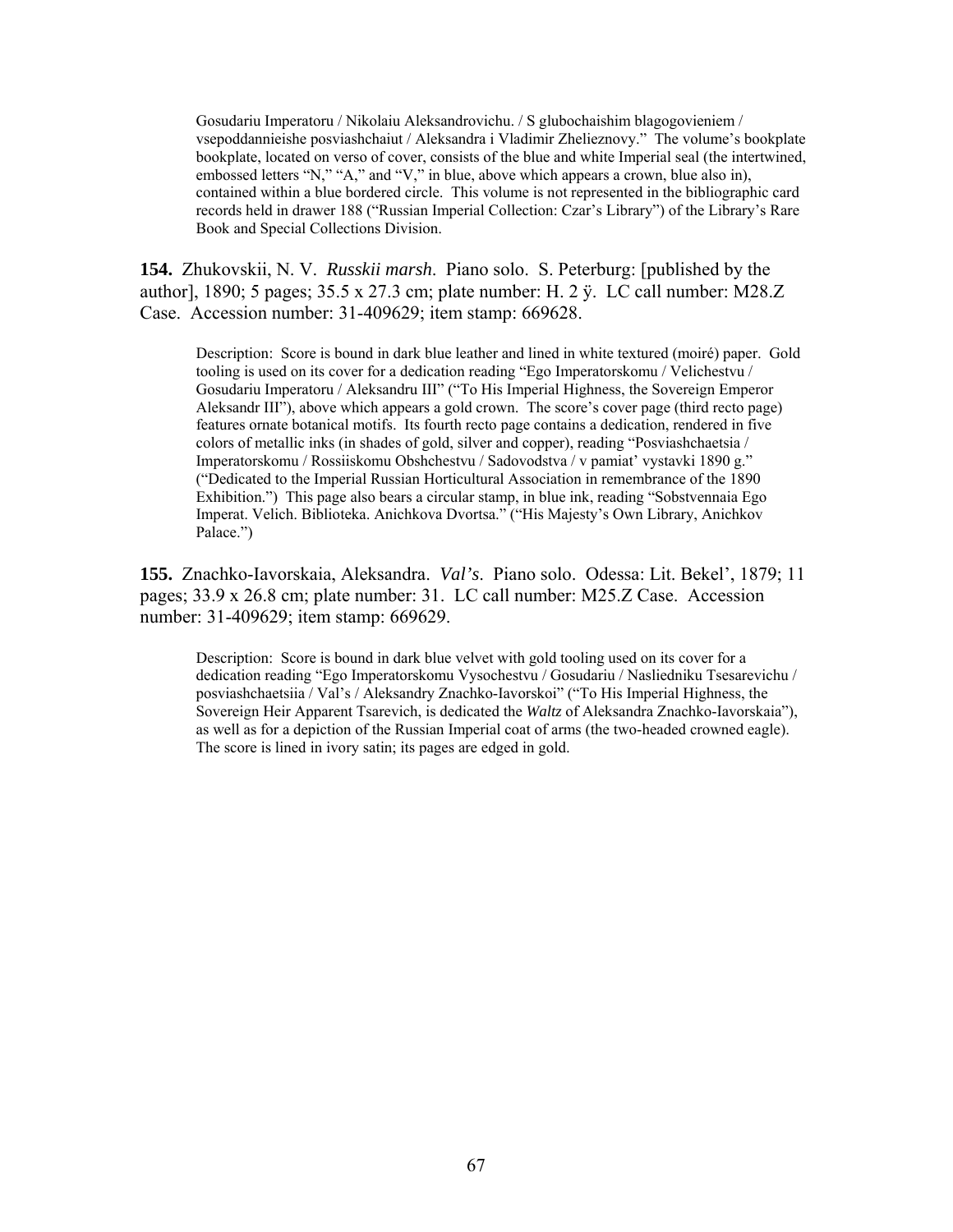# **Indices**

## **Index by Subject and Format**

Numbers following category designations refer to entry number within this bibliography. Category designations are intentionally broad, conforming to the various formats and subject matter reflected in this material; one entry may therefore appear in several categories. Placement of entries within these categories is consequently also subjective. Numbers appearing within parentheses following each entry refer to the number of occurrences of each subject or format within its corresponding entry.

Ballet: **104** Band or wind orchestra, works for: **29, 37, 38, 43, 45** (1)**, 46** (1)**, 124** Biographies, composers' : **44** (Wagner), **58** (Russian and Polish), **133** (Tchaikovsky) Choral works (accompanied and unaccompanied; excluding liturgical works): **3, 5, 6, 15, 29, 35, 39** (1)**, 45** (2)**, 46** (2)**, 47** (3)**, 50, 51, 55, 57, 60, 66, 69, 72, 83, 84, 90** (5)**, 105, 123, 127, 143** Engraved images: **2, 6, 40, 49** (of Mikhail Glinka), **62, 81, 119, 127** Folk song or national music, Russian (scores and books) : **6, 76, 77, 82, 83, 84, 88, 96, 97, 101, 113, 120, 122, 127, 129, 130, 153** Folk song or national music, other nationalities (scores and books): Byelorussian: **111, 121** Danish: **26, 151** Finnish: **125, 126** German: **117**  Roma: **90** Serbian: **2, 56** (Turkish Serbs) Spanish: **129** Ukrainian: **62** Illustrations (watercolor and/or ink): **10, 11, 16, 36, 85, 93** (of Empress Aleksandra and the infant Grand Duchess Olga) Instrumental music: **18** (violin [3]; violoncello; harmonium), **19** (violin [2]), **22** (violin [4]; violoncello [4]), **54** (harmonium), **73** (piano trio [violin, violoncello, piano]), **82** (Russian folk instruments [balalaikas, domras, gusli]), **100** (gusli) Liturgical music (Russian Orthodox Church; score and books): **8, 9, 33, 59, 71, 74, 80, 86, 95, 98, 102, 103, 128, 137, 138, 139, 140, 145, 146, 147, 148, 149** Manuscript scores: **10, 17** (1)**, 19** (1)**, 22** (1)**, 32, 43, 50, 60, 63, 66, 68, 70, 89** (1)**, 91, 93, 99, 110, 114, 118, 124, 132, 136**  Method books: **4** (trumpet, saxhorn), **41** (voice), **76** (voice), **78** (voice), **100** (gusli), **108** (piano). Military or ceremonial music: **37, 38, 43, 47, 51, 60, 64, 70, 106, 107, 115, 116, 154** Music criticism: **119** Opera, full scores: **42, 48, 109** Opera, piano-vocal scores: **27, 31, 49, 134** Orchestral works: **55, 99** (1)**, 106, 132** Photographs: **12, 51, 52, 60, 78, 87, 114**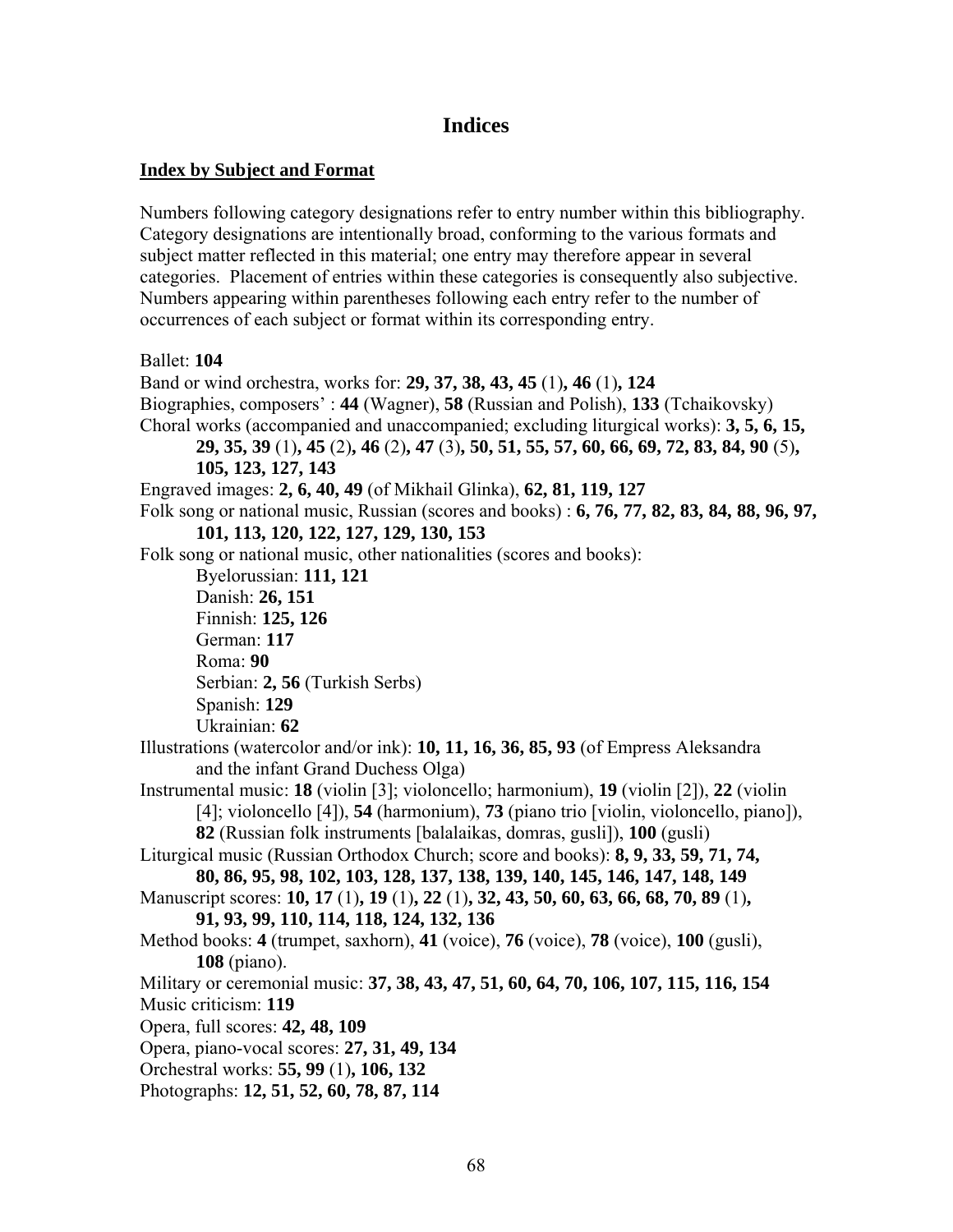Piano solo works (includes piano duets, piano four hands, piano six hands): **1** (14)**, 11, 12, 13, 16, 23, 30, 32, 34** (1)**, 36, 43, 52, 53, 54, 61, 63, 65, 67, 68, 70, 75, 85, 87, 91, 92, 94, 99** (1)**, 104, 107, 110, 112, 114, 118, 120** (piano six hands)**, 131, 132, 136, 143, 154, 155** Piano and narrator: **142**

Voice and piano (excluding opera): **3** (70)**, 7** (2)**, 10, 17** (24)**, 18** (20)**, 19** (29)**, 20** (15)**, 21**  (10)**, 22** (13)**, 24** (10)**, 34** (23)**, 39** (22)**, 40** (5)**, 45** (1)**, 46** (1)**, 47** (1)**, 62, 79, 81**  (199)**, 89** (37)**, 90** (47)**, 93, 96, 97, 111, 127, 141** (74)**, 150, 151, 152** (5)**, 153** Women as composers: **10, 17** (4)**, 18** (2)**, 20** (7)**, 67, 72, 89** (12)**, 92, 114, 118, 155** Women as librettists or lyricists: **3** (1)**, 17** (2)**, 18** (2)**, 20** (3)**, 21** (1)**, 22** (2)**, 28, 40**  (2)**, 89** (1)**, 141** (1) Women as editors or arrangers: **48, 127, 153** Women as translators: **17** (2)**, 18** (6)**, 19** (2)**, 22** (2)**, 142** 

Not found: **14, 23, 28, 74, 101, 135, 146, 147, 148, 149, 153**

# **Index of Composers, Authors and Lyricists**

The numbers following these names refer to the corresponding entry number(s) within this bibliography.

# **A. Composers (including musical compilers, arrangers and editors).**

Aliab'ev, Aleksandr Aleksandrovich: **3** (70 titles) Andreev, V.: **82** Arban, J. B. [Joseph Jean Baptiste]: **4** Arenskii [Arensky], Anton Stepanovich: **19** (4 titles) Arnol'd, Iurii [Karlovich]: **5** Arnoldi, Joseph: **6** d'Astafort, Ed. Dufour: **7** Bakhmetev, N. [Nikolai Ivanovich] (compiler): **8**, **9** Barteneva, Ekaterina: **10** Bauer, François: **11** Bemberg, H. [G.]: **18** (2 titles) Bergner, Wilhelm [Bergner, Vil'gelm]: **12**, **13** Berlioz, Hector: **17**  Biscardi, L.: **39** (2 times) Bizet, Georges: **18** Bobrovskii, Pavel Osipovich: **14** Boguslav, Ferdinand V. (arranger, compiler): **15** Borodin, Aleksandr Porfir'evich: **1**, **19** (2 titles) Bubnev, G. A.: **16** Bulakhov, P.: **22**, **90** Chaikovskii [Tchaikovsky], Pëtr Il'ich: **1**, **19** (6 titles), **23**, **89**, **134**, **135** Chaminade, Cécile: **17** (3 titles), **18** (2 titles), **20**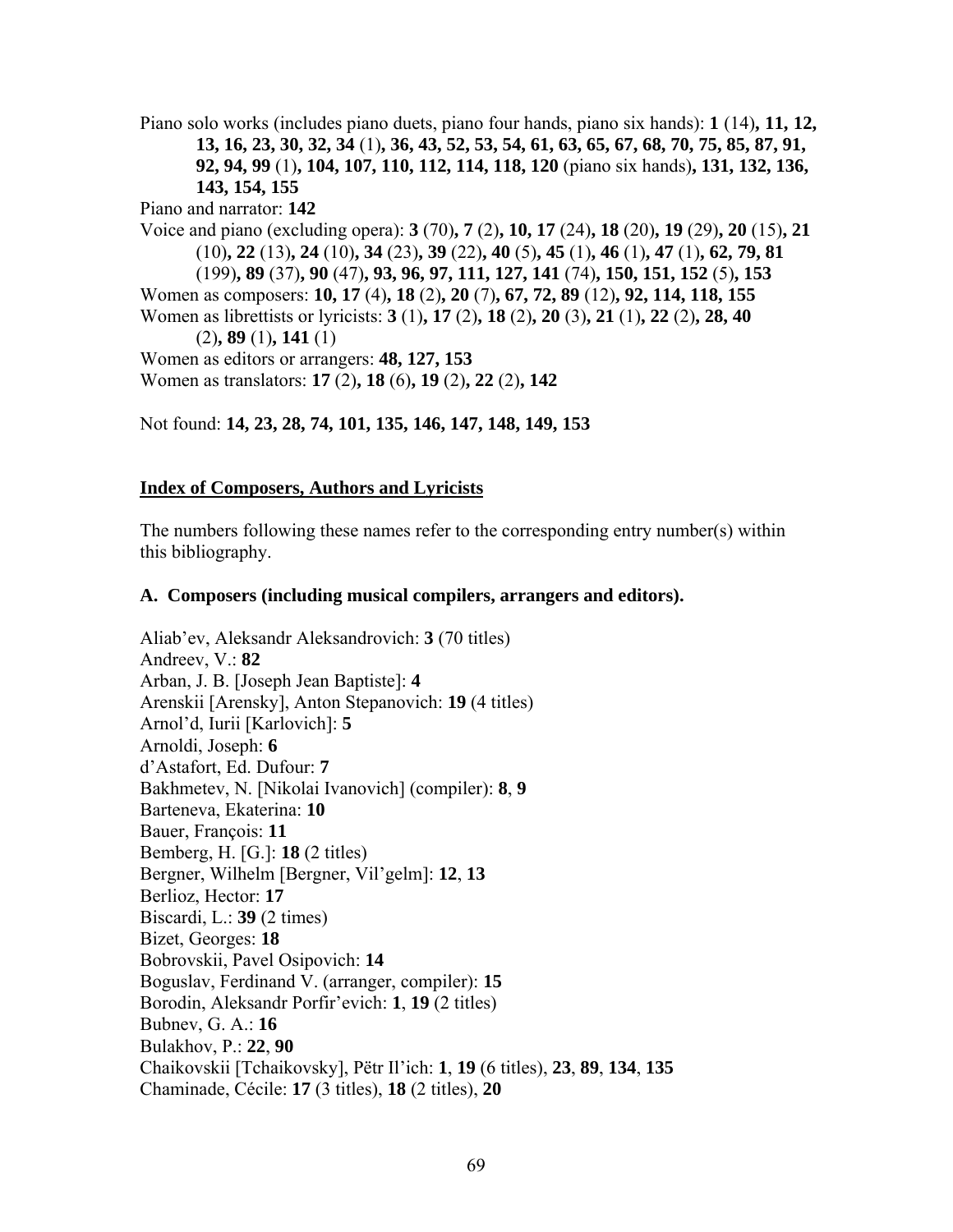Charton, Georges: **17** Cochrane, Minnie: **20** Cornu, J.: **23** Cowen, Frederic H.: **20** Cui, César [Kiui, Tsezar]: **1** (5 titles), **22** (3 titles), **24**, **25** Danzas, Ia.: **19** Dargomyzhskii, Aleksandr Sergeevich: **19**, **27** Davidov, A.: **28** Delibes, Léo: **17** Denza, Luigi [Dentsa, L.]: **17**, **19**, **20**, **22** Deri-Korchma, G.: **29** Deveen, Terence: **20** Dillé, J. Ch.: **30** Diubiuk, A. [Aleksandr Ivanovich] (composer and/or arranger): **90** (14 titles) Döhler [Dëler], Theodor: **31** Efremov, Il'ia: **32** Elisieev [Eliseev], A. I.: **33** d'Erlanger, Frédéric **17** (2 titles) Falvo, Rodolfo: **34** (23 titles) Fenzi, Scipione: **31** Fischer, C.: **50** Fitingof-Shel', Boris Aleksandrovich (Baron) [Shel', Boris]: **35** Fliege, Hermann [Flige, German]: **36** von Freiman, O. (editor, compiler): **37**, **38** Freytag, P. H. (compiler, arranger): **39** Garcia, [Jean Robert] Francisco: **40** García-Mansilla, Eduardo: **42** Genzelt, Adol'f: **108** Giubner, Aleksei Antonovich: **43** Glavach [Hlaváč], V. I. [Voitsekh Ivanovich]: **45**, **46**, **47**, **54**, **123** Glinka, Mikhail Ivanovich: **19** (2 titles), **48**, **49** Godard, Benjamin: **17**, **18** (3 titles) Gorshkov, M.: **90** (2 titles) Gounod, Charles: **17** Grechaninov, Aleksandr Tikhonovich: **19** (5 titles) Grieg, Edvard: **22**  Guercia, Alfonso: **39** Gurilev, A.: **22**, **90** (2 titles) Gus, Max: **18** Hahn, Reynaldo: **18** Hartmann, J. P. E.: **51** Hechmann, E.: **52** Henry, H.R.H., Princess of Battenberg [Princess Beatrice]: **20** (2 titles) Hildebrand, François: **53** Hlaváč [Glavach], V. I. [Voitsekh Ivanovich]: **45**, **46**, **47**, **54**, **123** Iakubovich, Evgenii V.: **55**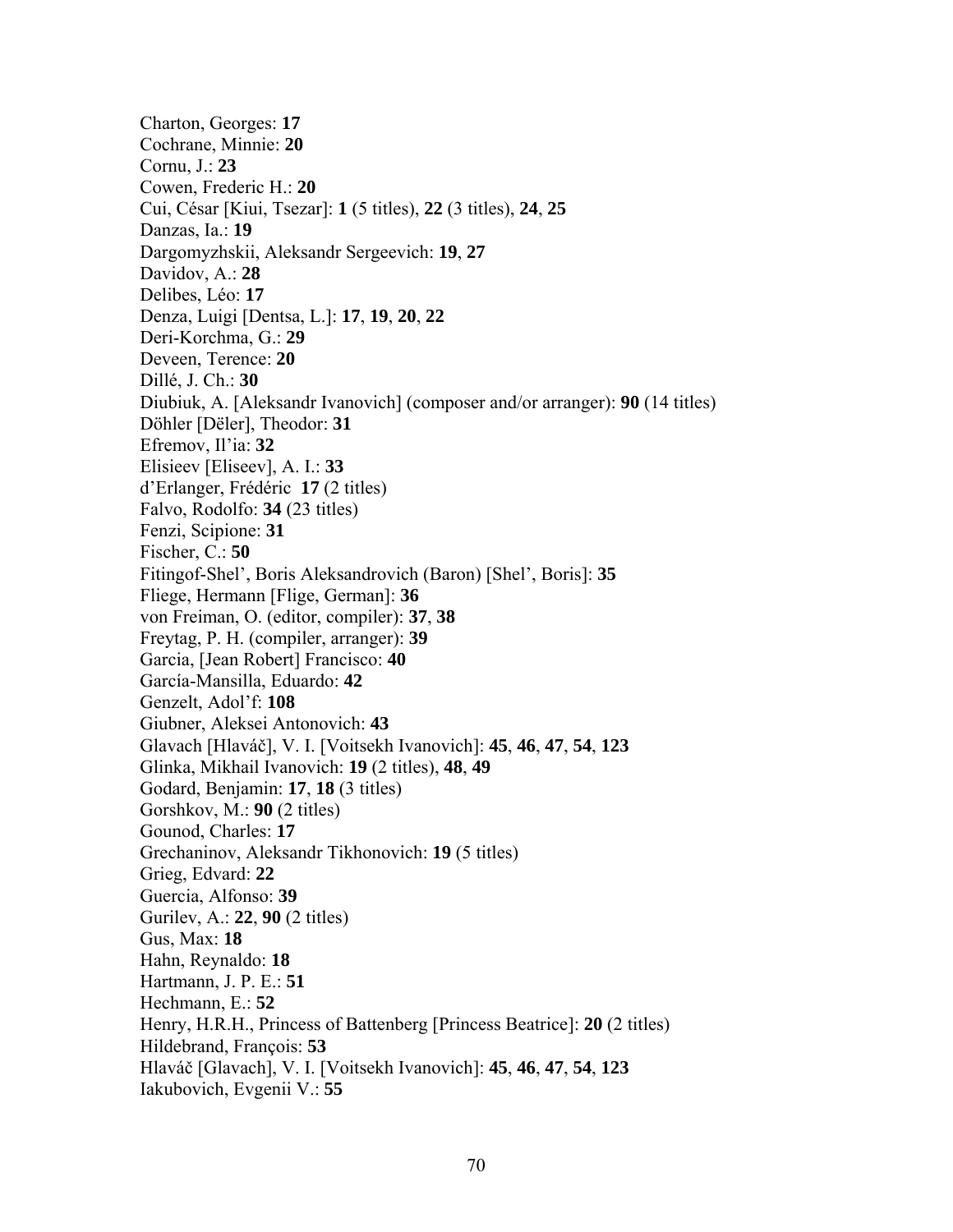Ignat'ev, N.: **57** Istomin, F. M. (editor, compiler): **83**, **84** Jankewitz, Gustav: **60** Juel-Frederiksen, Emil: **61** Karpenko, Gryts'ko [Grigorii]: **62** Kashin, Valerian: **63** Kjerulf, Halfdan: **20** Klema, O. K.: **19** de Kontski, Antoine: **65** Korestchenko, A. [Koreshchenko, Arsenii Nikolaevich?]: **1** Krachkovskii, Iu. F.: **113** Lacôme, Paul: **18** Lagunov, Mikhail: **66** Lalo, Édouard: **18** (2 titles) Landowska, Wanda: **67** Landshtein, V. R. [Landstein (Lundstein), W.]: **68** Lemaire, F.: **17** Leroux, Xavier: **18** Liadov, Anatolii Konstantinovich: **1** Lisitsyn, Mikhail: **69** Liuter, Feodor [Fëdor]: **70** L'vov, Aleksei Fëdorovich (compiler, arranger): **71**, **90** (2 titles) Markova, V.: **72** Massenet, Jules: **17** (3 titles) Matthison-Hansen, Waage: **73** Mendelssohn, Felix: **50** Metallov, V. (Sviasht.) (editor?): **74** Meyer, Louis H.: **75** Meyer-Helmund, Erik [Meier-Gel'mund, Erik]: **17**, **22** (2 titles) Mikhailov-Stoian, K.: **76**, **78** Miller, Robert Karlovich: **79** Moncrieff, Mrs. Lynedoch: **20** Musorgskii [Musorgsky; Mussorgsky], Modest Petrovich: **1**, **89** (6 titles) Nadaud, Gustave: **81** (199 titles) Nasonov, Vl. [Vladimir] (arranger): **82** Nekrasov, I. V. (editor, compiler): **83**, **84** Nielsen, Axel: **85** Olivarius, H. de F.: **87** Paladilhe, Émile: **18** Paulin, Gaston: **18** Pessard, Émile: **7**, **20**  Petrov, Aleksei (compiler, arranger): **88** Pierné, Gabriel: **18** Piccard, C. R. Émile: **17** Platsatko, Iosif: **91** Pokroshinskaia, Mariia: **92**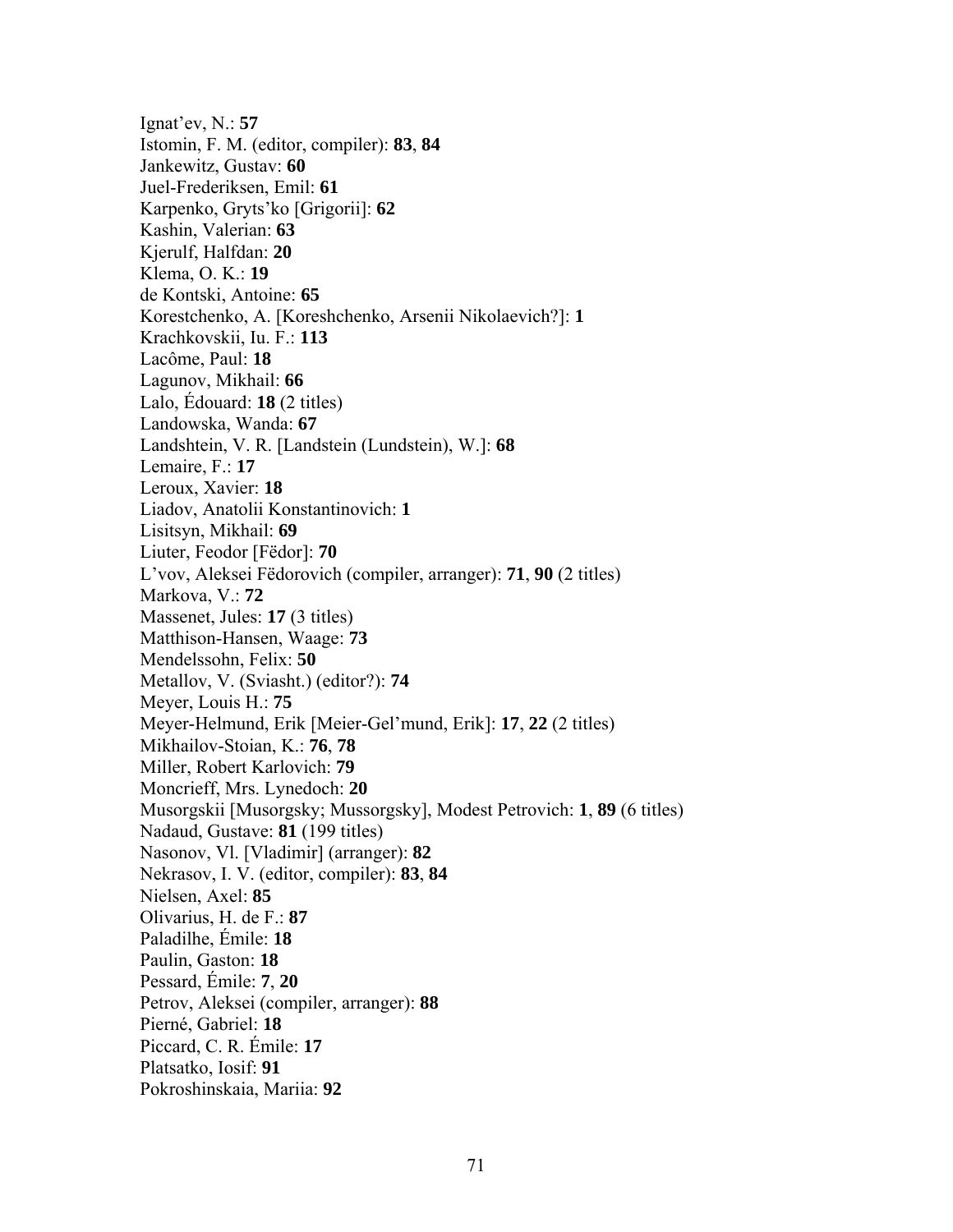Poluboiarinov, Arkadii A.: **93**, **94** Potulov, Nikolai Mikhailovich: **95** Prach, Ivan (compiler, arranger): **96**, **97** Preuss, Anton: **99** Privalov, N. [Nikolai Ivanovich]: **100** Prokhazka, Ludvig (compiler): **101** Protopopov, S. V. [Sergei Vladimirovich; von Protopopow, Sergius]: **102**, **103** Puni, Tsezar': **104** Rakhmaninov [Rachmaninoff], Sergei Vasil'evich: **19** (2 titles) Radonezhskii, A. A.: **105** Ramzëe, Vil'gel'm [Ramsöe, Wilhelm]: **106**, **107** Riba, Iosif: **108** Rimskii-Korsakov [Rimsky-Korsakov], Nikolai Andreevich **1** (2 titles), **22**, **89** (12 titles), **109** Ritstsoni [Rizzoni], V.: **110** Romanov, E. R.: **111** Rubinshtein [Rubinstein], Anton Grigor'evich: **1** (2 titles), **89** (3 titles), **112** Rubinshtein [Rubinstein], Ia. A.: **19** Sadokov, A. I.: **113** Saint-Saëns, Camille: **17** Sartori, Maria: **114** Scheel, Boris: **17** Scherer, Georg (editor): **117** Schtokvitch [Shtokvich], Alexandrine: **118** Sgambati, G.: **18** Shefer, A. N. (compiler, arranger): **120** Shemiakin, V. I.: **123** Shestakova, Liudmila: **48** Shishkin, A.: **22** Shuman, Gugo [Hugo]: **124** Simon, Antony: **18** Slavianskaia, O. Kh. (arranger): **127** Slavianskii, D. A. [Dmitri Aleksandrovich] (compiler): **127** Sleznev, A.: **90** Sokolovskii, N. N. [Nikolai Nikolaeevich]: **19** Strauss, Johann: **131** Taneev, Aleksandr Sergeevich: **132** Tchaikovsky [Chaikovskii], Pëtr Il'ich: **1**, **19** (6 titles), **23**, **89**, **134**, **135** Thiele, Carl [Karl]: **136** Thomas, A. Goring: **17** Tolstaia, A.: **89** (5 titles) Tolstyi, F.: **89**  Torrente, G.: **39** Tosti, F. Paolo: **17** (2 titles), **18**, **19**, **20**, **21** (10 titles), **22** Varlamov, A. E. [Aleksandr Egorovich]: **90**, **141** (74 titles) Viardot-Garcia, Pauline: **89** (5 titles)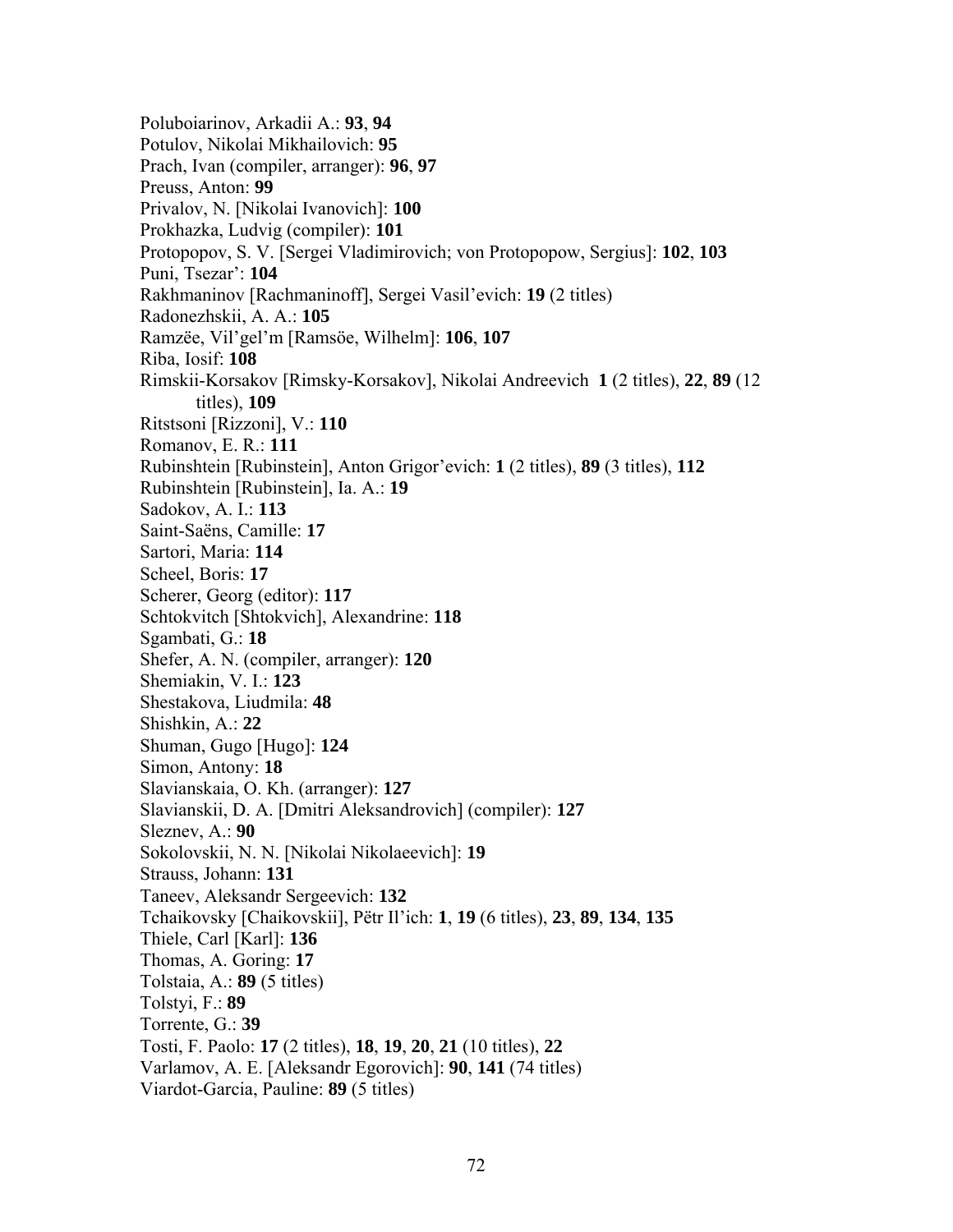Vil'bushevich, E. B. [Evgenii Borisovich]: **142** Villuan, A. I. [Aleksandr Ivanovich]: **143.** Vogt, J. [Jean?]: **143** Vorontsovaia, Mariia Vasil'evna (Kniaginia [Princess]): **89** Wakefield, A. M.: **20** Wermann, Oskar: **150** Weyse, Christoph Ernst Friedrich (arranger): **151** White, Maude Valérie: **17**, **20** (2 titles) Zaikin, F. A.: **152** (5 titles) Zhelieznov [Zhelezhnov], Aleksandra and Vladimir (compilers): **153** Zhukovskii, N. V.: **154** Znachko-Iavorskaia, Aleksandra: **155** Zubov, N.: **19** Zybina, S. A.: **89**

Unidentified: **20** (2 composers), **26**, **59**, **64**, **86**, **89**, **90**, **98**, **115**, **116**, **125**, **126**, **137**, **138**, **139**, **140**

## **B. Authors (also includes literary compilers and contributors)**

Arban, J. B. [Joseph Jean Baptiste]: **4** Balakirev, Mily: **102** Chaikovskii [Tchaikovsky], Modest Il'ich: **133** Garcia, Manuel (fils) [García, Manuel Patricio Rodríguez]: **41** Genzelt, Adol'f: **108** Glasenapp, Carl Fr.: **44** Iastrebov, I. S.: **56** Il'inskii, A. [Aleksandr Aleksandrovich]: **58** Mikhailov-Stoian, K.: **77** Modest, Episkop Liubinskii: **80** Pakhul'skii, G. [Pachulski, Henryk (Genrikh)]: **58** Privalov, N. [Nikolai Ivanovich]: **100** Riba, Iosif: **108** Serov [Sierov], Aleksandr Nikolaevich: **119** Shein, P. V. [Pavel] (compiler): **121**, **122**  Shestakova, Liudmila: **48** Solov'ev, D. [Dmitrii Nikolaevich]: **128** Soubies, Albert: **129**, **130** Tchaikovsky [Chaikovskii], Modest Il'ich: **133** Voznesenskii, Ivan [Ivanovich]: **145**, **146**, **147**, **148**, **149**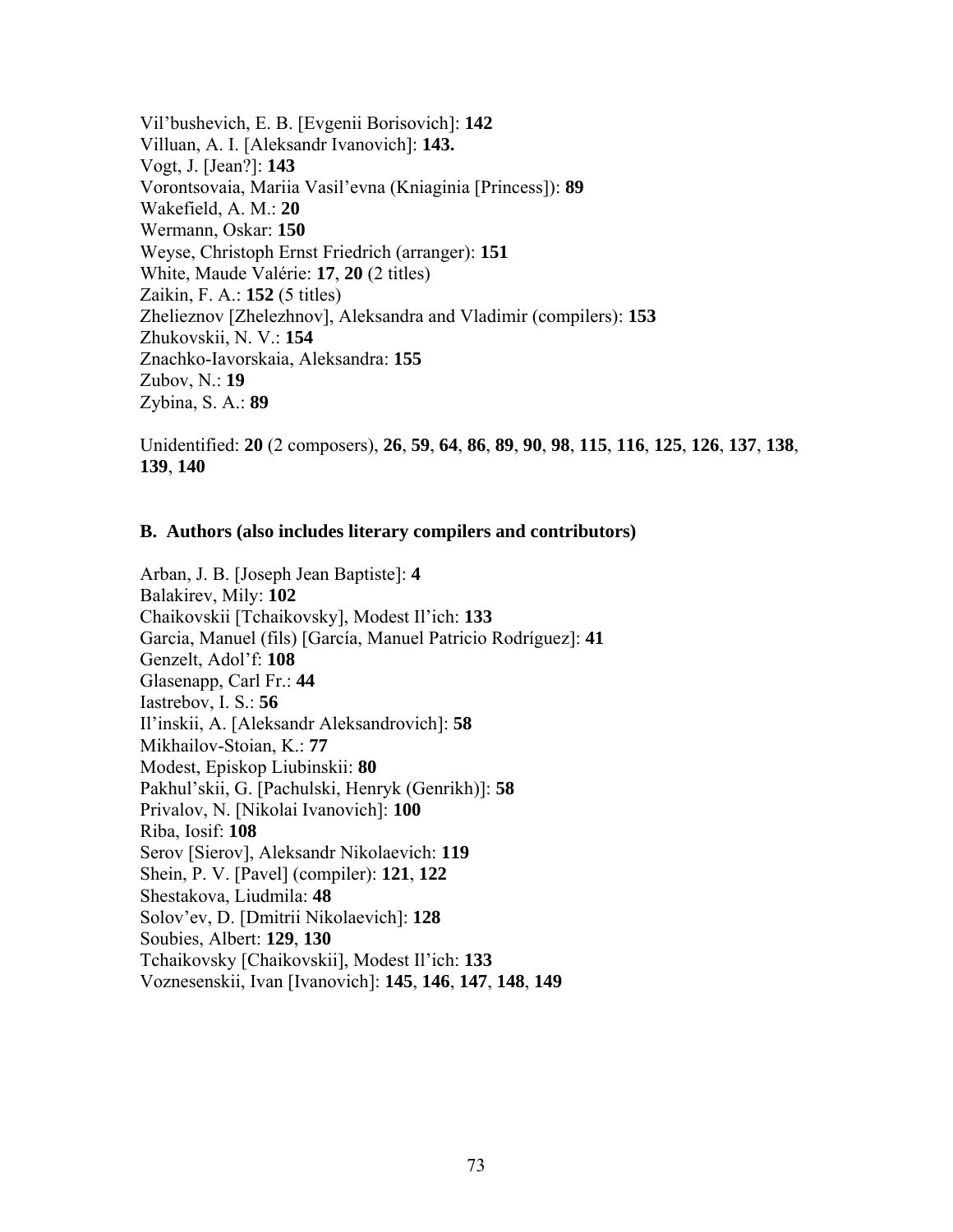## **C. Lyricists (also includes librettists, editors and translators).**

Lyricists' names have not been included in this index for folk or national song collections, liturgical works, school songs, nor for Gustave Nadaud's song collection (entry **81**), which contains the scores of 199 songs.

Aliab'ev, V.: **3** Appay, Alexandre: **7** (2 times) Auerbach, Henri: **18** Bal'mont, Konstantin: **19** Barbier, Jules: **17** (2 times) Barbieri, Antonio: **34** Beaconsfield, Earl of: **20** (2 times) Beklemishev, [?]: **141** Beshentsov, A.: **141** Bestuzhev, A.: **3** Bestuzhev-Riumin, [?]: **3** Bingham, Clifton: **20** (3 times) Boltin, I. A.: **141** Bonner, Frances: **17** Bordese, Stéphan: **34** Borodin, Aleksandr: **19** Boutarel, Amédée: **17** Bovio, Libero: **34** (7 times) Boyer, Georges: **17** Browning, Elizabeth Barrett: **20** Burtsov, P.: **3** (2 times) Califano, A.: **34** Carré, M. [Michel]: **17** Cassese, A. [Alessandro]: **34** (2 times) Červinkova, [?]: **45** de Chambrun, Comtesse: **18** Cherkasov, I.: **3** Chiarelli, Luigi: **34** Cognetti, L. M.: **21** Corder, Frederick: **20** Corneille, Pierre: **18** Davydov, D.: **3** Davydov, Kn. [Kniaz'?] S.: **3** Del'vig, Baron: **3** (5 times); **141** (3 times) Dmitriev, E.: **24** Dmitriev, I.: **3** (2 times) Domontovich, V.: **3** Dorgomyzhskaia, M.: **3** Dumas, Alexandre (*père*): **25**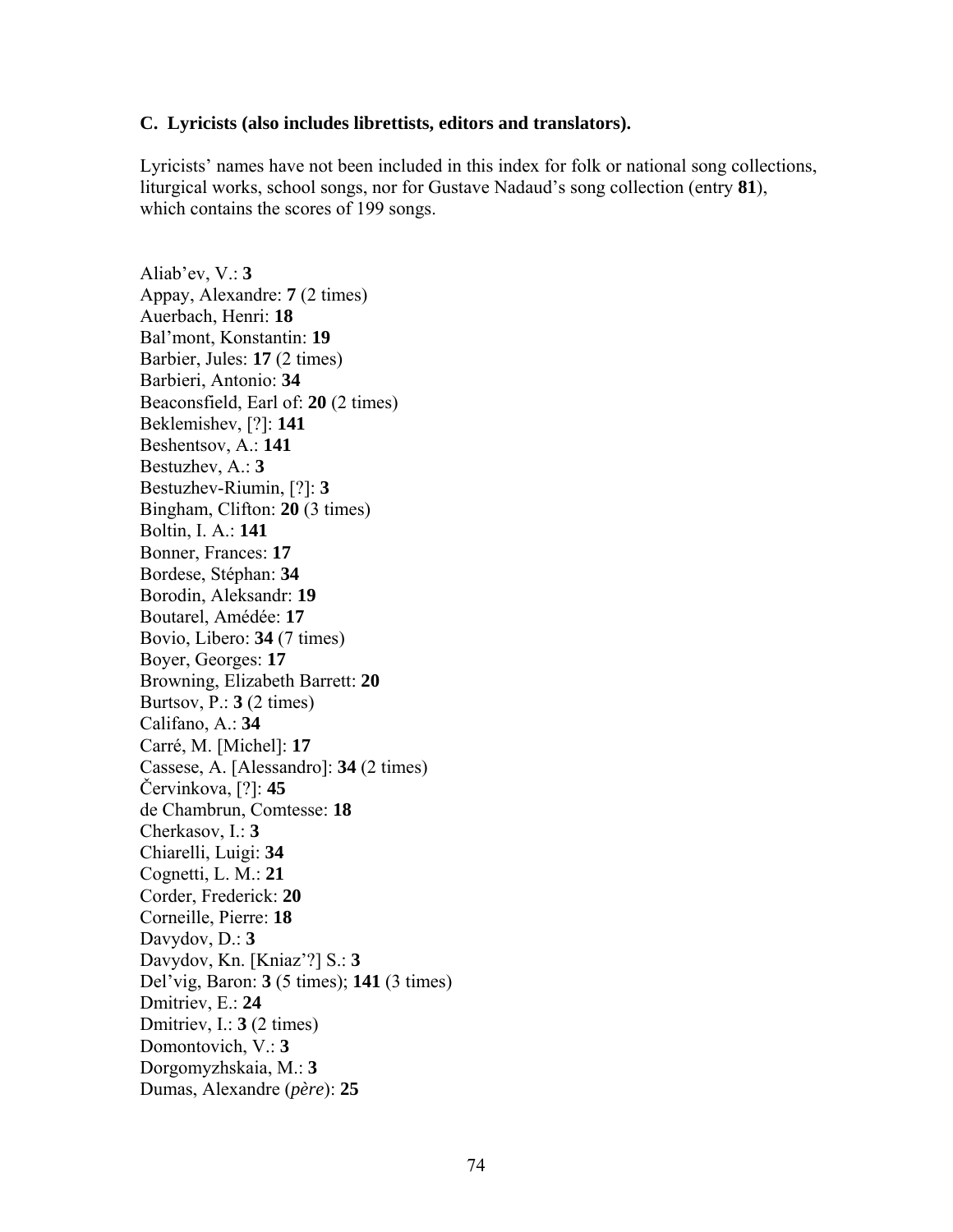Durova, [?]: **90** von Eichendorff, Joseph: **50** (2 times) Esbeer, L.: **19** (2 times) Eshapar, A. V.: **19** Eval'd, [?]: **26** Falcone-Fieni, A.: **34** Fane, Violet: **21** Fet, A. [Afanasii]: **89**, **141** (2 times) de Fonblanque, Ethel M.: **20** Fuster, Charles: **18** Gaeta, G. E.: **34** Garcia, J. R. F. [Jean Robert Francisco]: **40** (2 times) Garcia, Victoire: **40** (2 times) García-Mansilla, Eduardo: **42** Gautier, Théophile: **17**, **18** (2 times) Geibel', [?]: **89** Genise, Adolfo: **34** Gérard, Rosemonde: **17** di Giacomo, Salvatore: **34** (2 times) Gille, [Philippe]: **17** Gillington, M. C.: **17** Glebov, A.: **3** Glinka, F. N.: **141** von Goethe, J. [Johann Wolfgang]: **19** Goldinskii, [?]: **3** Golenishchev-Kutuzov, [Graf Arsenii]: **19**, **24** Golovachev, G.: **141** Golovin, V.: **26** Gondinet, [Edmond]: **17** Gorchakov, [?]: **3** Gorchakov, V. P.: **141** (2 times) Gorchakova, A.: **18** (4 times), **19** Grekov, N.: **22**, **141** Guinand, Ed.: **17** d'Harancourt, Edmond: **21** (2 times) Hardinge, William M.: **21** Harel, Paul: **18** Heine, H. [Heinrich]: **89** (5 times), **141** Hettich, A. L.: **19** Hugo, Victor: **17**, **18** (4 times), **40** Iakubovich, [?]: **3** Iazykov, N.:  $3(5 \text{ times})$ de Joly, J.: **17** Labrano, Alfredo: **34** Lafrique, Armand: **17** Langbridge, F., Rev.: **20**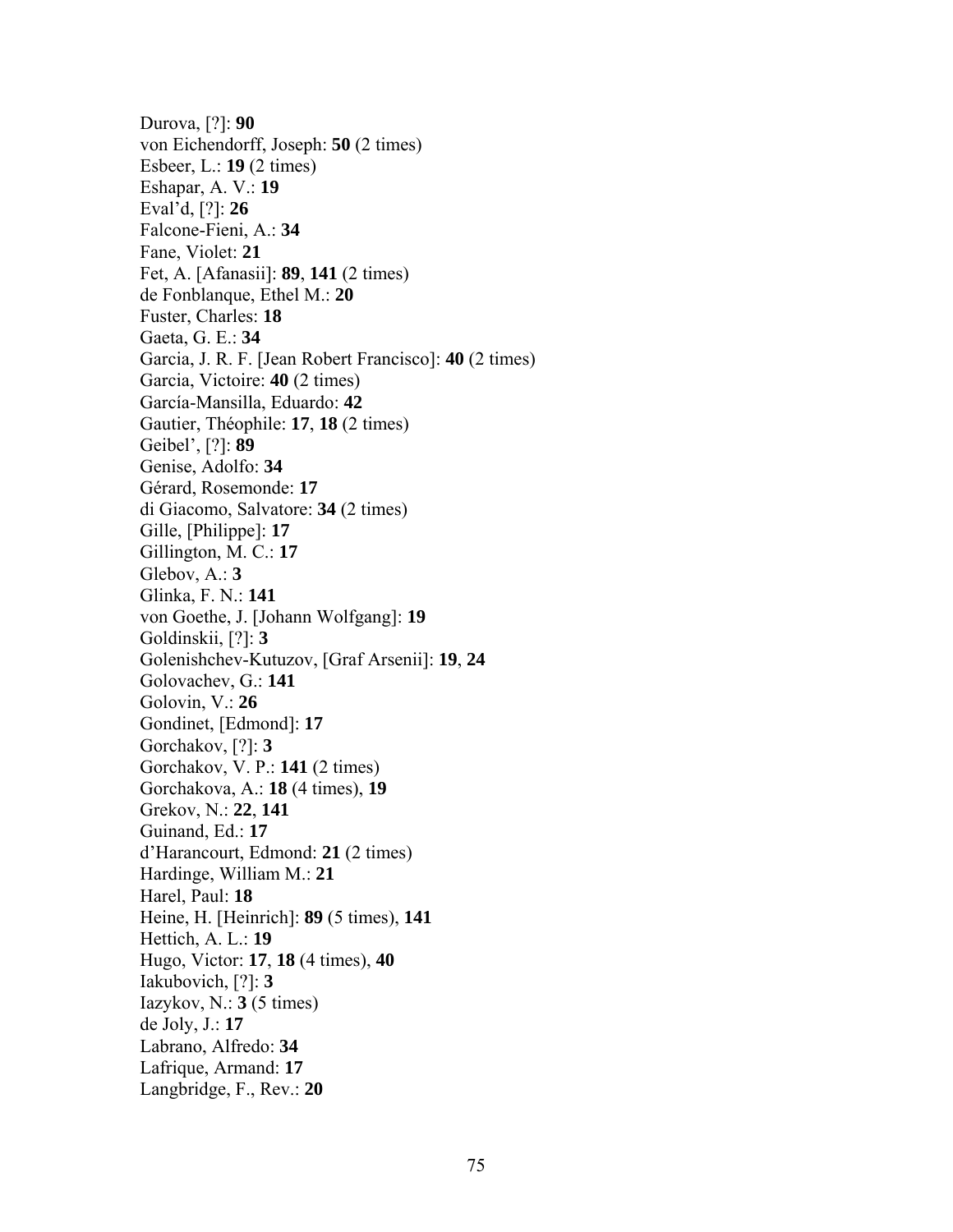Lazechnikov, I.: **141** Lenskii, [?]: **3** Lenskii, D.: **141** (3 times) Lermontov, M. [Mikhail]: **90** Levi, Ausonio: **3** Lishkin, G.: **31** Kalashnilov, Il'ia: **79** Kashintsov, N.: **3** Khomiakov, [?]: **141** Kol'tsov, [A.]: **89**, **141** (2 times) Koni, F.: **141** Kozlov, I.: **3** (3 times) Kruglov, A.: **19** Kukol'nik, A.: **141** Kulikov, [?]: **141** Kuz'minskii, A.: **72** Lemaire, [Ferdinand]: **17** Lermontov, Mikhail: **19**, **22**, **89** (6 times), **141** (2 times), **152** (5 times) Lowenthal [Loewenthal], G.: **19**, **22** Maikov, Ap. N.: **66** Maksimovich, M.: **3** Malashkin, N.: **24** Maquet, Thérèse: **20** Mariéton, Paul: **18** Markevich, N.: **141** Marzials, Theo.: **17**, **20** (2 times) Mattizen, A.: **19** Mei, L. [L'ev]: **19**, **89** (6 times), **109** de Mercy Argenteau, Comtesse: **19** Miatlev, I.: **141** Mickiewicz, [?; Adam?]: **3** Mikhailov, M.: **89** (2 times), **141** (2 times) de Montgomery, Mme. G.: **17** Morelli, I. I.: **21** Munshtein, L.: **19** Murolo, Ernesto: **34** (5 times) Musorgskii, Modest: **89** (4 times) Naidenov, A.: **3** (2 times) Nekrasov, [?]: **22** Nevskii, A.: **21** Nikitin, [?]: **89** Nikitin, A. D.: **3** Obodovskii, A.: **141** Obodovskii, P.: **3** Ogarev, [?]: **141** Orlova, E. [Em.]: **17**, **18** (3 times), **22** (3 times), **24**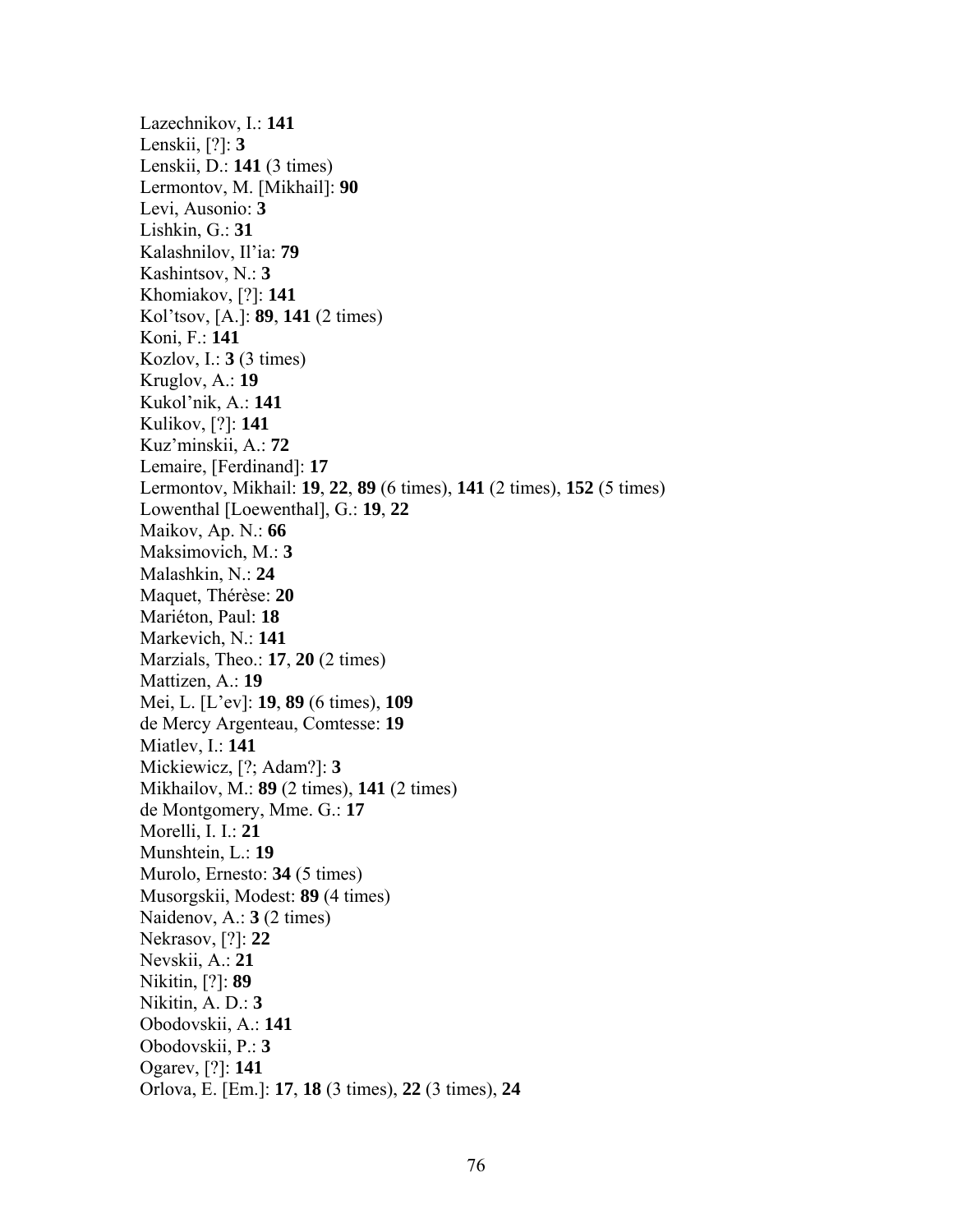Orlova, V.: **22** Oudin, Eugene: **17** (2 times), **20** Oznobishin, [?]: **3** Pagliara, R. E.: **21** Parny, [?]: **13** Paulsen, J.: **22** Piazza, H.: **18** Piccard, C. R. Émile: **17** Pleshcheev, A.: **19** (2 times) Pohl, Richard: **17** Polonskii, Ia.: **19** Poznanskii, Iu.: **3** Pushkin, A. [Aleksandr]: **3** (9 times), **19** (6 times), **24**, **27**, **47**, **57**, **77**, **89** (4 times), **90**, **134**, **135**, **141** Raevskii, D.: **3** Rastopchina, Gr.: **141** Rathaus [Ratgauz], D. [Daniil]: **19** (3 times) Ratmir, [?]: **19** [von der] Recke, Ernst: **51** Rémy, [?]: **17** Renaud, Armand: **18** Riepinskii, B.: **24** Rimskii-Korsakov, Nikolai: **22** Robiquet, Paul: **17** Roche, Edmond: **20** Romane, J.: **17** (2 times) Romanov, K.: **19** (2 times) Rosengeim, M. P.: **45** Rossi, G.: **31** Rostand, Edmond: **142** Rozen, Baron: **49** Rückert, [Friedrich]: **89** Sassone, Filippo: **34** Sawaniewski, Z.: **45** Schmidt, Hans: **19** Sel'skii, S.: **90** (2 times) Sergennois, J.: **19** (2 times) Sergieev [Sergeev], S.: **19** Shakhovskii, Kniaz': **141** Shchepkina-Kupernik, [?]: **142** Shcherbakova, N. V.: **28** Shcherbina, N.: **89** Shelley, Percy B.: **19** Shepelev, I. A.: **3** Shevchenko, T. [Taras]: **89** Silvestre, Armand: **17** (2 times)